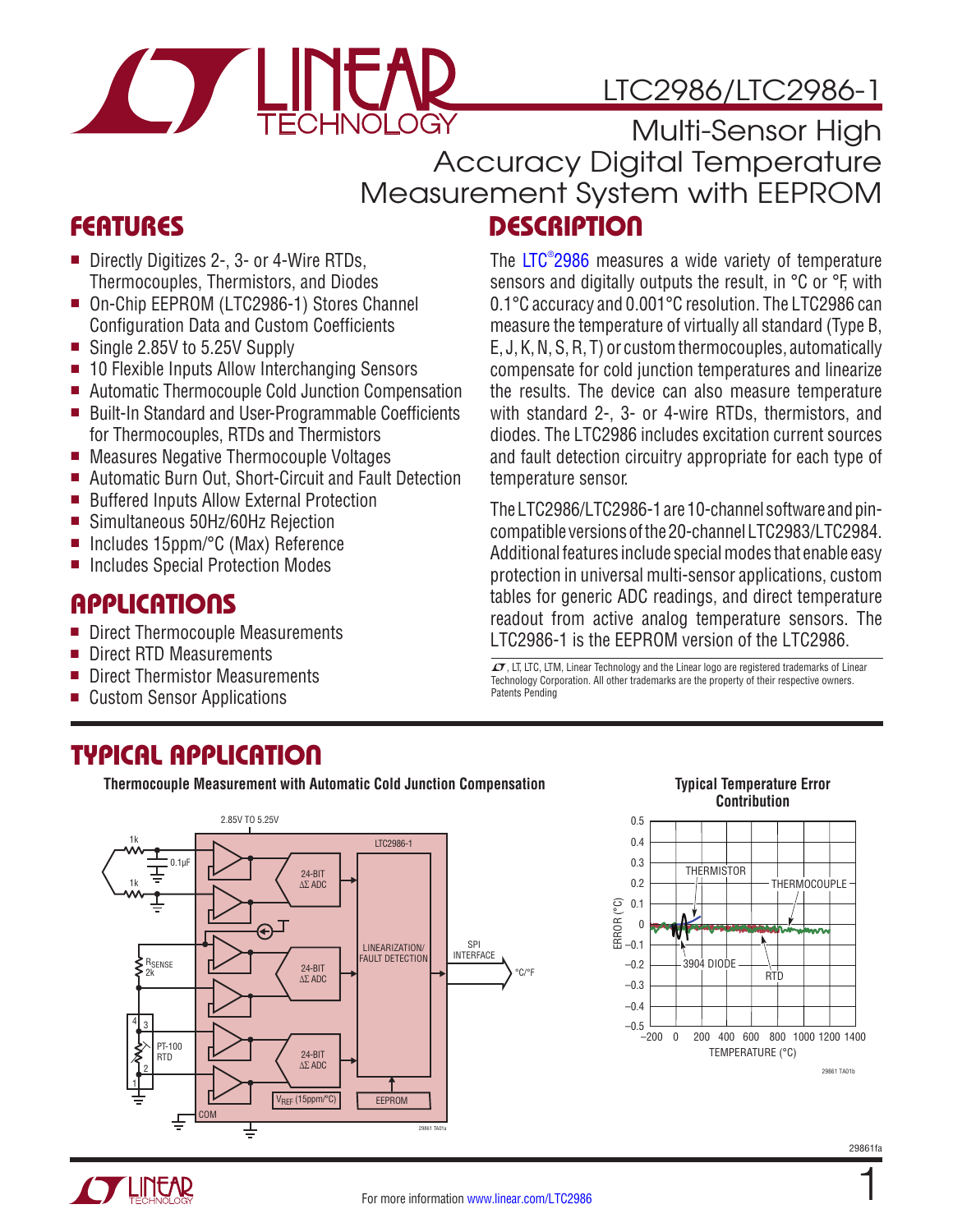# **TABLE OF CONTENTS**



**STARTING AND THE AIR PARTIES**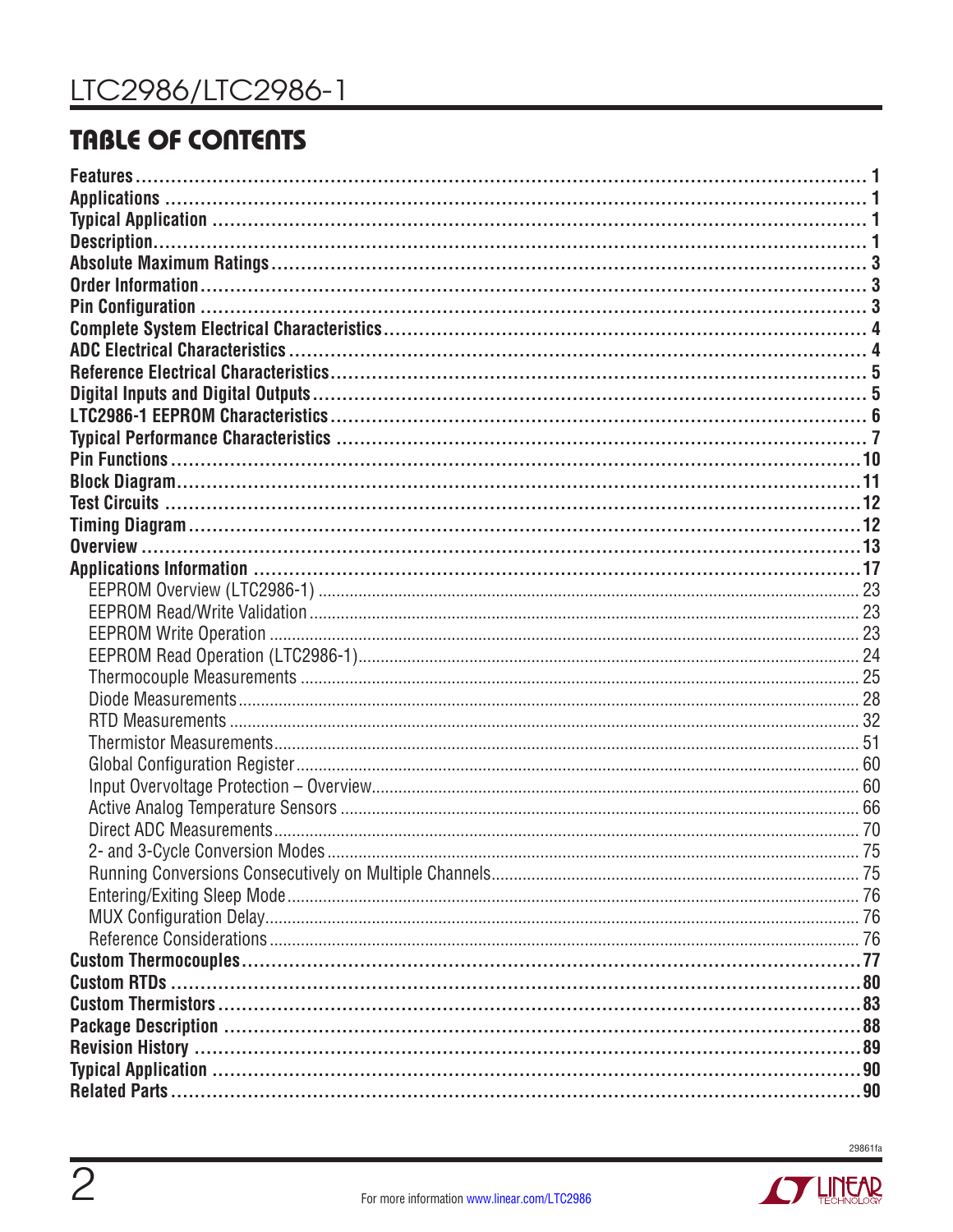## <span id="page-2-0"></span>ABSOLUTE MAXIMUM RATINGS PIN CONFIGURATION

| (Notes 1, 2) |  |  |
|--------------|--|--|
|--------------|--|--|

| Analog Input Pins (CH1 to                                     |
|---------------------------------------------------------------|
|                                                               |
| Input Current (CH1 to CH10, COM)  ±15mA                       |
| Digital Inputs $(\overline{CS}, SDI)$ ,                       |
|                                                               |
| Digital Outputs (SDO, INTERRUPT) $-0.3V$ to $(V_{DD} + 0.3V)$ |
|                                                               |
| Q1, Q2, Q3, LDO, VREFOUT, VREF BYP (Note 18)                  |
| Reference Short-Circuit Duration Indefinite                   |
| <b>Operating Temperature Range</b>                            |
|                                                               |
|                                                               |
|                                                               |



### ORDER INFORMATION **<http://www.linear.com/product/LTC2986#orderinfo>**

| <b>LEAD FREE FINISH</b> | <b>TRAY</b>      | <b>PART MARKING*</b> | <b>PACKAGE DESCRIPTION</b>      | <b>TEMPERATURE RANGE</b>            |
|-------------------------|------------------|----------------------|---------------------------------|-------------------------------------|
| LTC2986CLX#PBF          | LTC2986CLX#PBF   | LTC2986LX            | 48-Lead (7mm $\times$ 7mm) LQFP | $0^{\circ}$ C to 70 $^{\circ}$ C    |
| LTC2986ILX#PBF          | LTC2986ILX#PBF   | LTC2986LX            | 48-Lead (7mm $\times$ 7mm) LQFP | $-40^{\circ}$ C to 85 $^{\circ}$ C  |
| LTC2986HLX#PBF          | I TC2986HI X#PRF | LTC2986LX            | 48-Lead (7mm $\times$ 7mm) LQFP | $-40^{\circ}$ C to 125 $^{\circ}$ C |
| LTC2986CLX-1#PBF        | LTC2986CLX-1#PBF | <b>I TC2986LX-1</b>  | 48-Lead (7mm $\times$ 7mm) LQFP | $0^{\circ}$ C to 70 $^{\circ}$ C    |
| $LTC2986ILX-1#PBF$      | LTC2986ILX-1#PBF | LTC2986LX-1          | 48-Lead (7mm $\times$ 7mm) LQFP | $-40^{\circ}$ C to 85 $^{\circ}$ C  |
| LTC2986HLX-1#PBF        | LTC2986HLX-1#PBF | LTC2986LX-1          | 48-Lead (7mm $\times$ 7mm) LQFP | $-40^{\circ}$ C to 125 $^{\circ}$ C |

Consult LTC Marketing for parts specified with wider operating temperature ranges. \*The temperature grade is identified by a label on the shipping container. For more information on lead free part marking, go to:<http://www.linear.com/leadfree/>

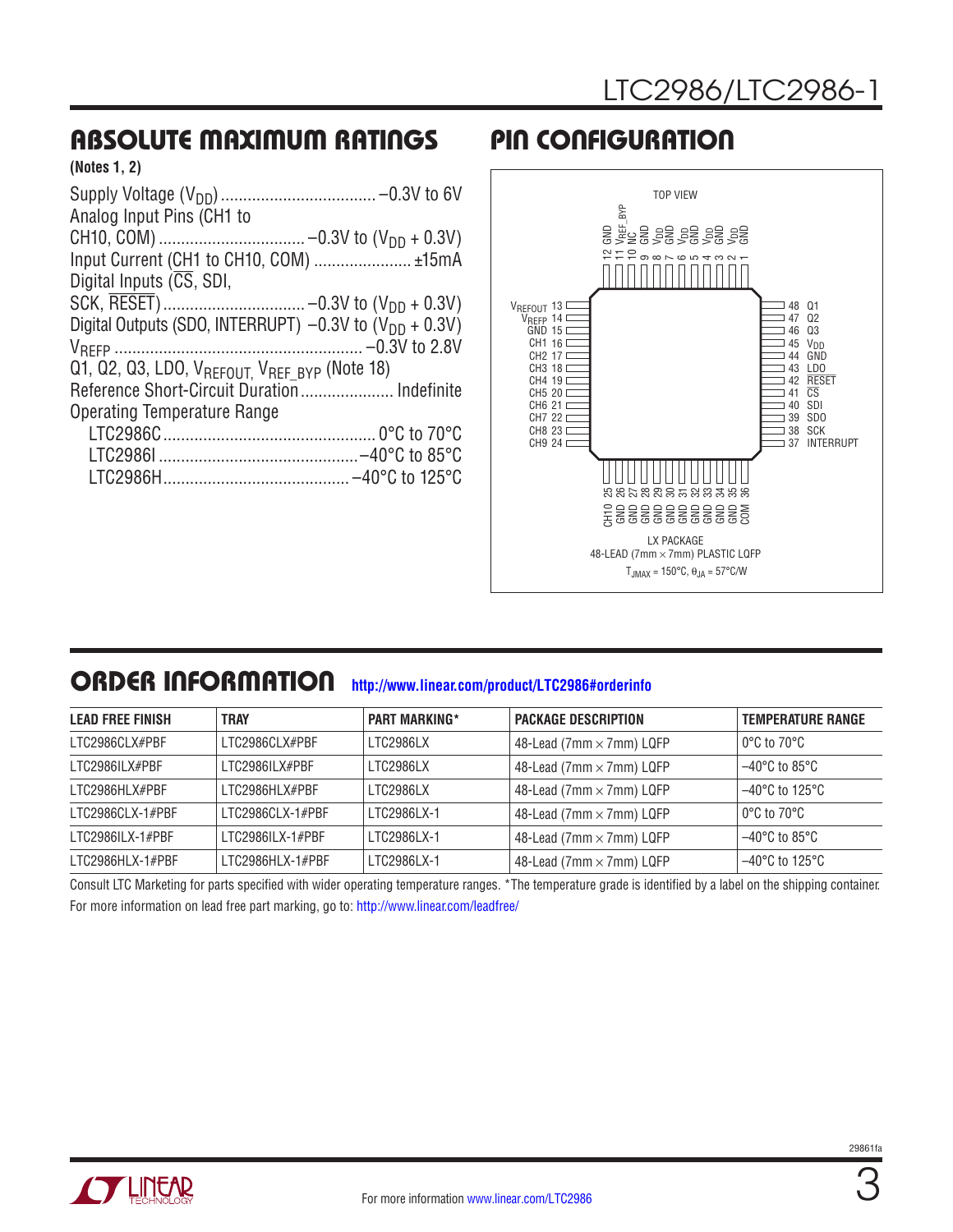### <span id="page-3-0"></span>COMPLETE SYSTEM ELECTRICAL CHARACTERISTICS **The** l **denotes the specifications**

which apply over the full operating temperature range, otherwise specifications are at T<sub>A</sub> = 25°C.

| <b>PARAMETER</b>            | <b>CONDITIONS</b>                        |   | MIN     | <b>TYP</b> | <b>MAX</b>     | <b>UNITS</b> |
|-----------------------------|------------------------------------------|---|---------|------------|----------------|--------------|
| <b>Supply Voltage</b>       |                                          |   | 2.85    |            | 5.25           | V            |
| <b>Supply Current</b>       |                                          |   |         | 15         | 20             | mA           |
| <b>Sleep Current</b>        |                                          |   |         | 25         | 60             | μA           |
| Input Range                 | All Analog Input Channels                |   | $-0.05$ |            | $V_{DD} - 0.3$ | V            |
| <b>Output Rate</b>          | Two Conversion Cycle Mode (Notes 6, 9)   |   | 150     | 164        | 170            | ms           |
| <b>Output Rate</b>          | Three Conversion Cycle Mode (Notes 6, 9) | D | 225     | 246        | 255            | ms           |
| Input Common Mode Rejection | 50Hz/60Hz (Note 4)                       |   | 120     |            |                | dB           |
| Input Normal Mode Rejection | 60Hz (Notes 4, 7)                        |   | 120     |            |                | dB           |
| Input Normal Mode Rejection | 50Hz (Notes 4, 8)                        |   | 120     |            |                | dB           |
| Input Normal Mode Rejection | 50Hz/60Hz (Notes 4, 6, 9)                |   | 75      |            |                | dB           |
| Power-On Reset Threshold    |                                          |   |         | 2.25       |                | V            |
| Analog Power-Up             | (Note 11)                                |   |         |            | 100            | ms           |
| Digital Initialization      | (Note 12)                                |   |         |            | 100            | ms           |

### ADC ELECTRICAL CHARACTERISTICS The  $\bullet$  denotes the specifications which apply over the full

operating temperature range, otherwise specifications are at  $T_A = 25^{\circ}$ C.

| <b>CONDITIONS</b><br><b>PARAMETER</b>  |                                                |   |         | <b>TYP</b> | <b>MAX</b>                      | <b>UNITS</b>                      |
|----------------------------------------|------------------------------------------------|---|---------|------------|---------------------------------|-----------------------------------|
| Resolution (No Missing Codes)          | $-V_{REFOUT/2} \leq V_{IN} \leq +V_{REFOUT/2}$ |   | 24      |            |                                 | <b>Bits</b>                       |
| <b>Integral Nonlinearity</b>           | $V_{IN(CM)} = 1.25V$ (Note 15)                 |   |         | 2          | 30                              | ppm of V <sub>REF</sub>           |
| Offset Error                           |                                                | D |         | 0.5        | $\overline{2}$                  | μV                                |
| Offset Error Drift                     | (Note 4)                                       |   |         | 10         | 20                              | nV/°C                             |
| Positive Full-Scale Error              | (Notes 3, 15)                                  |   |         |            | 100                             | ppm of V <sub>REF</sub>           |
| Positive Full-Scale Drift              | (Notes 3, 15)                                  | o |         | 0.1        | 0.5                             | ppm of V <sub>REF</sub> /°C       |
| Input Leakage                          | (Note 19)<br>H-Grade                           | Ð |         |            | 10                              | nA<br>nA                          |
| Negative Full-Scale Error              | (Notes 3, 15)                                  | o |         |            | 100                             | ppm of V <sub>REF</sub>           |
| Negative Full-Scale Drift              | (Notes 3, 15)                                  |   |         | 0.1        | 0.5                             | ppm of V <sub>REF</sub> /°C       |
| <b>Input Referred Noise</b>            | (Note 5)<br>H-Grade                            |   |         | 0.8        | 1.5<br>2.0                      | <b>µVRMS</b><br>µV <sub>RMS</sub> |
| Common Mode Input Range                |                                                |   | $-0.05$ |            | $V_{DD} - 0.3$                  | V                                 |
| <b>RTD Excitation Current</b>          | (Note 16)                                      |   | $-25$   | Table 33   | 25                              | $\frac{0}{0}$                     |
| <b>RTD Excitation Current Matching</b> | <b>Continuously Calibrated</b>                 |   |         |            | Error within Noise Level of ADC |                                   |
| <b>Thermistor Excitation Current</b>   | (Note 16)                                      |   | $-37.5$ | Table 57   | 37.5                            | $\frac{0}{0}$                     |

**TY LINEAR** 

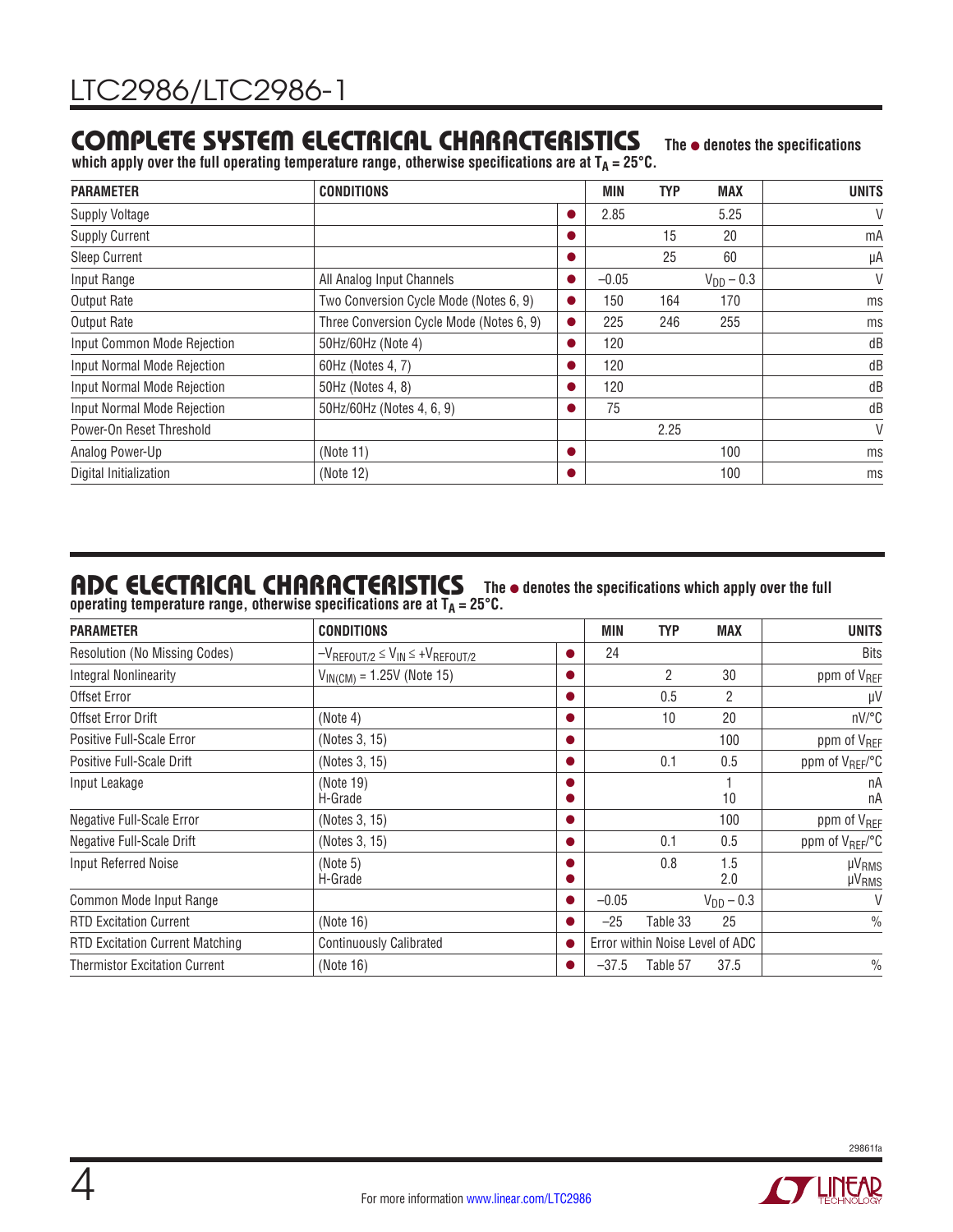# <span id="page-4-0"></span>REFERENCE ELECTRICAL CHARACTERISTICS

The  $\bullet$  denotes the specifications which apply over the full operating temperature range, otherwise specifications are at  $T_A = 25^{\circ}C$ .

| <b>PARAMETER</b>                            | <b>CONDITIONS</b>                                                               |    | <b>MIN</b> | <b>TYP</b> | <b>MAX</b>    | <b>UNITS</b>  |
|---------------------------------------------|---------------------------------------------------------------------------------|----|------------|------------|---------------|---------------|
| Output Voltage                              | $V_{REFOUT}$ (Note 10)                                                          |    | 2.49       |            | 2.51          | V             |
| Output Voltage Temperature Coefficient      | I-Grade, H-Grade                                                                |    |            | 3          | 15            | ppm/°C        |
| Output Voltage Temperature Coefficient      | C-Grade                                                                         | n. |            | 3          | 20            | ppm/°C        |
| Line Regulation                             |                                                                                 | D  |            |            | 10            | ppm/V         |
| <b>Load Regulation</b>                      | $I_{OUT(SOURCE)} = 100 \mu A$                                                   | n. |            |            | 5             | mV/mA         |
|                                             | $I_{OUT(SINK)} = 100\mu A$                                                      | o  |            |            | 5             | mV/mA         |
| Output Voltage Noise                        | $0.1$ Hz $\leq$ f $\leq$ 10Hz                                                   |    | 4          |            |               | $\mu V_{P-P}$ |
|                                             | $10Hz \le f \le 1kHz$                                                           |    | 4.5        |            | $\mu V_{P-P}$ |               |
| <b>Output Short-Circuit Current</b>         | Short V <sub>REFOUT</sub> to GND                                                |    | 40         |            |               | mA            |
|                                             | Short V <sub>REFOUT</sub> to V <sub>DD</sub>                                    |    | 30         |            |               | mA            |
| Turn-On Time                                | 0.1% Setting, $C_{\text{LOAD}} = 1 \mu F$                                       |    |            | 115        |               | μs            |
| Long Term Drift of Output Voltage (Note 13) |                                                                                 |    |            | 60         |               | ppm/√kHr      |
| Hysteresis (Note 14)                        | $\Delta T = 0^{\circ}C$ to 70 $^{\circ}C$<br>$\Delta T = -40^{\circ}$ C to 85°C |    |            | 30<br>70   |               | ppm<br>ppm    |

# DIGITAL INPUTS AND DIGITAL OUTPUTS

full operating temperature range, otherwise specifications are at  $\mathsf{T}_\mathsf{A}\!=\!25^\circ\mathsf{C}.$ 

The  $\bullet$  denotes the specifications which apply over the

| <b>SYMBOL</b>  | <b>CONDITIONS</b><br><b>PARAMETER</b>                       |                     | <b>MIN</b> | <b>TYP</b>     | <b>MAX</b> | <b>UNITS</b> |        |
|----------------|-------------------------------------------------------------|---------------------|------------|----------------|------------|--------------|--------|
|                | <b>External SCK Frequency Range</b>                         |                     |            | $\mathbf{0}$   |            | 2            | MHz    |
|                | External SCK LOW Period                                     |                     |            | 250            |            |              | ns     |
|                | External SCK HIGH Period                                    |                     |            | 250            |            |              | ns     |
| t <sub>1</sub> | $\overline{\text{CS}}\downarrow$ to SDO Valid               |                     |            | 0              |            | 200          | ns     |
| t2             | $\overline{\text{CS}}\textcolor{red}{\uparrow}$ to SDO Hi-Z |                     |            | $\theta$       |            | 200          | ns     |
| $t_3$          | $\overline{\text{CS}}\downarrow$ to SCK $\uparrow$          |                     |            | 100            |            |              | ns     |
| t <sub>4</sub> | SCK↓ to SDO Valid                                           |                     |            |                |            | 225          | ns     |
| $t_5$          | SDO Hold After SCKJ                                         |                     |            | 10             |            |              | ns     |
| $t_6$          | SDI Setup Before SCK <sup>T</sup>                           |                     |            | 100            |            |              | ns     |
| t <sub>7</sub> | SDI HOLD After SCK <sup>1</sup>                             |                     |            | 100            |            |              | ns     |
|                | High Level Input Voltage                                    | CS, SDI, SCK, RESET |            | $V_{DD} - 0.5$ |            |              | V      |
|                | Low Level Input Voltage                                     | CS, SDI, SCK, RESET |            |                |            | 0.5          | $\vee$ |
|                | Digital Input Current                                       | CS, SDI, SCK, RESET |            | $-10$          |            | 10           | μA     |
|                | Digital Input Capacitance                                   | CS, SDI, SCK, RESET |            |                | 10         |              | pF     |
|                | LOW Level Output Voltage (SDO, INTERRUPT)                   | $I_0 = -800 \mu A$  | $\bullet$  |                |            | 0.4          | V      |
|                | High Level Output Voltage (SDO, INTERRUPT)                  | $I_0 = 1.6mA$       |            | $V_{DD} - 0.5$ |            |              | V      |
|                | Hi-Z Output Leakage (SDO)                                   |                     |            | $-10$          |            | 10           | μA     |

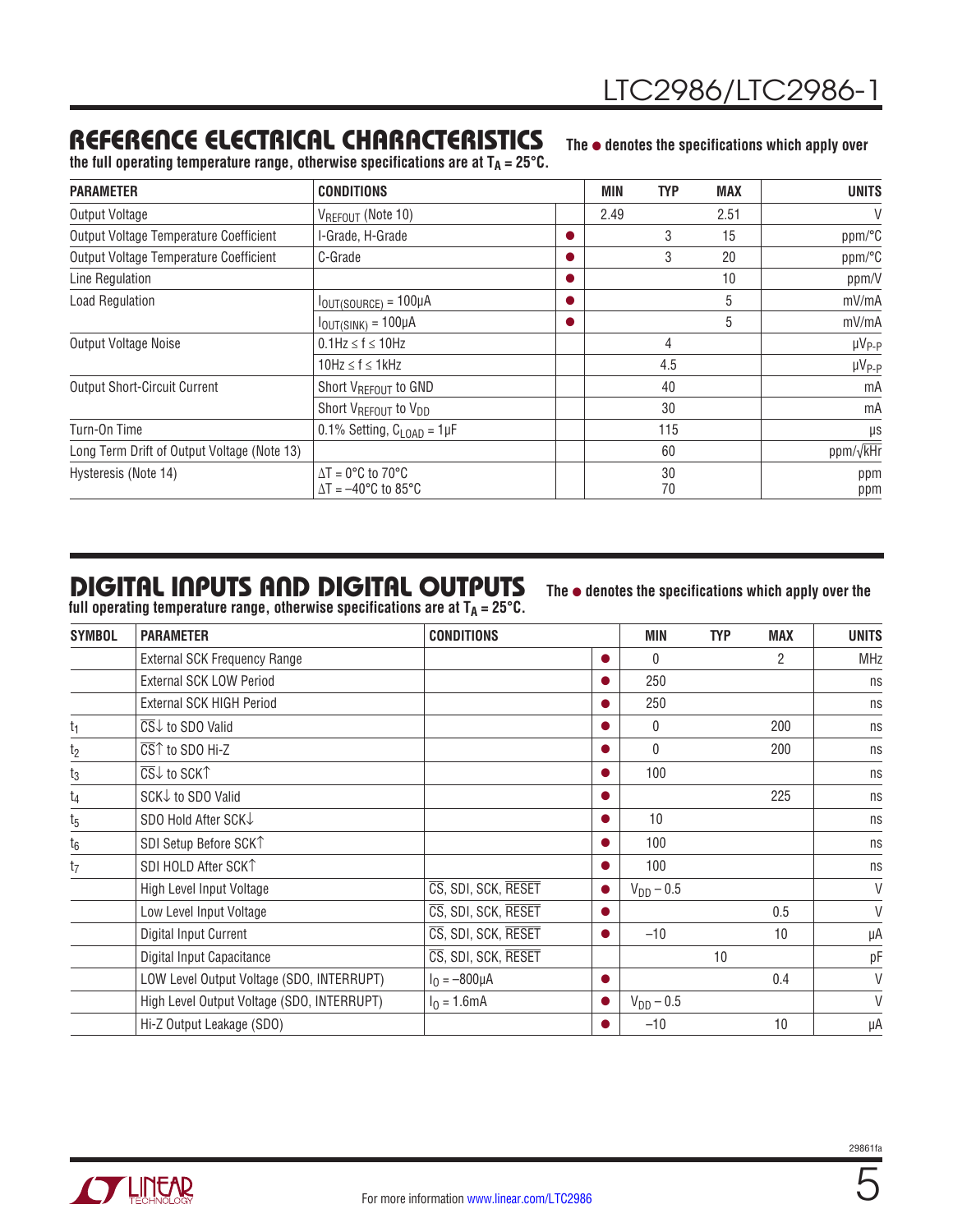### <span id="page-5-0"></span>LTC2986-1 EEPROM CHARACTERISTICS The  $\bullet$  denotes the specifications which apply over the full

**operating temperature range, otherwise specifications are at TA = 25°C. These specifications apply only to LTC2986-1, LTC2986 does not include EEPROM.**

| <b>SYMBOL</b> | <b>PARAMETER</b> | <b>CONDITIONS</b>                    | MIN   | <b>TYP</b> | <b>MAX</b> | <b>UNITS</b> |
|---------------|------------------|--------------------------------------|-------|------------|------------|--------------|
|               | Retention        | Notes 4 and 17                       | 10    |            |            | Years        |
|               | Endurance        | Note 4                               | 10000 |            |            | Cycles       |
|               | Programming Time | Complete Transfer from RAM to EEPROM |       |            | 2600       | ms           |
|               | Read Time        | Complete Transfer EEPROM to RAM      |       |            | 20         | ms           |

**Note 1:** Stresses beyond those listed under Absolute Maximum Ratings may cause permanent damage to the device. Exposure to any Absolute Maximum Rating condition for extended periods may affect device reliability and lifetime.

**Note 2:** All voltage values are with respect to GND.

**Note 3:** Full scale ADC error. Measurements do not include reference error.

**Note 4:** Guaranteed by design, not subject to test.

**Note 5:** The input referred noise includes the contribution of internal calibration operations.

**Note 6:** MUX configuration delay = default 1ms.

**Note 7:** Global configuration set to 60Hz rejection.

**Note 8:** Global configuration set to 50Hz rejection.

**Note 9:** Global configuration default 50Hz/60Hz rejection.

**Note 10:** The exact value of V<sub>REF</sub> is stored in the LTC2986 and used for all measurement calculations. Temperature coefficient is measured by dividing the maximum change in output voltage by the specified temperature range.

**Note 11:** Analog power-up. Command status register inaccessible during this time.

**Note 12:** Digital initialization. Begins at the conclusion of Analog Power-Up. Command status register is  $0 \times 80$  at the beginning of digital initialization and 0×40 at the conclusion.

**Note 13:** Long-term stability typically has a logarithmic characteristic and therefore, changes after 1000 hours tend to be much smaller than before that time. Total drift in the second thousand hours is normally less than one third that of the first thousand hours with a continuing trend toward reduced drift with time. Long-term stability will also be affected by differential stresses between the IC and the board material created during board assembly.

**Note 14:** Hysteresis in output voltage is created by package stress that differs depending on whether the IC was previously at a higher or lower temperature. Output voltage is always measured at 25°C, but the IC is cycled to the hot or cold temperature limit before successive measurements. Hysteresis measures the maximum output change for the averages of three hot or cold temperature cycles. For instruments that are stored at well controlled temperatures (within 20 or 30 degrees of operational temperature), it is usually not a dominant error source. Typical hysteresis is the worst-case of 25°C to cold to 25°C or 25°C to hot to 25°C, preconditioned by one thermal cycle.

**Note 15:** Differential Input Range is  $\pm V_{REF}/2$ .

**Note 16:** RTD and thermistor measurements are made ratiometrically. As a result, current source excitation variation does not affect absolute accuracy. Choose an excitation current such that largest sensor or RSENSE resistance value, when driven by the nominal excitation current, will drop 1V or less. The extended ADC input range will accommodate variation in excitation current and the ratiometric calculation will negate the absolute value of the excitation current.

**Note 17:** 10-year data retention guaranteed for up to 1000 program cycles.

**Note 18:** Do not apply voltage or current sources to these pins. They must be connected to capacitive loads only. Otherwise, permanent damage may occur.

**Note 19:** Input leakage measured with  $V_{IN} = -10$ mV and  $V_{IN} = 2.5V$ .

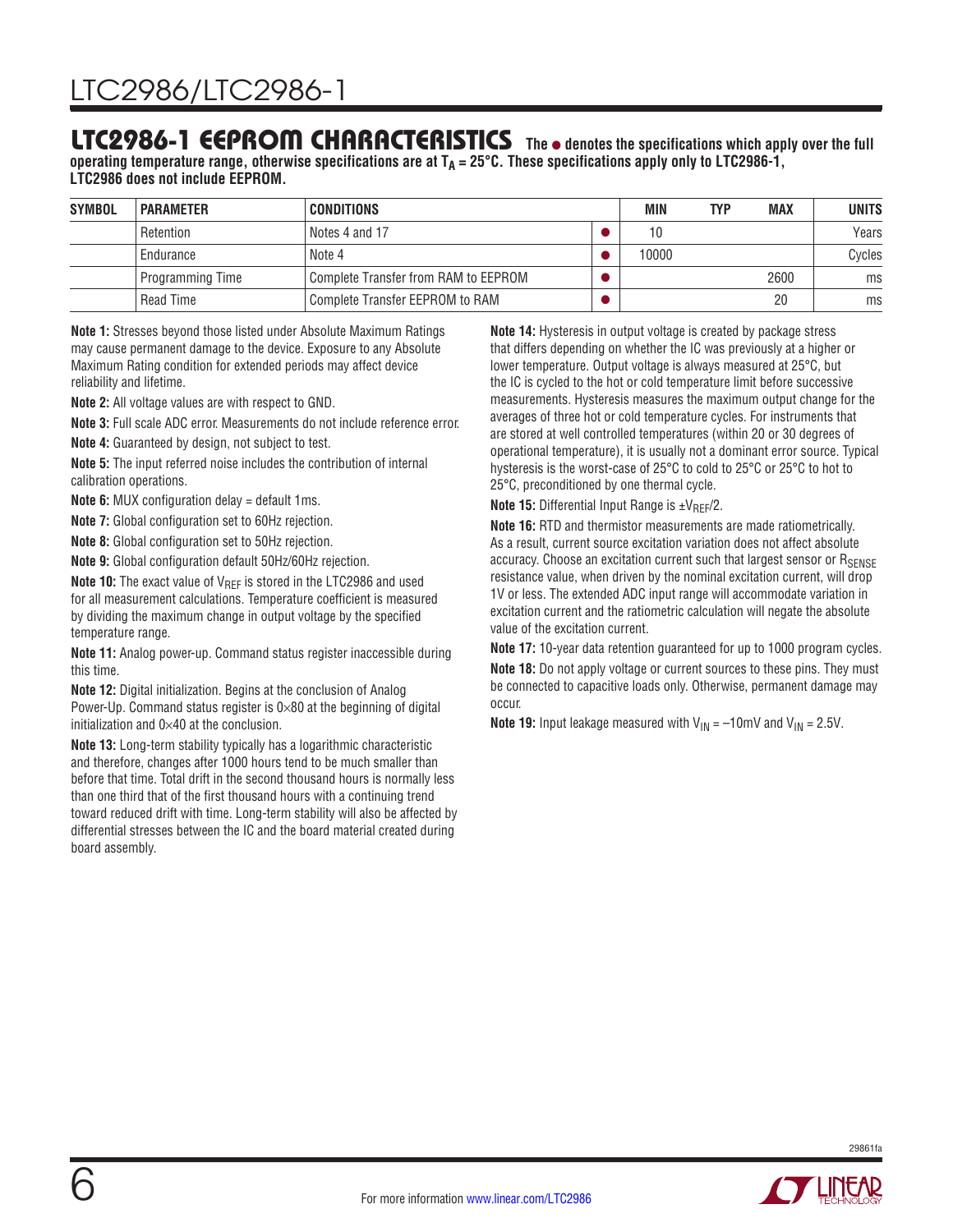# <span id="page-6-0"></span>TYPICAL PERFORMANCE CHARACTERISTICS



**RMS Noise vs Temperature**









**Type S Thermocouple Error and RMS Noise vs Temperature**



**Type B Thermocouple Error and RMS Noise vs Temperature**







**Type T Thermocouple Error and RMS Noise vs Temperature**



**RTD PT-1000 Error and RMS Noise vs Temperature**



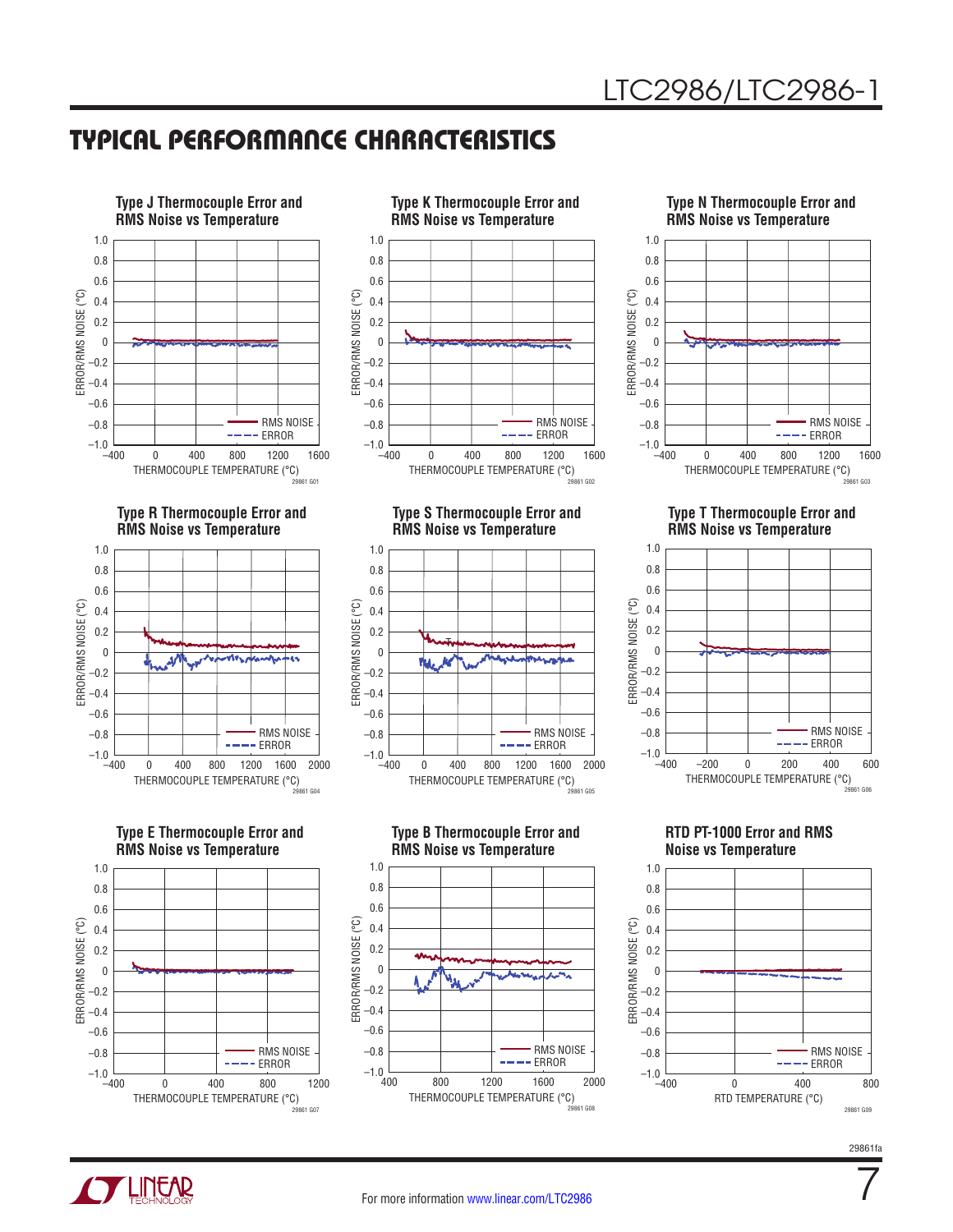# TYPICAL PERFORMANCE CHARACTERISTICS



THERMISTOR TEMPERATURE (°C) 29861 G18

29861fa

THERMISTOR TEMPERATURE (°C)<br>29861 G17

THERMISTOR TEMPERATURE (°C)<br>29861 G16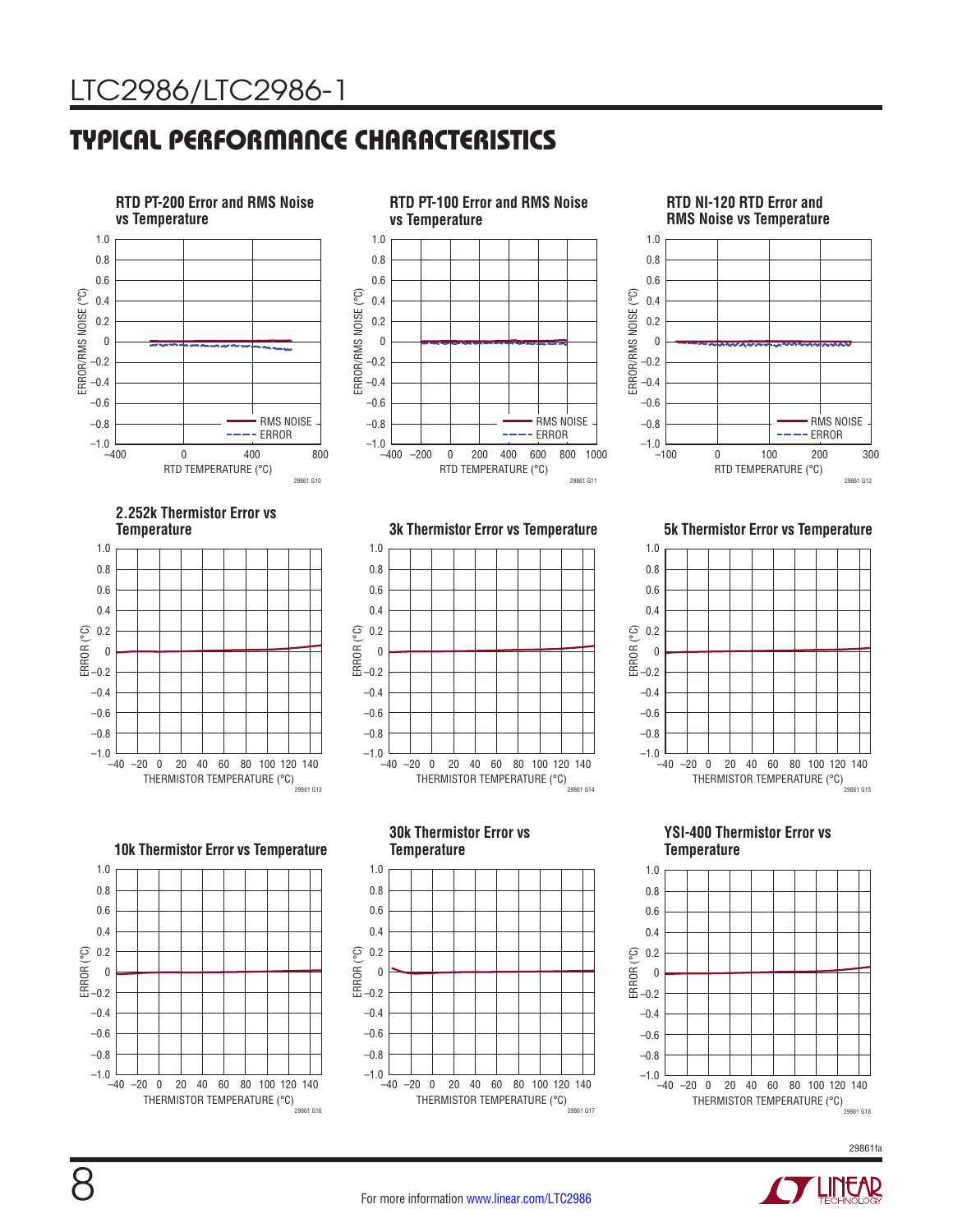# TYPICAL PERFORMANCE CHARACTERISTICS







**ISLEEP VS Temperature** ISLEEP (µA) 60 50 40 30 20 10  $_{-50}^{0}$  $V<sub>DD</sub> = 5.25V$  $V<sub>DD</sub> = 4.1V$  $V_{DD} = 2.85V$ 

**Channel Input Leakage Current vs Temperature**

LTC2986 TEMPERATURE (°C)

–50 –25 250 50 75 100 125



**One Shot Conversion Current vs** 



**Adjacent Channel Offset Error vs Input Fault Voltage (V<sub>DD</sub> = 5V)** 

CH2 OFFSET ERROR (µV)

CH2 OFFSET ERROR (µV)

2.5

29861 G22

2.0

1.5

 $-0.5$  – 4.95

0

0.5

1.0

**Temperature VREFOUT VS Temperature** 



**Adjacent Channel Offset Error vs Input Fault Voltage**



29861fa



CH1 FAULT VOLTAGE (V)

4.95 5.055 5.1 5.2 5.25 5.15 5.3 5.35

29861 G26

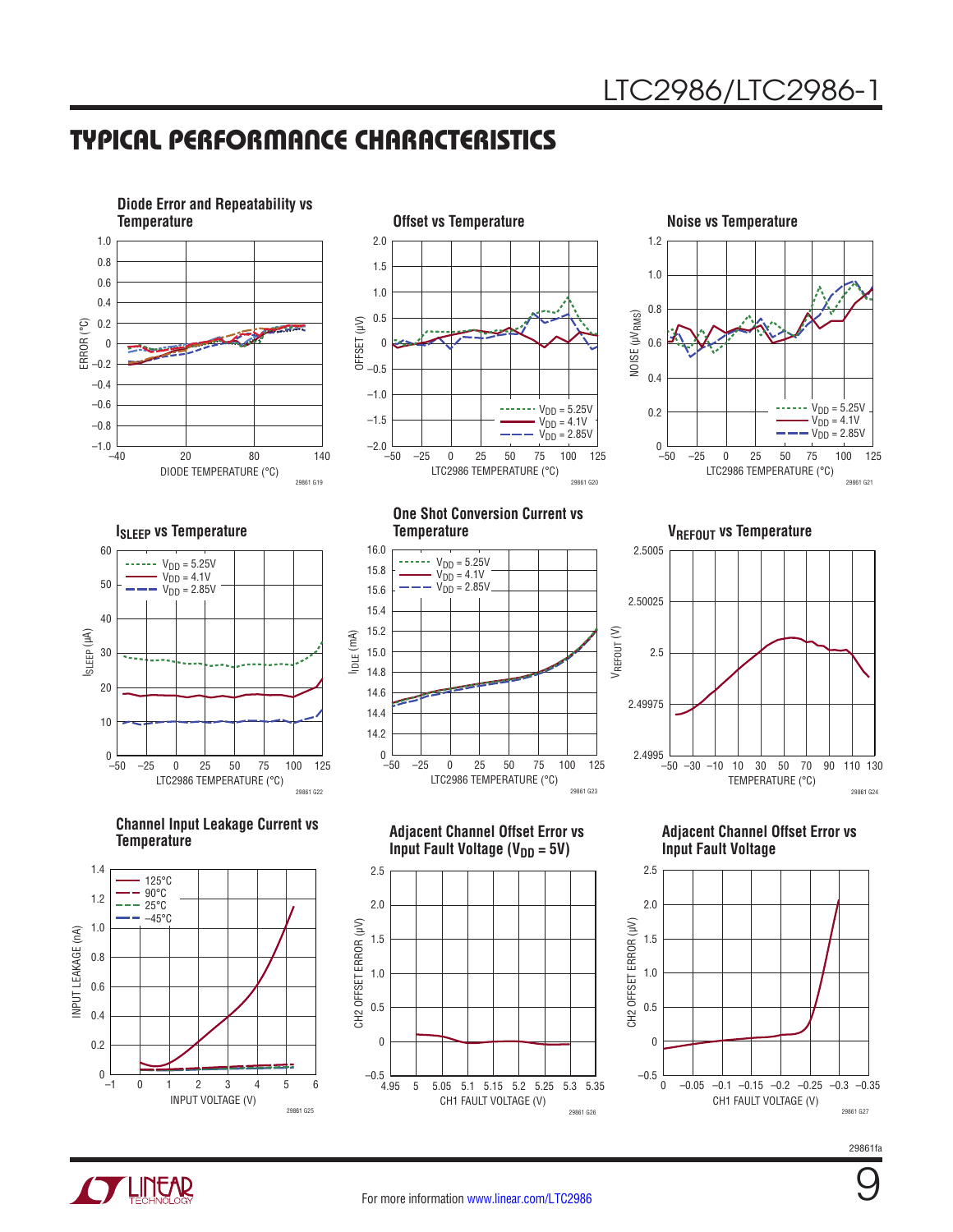# <span id="page-9-0"></span>PIN FUNCTIONS

**GND (Pins 1, 3, 5, 7, 9, 12, 15, 26-35, 44):** Ground. Connect each of these pins to a common ground plane through a low impedance connection. All 18 pins must be grounded for proper operation.

**V<sub>DD</sub>** (Pins 2, 4, 6, 8, 45): Analog Power Supply. Tie all five pins together and bypass as close as possible to the device, to ground with 0.1µF and 10μF capacitors.

VRFF BYP( Pin 11): Internal Reference Power. This is an internal supply pin, do not load this pin with external circuitry. Decouple with a 0.1µF capacitor to GND.

**VREFOUT (Pin 13):** Reference Output Voltage. Short to  $V_{RFFP}$ . A minimum 1µF capacitor to ground is required. Do not load this pin with external circuitry.

**VREFP (Pin 14):** Positive Reference Input. Tie to VREFOUT.

**CH1 to CH10 (Pin 16 to Pin 25):** Analog Inputs. May be programmed for single-ended, differential, or ratiometric operation. The voltage on these pins can have any value between GND – 50mV and  $V_{DD}$  – 0.3V. Unused pins can be grounded or left floating.

**COM (Pin 36):** Analog Input. The common negative input for all single-ended configurations. The voltage on this pin can have any value between GND – 50mV and  $V_{DD}$  – 0.3V. This pin is typically tied to ground for temperature measurements.

**INTERRUPT (Pin 37):** This pin outputs a LOW when the device is busy either during start-up or while a conversion cycle is in progress. This pin goes HIGH at the conclusion of the start-up state or conversion cycle.

**SCK (Pin 38):** Serial Clock Pin. Data is shifted out of the device on the falling edge of SCK and latched by the device on the rising edge.

**SDO (Pin 39):** Serial Data Out. During the data output state, this pin is used as the serial data output. When the chip select pin is HIGH, the SDO pin is in a high impedance state.

**SDI (Pin 40):** Serial Data Input. Used to program the device. Data is latched on the rising edge of SCK.

**CS (Pin 41):** Active Low Chip Select. A low on this pin enables the digital input/output. A HIGH on this pin places SDO in a high impedance state. A falling edge on  $\overline{CS}$  marks the beginning of a SPI transaction and a rising edge marks the end.

**RESET (Pin 42):** Active Low Reset. While this pin is LOW, the device is forced into the reset state. Once this pin is returned HIGH, the device initiates its start-up sequence.

**LDO (Pin 43):** 2.5V LDO Output. Bypass with a 10µF capacitor to GND. This is an internal supply pin, do not load this pin with external circuitry.

**Q3, Q2, Q1 (Pins 46, 47, 48):** External Bypass Pins for –200mV Integrated Charge Pump. Tie a 10µF X7R capacitor between Q1 and Q2 close to each pin. Tie a 10µF X7R capacitor from Q3 to Ground. These are internal supply pins, do not make additional connections.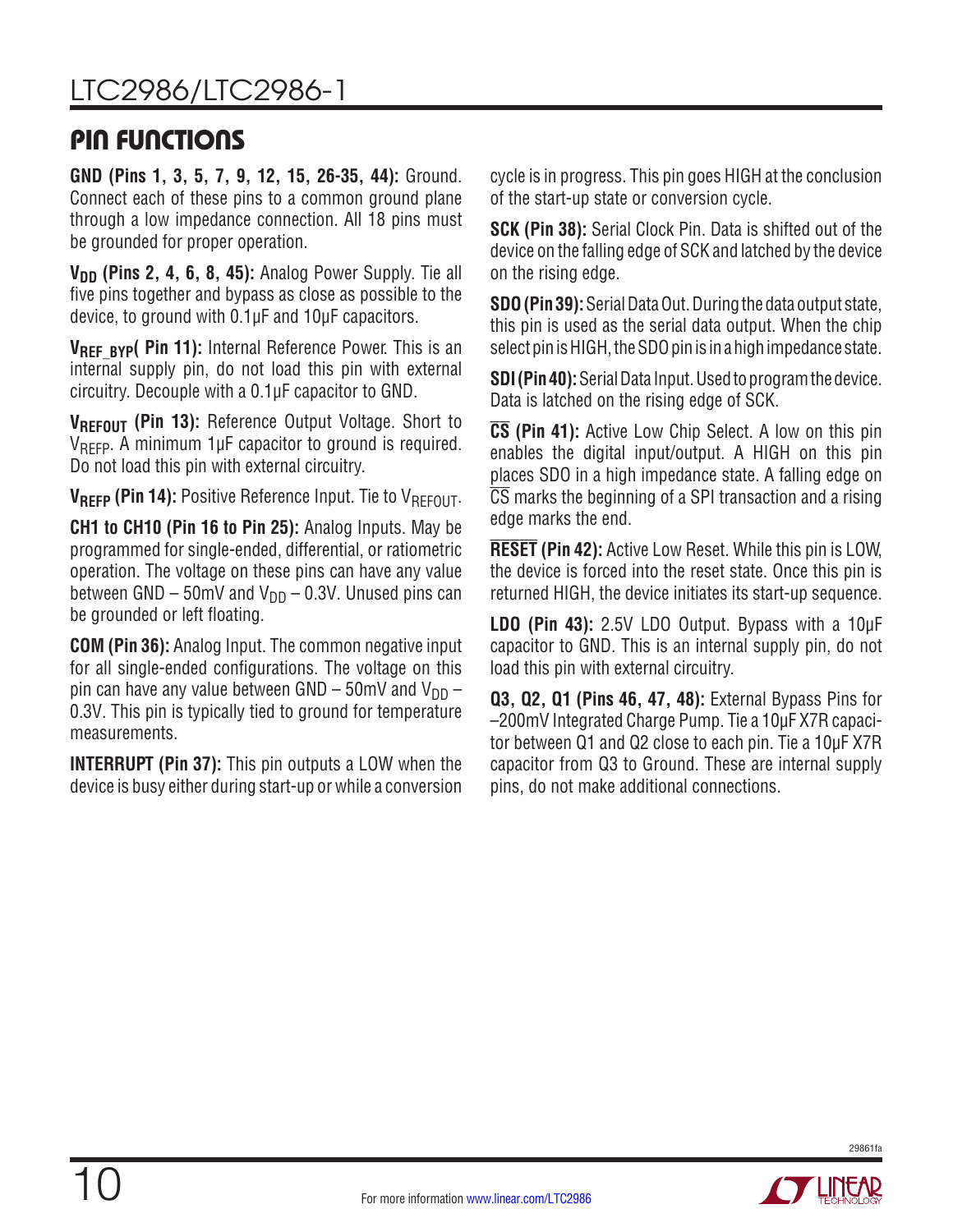# <span id="page-10-0"></span>BLOCK DIAGRAM



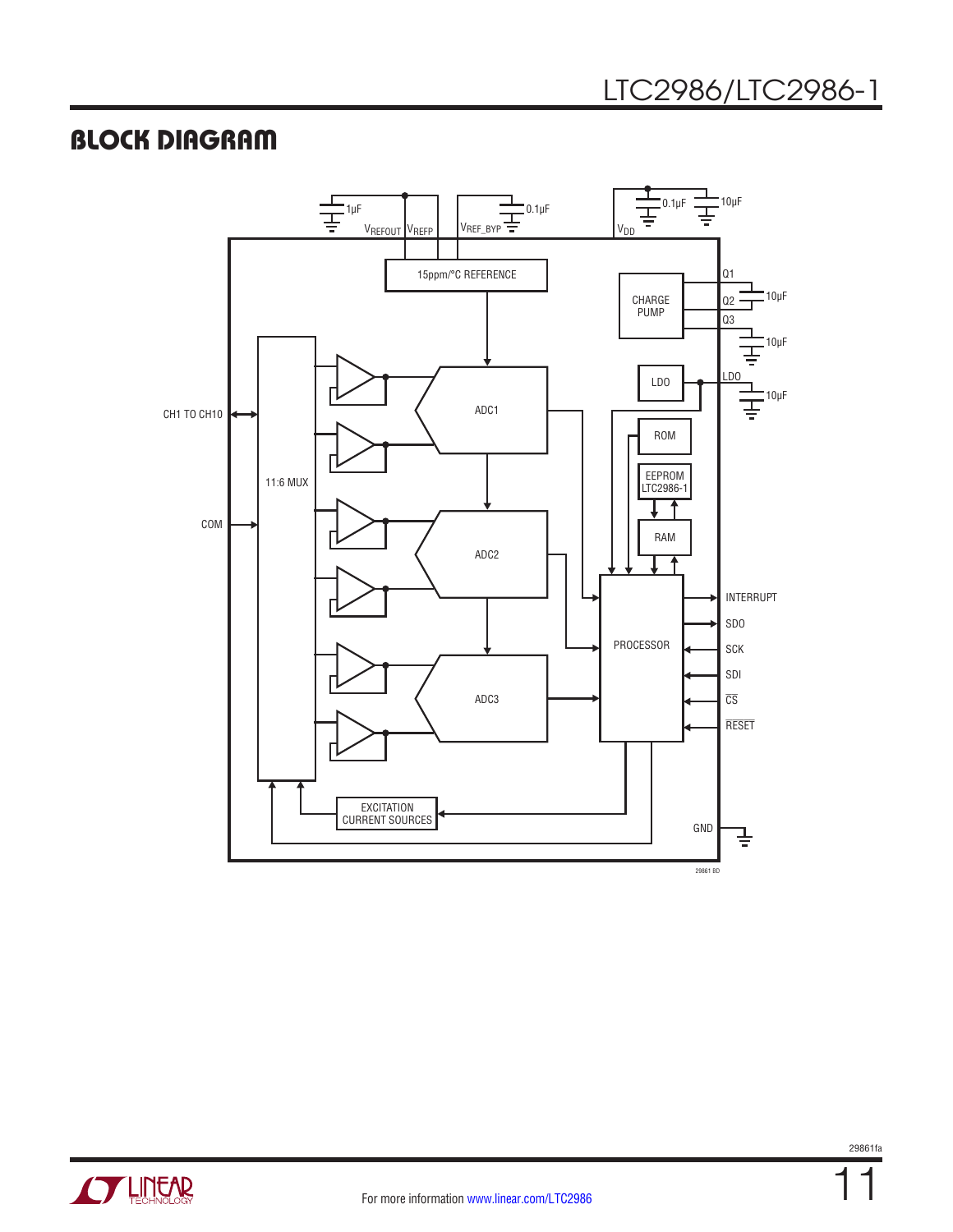# <span id="page-11-0"></span>**TEST CIRCUITS**



# TIMING DIAGRAM









**STARTED BY A LITTLE ARE**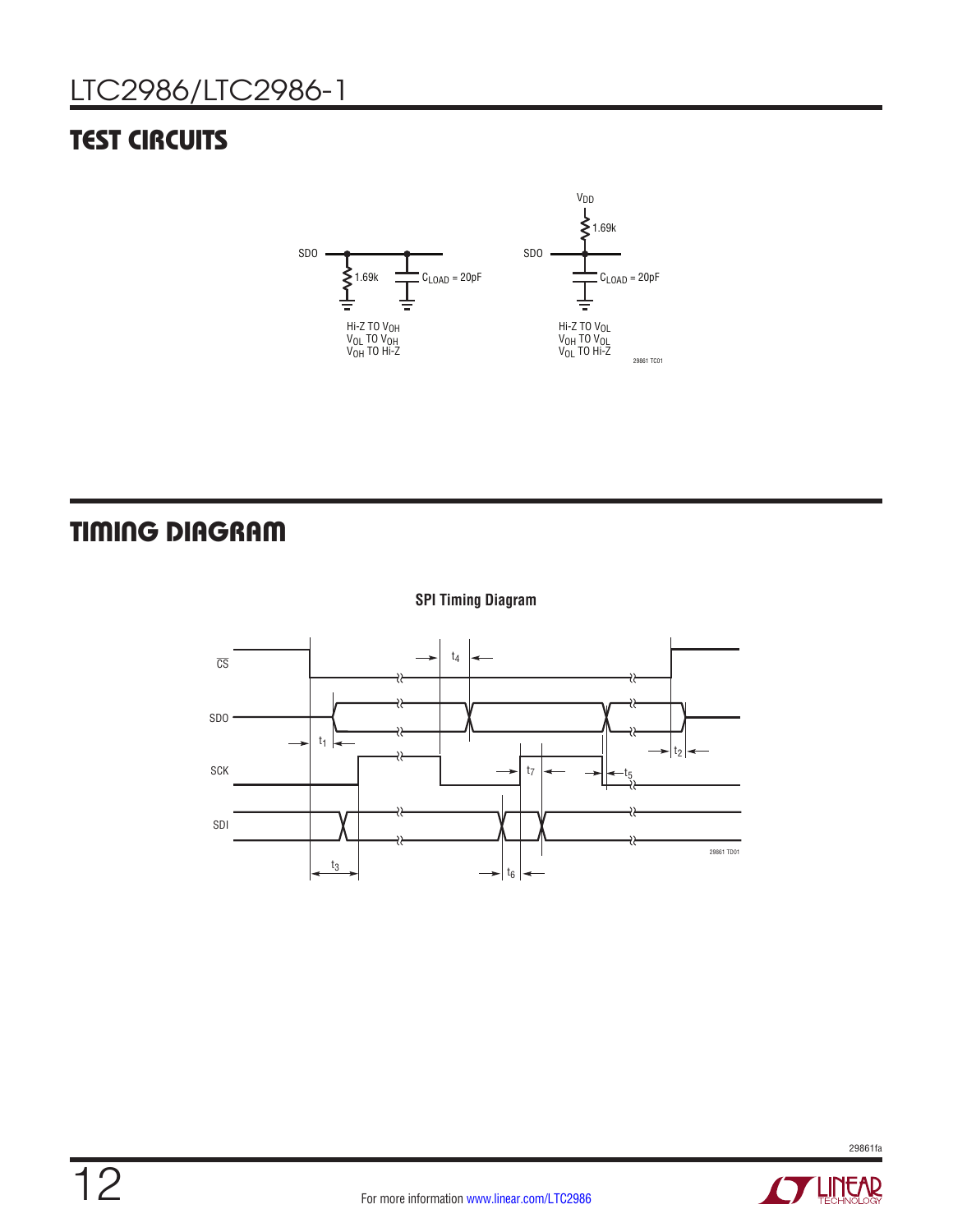<span id="page-12-0"></span>The LTC2986 measures the temperature of the most common sensors (thermocouples, RTDs, thermistors, active analog temperature sensors, and diodes). It includes all necessary active circuitry, switches, measurement algorithms, and mathematical conversions to determine the temperature for each sensor type.

Thermocouples can measure temperatures from as low as –265°C to over 1800°C. Thermocouples generate a voltage as a function of the temperature difference between the tip (thermocouple temperature) and the electrical connection on the circuit board (cold junction temperature). In order to determine the thermocouple temperature, an accurate measurement of the cold junction temperature is required; this is known as cold junction compensation. The cold junction temperature is usually determined by placing a separate (non-thermocouple) temperature sensor at the cold junction. The LTC2986 allows diodes, active analog temperature sensors, RTDs, and thermistors to be used as cold junction sensors. In order to convert the voltage output from the thermocouple into a temperature result, a high order polynomial equation (up to 14th order) must be solved. The LTC2986 has these polynomials built in for virtually all standard thermocouples (J, K, N, E, R, S, T, and B). Additionally, inverse polynomials must be solved for the cold junction temperature. The LTC2986 simultaneously measures the thermocouple output and the cold junction temperature and performs all required calculations to report the thermocouple temperature in °C or °F. It directly digitizes both positive and negative voltages (down to 50mV below ground) from a single ground referenced supply, includes sensor burn-out detection, and allows external protection/anti-aliasing circuits without the need of buffer circuits.

Diodes are convenient low cost sensor elements and are often used to measure cold junction temperatures in thermocouple applications. Diodes are typically used to measure temperatures from –60°C to 130°C, which is suitable for most cold junction applications. Diodes generate an output voltage that is a function of temperature and excitation current. When the difference of two diode output voltages are taken at two different excitation current levels, the result ( $\Delta V_{BF}$ ) is proportional to temperature. The LTC2986 accurately generates excitation currents, measures the diode voltages, and calculates the temperature in °C or °F.

RTDs and thermistors are resistors that change value as a function of temperature. RTDs can measure temperatures over a wide temperature range, from as low as –200°C to 850°C while thermistors typically operate from –40°C to 150°C. In order to measure one of these devices a precision sense resistor is tied in series with the sensor. An excitation current is applied to the network and a ratiometric measurement is made. The value, in  $\Omega$ , of the RTD/thermistor can be determined from this ratio. This resistance is used to determine the temperature of the sensor element using a table lookup (RTDs) or solving Steinhart-Hart equations (thermistors). The LTC2986 automatically generates the excitation current, simultaneously measures the sense resistor and thermistor/RTD voltage, calculates the sensor resistance and reports the result in °C. The LTC2986 can digitize most RTD types (PT-10, PT-50, PT-100, PT-200, PT-500, PT-1000, and NI-120), has built in coefficients for many curves (American, European, Japanese, and ITS-90), and accommodates 2-wire, 3-wire, and 4-wire configurations. It also includes coefficients for calculating the temperature of standard 2.252k, 3k, 5k, 10k , and 30k thermistors. It can be configured to share one sense resistor among multiple RTDs/thermistors and to rotate excitation current sources to remove parasitic thermal effects. In addition to built-in linearization coefficients, the LTC2986 provides the means of inserting custom coefficients for both RTDs and thermistors.

The LTC2986 includes the capability to measure active analog output temperature sensors. These sensors output voltage as a function of temperature. The relationship between voltage and temperature can be stored in the LTC2986. These sensors can be used as a stand alone temperature sensor or as the cold junction compensation for thermocouple measurements.

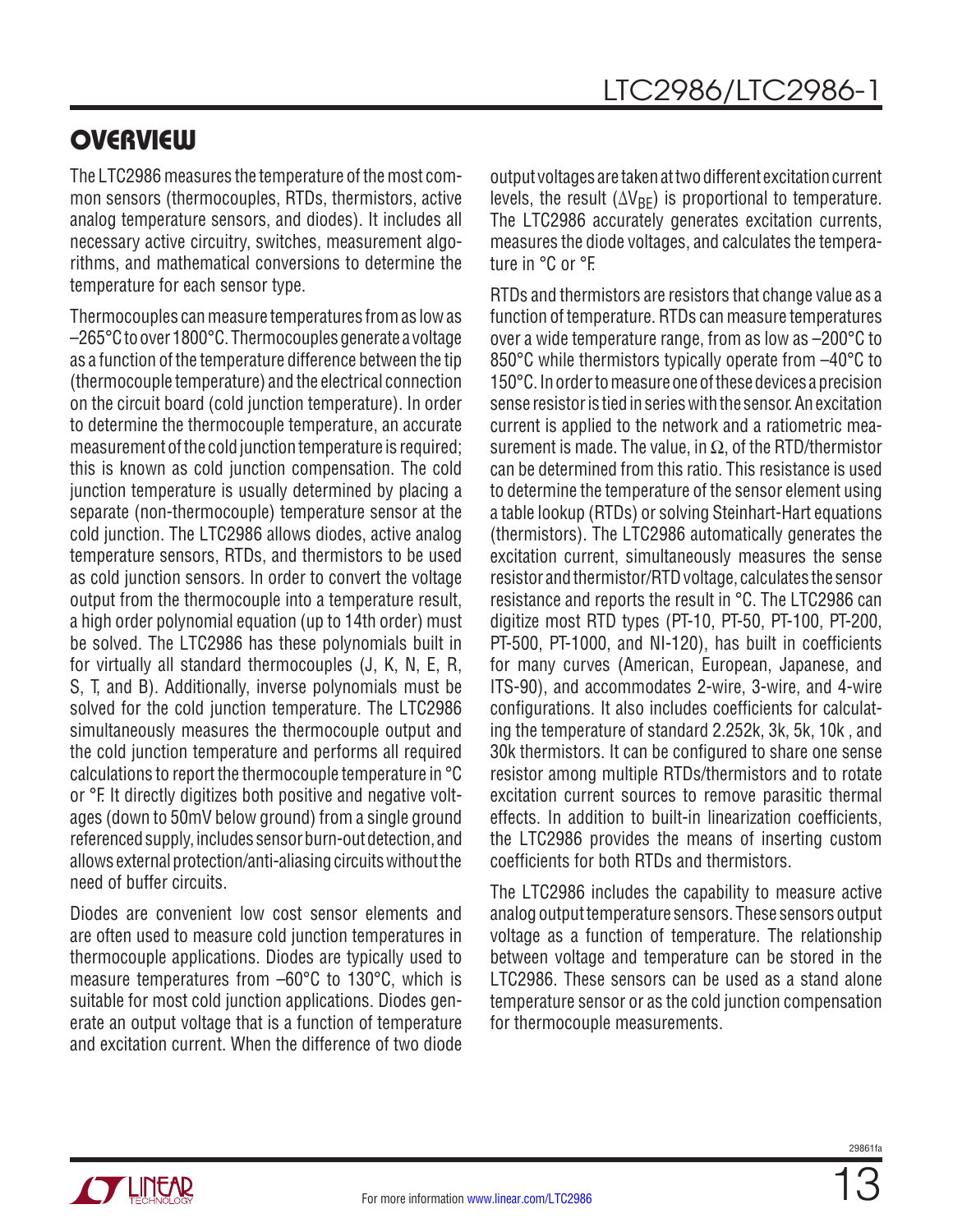Table 1 shows the estimated system accuracy and noise associated with specific temperature sensing devices. System accuracy and peak-to-peak noise include the effects of the ADC, internal amplifiers, excitation current sources, and integrated reference. Accuracy and noise are the worst-case errors calculated from the guaranteed maximum ADC and reference specifications. Peak-topeak noise values are calculated at 0°C (except Type B was calculated at 400°C) and diode measurements use AVG = ON mode.

Thermocouple errors do not include the errors associated with the cold junction measurement. Errors associated with a specific cold junction sensor within the operating temperature range can be combined with the errors for a given thermocouple for total temperature measurement accuracy.

| <b>SENSOR TYPE</b>                                                                                                                                                                                                    | TEMPERATURE RANGE                                                                                                                                            | <b>ERROR CONTRIBUTION</b>                                                    | <b>PEAK-TO-PEAK NOISE</b>                                  |
|-----------------------------------------------------------------------------------------------------------------------------------------------------------------------------------------------------------------------|--------------------------------------------------------------------------------------------------------------------------------------------------------------|------------------------------------------------------------------------------|------------------------------------------------------------|
| Type K Thermocouple                                                                                                                                                                                                   | $-200^{\circ}$ C to 0 $^{\circ}$ C<br>0°C to 1372°C                                                                                                          | $\pm$ (Temperature • 0.23% + 0.05)°C<br>$\pm$ (Temperature • 0.12% + 0.05)°C | ±0.08°C                                                    |
| Type J Thermocouple                                                                                                                                                                                                   | $-210^{\circ}$ C to 0 $^{\circ}$ C<br>0°C to 1200°C                                                                                                          | $\pm$ (Temperature • 0.23% + 0.05)°C<br>$\pm$ (Temperature • 0.12% + 0.05)°C | $±0.07$ °C                                                 |
| Type E Thermocouple                                                                                                                                                                                                   | $-200^{\circ}$ C to 0 $^{\circ}$ C<br>0°C to 1000°C                                                                                                          | $\pm$ (Temperature • 0.18% + 0.05)°C<br>$\pm$ (Temperature • 0.10% + 0.05)°C | $\pm 0.06^{\circ}$ C                                       |
| Type N Thermocouple                                                                                                                                                                                                   | $-200^{\circ}$ C to 0 $^{\circ}$ C<br>0°C to 1300°C                                                                                                          | $\pm$ (Temperature • 0.27% + 0.08)°C<br>$\pm$ (Temperature • 0.10% + 0.08)°C | $±0.13$ °C                                                 |
| Type R Thermocouple                                                                                                                                                                                                   | 0°C to 1768°C                                                                                                                                                | $\pm$ (Temperature • 0.10% + 0.4) °C                                         | $±0.62$ °C                                                 |
| Type S Thermocouple                                                                                                                                                                                                   | 0°C to 1768°C                                                                                                                                                | $\pm$ (Temperature • 0.10% + 0.4) °C                                         | $±0.62$ °C                                                 |
| Type B Thermocouple                                                                                                                                                                                                   | 400°C to 1820°C                                                                                                                                              | $\pm$ (Temperature • 0.10%) °C                                               | $±0.83$ °C                                                 |
| Type T Thermocouple                                                                                                                                                                                                   | $-250^{\circ}$ C to 0 $^{\circ}$ C<br>$0^{\circ}$ C to 400 $^{\circ}$ C                                                                                      | $\pm$ (Temperature • 0.15% + 0.05)°C<br>$\pm$ (Temperature • 0.10% + 0.05)°C | $±0.09^{\circ}$ C                                          |
| External Diode (2 Reading)                                                                                                                                                                                            | $-40^{\circ}$ C to 85 $^{\circ}$ C                                                                                                                           | $\pm 0.25$ °C                                                                | $±0.05$ °C                                                 |
| External Diode (3 Reading)                                                                                                                                                                                            | $-40^{\circ}$ C to 85 $^{\circ}$ C                                                                                                                           | $±0.25^{\circ}C$                                                             | $±0.2$ °C                                                  |
| Platinum RTD - PT-10, $R_{\text{SENSE}} = 1k\Omega$<br>Platinum RTD - PT-100, $R_{\text{SENSE}} = 2k\Omega$<br>Platinum RTD - PT-500, $R_{\text{SENSE}} = 2k\Omega$<br>Platinum RTD - PT-1000, $R_{SENSE} = 2k\Omega$ | $-200^{\circ}$ C to 800 $^{\circ}$ C<br>$-200^{\circ}$ C to 800 $^{\circ}$ C<br>$-200^{\circ}$ C to 800 $^{\circ}$ C<br>$-200^{\circ}$ C to 800 $^{\circ}$ C | $±0.1^{\circ}$ C<br>$±0.1^{\circ}C$<br>$±0.1^{\circ}$ C<br>$±0.1^{\circ}C$   | $±0.05$ °C<br>$±0.05$ °C<br>$±0.02$ °C<br>$±0.01^{\circ}C$ |
| Thermistor, $R_{\text{SENSE}} = 10 \text{k}\Omega$                                                                                                                                                                    | $-40^{\circ}$ C to 85 $^{\circ}$ C                                                                                                                           | $±0.1^{\circ}C$                                                              | $±0.01^{\circ}C$                                           |

|  |  |  |  | Table 1. LTC2986 Error Contribution and Peak Noise Errors |  |  |  |  |
|--|--|--|--|-----------------------------------------------------------|--|--|--|--|
|--|--|--|--|-----------------------------------------------------------|--|--|--|--|

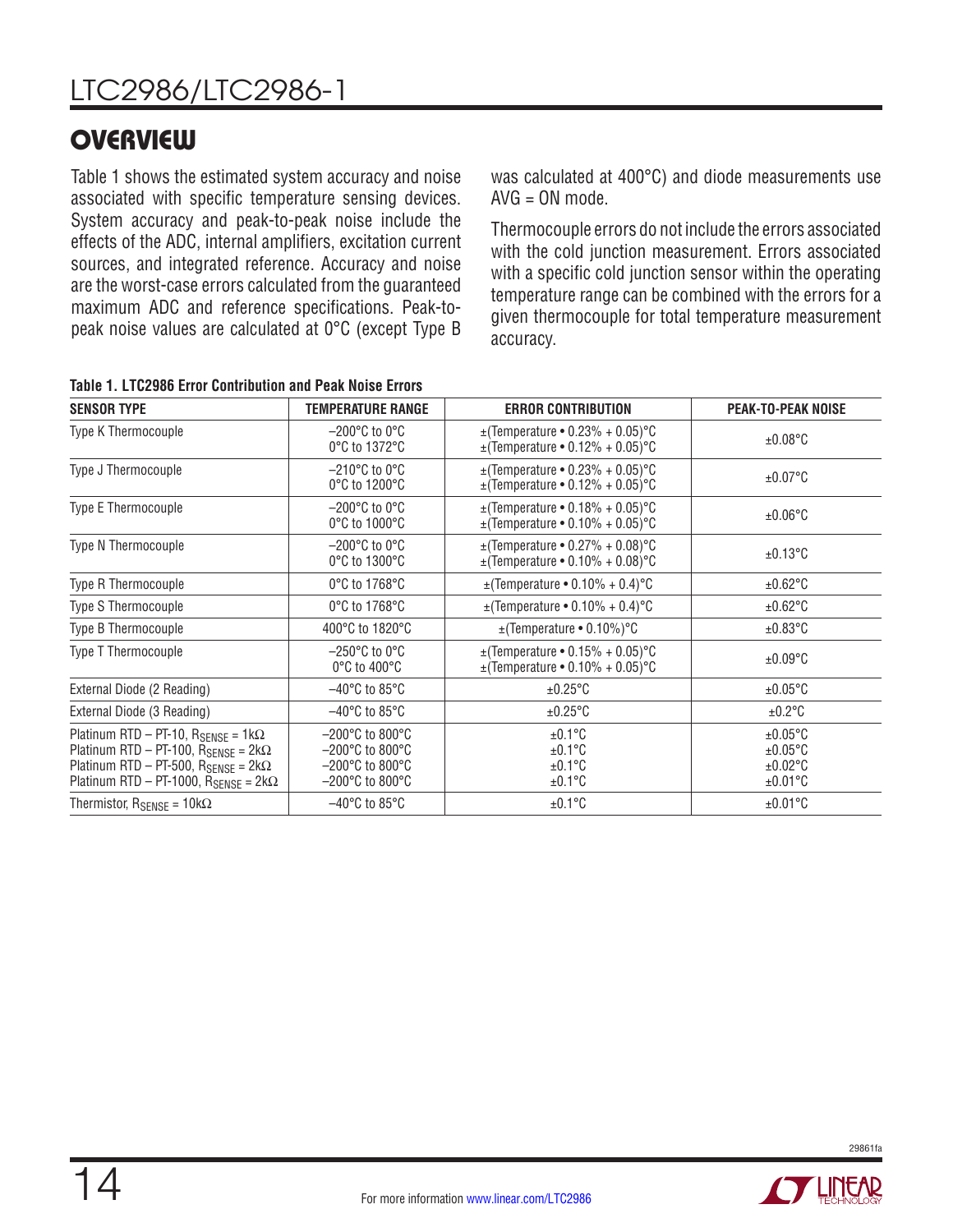### **Memory Map**

The LTC2986 channel assignment, configuration, conversion start, and results are all accessible via the RAM (see Table 2A). Table 2B details the valid SPI instruction bytes for accessing memory. The channel conversion results are mapped into memory locations 0x010 to 0x037 and can be read using the SPI interface as shown in Figure 1. A read is initiated by sending the read instruction byte =  $0x03$ 

followed by the address and then data. Channel assignment data resides in memory locations 0x200 to 0x227 and can be programmed via the SPI interface as shown in Figure 2. A write is initiated by sending the write instruction byte = 0x02 followed by the address and then data. Conversions are initiated by writing the conversion control byte (see Table 6) into memory location 0x000 (command status register).

#### **Table 2A. Memory Map**

| <b>LTC2986 MEMORY MAP</b>                               |                                |                              |                        |                                                                                  |
|---------------------------------------------------------|--------------------------------|------------------------------|------------------------|----------------------------------------------------------------------------------|
| <b>SEGMENT</b>                                          | <b>START</b><br><b>ADDRESS</b> | <b>END</b><br><b>ADDRESS</b> | <b>SIZE</b><br>(BYTES) | <b>DESCRIPTION</b>                                                               |
| <b>Command Status Register</b>                          | 0x000                          | 0x0000                       |                        | See Table 6 and 12, Initiate Conversion, Sleep Command,<br><b>EEPROM Command</b> |
| Reserved                                                | 0x001                          | 0x000F                       | 15                     |                                                                                  |
| <b>Temperature Result Memory</b><br>10 Words - 40 Bytes | 0x010                          | 0x037                        | 40                     | See Tables 8 to 10, Read Result                                                  |
| Reserved                                                | 0x038                          | 0x0AF                        | 120                    |                                                                                  |
| <b>EEPROM Key</b>                                       | 0x0B0                          | 0x0B3                        | 4                      | See Table 11 (LTC2986-1 Only, Otherwise Reserved)                                |
| Reserved                                                | 0x0B4                          | 0x0CF                        | 44                     |                                                                                  |
| FFPROM Read Result Code                                 | 0x0D0                          | 0x0D0                        | 1                      | See Table 11 (LTC2986-1 Only, Otherwise Reserved)                                |
| Reserved                                                | 0x0D1                          | 0x0EF                        | 15                     |                                                                                  |
| <b>Global Configuration Register</b>                    | 0x0F0                          | 0x0F0                        | 1                      | See Table 67 for Global Configuration                                            |
| Reserved                                                | 0x0F1                          | 0x0F3                        | 3                      |                                                                                  |
| Measure Multiple Channels Bit Mask                      | 0x0F4                          | 0x0F7                        | 4                      | See Tables 84, 85, Run Multiple Conversions                                      |
| Reserved                                                | 0x0F8                          | 0x0F8                        | $\mathbf{1}$           |                                                                                  |
| <b>EEPROM Status Register</b>                           | 0x0F9                          | 0x0F9                        | 1                      | See Table 13 (LTC2986-1 Only, Otherwise Reserved)                                |
| Reserved                                                | 0x0FA                          | 0x0FE                        | 5                      |                                                                                  |
| <b>MUX Configuration Delay</b>                          | 0x0FF                          | 0x0FF                        | 1                      | See MUX Configuration Delay Section of Data Sheet                                |
| Reserved                                                | 0x100                          | 0x1FF                        | 256                    |                                                                                  |
| <b>Channel Assignment Data</b>                          | 0x200                          | 0x227                        | 40                     | See Tables 3, 4, Channel Assignment                                              |
| Reserved                                                | 0x228                          | 0x24F                        | 40                     |                                                                                  |
| <b>Custom Sensor Table Data</b>                         | 0x250                          | 0x3CF                        | 384                    |                                                                                  |
| Reserved                                                | 0x3D0                          | 0x3FF                        | 48                     |                                                                                  |
|                                                         |                                |                              |                        |                                                                                  |

#### **Table 2B. SPI Instruction Byte**

| <b>INSTRUCTION</b> | <b>SPI INSTRUCTION BYTE</b> | <b>DESCRIPTION</b> |
|--------------------|-----------------------------|--------------------|
| Read               | 0b00000011                  | See Figure 1       |
| Write              | 0b00000010                  | See Figure 2       |
| Invalid            | 0bxxxxxx0x                  |                    |

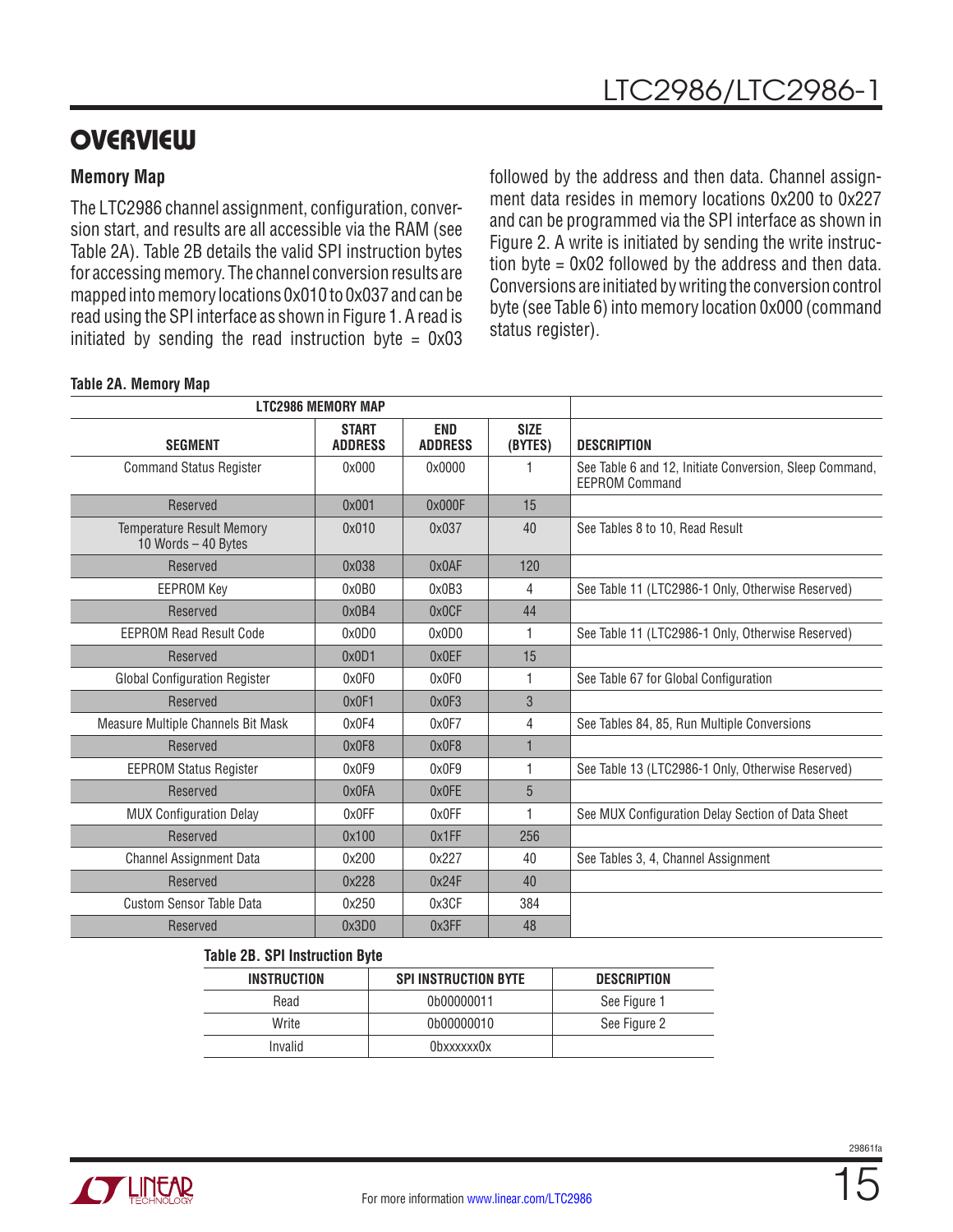





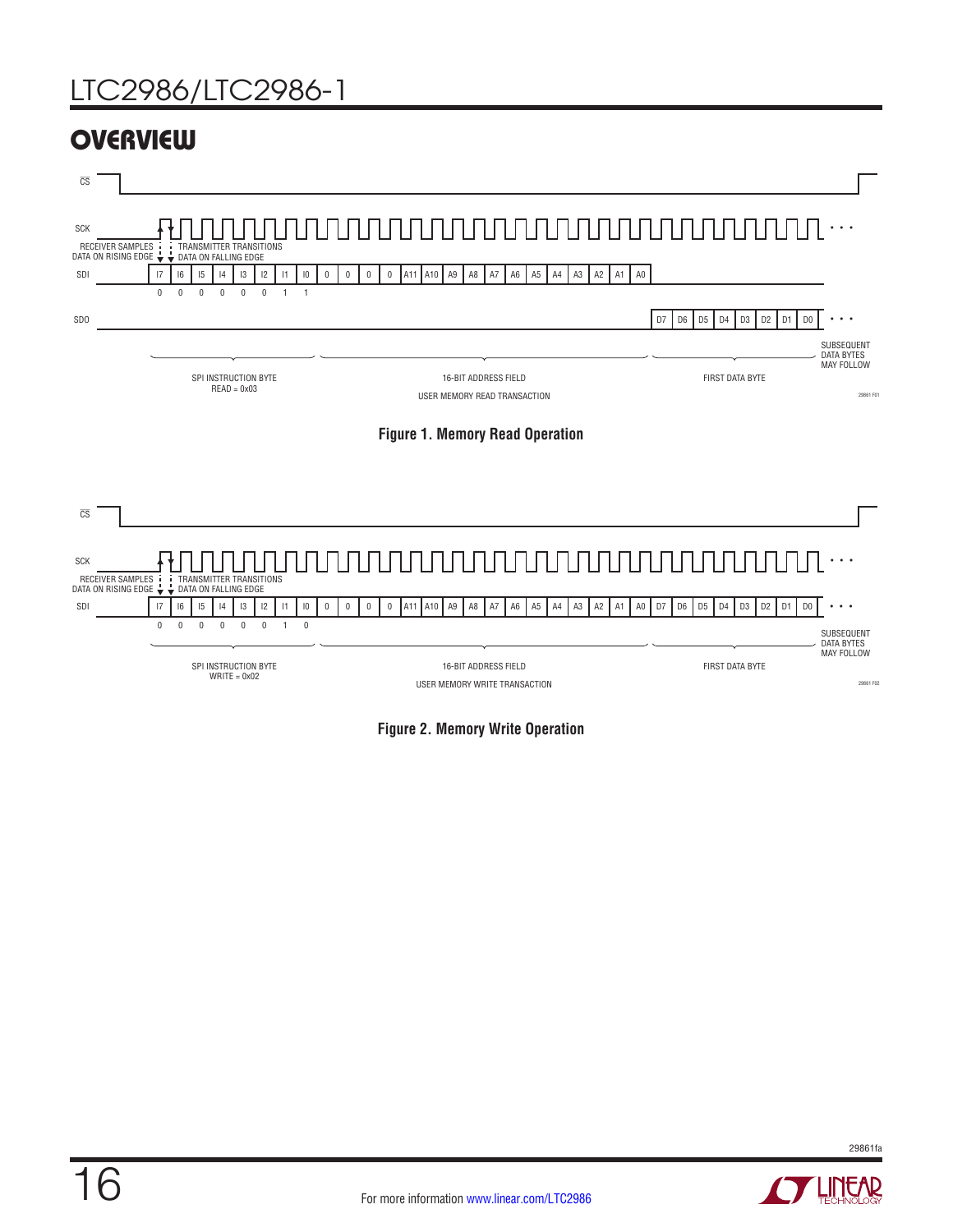<span id="page-16-0"></span>The LTC2986 combines high accuracy with ease of use. The basic operation is simple and is composed of five states (see Figure 3).



**Figure 3. Basic Operation**

### **Conversion States Overview**

- **1. Start-Up.** After power is applied to the LTC2986  $(V_{DD} > 2.6V)$ , there is a 200ms wake up period. During this time, the LDO, charge pump, ADCs, and reference are powered up and the internal RAM is initialized. Once start-up is complete, the INTERRUPT pin goes HIGH and the command status register will return a value of  $0x40$  (Start bit = 0, Done bit = 1) when read.
- **2. Channel Assignment.** The device automatically enters the channel assignment state after start-up is complete. While in this state, the user writes sensor specific data for each input channel into RAM. For the LTC2986-1, the user can also load it from the EEPROM (see the EEPROM section for more details). The assignment data contains information about the sensor type, pointers to cold junction sensors or sense resistors, and sensor specific parameters.
- **3. Initiate Conversion.** A conversion is initiated by writing a measurement command into RAM memory location

0x000. This command is a pointer to the channel in which the conversion will be performed.

- **4. Conversion.** A new conversion begins automatically following an Initiate Conversion command. In this state, the ADC is running a conversion on the specified channel and associated cold junction or  $R_{\text{SENSE}}$  channel (if applicable). The user is locked out of RAM access while in the state (except for reading status location 0x000). The end of conversion is indicated by both the INTERRUPT pin going HIGH and a status register START bit going LOW and DONE bit going HIGH.
- **5. Read Results.** In this state, the user has access to RAM and can read the completed conversion results and fault status bits. It is also possible for the user to modify/append the channel assignment data during the read results state.

### **Conversion State Details State 1: Start-Up**

The start-up state automatically occurs when power is applied to the LTC2986. If the power drops below a threshold of ≈2.6V and then returns to the normal operating voltage (2.85V to 5.25V), the LTC2986 resets and enters the powerup state. Note that the LTC2986 also enters the start-up state at the conclusion of the sleep state. The start-up state can also be entered at any time during normal operation by pulsing the RESET pin low.

In the first phase of the start-up state all critical analog circuits are powered up. This includes the LDO, reference, charge pump and ADCs. During this first phase, the command status register will be inaccessible to the user. This phase takes a maximum of 100ms to complete. Once this phase completes, the command status register will be accessible and return a value of 0x80 until the LTC2986 is completely initialized. Once the LTC2986 is initialized and ready to use, the INTERRUPT pin will go high and the command status register will return a read value of 0x40 (Start bit  $= 0$ , Done bit  $= 1$ ). At this point the LTC2986 is fully initialized and is ready to perform a conversion.

### **State 2: Channel Assignment**

The LTC2986 RAM can be programmed with up to 10 sets of 32-bit (4-byte) channel assignment data. These reside sequentially in RAM with a one-to-one correspondence

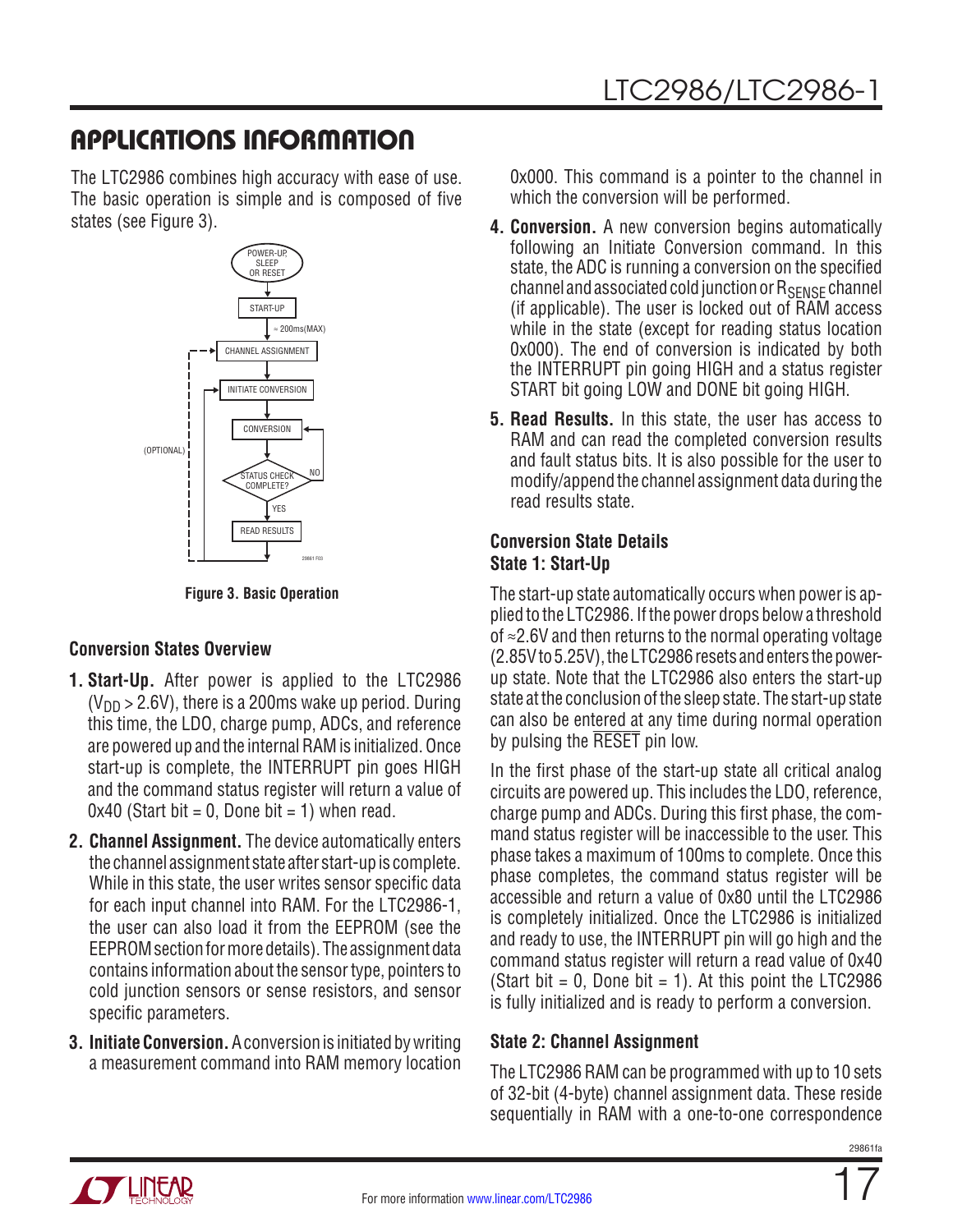#### **Table 3. Channel Assignment Memory Map**

| <b>CHANNEL ASSIGNMENT</b><br><b>NUMBER</b> | <b>CONFIGURATION</b><br><b>DATA START</b><br><b>ADDRESS</b> | <b>CONFIGURATION</b><br><b>DATA</b><br><b>ADDRESS + 1</b> | <b>CONFIGURATION</b><br><b>DATA</b><br>$ADDRESS + 2$ | <b>CONFIGURATION</b><br><b>DATA END</b><br>$ADDRESS + 3$ | SIZE (BYTES) |
|--------------------------------------------|-------------------------------------------------------------|-----------------------------------------------------------|------------------------------------------------------|----------------------------------------------------------|--------------|
| CH <sub>1</sub>                            | 0x200                                                       | 0x201                                                     | 0x202                                                | 0x203                                                    |              |
| CH <sub>2</sub>                            | 0x204                                                       | 0x205                                                     | 0x206                                                | 0x207                                                    | 4            |
| CH <sub>3</sub>                            | 0x208                                                       | 0x209                                                     | 0x20A                                                | 0x20B                                                    | 4            |
| CH4                                        | 0x20C                                                       | 0x20D                                                     | 0x20E                                                | 0x20F                                                    |              |
| CH <sub>5</sub>                            | 0x210                                                       | 0x211                                                     | 0x212                                                | 0x213                                                    |              |
| CH <sub>6</sub>                            | 0x214                                                       | 0x215                                                     | 0x216                                                | 0x217                                                    |              |
| CH <sub>7</sub>                            | 0x218                                                       | 0x219                                                     | 0x21A                                                | 0x21B                                                    |              |
| CH <sub>8</sub>                            | 0x21C                                                       | 0x21D                                                     | 0x21E                                                | 0x21F                                                    | 4            |
| CH <sub>9</sub>                            | 0x220                                                       | 0x221                                                     | 0x222                                                | 0x223                                                    | 4            |
| CH <sub>10</sub>                           | 0x224                                                       | 0x225                                                     | 0x226                                                | 0x227                                                    | 4            |



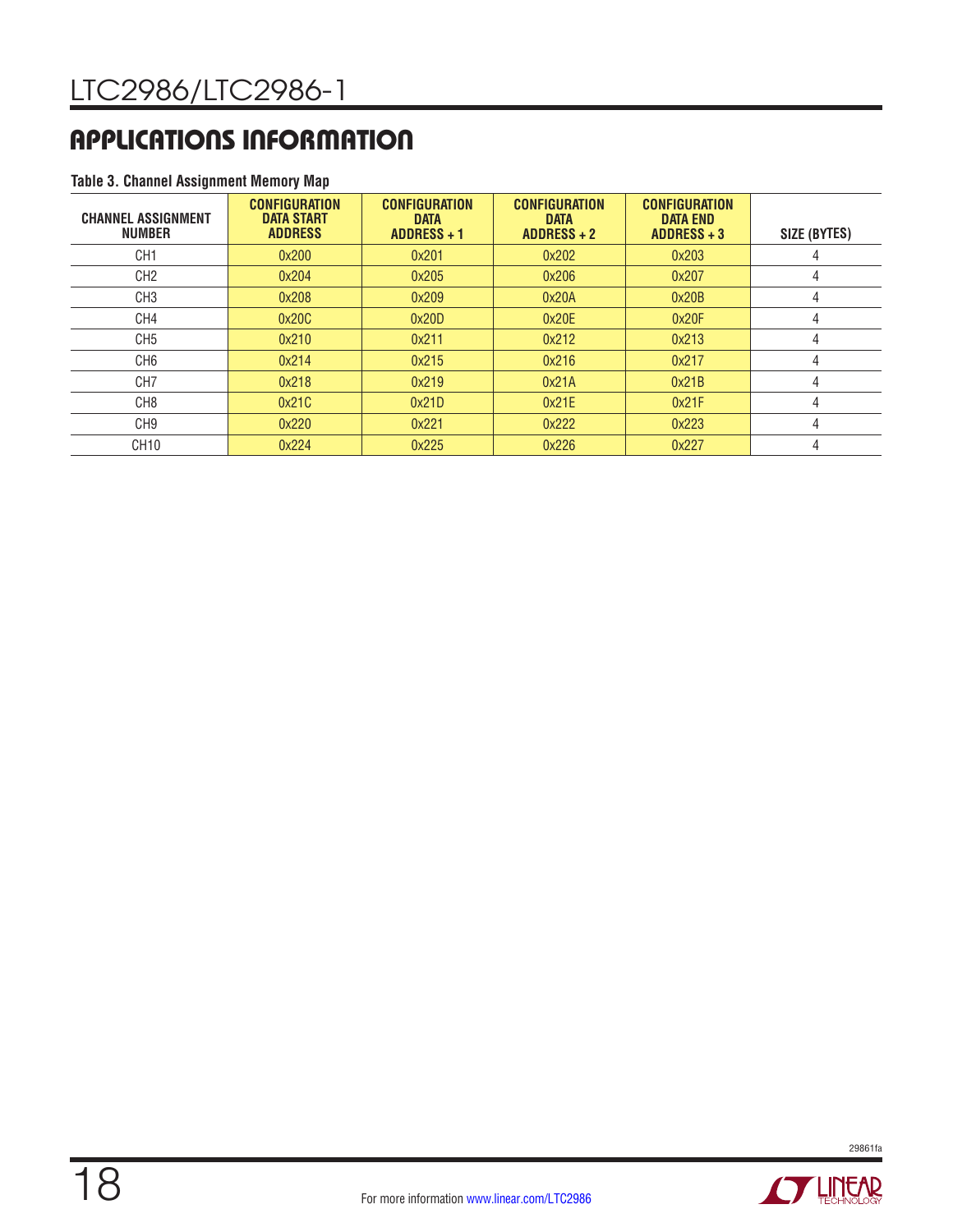to each of the 10 analog input channels (see Table 3). Channels that are not used should have their channel assignment data set to all zeros (default at START-UP).

The channel assignment data contains all the necessary information associated with the specific sensor tied to that channel (see Table 4). The first five bits determine the sensor type (see Table 5). Associated with each sensor are sensor specific configurations. These include pointers to cold junction or sense resistor channels, pointers

to memory locations of custom linearization data, sense resistor values and diode ideality factors. Also included in this data are, if applicable, the excitation current level, single-ended/differential input mode, as well as sensor specific controls. Separate detailed operation sections for thermocouples, RTDs, diodes, thermistors, analog temperature sensors, and sense resistors describe the assignment data associated with each sensor type in more detail. The LTC2986 demonstration software includes a utility for checking configuration data and generating annotated C-code for programming the channel assignment data.

|                                                 | <b>SENSOR TYPE</b>                                               |                                                   | SENSOR SPECIFIC CONFIGURATION                                                                                                                                                                        |    |          |              |                                                                                                                                        |                                                   |                         |          |  |                         |                             |                |                                                |           |                                                     |  |                                                |        |                       |  |
|-------------------------------------------------|------------------------------------------------------------------|---------------------------------------------------|------------------------------------------------------------------------------------------------------------------------------------------------------------------------------------------------------|----|----------|--------------|----------------------------------------------------------------------------------------------------------------------------------------|---------------------------------------------------|-------------------------|----------|--|-------------------------|-----------------------------|----------------|------------------------------------------------|-----------|-----------------------------------------------------|--|------------------------------------------------|--------|-----------------------|--|
| Channel<br>Assignment<br><b>Memory Location</b> |                                                                  | <b>Configuration Data</b><br><b>Start Address</b> |                                                                                                                                                                                                      |    |          |              | <b>Configuration Data</b><br>Start Address + 1                                                                                         |                                                   |                         |          |  |                         |                             |                | <b>Configuration Data</b><br>Start Address + 2 |           |                                                     |  | <b>Configuration Data</b><br>Start Address + 3 |        |                       |  |
|                                                 | 30 29 28 27<br>31                                                | 26                                                | 25                                                                                                                                                                                                   | 24 | 23<br>22 | 21           | 20                                                                                                                                     | 19                                                | 18                      |          |  |                         | 17 16 15 14 13              |                | 12                                             | 11 10 9 8 |                                                     |  | 6 5 4 3                                        |        | $\overline{2}$<br>1 0 |  |
| Unassigned<br>(Default)                         | $Type = 0$                                                       |                                                   |                                                                                                                                                                                                      |    |          |              |                                                                                                                                        |                                                   | <b>Channel Disabled</b> |          |  |                         |                             |                |                                                |           |                                                     |  |                                                |        |                       |  |
| Thermocouple                                    | Type = $1$ to 9                                                  |                                                   | $SGL=1$<br><b>OC Current</b><br>OC<br>$\mathbf{0}$<br>$\mathbf 0$<br>$\mathbf{0}$<br><b>Cold Junction Channel</b><br>$\mathbf{0}$<br>$\mathbf{0}$<br>$D$ IFF=0<br>Check<br>Assignment [4:0]<br>[1:0] |    |          |              |                                                                                                                                        |                                                   |                         | $\Omega$ |  | Custom<br>Address [5:0] | Custom<br>Length $-1$ [5:0] |                |                                                |           |                                                     |  |                                                |        |                       |  |
| <b>RTD</b>                                      | Type = 10 to 18 $R_{\text{SENSE}}$ Channel Assignment            |                                                   | [4:0]                                                                                                                                                                                                |    |          | 2, 3, 4 Wire |                                                                                                                                        | Excitation<br>Excitation<br>Mode<br>Current [3:0] |                         |          |  |                         |                             | Curve<br>[1:0] |                                                | Custom    | <b>Custom</b><br>Address [5:0]<br>Length $-1$ [5:0] |  |                                                |        |                       |  |
| Thermistor                                      | Type = 19 to $27 \mid R_{\text{SENSE}}$ Channel Assignment SGL=1 |                                                   | [4:0]                                                                                                                                                                                                |    |          | $DIFF=0$     |                                                                                                                                        | Excitation<br>Mode                                | Excitation Current 0    | [3:0]    |  |                         |                             | $\mathbf{0}$   | $\Omega$                                       |           | Custom<br>Address [5:0]                             |  |                                                | Custom | Length $-1$ [5:0]     |  |
| Diode                                           | $Type = 28$                                                      | $SGL=1$                                           | DIFF=0 Reading on                                                                                                                                                                                    |    | [1:0]    |              | 2 to 3   Avg  Current  Ideality Factor (2, 20) Value from 0 to 4 with 1/1048576 Resolution<br>All Zeros Use Factory Set Default in ROM |                                                   |                         |          |  |                         |                             |                |                                                |           |                                                     |  |                                                |        |                       |  |
| Sense Resistor                                  | $Type = 29$                                                      |                                                   | Sense Resistor Value (17, 10) Up to 131,072 $\Omega$ with 1/1024 $\Omega$ Resolution                                                                                                                 |    |          |              |                                                                                                                                        |                                                   |                         |          |  |                         |                             |                |                                                |           |                                                     |  |                                                |        |                       |  |
| Direct ADC                                      | $Type = 30$                                                      | $SGL=1$<br>$D$ $F = 0$                            | Table<br>Not Used<br>Custom<br>Custom<br>Mode<br>Address [5:0]<br>Length $-1$ [5:0]                                                                                                                  |    |          |              |                                                                                                                                        |                                                   |                         |          |  |                         |                             |                |                                                |           |                                                     |  |                                                |        |                       |  |
| <b>Active Analog</b><br>Temperature<br>Sensor   | $Type = 31$                                                      | $SGL=1$<br>$DIFF=0$                               | <b>Not Used</b><br>Custom<br>Custom<br>Address [5:0]<br>Length $-1$ [5:0]                                                                                                                            |    |          |              |                                                                                                                                        |                                                   |                         |          |  |                         |                             |                |                                                |           |                                                     |  |                                                |        |                       |  |

#### **Table 4. Channel Assignment Data**



19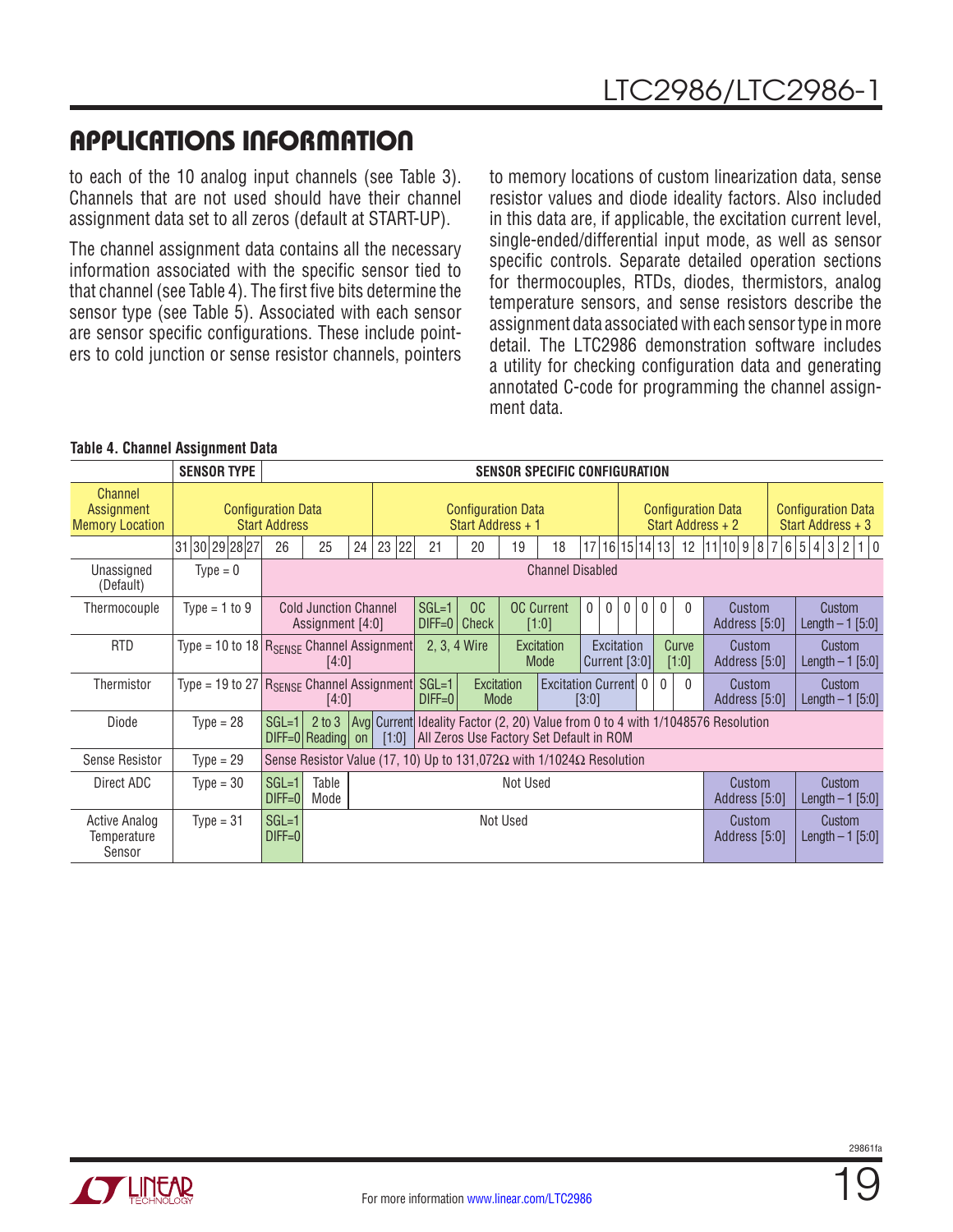#### **Table 5. Sensor Type Selection**

| 31           | 30           | 29             | 28 | 27           | <b>SENSOR TYPE</b>                          |  |  |  |  |  |  |  |
|--------------|--------------|----------------|----|--------------|---------------------------------------------|--|--|--|--|--|--|--|
| 0            | 0            | 0              | 0  | 0            | Unassigned                                  |  |  |  |  |  |  |  |
| 0            | 0            | 0              | 0  | 1            | Type J Thermocouple                         |  |  |  |  |  |  |  |
| 0            | 0            | 0              | 1  | 0            | Type K Thermocouple                         |  |  |  |  |  |  |  |
| 0            | 0            | 0              | 1  | 1            | Type E Thermocouple                         |  |  |  |  |  |  |  |
| 0            | 0            | 1              | 0  | 0            | Type N Thermocouple                         |  |  |  |  |  |  |  |
| 0            | 0            | $\mathbf{1}$   | 0  | 1            | Type R Thermocouple                         |  |  |  |  |  |  |  |
| 0            | 0            | 1              | 1  | 0            | Type S Thermocouple                         |  |  |  |  |  |  |  |
| 0            | 0            | 1              | 1  | 1            | Type T Thermocouple                         |  |  |  |  |  |  |  |
| 0            | 1            | 0              | 0  | 0            | Type B Thermocouple                         |  |  |  |  |  |  |  |
| 0            | 1            | 0              | 0  | 1            | <b>Custom Thermocouple</b>                  |  |  |  |  |  |  |  |
| 0            | 1            | 0              | 1  | 0            | RTD PT-10                                   |  |  |  |  |  |  |  |
| 0            | 1            | 0              | 1  | 1            | RTD PT-50                                   |  |  |  |  |  |  |  |
| 0            | $\mathbf{1}$ | 1              | 0  | 0            | <b>RTD PT-100</b>                           |  |  |  |  |  |  |  |
| 0            | 1            | $\overline{1}$ | 0  | $\mathbf{1}$ | <b>RTD PT-200</b>                           |  |  |  |  |  |  |  |
| 0            | 1            | 1              | 1  | 0            | <b>RTD PT-500</b>                           |  |  |  |  |  |  |  |
| 0            | 1            | 1              | 1  | 1            | RTD PT-1000                                 |  |  |  |  |  |  |  |
| 1            | $\mathbf 0$  | $\mathbf 0$    | 0  | 0            | RTD 1000 (0.00375)                          |  |  |  |  |  |  |  |
| 1            | 0            | 0              | 0  | $\mathbf{1}$ | <b>RTD NI-120</b>                           |  |  |  |  |  |  |  |
| $\mathbf{1}$ | 0            | 0              | 1  | 0            | <b>RTD Custom</b>                           |  |  |  |  |  |  |  |
| 1            | 0            | 0              | 1  | 1            | Thermistor 44004/44033 2.252kΩ at 25°C      |  |  |  |  |  |  |  |
| 1            | $\mathbf 0$  | $\mathbf{1}$   | 0  | 0            | Thermistor 44005/44030 3kΩ at 25°C          |  |  |  |  |  |  |  |
| 1            | 0            | $\overline{1}$ | 0  | 1            | Thermistor 44007/44034 5kΩ at 25°C          |  |  |  |  |  |  |  |
| 1            | 0            | 1              | 1  | 0            | Thermistor 44006/44031 10k $\Omega$ at 25°C |  |  |  |  |  |  |  |
| 1            | 0            | 1              | 1  | 1            | Thermistor 44008/44032 30k $\Omega$ at 25°C |  |  |  |  |  |  |  |
| 1            | $\mathbf{1}$ | 0              | 0  | 0            | Thermistor YSI 400 2.252k $\Omega$ at 25°C  |  |  |  |  |  |  |  |
| 1            | 1            | 0              | 0  | $\mathbf{1}$ | Thermistor Spectrum 1003k 1kΩ               |  |  |  |  |  |  |  |
| 1            | 1            | 0              | 1  | 0            | Thermistor Custom Steinhart-Hart            |  |  |  |  |  |  |  |
| 1            | $\mathbf{1}$ | 0              | 1  | 1            | <b>Thermistor Custom Table</b>              |  |  |  |  |  |  |  |
| 1            | 1            | 1              | 0  | 0            | Diode                                       |  |  |  |  |  |  |  |
| 1            | 1            | 1              | 0  | $\mathbf{1}$ | Sense Resistor                              |  |  |  |  |  |  |  |
| 1            | 1            | 1              | 1  | 0            | Direct ADC                                  |  |  |  |  |  |  |  |
| $\mathbf{1}$ | 1            | 1              | 1  | 1            | Analog Temperature Sensor                   |  |  |  |  |  |  |  |

#### **State 3: Initiate Conversion**

Once the channel assignment is complete, the device is ready to begin a conversion. A conversion is initiated by writing Start ( $B7 = 1$ ) and Done ( $B6 = 0$ ) followed by the desired input channel (B4 – B0) into RAM memory location 0x000 (see Tables 6 and 7). It is possible to initiate a measurement cycle on multiple channels by setting the channel selection bits (B4 to B0) to 00000; see the Running Conversions Consecutively on Multiple Channels section of the data sheet.

#### **Table 6. Command Status Register**

| <b>B7</b> | B6                       | <b>B5</b> | <b>B4</b> | <b>B3</b>                                              | <b>B2</b> | <b>R1</b> | B0                 |                       |
|-----------|--------------------------|-----------|-----------|--------------------------------------------------------|-----------|-----------|--------------------|-----------------------|
|           | Start= $1  $ Done= $0  $ |           |           | <b>EEPROM Command and</b><br>Channel Selection 1 to 10 |           |           | l Start Conversion |                       |
|           |                          |           |           |                                                        |           |           |                    | <b>Initiate Sleep</b> |

#### **Table 7. Input Channel Mapping**

| <b>B7</b> | B <sub>6</sub> | <b>B5</b>              | <b>B4</b> | B3       | <b>B2</b> | B1       | B <sub>0</sub>   | <b>CHANNEL SELECTED</b>  |
|-----------|----------------|------------------------|-----------|----------|-----------|----------|------------------|--------------------------|
| 1         | 0              | 0                      | 0         | 0        | 0         | 0        | 0                | <b>Multiple Channels</b> |
| 1         | 0              | 0                      | 0         | 0        | 0         | 0        | 1                | CH <sub>1</sub>          |
| 1         | 0              | 0                      | 0         | 0        | 0         | 1        | 0                | CH <sub>2</sub>          |
| 1         | 0              | 0                      | 0         | 0        | 0         | 1        | CH <sub>3</sub>  |                          |
| 1         | 0              | 0                      | 0         | 0        | 1         | 0        | CH4              |                          |
| 1         | 0              | 0                      | 0         | 0        | 1         | 0        | 1                | CH <sub>5</sub>          |
| 1         | 0              | $\Omega$               | 0         | $\Omega$ | 1         | 1        | 0                | CH <sub>6</sub>          |
| 1         | 0              | 0                      | 0         | 0        | 1         | 1        | 1                | CH <sub>7</sub>          |
| 1         | 0              | $\Omega$               | $\Omega$  | 1        | $\Omega$  | $\Omega$ | $\Omega$         | CH <sub>8</sub>          |
| 1         | 0              | 0                      | 0         | 1        | $\Omega$  | $\Omega$ | 1                | CH <sub>9</sub>          |
| 1         | 0              | 0                      | 0         | 1        | 0         | 1        | CH <sub>10</sub> |                          |
| 1         | 0              | 0                      | 1         | 1        | Sleep     |          |                  |                          |
|           |                | All Other Combinations | Reserved  |          |           |          |                  |                          |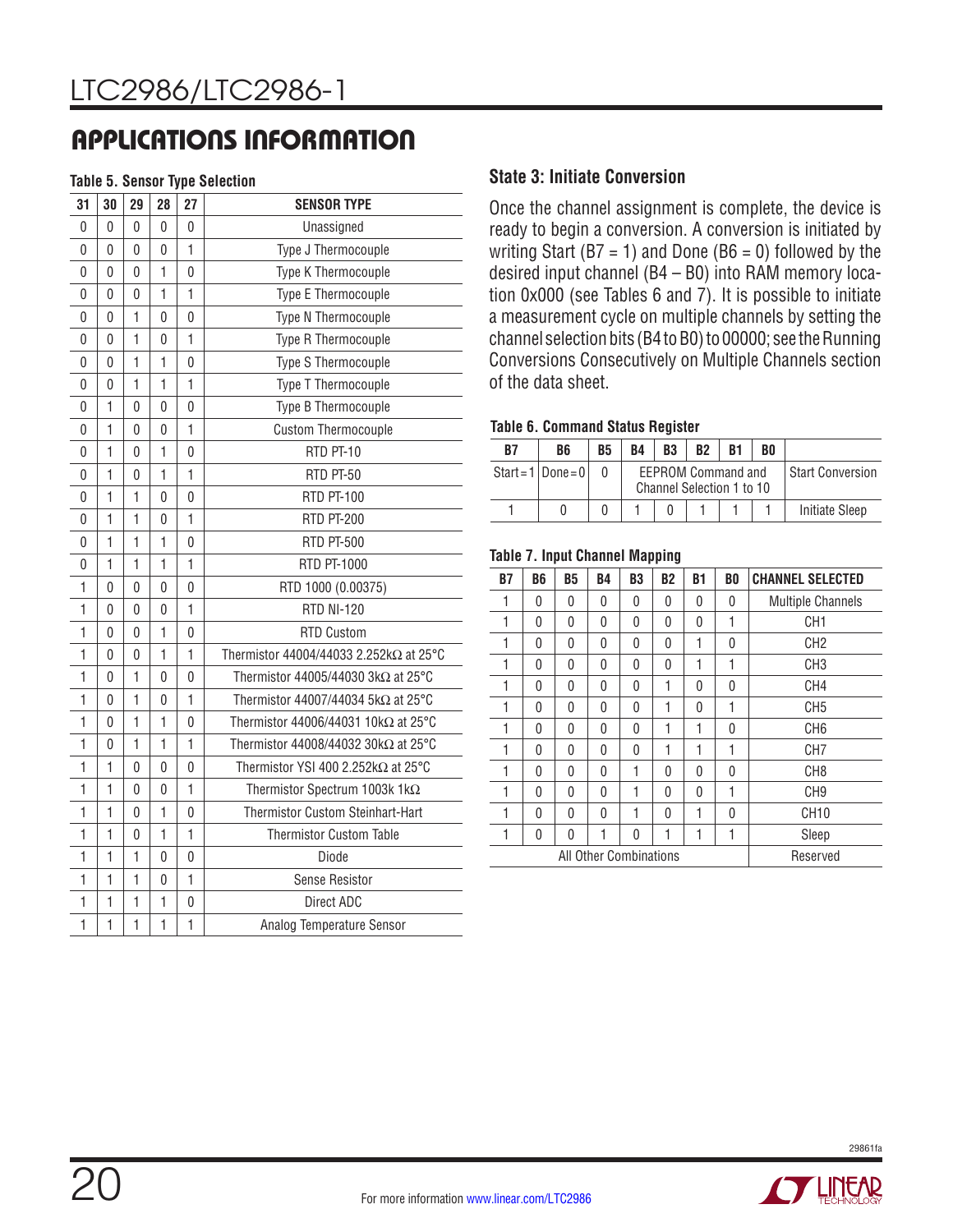Bits B4 to B0 determine which input channel the conversion is performed upon and are simply the binary equivalent of the channel number (see Table 7). These bits are also used for EEPROM read and write operations (LTC2986-1, see Table 12).

Bit B5 should be set to 0.

Bits B7 and B6 serve as start/done bits. In order to start a conversion, these bits must be set to "10" (B7=1 and B6=0). When the conversion begins, the INTERRUPT pin goes LOW. Once the conversion is complete, bits B7 and B6 will toggle to "01" (B7=0 and B6=1) (Address =  $0x000$ ) and the INTERRUPT pin will go HIGH, indicating the conversion is complete and the result is available.

### **State 4: Conversion**

The measurement cycle starts after the Initiate Conversion command is written into RAM location 0x000 (Table 6). The LTC2986 simultaneously measures the selected input sensor, sense resistors (RTDs and thermistors), and cold junction temperatures if applicable (thermocouples).

Once the conversion is started, the user is locked out of the RAM, with the exception of reading status data stored in RAM memory location 0x000.

Once the conversion is started the INTERRUPT pin goes low. Depending on the sensor configuration, two or three 82ms cycles are required per temperature result. These correspond to conversion rates of 167ms and 251ms, respectively (assuming a filter frequency setting of 55Hz). Details describing these modes are described in the 2- and 3-cycle Conversion Modes section of the data sheet.

The end of conversion can be monitored either through the INTERRUPT pin (LOW to HIGH transition), or by reading the command status register in RAM memory location 0x000 (start bit, B7, toggles from 1 to 0 and DONE bit, B6, toggles from 0 to 1).

### **State 5: Read Results**

Once the conversion is complete, the conversion results can be read from RAM memory locations corresponding to the input channel (see Table 8).

The conversion result is 32 bits long and contains both the sensor temperature (D23 to D0) and sensor fault data (D31 to D24) (see Tables 9A and 9B).

The result is reported in °C for all temperature sensors with a range of –273.15°C to 8192°C and 1/1024°C resolution or in °F with a range of –459.67°F to 8192°F with 1/1024°F resolution. Included with the conversion result are seven sensor fault bits and a valid bit. These sensor fault bits are set to a 1 if there was a problem associated with the corresponding conversion result (see Table 10). Two types of errors are reported: hard errors and soft errors. Hard errors indicate the reading is invalid and the resulting temperature reported is –999°C or °F. Soft errors indicate operation beyond the normal temperature range of the sensor or the input range of the ADC. In this case, the calculated temperature is reported but the accuracy may be compromised. Details relating to each fault type are sensor specific and are described in detail in the sensor specific sections of this data sheet. Bit D24 is the valid bit and will be set to a 1 for valid data.

Once the data read is complete, the device is ready for a new Initiate Conversion command. In cases where new channel configuration data is required, the user has access to the RAM in order to modify existing channel assignment data.

#### **Table 8. Conversion Result Memory Map**

| <b>CONVERSION</b><br><b>CHANNEL</b> | <b>START</b><br><b>ADDRESS</b> | <b>END ADDRESS</b> | SIZE (BYTES) |
|-------------------------------------|--------------------------------|--------------------|--------------|
| CH1                                 | 0x010                          | 0x013              |              |
| CH <sub>2</sub>                     | 0x014                          | 0x017              | 4            |
| CH <sub>3</sub>                     | 0x018                          | 0x01B              | 4            |
| CH4                                 | 0x01C                          | 0x01F              | 4            |
| CH <sub>5</sub>                     | 0x020                          | 0x023              | 4            |
| CH <sub>6</sub>                     | 0x024                          | 0x027              | 4            |
| CH7                                 | 0x028                          | 0x02B              | 4            |
| CH <sub>8</sub>                     | 0x02C                          | 0x02F              | 4            |
| CH <sub>9</sub>                     | 0x030                          | 0x033              | 4            |
| CH <sub>10</sub>                    | 0x034                          | 0x037              |              |

21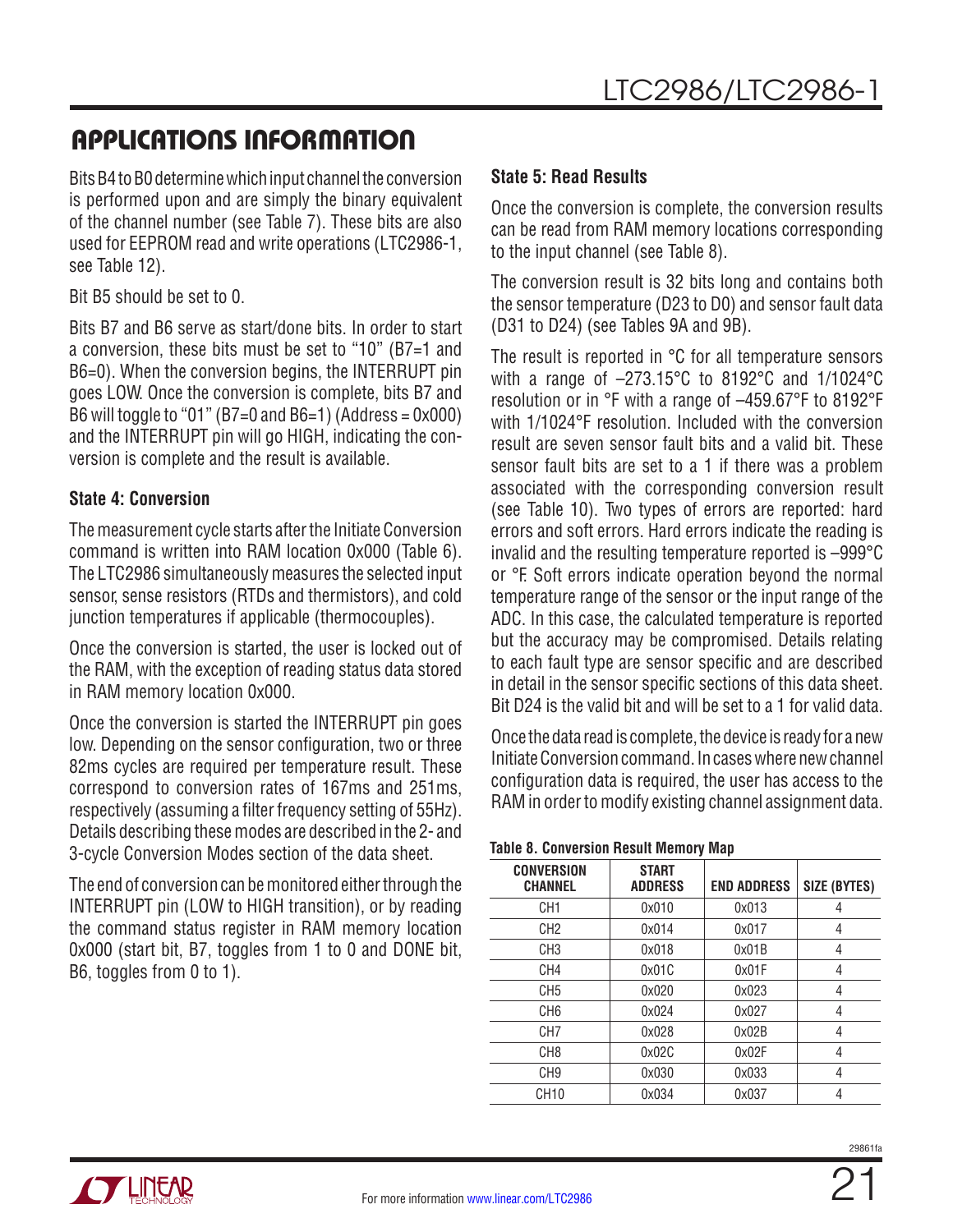#### **Table 9A. Example Data Output Words (°C)**

|                        |                           | <b>START ADDRESS</b> |    |             |                   |                                                                               |                                     |                 | START ADDRESS + 1 |                                                                                   |              |   |   |              | START ADDRESS + 2 |   |              |              |   |   | <b>START ADDRESS + 3</b><br>(END ADDRESS) |     |                |       |  |   |              |                   |  |            |
|------------------------|---------------------------|----------------------|----|-------------|-------------------|-------------------------------------------------------------------------------|-------------------------------------|-----------------|-------------------|-----------------------------------------------------------------------------------|--------------|---|---|--------------|-------------------|---|--------------|--------------|---|---|-------------------------------------------|-----|----------------|-------|--|---|--------------|-------------------|--|------------|
|                        | D <sub>31</sub>           |                      |    | D30 D29 D28 | D <sub>27</sub>   | D <sub>26</sub>                                                               | D <sub>25</sub>                     | D <sub>24</sub> | D23               | D22 D21 D20 D19 D18 D17 D16 D15 D14 D13 D12 D11 D10 D9 D8 D7 D6 D5 D4 D3 D2 D1 D0 |              |   |   |              |                   |   |              |              |   |   |                                           |     |                |       |  |   |              |                   |  |            |
|                        |                           |                      |    |             | <b>Fault Data</b> |                                                                               |                                     |                 | <b>SIGN MSB</b>   |                                                                                   |              |   |   |              |                   |   |              |              |   |   |                                           |     |                |       |  |   |              |                   |  | <b>LSB</b> |
| Temperature Sensor ADC | Hard   Hard   Hard   Soft |                      | CJ | CJ          | Over<br>Fault     | Sensor Sensor<br><b>Under</b><br>Fault Fault Fault Fault Range Range<br>Fault | ADC<br>Out<br>0f<br>Rangel<br>Fault | Valid<br>If $1$ |                   | $4096^{\circ}$ C                                                                  |              |   |   |              |                   |   |              |              |   |   |                                           | 1°C |                |       |  |   |              | 1/1024°C          |  |            |
| 8191.999°C             |                           |                      |    |             |                   |                                                                               |                                     |                 | $\Omega$          |                                                                                   |              |   |   |              |                   |   |              |              |   |   | 1                                         |     |                |       |  |   |              | 1                 |  |            |
| 1024°C                 |                           |                      |    |             |                   |                                                                               |                                     |                 | $\mathbf{0}$      | 0                                                                                 | 0            |   |   | $\mathbf{0}$ | $\mathbf{0}$      | 0 | $\mathbf{0}$ | 0            | 0 | 0 |                                           |     | 0              |       |  |   |              | 00000000000       |  |            |
| 1°C                    |                           |                      |    |             |                   |                                                                               |                                     |                 | $\mathbf{0}$      | $\mathbf{0}$                                                                      | 0            | 0 | 0 | $\mathbf 0$  | $\mathbf{0}$      | 0 | 0            | $\mathbf{0}$ | 0 | 0 | $\theta$                                  |     | 0              |       |  |   |              | 0 0 0 0 0 0 0 0 0 |  |            |
| 1/1024°C               |                           |                      |    |             |                   |                                                                               |                                     |                 | $\Omega$          | $\Omega$                                                                          | 0            | 0 |   | $\mathbf{0}$ | $\mathbf{0}$      | 0 | 0            | $\mathbf{0}$ | 0 | 0 | $\mathbf{0}$                              |     | $\mathbf{0}$   |       |  |   |              | $0000000000001$   |  |            |
| $0^{\circ}$ C          |                           |                      |    |             |                   |                                                                               |                                     |                 | $\mathbf{0}$      | 0                                                                                 | $\mathbf{0}$ | 0 |   | 0            | $\mathbf{0}$      | 0 | 0            | 0            | 0 | 0 | $\mathbf{0}$                              |     | $\overline{0}$ |       |  |   |              | 00000000000       |  |            |
| $-1/1024$ °C           |                           |                      |    |             |                   |                                                                               |                                     |                 |                   |                                                                                   |              |   |   |              |                   |   |              |              |   |   | $\overline{1}$                            |     |                |       |  |   |              | 1                 |  |            |
| $-1$ °C                |                           |                      |    |             |                   |                                                                               |                                     |                 |                   |                                                                                   |              |   |   |              |                   |   |              |              |   |   |                                           |     | 0              |       |  |   |              | 00000000000       |  |            |
| $-273.15^{\circ}$ C    |                           |                      |    |             |                   |                                                                               |                                     |                 |                   |                                                                                   |              |   |   | 0            |                   |   |              | $\mathbf{0}$ |   |   |                                           | 0   |                | l 0 l |  | 0 | $\mathbf{0}$ | 1 <sup>1</sup>    |  |            |

#### **Table 9B. Example Data Output Words (°F)**

|                        |                     | <b>START ADDRESS</b> |                 |                 |                                                                 |                                 |                           |                 | START ADDRESS + 1<br>D22 D21 D20 D19 D18 D17 D16 D15 D14 D13 D12 D11 D10 D9 D8 D7 D6 D5 D4 D3 D2 D1 D0 |        |              |              |              | START ADDRESS + 2 |              |  |   |  |  |              | START ADDRESS + 3<br>(END ADDRESS) |              |              |       |   |   |         |  |     |             |
|------------------------|---------------------|----------------------|-----------------|-----------------|-----------------------------------------------------------------|---------------------------------|---------------------------|-----------------|--------------------------------------------------------------------------------------------------------|--------|--------------|--------------|--------------|-------------------|--------------|--|---|--|--|--------------|------------------------------------|--------------|--------------|-------|---|---|---------|--|-----|-------------|
|                        | D31                 | D <sub>30</sub>      | D <sub>29</sub> | D <sub>28</sub> | D <sub>27</sub>                                                 | D <sub>26</sub>                 | D <sub>25</sub>           | D <sub>24</sub> | D <sub>23</sub>                                                                                        |        |              |              |              |                   |              |  |   |  |  |              |                                    |              |              |       |   |   |         |  |     |             |
|                        |                     |                      |                 |                 | <b>Fault Data</b>                                               |                                 |                           |                 | <b>SIGN MSB</b>                                                                                        |        |              |              |              |                   |              |  |   |  |  |              |                                    |              |              |       |   |   |         |  |     | <b>LSB</b>  |
| Temperature Sensor ADC | Hard Hard Hard Soft |                      | CJ              | CJ              | Sensor Sensor<br>Over<br>Fault Fault Fault Fault Range<br>Fault | Under<br>Range<br>Fault   Range | ADC<br>Out<br>0f<br>Fault | Valid<br>If $1$ |                                                                                                        | 4096°F |              |              |              |                   |              |  |   |  |  |              |                                    | 1°F          |              |       |   |   |         |  |     | 1/1024°F    |
| 8191.999°F             |                     |                      |                 |                 |                                                                 |                                 |                           |                 | $\theta$                                                                                               |        |              |              |              |                   |              |  |   |  |  |              |                                    |              |              |       |   |   |         |  |     |             |
| 1024°F                 |                     |                      |                 |                 |                                                                 |                                 |                           |                 | $\mathbf{0}$                                                                                           |        | $\mathbf{0}$ |              | 0            |                   | 0            |  | 0 |  |  | 0            | 0                                  |              | 0            |       |   |   |         |  |     | 00000000000 |
| 1°F                    |                     |                      |                 |                 |                                                                 |                                 |                           |                 | $\mathbf{0}$                                                                                           | 0      | $\mathbf{0}$ | $\mathbf{0}$ | $\mathbf{0}$ | $\mathbf{0}$      | 0            |  |   |  |  | $\mathbf{0}$ | 0                                  |              | $\mathbf{0}$ |       |   |   |         |  |     | 0000000000  |
| 1/1024°F               |                     |                      |                 |                 |                                                                 |                                 |                           |                 | 0                                                                                                      |        | $\mathbf{0}$ | 0            | $\Omega$     |                   | 0            |  |   |  |  |              | 0                                  |              | 0            | 0     |   |   | 00000   |  |     | 0 0 0 1     |
| 0°F                    |                     |                      |                 |                 |                                                                 |                                 |                           |                 | $\mathbf{0}$                                                                                           | 0      | $\mathbf{0}$ | $\mathbf{0}$ | $\Omega$     | $\Omega$          | $\mathbf{0}$ |  | 0 |  |  | $\Omega$     | $\mathbf{0}$                       | 0            | $\mathbf{0}$ | l 0 l |   |   | 0 0 0 0 |  |     | 0000        |
| $-1/1024$ °F           |                     |                      |                 |                 |                                                                 |                                 |                           |                 |                                                                                                        |        |              |              |              |                   |              |  |   |  |  |              |                                    |              |              |       |   |   |         |  | 1   |             |
| $-1$ °F                |                     |                      |                 |                 |                                                                 |                                 |                           |                 |                                                                                                        |        |              |              |              |                   |              |  |   |  |  |              |                                    |              | 0            |       |   |   |         |  |     | 00000000000 |
| $-459.67$ °F           |                     |                      |                 |                 |                                                                 |                                 |                           |                 |                                                                                                        |        |              |              |              | $\Omega$          | $\mathbf{0}$ |  |   |  |  | 1            | $\mathbf{0}$                       | $\mathbf{0}$ | 0            | 1.    | 0 | 1 | 0 1     |  | 0 0 | 1 0         |

#### **Table 10. Sensor Fault Reporting**

| <b>BIT</b>      | <b>FAULT</b>          | <b>ERROR TYPE</b> | <b>DESCRIPTION</b>                                                | <b>OUTPUT RESULT</b>             |
|-----------------|-----------------------|-------------------|-------------------------------------------------------------------|----------------------------------|
| D <sub>31</sub> | Sensor Hard Fault     | Hard              | <b>Bad Sensor Reading</b>                                         | $-999$ °C or °F                  |
| D30             | Hard ADC-Out-of-Range | Hard              | Bad ADC Reading (Could Be Large External Noise Event)             | $-999^{\circ}$ C or $^{\circ}$ F |
| D <sub>29</sub> | <b>CJ Hard Fault</b>  | Hard              | Cold Junction Sensor Has a Hard Fault Error                       | $-999^{\circ}$ C or $^{\circ}$ F |
| D <sub>28</sub> | CJ Soft Fault         | Soft              | Cold Junction Sensor Result Is Beyond Normal Range                | <b>Suspect Reading</b>           |
| D <sub>27</sub> | Sensor Over Range     | Soft              | Sensor Reading Is Above Normal Range                              | <b>Suspect Reading</b>           |
| D <sub>26</sub> | Sensor Under Range    | Soft              | Sensor Reading Is Below Normal Range                              | <b>Suspect Reading</b>           |
| D <sub>25</sub> | ADC Out-of-Range      | Soft              | ADC Absolute Input Voltage Is Beyond ±1.125 • V <sub>RFF</sub> /2 | <b>Suspect Reading</b>           |
| D <sub>24</sub> | Valid                 | <b>NA</b>         | Result Valid (Should Be 1) Discard Results if 0                   | <b>Suspect Reading</b>           |
|                 |                       |                   |                                                                   | 29861fa                          |

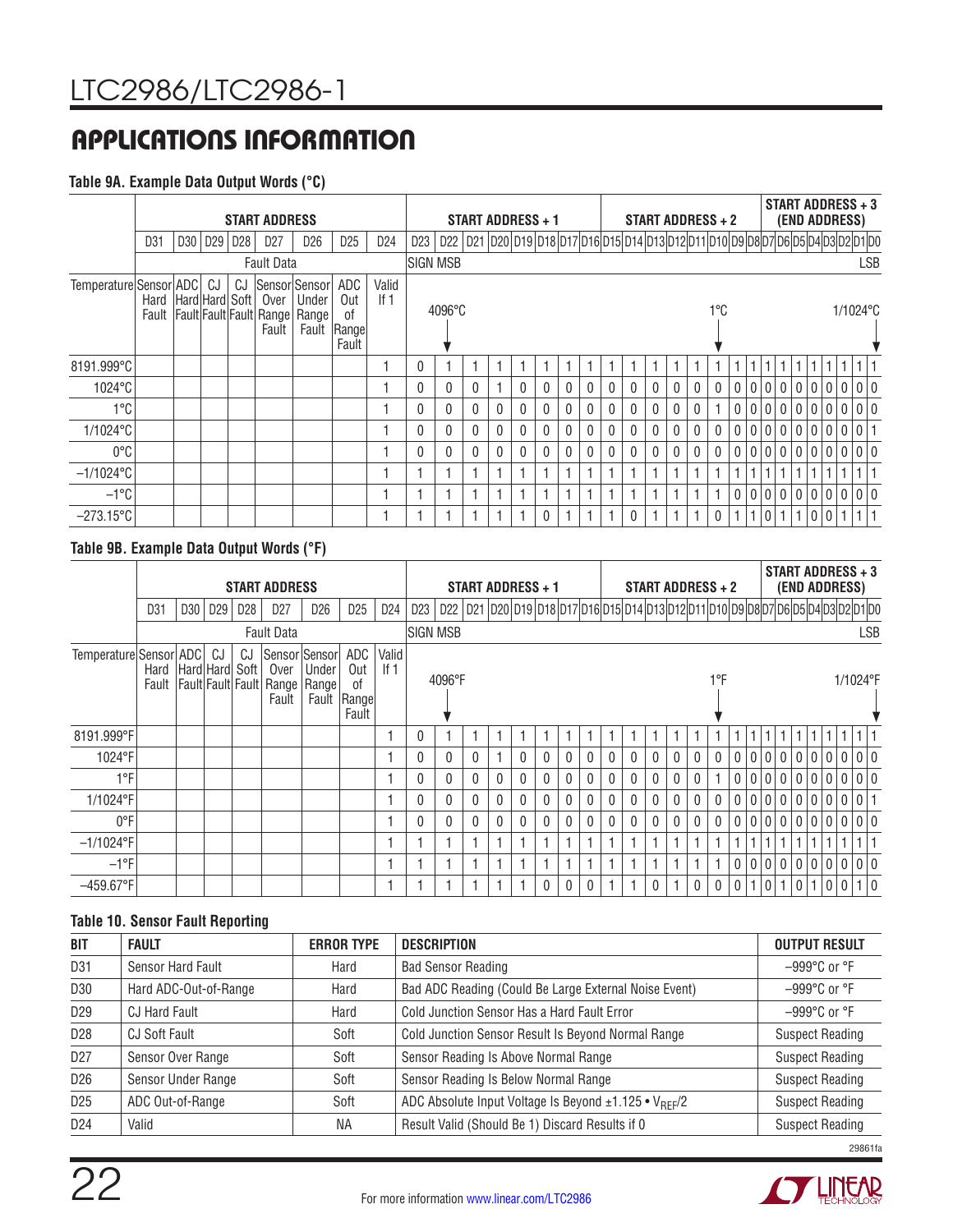### <span id="page-22-0"></span>**EEPROM OVERVIEW (LTC2986-1)**

The LTC2986-1 contains 512 bytes of EEPROM, which shadows the upper sensor configuration segment of USER RAM (locations 0x200–0x3CF, see Figure 4). Prior to initial usage, the user programs the USER RAM with all channel assignment and custom sensor data. Once the USER RAM has been programmed, the user can save this segment of memory into the EEPROM. After subsequent power down or sleep cycles, the user can reload the USER RAM with this stored EEPROM data bypassing the channel assignment and customer sensor programming normally required.



AND IS NOT SHADOWED BY EEPROM

**Figure 4. Shadow EEPROM Memory Map**

### **EEPROM READ/WRITE VALIDATION**

Access to the EEPROM is key-protected to prevent inadvertent access. The EEPROM also has two levels of data integrity protection. The first level is implemented using an error correcting code (ECC) on each 32-bit word of data in the EEPROM. The ECC is capable of correcting any single bit error per word and detecting 2-bit errors per word. The second level of protection is implemented using a 32-bit checksum, which covers the entire contents of user EEPROM. Status bits are available to the user for reporting ECC status and checksum error conditions.

### **EEPROM WRITE OPERATION**

The EEPROM write operation requires 5 states (see Figure 5).



**Figure 5. EEPROM Write Operation**

- 1. **Sensor Configuration.** Write all desired channel assignment and custom sensor data to the LTC2986-1 USER RAM.
- 2. **Set EEPROM Key.** Write the EEPROM Key (0xA53C0F5A) to the key register space of the LTC2986-1 USER RAM (Address range 0x0B0–0x0B3, see Table 11). Note the key is written MSB first.
- 3. **Send EEPROM Write Command.** Write the EEPROM write command (0x15) and start bit (0x80) to the LTC2986-1 command register (Address 0x000). The command plus start bit is  $0x80 + 0x15 = 0x95$  (see Table 12).
- 4. **Wait for EEPROM Command to Complete.** Completion of the write operation is indicated by both the INTER-RUPT pin going HIGH and the status register START bit going LOW and DONE bit going HIGH.
- 5. **Check EEPROM Status Register.** Read EEPROM Status register (Address 0x0F9) and checks the Program-Failed status bit (Bit 2) to determine whether the EEPROM write operation was successful (see Table 13). The Program-Failed status bit being set indicates that the write operation failed.

Upon successful completion of steps 1–5, the EEPROM will now contain the image that was present in USER RAM locations 0x200–0x3CF.



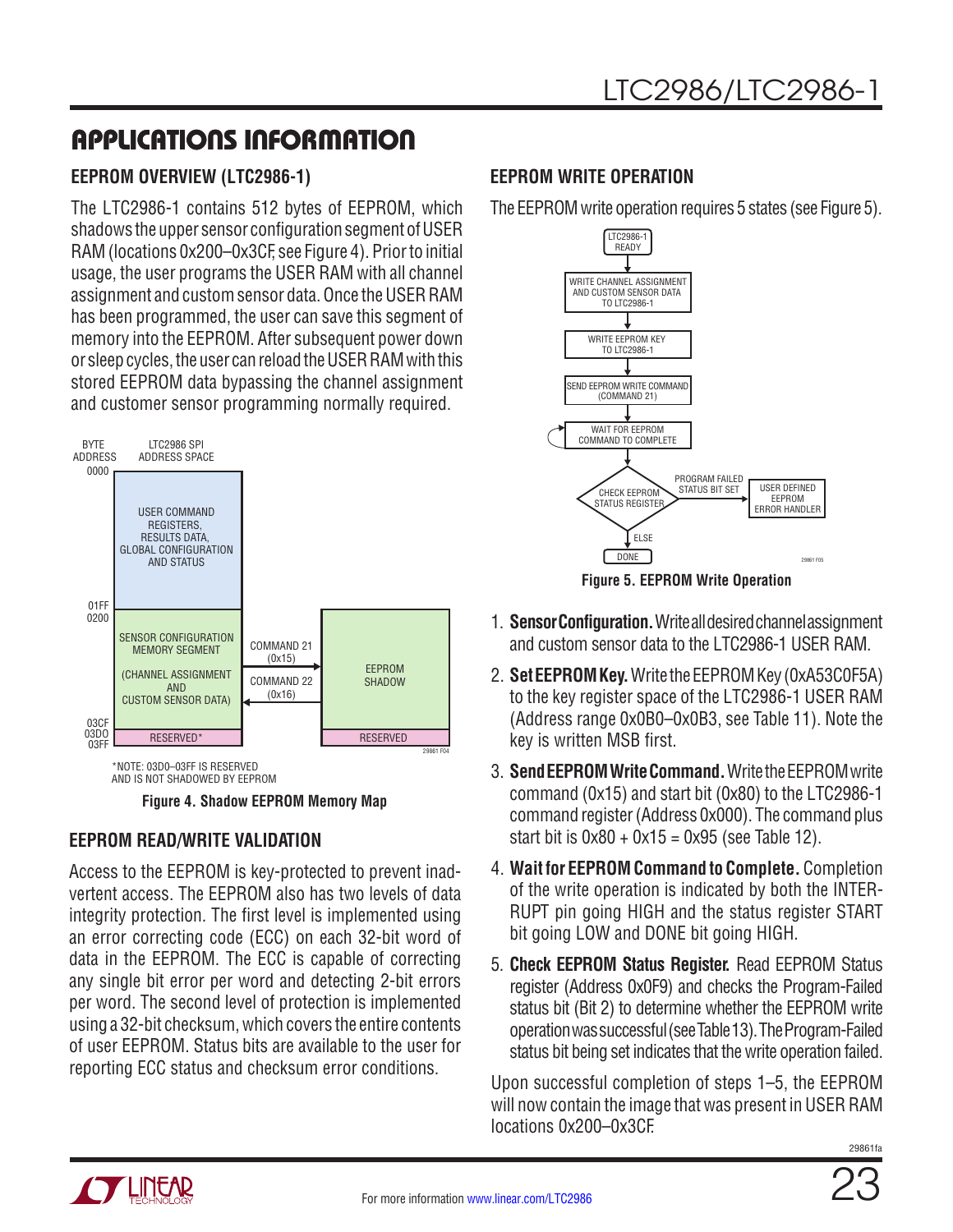### <span id="page-23-0"></span>**EEPROM READ OPERATION (LTC2986-1)**

The LTC2986-1 EEPROM read operation is comprised of 4 states (see Figure 6)



#### **Figure 6. Read Operation**

- 1. **Set EEPROM Key.** Write the EEPROM Key (0xA53C0F5A) to the key register space of the LTC2986-1 USER RAM (Address range 0x0B0–0x0B3, see Table 11). Note the key is written MSB first.
- 2. **Send EEPROM Read Command.** Write the EEPROM read command (0x16) and start bit (0x80) to the LTC2986-1 command register (Address 0x000). The command plus start bit would be  $0x80 + 0x16 = 0x96$  (see Table 12).
- 3. **Wait for EEPROM Command to Complete.** Completion of the read operation is indicated by both the INTER-RUPT pin going HIGH and the status register START bit going LOW and DONE bit going HIGH.
- 4. **Check EEPROM Read Result Code.** Read the EEPROM read result code register address (0x0D0) to determine the pass/fail status of the read operation. A value of zero indicates that the command completed successfully and a non-zero value indicates that an error has occurred. Additional read operation status bits are also available in the EEPROM Status Register (see Tables 13 and 14).

Upon successful completion of steps 1–4, USER RAM locations 0x200–0x3CF will now contain the data that was stored in the LTC2986-1's shadow EEPROM.

#### **Table 11. LTC2986-1 EEPROM Related Registers**

| <b>ADDRESS</b> | <b>REGISTER NAME</b>                     | <b>DESCRIPTION</b>                                                                                                            |
|----------------|------------------------------------------|-------------------------------------------------------------------------------------------------------------------------------|
| 0x0B0          | EEPROM Key [3] (MSB)                     | EEPROM Key byte $3 - Set$ to 0xA5                                                                                             |
| 0x0B1          | EEPROM Key [2]                           | EEPROM Key byte 2 - Set to 0x3C                                                                                               |
| 0x0B2          | EEPROM Key [1]                           | EEPROM Key byte $1 - Set$ to 0x0F                                                                                             |
| 0x0B3          | EEPROM Key [0] (LSB)                     | EEPROM Key byte 0 - Set to 0x5A                                                                                               |
| 0x0D0          | <b>EEPROM Read</b><br><b>Result Code</b> | This register indicates the Pass/Fail<br>status of the most recent EEPROM<br>read operation<br>$0x00 = PASS$<br>$0xFF = FAIL$ |
| 0x0F9          | <b>EEPROM Status</b><br>Register         | See LTC2986-1 EPROM Status<br>Register Tables 12 and 13                                                                       |

#### **Table 12. LTC2986-1 EEPROM Related Commands and Status**

| R7 | B6 | <b>B5</b> | <b>B4</b> | B <sub>3</sub> | <b>B2</b> | B1 | BO. | <b>DESCRIPTION</b>                                                                                                             |
|----|----|-----------|-----------|----------------|-----------|----|-----|--------------------------------------------------------------------------------------------------------------------------------|
|    |    |           |           |                |           |    |     | <b>EEPROM Write Command -</b><br>Transfer the contents of user<br>memory locations 0x200-0x3CF<br>to the on-chip shadow EEPROM |
|    |    |           |           |                |           |    |     | <b>EEPROM Read Command -</b><br>Transfer the contents of the on-<br>chip shadow EEPROM to user<br>memory locations 0x200-0x3CF |

#### **Table 13. EEPROM Status Bits**

| <b>EEPROM STATUS BIT</b> | <b>DESCRIPTION</b>                                                                                                                                                                                                                 |  |  |  |  |  |  |  |
|--------------------------|------------------------------------------------------------------------------------------------------------------------------------------------------------------------------------------------------------------------------------|--|--|--|--|--|--|--|
| <b>ECC Used</b>          | <b>Error Correcting Code Used - This bit indicates</b><br>that ECC was used to correct data on one or more<br>locations during the EEPROM read process (Note 20)                                                                   |  |  |  |  |  |  |  |
| <b>ECC Failure</b>       | <b>Error Correcting Code Failure</b> – This bit indicates<br>that ECC failed to correct data on one or more<br>locations during the EEPROM read process. If this<br>bit is set one or more locations has invalid data<br>(Note 20) |  |  |  |  |  |  |  |
| Program Failure          | <b>Program Failure</b> $-$ This bit indicates that a write<br>data error occurred on one or more locations<br>during the EEPROM programming process<br>(Note 20)                                                                   |  |  |  |  |  |  |  |
| <b>Checksum Error</b>    | <b>Checksum Error</b> – This bit indicates that a<br>checksum error occurred during the EEPROM<br>read process (Note 20)                                                                                                           |  |  |  |  |  |  |  |

Note 20: Once bits in the EEPROM status register are set they will remain set until cleared by the user. The EEPROM status register bits are cleared by writing 0x00 to address 0x0F9. These bits are also cleared on reset and after exiting sleep mode.

#### **Table 14. LTC2986-1 EEPROM Status Register (Address 0x0F9)**

|  |  | Checksum<br>Error | Program<br>Failure | ECC<br>Failure | ECC<br>Used |
|--|--|-------------------|--------------------|----------------|-------------|

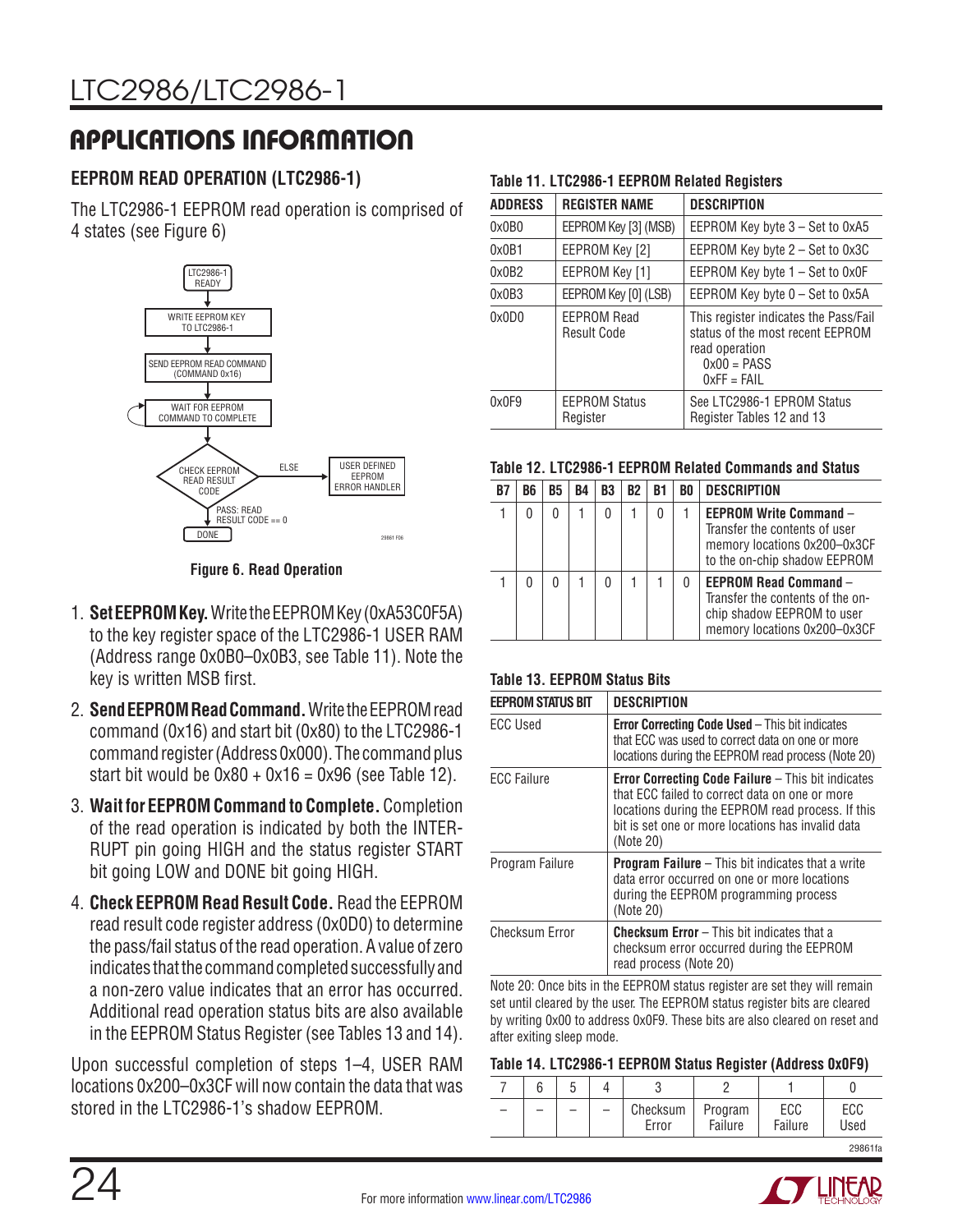### <span id="page-24-0"></span>**THERMOCOUPLE MEASUREMENTS**

### **Channel Assignment – Thermocouples**

For each thermocouple tied to the LTC2986, a 32-bit channel assignment word is programmed into a memory location corresponding to the channel the sensor is tied to (see Table 15). This word includes (1) thermocouple type, (2) cold junction channel pointer, (3) sensor configuration, and (4) custom thermocouple data pointer.

### **(1) Thermocouple Type**

The thermocouple type is determined by the first five input bits B31 to B27 as shown in Table 16. Standard NIST coefficients for types J, K, E, N, R, S, T and B thermocouples are stored in the device ROM. If custom thermocouples are used, the custom thermocouple sensor type can be selected. In this case, user-specific data can be stored in the on-chip RAM starting at the address defined in the custom thermocouple data pointer.

### **(2) Cold Junction Channel Pointer**

The cold junction compensation can be a diode, active analog temperature sensor, RTD, or thermistor. The cold junction channel pointer tells the LTC2986 which channel (1 to 10) the cold junction sensor is assigned to (see Table 17). When a conversion is performed on a channel tied to a thermocouple, the cold junction sensor is simultaneously and automatically measured. The final output data uses the embedded coefficients stored in ROM to automatically compensate the cold junction temperature and output the thermocouple sensor temperature.

### **(3) Sensor Configuration**

The sensor configuration field (see Table 18) is used to select single-ended (B21=1) or differential (B21=0) input and allows selection of open circuit current if internal open-circuit detect is enabled (bit B20). Single-ended readings are measured relative to the COM pin and differential are measured between the selected  $CH_{TC}$  and adjacent  $CH_{TC-1}$  (see Figure 7). If open-circuit detection is enabled, B20=1, then the user can select the pulsed current value applied during opencircuit detect using bits B18 and B19 . The user determines the value of the open circuit current based on the size of the external protection resistor and filter capacitor (typically 10µA). This network needs to settle within 50ms to 1µV or less. The duration of the current pulse is approximately 8ms and occurs 50ms before the normal conversion cycle.

Thermocouple channel assignments follow the general convention shown in Figure 7. The thermocouple positive terminal ties to  $CH_{TC}$  (where TC is the selected channel number) for both the single-ended and differential modes of operation. For single-ended measurements the thermocouple negative terminal and the COM pin are grounded. The thermocouple negative terminal is tied to  $CH_{TC-1}$ for differential measurements. This node can either be grounded or tied to a bias voltage.

|                  | <b>TYPE</b>        |  |  |              |                 |  | $(1)$ THERMOCOUPLE $(2)$ COLD JUNCTION<br><b>CHANNEL POINTER  </b> |       |                        |  | $(3)$ SENSOR<br><b>CONFIGURATION</b> |     |                                                                |  |  |  |  |                        |              | (4) CUSTOM THERMOCOUPLE<br><b>DATA POINTER</b> |                |                                                                                         |  |                       |       |  |  |  |  |       |                        |  |
|------------------|--------------------|--|--|--------------|-----------------|--|--------------------------------------------------------------------|-------|------------------------|--|--------------------------------------|-----|----------------------------------------------------------------|--|--|--|--|------------------------|--------------|------------------------------------------------|----------------|-----------------------------------------------------------------------------------------|--|-----------------------|-------|--|--|--|--|-------|------------------------|--|
|                  | <b>TABLES 4.16</b> |  |  |              | <b>TABLE 17</b> |  |                                                                    |       | <b>TABLE 18</b>        |  |                                      |     |                                                                |  |  |  |  | <b>TABLES 86 TO 88</b> |              |                                                |                |                                                                                         |  |                       |       |  |  |  |  |       |                        |  |
| Measurement Type |                    |  |  |              | 31 30 29 28 27  |  |                                                                    |       | 26   25   24   23   22 |  | 21                                   | 20  |                                                                |  |  |  |  |                        |              |                                                |                | 19   18   17   16   15   14   13   12   11   10   9   8   7   6   5   4   3   2   1   0 |  |                       |       |  |  |  |  |       |                        |  |
| Thermocouple     |                    |  |  | Types 1 to 9 |                 |  |                                                                    | [4:0] | Cold Junction          |  | $SGL=1$                              | OC. | OC<br>Channel Assignment   DIFF=0   Check   Current  <br>[1:0] |  |  |  |  |                        | $\mathbf{0}$ | $\mathbf{0}$                                   | 0 <sup>1</sup> | $\mathbf{0}$                                                                            |  | <b>Custom Address</b> | [5:0] |  |  |  |  | [5:0] | $ $ Custom Length $-1$ |  |

#### **Table 15. Thermocouple Channel Assignment Word**

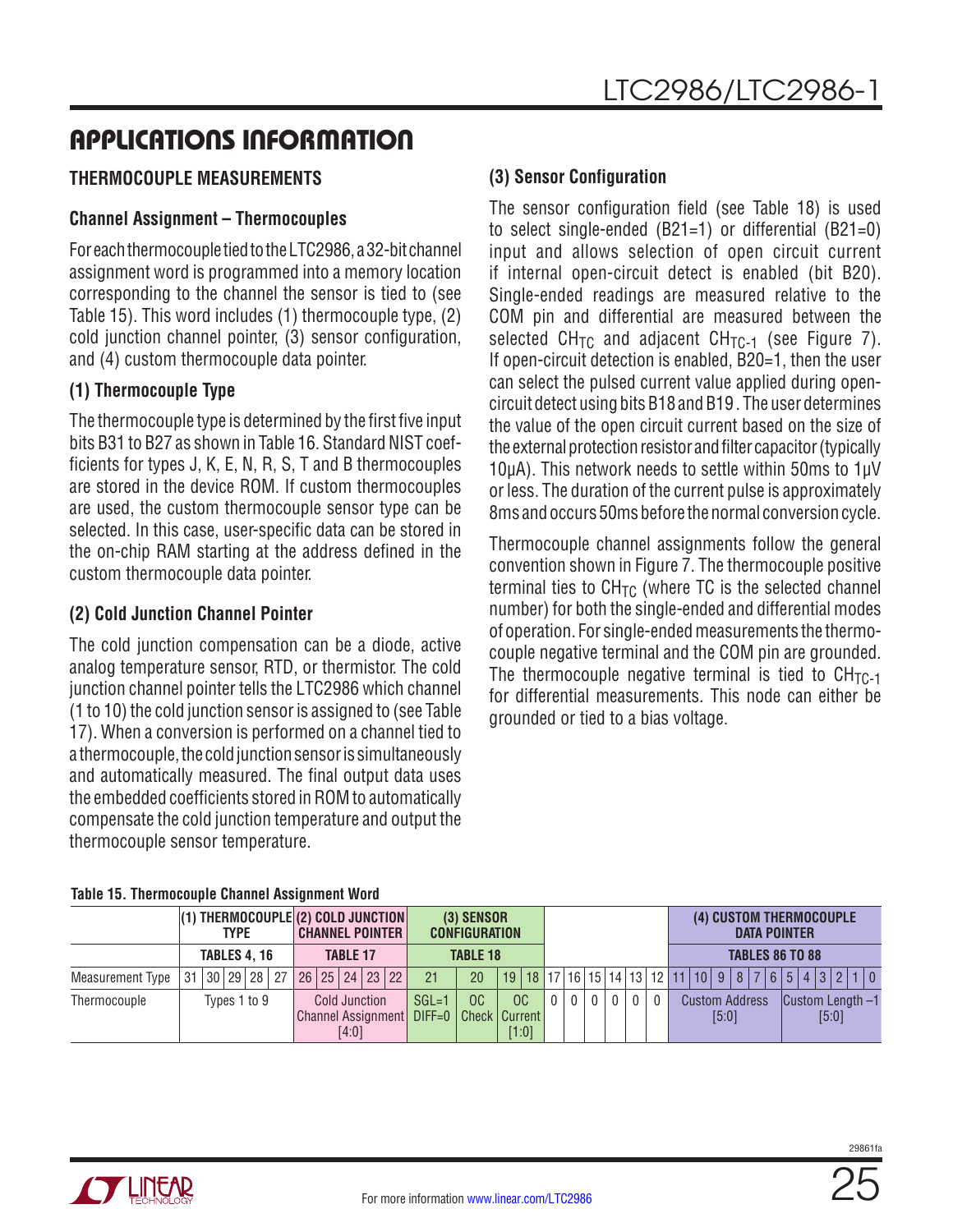#### **Table 16. Thermocouple Type**

|              |              |            | THERMOCOUPLE TYPE |            |                            |
|--------------|--------------|------------|-------------------|------------|----------------------------|
| <b>B31</b>   | <b>B30</b>   | <b>B29</b> | <b>B28</b>        | <b>B27</b> | <b>THERMOCOUPLE TYPES</b>  |
| 0            | U            | 0          | 0                 |            | Type J Thermocouple        |
| $\mathbf{0}$ | O            | 0          |                   | 0          | Type K Thermocouple        |
| Ŋ            | <sup>0</sup> | 0          |                   | 1          | Type E Thermocouple        |
| Ŋ            | O            |            | U                 | O          | Type N Thermocouple        |
| O            | O            | 1          | N                 | 1          | Type R Thermocouple        |
| Ŋ            | O            | 1          |                   | 0          | Type S Thermocouple        |
| Ŋ            | U            |            |                   | 1          | Type T Thermocouple        |
| O            |              | 0          | U                 | O          | Type B Thermocouple        |
|              | 1            | 0          | N                 | 1          | <b>Custom Thermocouple</b> |



**Figure 7. Thermocouple Channel Assignment Convention**

### **Table 17. Cold Junction Channel Pointer**

|              | (2) COLD JUNCTION CHANNEL POINTER |                        |            |            |                                                                |
|--------------|-----------------------------------|------------------------|------------|------------|----------------------------------------------------------------|
| <b>B26</b>   | <b>B25</b>                        | <b>B24</b>             | <b>B23</b> | <b>B22</b> | <b>COLD JUNCTION CHANNEL</b>                                   |
| 0            | $\Omega$                          | $\mathbf{0}$           | $\Omega$   | $\Omega$   | No Cold Junction<br>Compensation, 0°C Used for<br>Calculations |
| $\mathbf{0}$ | $\mathbf{0}$                      | $\mathbf{0}$           | $\Omega$   | 1          | CH <sub>1</sub>                                                |
| $\theta$     | $\Omega$                          | $\mathbf{0}$           | 1          | $\Omega$   | CH <sub>2</sub>                                                |
| $\Omega$     | $\Omega$                          | $\mathbf{0}$           | 1          | 1          | CH <sub>3</sub>                                                |
| 0            | $\Omega$                          | 1                      | $\Omega$   | $\Omega$   | CH <sub>4</sub>                                                |
| $\Omega$     | $\Omega$                          | 1                      | $\Omega$   | 1          | CH <sub>5</sub>                                                |
| 0            | $\Omega$                          | 1                      | 1          | $\Omega$   | CH <sub>6</sub>                                                |
| 0            | U                                 | 1                      | 1          | 1          | CH <sub>7</sub>                                                |
| 0            | 1                                 | $\mathbf{0}$           | $\Omega$   | $\Omega$   | CH <sub>8</sub>                                                |
| 0            | 1                                 | $\Omega$               | O          | 1          | CH <sub>9</sub>                                                |
| $\Omega$     | 1                                 | $\Omega$               | 1          | $\Omega$   | <b>CH10</b>                                                    |
|              |                                   | All Other Combinations | Invalid    |            |                                                                |

#### **Table 18. Sensor Configuration**

|            | (3) SENSOR CONFIGURATION |                   |            |                     |                     |  |
|------------|--------------------------|-------------------|------------|---------------------|---------------------|--|
| <b>SGL</b> | OC<br><b>CHECK</b>       | <b>OC CURRENT</b> |            | SINGLE-ENDED/       | <b>OPEN-CIRCUIT</b> |  |
| <b>B21</b> | <b>B20</b>               | <b>B19</b>        | <b>B18</b> | <b>DIFFERENTIAL</b> | <b>CURRENT</b>      |  |
| $\Omega$   | 0                        | X                 | X          | Differential        | External            |  |
| $\Omega$   | 1                        | $\Omega$          | $\Omega$   | Differential        | 10 <sub>µ</sub> A   |  |
| $\Omega$   | 1                        | $\mathbf{0}$      | 1          | Differential        | 100 <sub>µ</sub> A  |  |
| $\Omega$   | 1                        | 1                 | $\Omega$   | Differential        | $500\mu A$          |  |
| $\Omega$   | 1                        | 1                 |            | Differential        | 1mA                 |  |
|            | $\Omega$                 | X                 | X          | Single-Ended        | External            |  |
| 1          | 1                        | $\Omega$          | $\Omega$   | Single-Ended        | 10 <sub>µ</sub> A   |  |
| 1          | 1                        | $\Omega$          | 1          | Single-Ended        | 100 <sub>µ</sub> A  |  |
| 1          | 1                        | 1                 | $\Omega$   | Single-Ended        | $500\mu A$          |  |
|            |                          | 1                 |            | Single-Ended        | 1mA                 |  |

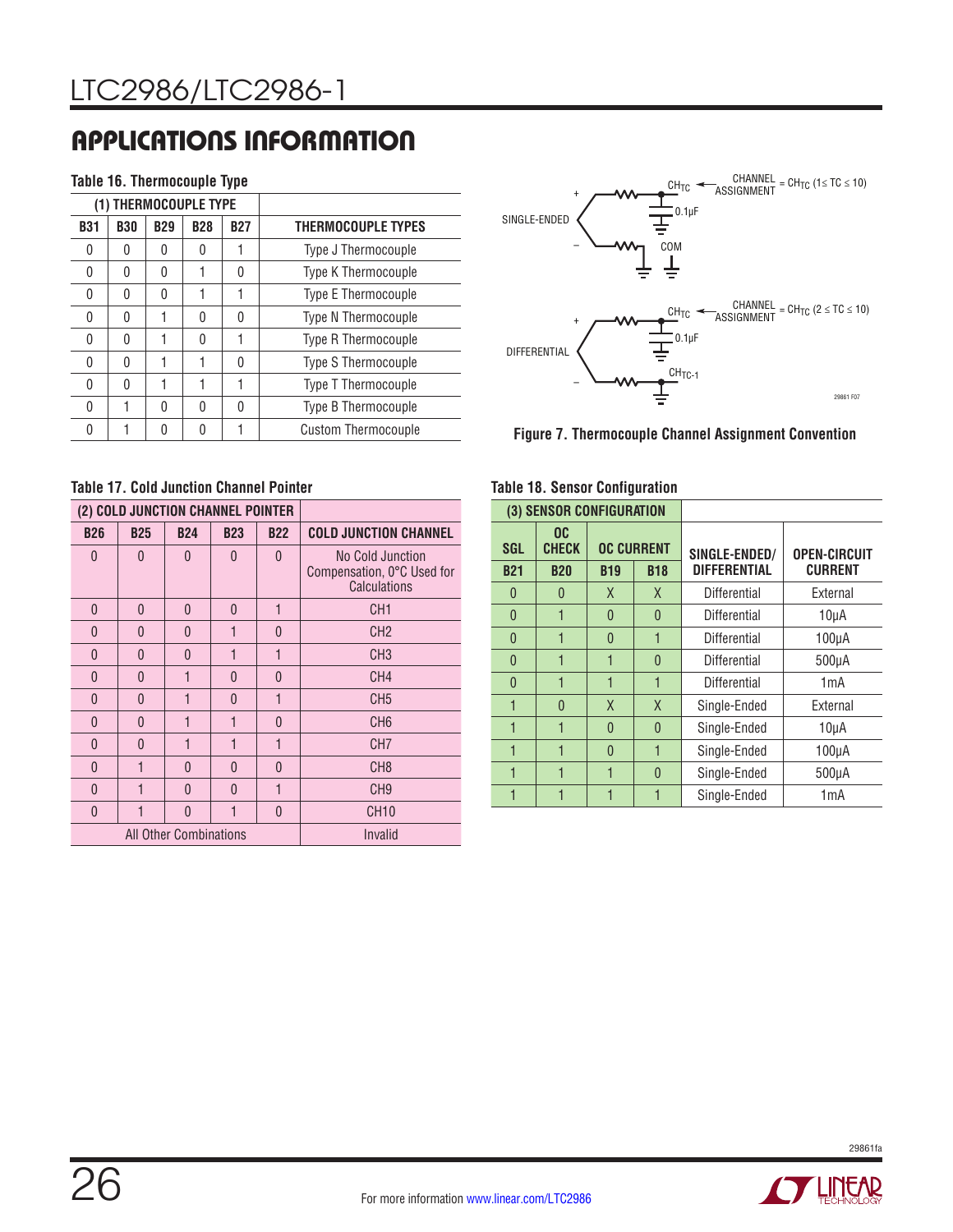### **(4) Custom Thermocouple Data Pointer**

See Custom Thermocouples section near the end of this data sheet for more information.

### **Fault Reporting – Thermocouple**

Each sensor type has a unique fault reporting mechanism indicated in the upper byte of the data output word. Table 19 shows faults reported in the measurement of thermocouples.

Bit D31 indicates the thermocouple sensor is open (broken or not plugged in), the cold junction sensor has a hard fault, or the ADC is out of range. This is indicated by a reading well beyond the normal operating range. Bit D30 indicates a bad ADC reading. This can be a result of either a broken (open) sensor or an excessive noise event (ESD or static discharge into the sensor path). Either of these

are a hard error and –999°C or °F is reported. In the case of an excessive noise event, the device should recover and the following conversions will be valid if the noise event was a random, infrequent event. Bit D29 indicates a hard fault occurred at the cold junction sensor and –999°C or °F is reported. Refer to the specific sensor (diode, themistor, or RTD) used for cold junction compensation. Bit D28 indicates a soft fault occurred at the cold junction sensor. A valid temperature is reported, but the accuracy may be compromised since the cold junction sensor is operating outside its normal temperature range. Bits D27 and D26 indicate over or under temperature limits have been exceeded for specific thermocouple types, as defined in Table 20. Bit D25 indicates the absolute voltage measured by the ADC is beyond its normal operating range. This fault reflects a reading that is well beyond the normal range of a thermocouple.

#### **Table 19. Thermocouple Fault Reporting**

| TUDIO TV: THUIHIUUUUDIU TUURI HUDUILIIIU |                   |                                                                   |                                  |
|------------------------------------------|-------------------|-------------------------------------------------------------------|----------------------------------|
| <b>FAULT</b>                             | <b>ERROR TYPE</b> | <b>DESCRIPTION</b>                                                | <b>OUTPUT RESULT</b>             |
| Sensor Hard Fault                        | Hard              | Open Circuit or Hard ADC or Hard CJ                               | $-999^{\circ}$ C or $^{\circ}$ F |
| Hard ADC-Out-of-Range                    | Hard              | Bad ADC Reading (Could Be Large External Noise Event)             | $-999^{\circ}$ C or $^{\circ}$ F |
| <b>CJ Hard Fault</b>                     | Hard              | Cold Junction Sensor Has a Hard Fault Error                       | $-999$ °C or °F                  |
| <b>CJ Soft Fault</b>                     | Soft              | Cold Junction Sensor Result Is Beyond Normal Range                | <b>Suspect Reading</b>           |
| Sensor Over Range                        | Soft              | Thermocouple Reading Greater Than High Limit                      | <b>Suspect Reading</b>           |
| Sensor Under Range                       | Soft              | Thermocouple Reading Less Than Low Limit                          | <b>Suspect Reading</b>           |
| ADC Out-of-Range                         | Soft              | ADC Absolute Input Voltage Is Beyond ±1.125 • V <sub>RFF</sub> /2 | <b>Suspect Reading</b>           |
| Valid                                    | <b>NA</b>         | Result Valid (Should Be 1) Discard Results if 0                   | Valid Reading                    |
|                                          |                   |                                                                   |                                  |

#### **Table 20. Thermocouple Temperature Limits**

|                   | . <b>.</b>         |                            |  |  |
|-------------------|--------------------|----------------------------|--|--|
| THERMOCOUPLE TYPE | LOW TEMP LIMIT °C  | HIGH TEMP LIMIT °C         |  |  |
| J-Type            | $-210$             | 1200                       |  |  |
| K-Type            | $-265$             | 1372                       |  |  |
| E-Type            | $-265$             | 1000                       |  |  |
| N-Type            | $-265$             | 1300                       |  |  |
| R-type            | $-50$              | 1768                       |  |  |
| S-Type            | $-50$              | 1768                       |  |  |
| T-Type            | $-265$             | 400                        |  |  |
| B-Type            | 40                 | 1820                       |  |  |
| Custom            | Lowest Table Entry | <b>Highest Table Entry</b> |  |  |

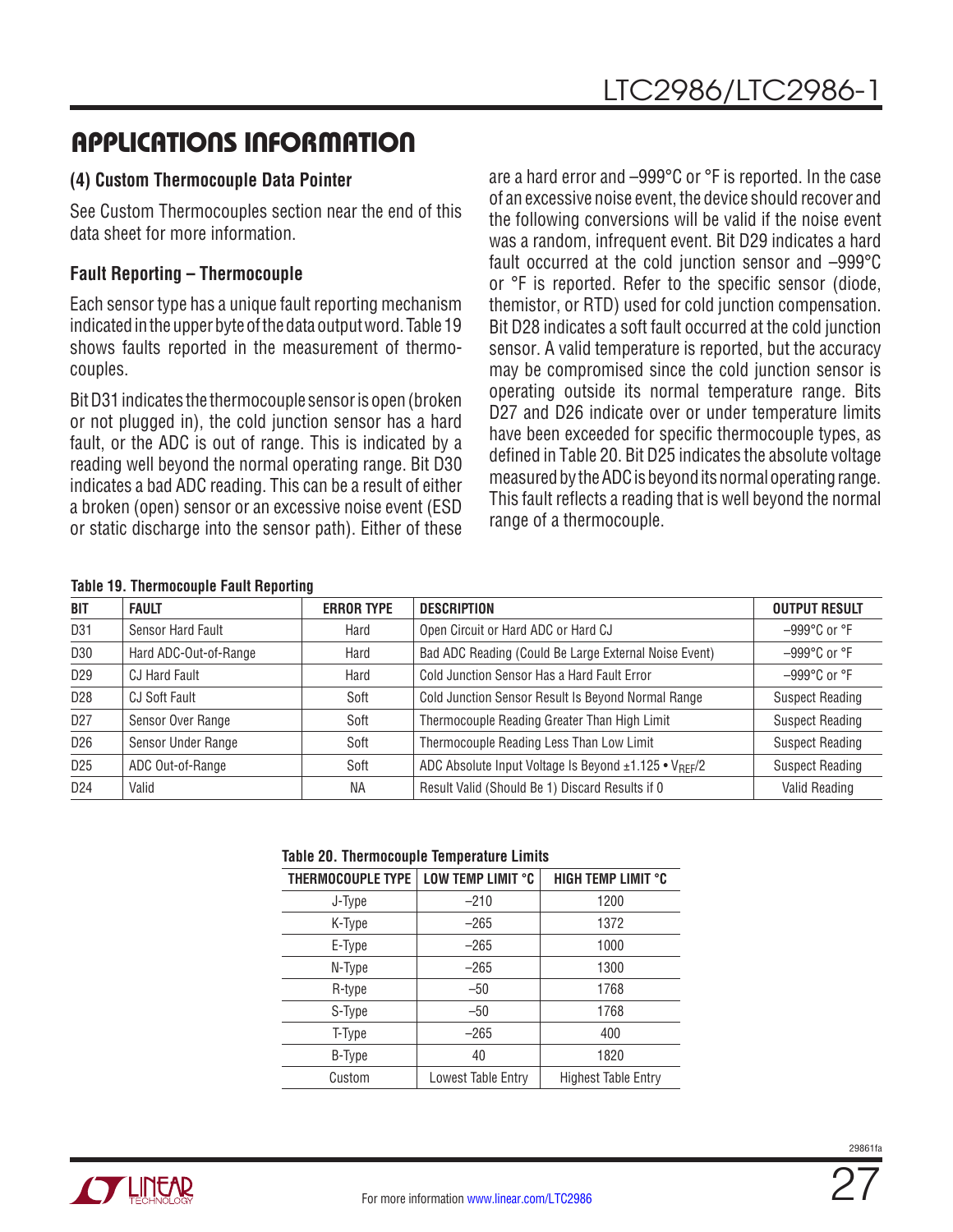### <span id="page-27-0"></span>**DIODE MEASUREMENTS**

### **Channel Assignment – Diode**

For each diode tied to the LTC2986, a 32-bit channel assignment word is programmed into a memory location corresponding to the channel the sensor is tied to (see Table 21). This word includes (1) diode sensor selection, (2) sensor configuration, (3) excitation current, and (4) diode ideality factor.

### **1) Sensor Type**

The diode is selected by the first five input bits B31 to B27 (see Table 22).

### **(2) Sensor Configuration**

The sensor configuration field (bits B26 to B24) is used to define various diode measurement properties. Configuration bit B26 is set high for single-ended (measurement relative to COM) and low for differential.

Bit B25 sets the measurement algorithm. If B25 is low, two conversion cycles (one at *1I* and one at *8I* current excitation) are used to measure the diode. This is used in applications where parasitic resistance between the LTC2986 and the diode is small. Parasitic resistance effects can be removed by setting bit B25 high, enabling three conversion cycles (one at *1I*, one at *4I* and one at *8I*). Bit B24 enables a running average of the diode temperature reading. This reduces the noise when the diode is used as a cold junction temperature element on an isothermal block where temperatures change slowly.

The algorithm used for diode averaging is a simple recursive running average. The new value is equal to the average of the current reading plus the previous value.

| NEW VALUE $=$ | CURRENT READING PREVIOUS VALUE |  |
|---------------|--------------------------------|--|
|               |                                |  |

If the current reading is 2°C above or below the previous value, the new value is reset to the current reading.

### **(3) Excitation Current**

The next field in the channel assignment word (B23 to B22) controls the magnitude of the excitation current applied to the diode (see Table 23). In the two conversion cycle mode, the device performs the first conversion at a current equal to 8x the excitation current *1I*. The second conversion occurs at *1I*. Alternatively, in the three conversion cycle mode the first conversion excitation current is *8I*, the second is *4I* and the 3rd is *1I*.

|  |  |  | Table 21. Diode Channel Assignment Word |  |
|--|--|--|-----------------------------------------|--|
|--|--|--|-----------------------------------------|--|

|                                  | (1) SENSOR<br><b>TYPE</b> |  |             |    | (2) SENSOR<br><b>CONFIGURATION</b>                                      |    | $(3)$ EXCITATION<br><b>CURRENT</b> |                 | (4) DIODE IDEALITY FACTOR VALUE                                                                                          |  |  |  |
|----------------------------------|---------------------------|--|-------------|----|-------------------------------------------------------------------------|----|------------------------------------|-----------------|--------------------------------------------------------------------------------------------------------------------------|--|--|--|
|                                  |                           |  | TABLE 22    |    |                                                                         |    |                                    | <b>TABLE 23</b> | <b>TABLE 24</b>                                                                                                          |  |  |  |
| Measurement Class 31 30 29 28 27 |                           |  |             | 26 | 25                                                                      | 24 | 23                                 | 22              | $ 21 20 19 18 17 16 15 14 13 12 11 10 98 765432110$                                                                      |  |  |  |
| Diode                            |                           |  | $Type = 28$ |    | $ \text{SGL=1} $ 2 or 3 $ \text{Avg} $<br>$D$ IFF=0 Readings $\vert$ on |    | Current [1:0]                      |                 | Non-Ideality Factor (2, 20) Value from 0 to 4 with 1/1048576 Resolution<br>All Zeros Uses a Factory Set Default of 1.003 |  |  |  |

#### **Table 22. Diode Sensor Selection**

|            |            | (1) SENSOR TYPE |            |            |                    |
|------------|------------|-----------------|------------|------------|--------------------|
| <b>B31</b> | <b>B30</b> | <b>B29</b>      | <b>B28</b> | <b>B27</b> | <b>SENSOR TYPE</b> |
|            |            |                 |            |            | Diode              |

#### **Table 23. Diode Excitation Current Selection**

| <b>B22</b> |                   | 41                     | 81                 |
|------------|-------------------|------------------------|--------------------|
|            | 10 <sub>µ</sub> A | $40\mu A$              | 80 <sub>µ</sub> A  |
|            | $20\mu A$         | $80\mu A$              | 160 <sub>µ</sub> A |
|            | 40 <sub>µ</sub> A | $160\mu A$             | $320\mu A$         |
|            | 80 <sub>µ</sub> A | $320\mu A$             | $640\mu$ A         |
|            |                   | (3) EXCITATION CURRENT |                    |

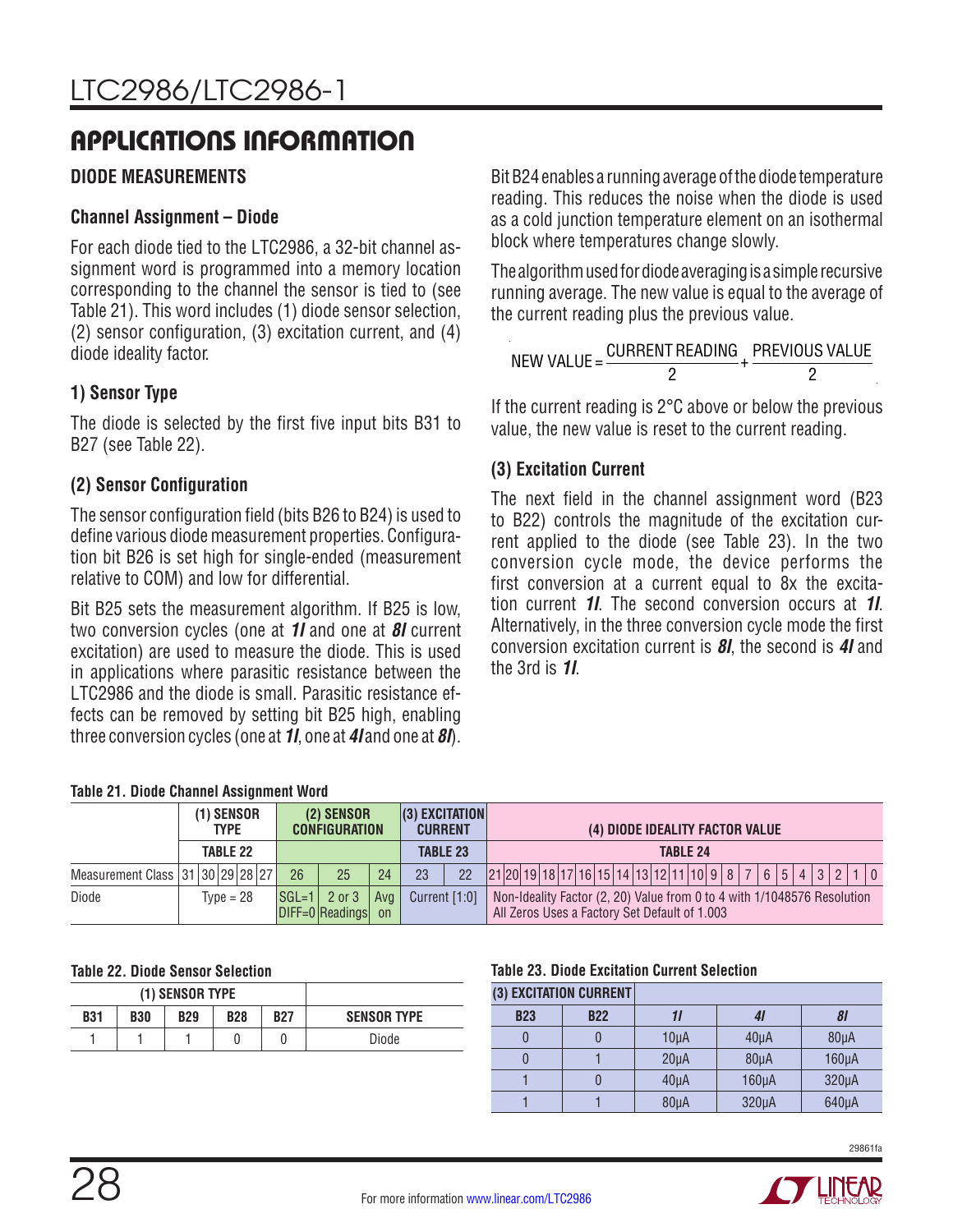### **(4) Diode Ideality Factor**

The last field in the channel assignment word (B21 to B0) sets the diode ideality factor within the range 0 to 4 with 1/1048576  $(2^{-20})$  resolution. The top two bits (B21 to B20) are the integer part and bits B19 to B0 are the fractional part of the ideality factor (see Table 24).

Diode channel assignments follow the general convention shown in Figure 8. The anode ties to  $CH<sub>D</sub>$  (where D is the selected channel number) for both the single-ended and differential modes of operation, and the cathode is grounded. For differential diode measurements, the cathode is also tied to  $CH_{D-1}$ .

### **Fault Reporting** – **Diode**

Each sensor type has unique fault reporting mechanism indicated in the upper byte of the data output word. Table 25 shows faults reported in the measurement of diodes.

Bit D31 indicates the diode is open, shorted, not plugged in, wired backwards, or the ADC reading is bad. Any of these are hard faults and –999°C or °F is reported. Bit D30 indicates a bad ADC reading. This can be a result of either a broken (open) sensor or an excessive noise event (ESD or static discharge into the sensor path). This is a hard error and –999°C or °F is reported. In the case of



**Figure 8. Diode Channel Assignment Convention**

|                 |                 |                 |          |      |      |         |      |                                                           |         |         |                         |           | (4) DIODE IDEALITY FACTOR VALUE |                |                |                |           |           |           |                      |                |
|-----------------|-----------------|-----------------|----------|------|------|---------|------|-----------------------------------------------------------|---------|---------|-------------------------|-----------|---------------------------------|----------------|----------------|----------------|-----------|-----------|-----------|----------------------|----------------|
|                 | B2 <sup>1</sup> | B <sub>20</sub> |          |      |      |         |      | B19   B18   B17   B16   B15   B14   B13   B12   B11   B10 |         |         |                         | <b>B9</b> | B <sub>8</sub>                  | B <sub>7</sub> | B <sub>6</sub> | B <sub>5</sub> | <b>B4</b> | <b>B3</b> | <b>B2</b> | <b>B1</b>            | B <sub>0</sub> |
| Example n       | ി               | ງ0              | $\cap$ - | $-2$ | $-3$ | $0 - 4$ | $-5$ | $2-6$                                                     | $2 - 7$ | $2 - 8$ | $2-9$   $2-10$   $2-11$ |           | $\vert$ 0–12 $\vert$            | $\sim$ -13     | $2 - 14$       | $ 0 - 15 $     | $2 - 16$  | $2 - 17$  |           | $7-18$   2-19   2-20 |                |
| 1.25            |                 |                 |          |      |      |         |      |                                                           |         |         |                         |           |                                 |                |                |                |           |           |           |                      |                |
| 1.003 (Default) |                 |                 |          |      |      |         |      |                                                           |         |         |                         |           |                                 |                |                |                |           |           |           |                      |                |
| 1.006           |                 |                 |          |      |      |         |      |                                                           |         |         |                         |           |                                 |                |                |                |           |           |           |                      |                |

#### **Table 24. Programming Diode Ideality Factor**

#### **Table 25. Diode Fault Reporting**

| BIT             | <b>FAULT</b>          | <b>ERROR TYPE</b> | DESCRIPTION                                           | <b>OUTPUT RESULT</b>             |
|-----------------|-----------------------|-------------------|-------------------------------------------------------|----------------------------------|
| D31             | Sensor Hard Fault     | Hard              | Open, Short, Reversed, or Hard ADC                    | $-999^{\circ}$ C or $^{\circ}$ F |
| D30             | Hard ADC-Out-of-Range | Hard              | Bad ADC Reading (Could Be Large External Noise Event) | $-999^{\circ}$ C or $^{\circ}$ F |
| D <sub>29</sub> | Not Used for Diodes   | N/A               | Always 0                                              |                                  |
| D <sub>28</sub> | Not Used for Diodes   | N/A               | Always 0                                              |                                  |
| D <sub>27</sub> | Sensor Over Range     | Soft              | $T > 130^{\circ}$ C                                   | <b>Suspect Reading</b>           |
| D <sub>26</sub> | Sensor Under Range    | Soft              | $T < -60^{\circ}$ C                                   | <b>Suspect Reading</b>           |
| D <sub>25</sub> | ADC Out-of-Range      | Soft              | ADC Absolute Input Voltage Is Beyond ±1.125 • VREF/2  | <b>Suspect Reading</b>           |
| D <sub>24</sub> | Valid                 | ΝA                | Result Valid (Should Be 1) Discard Results if 0       | Valid Reading                    |



29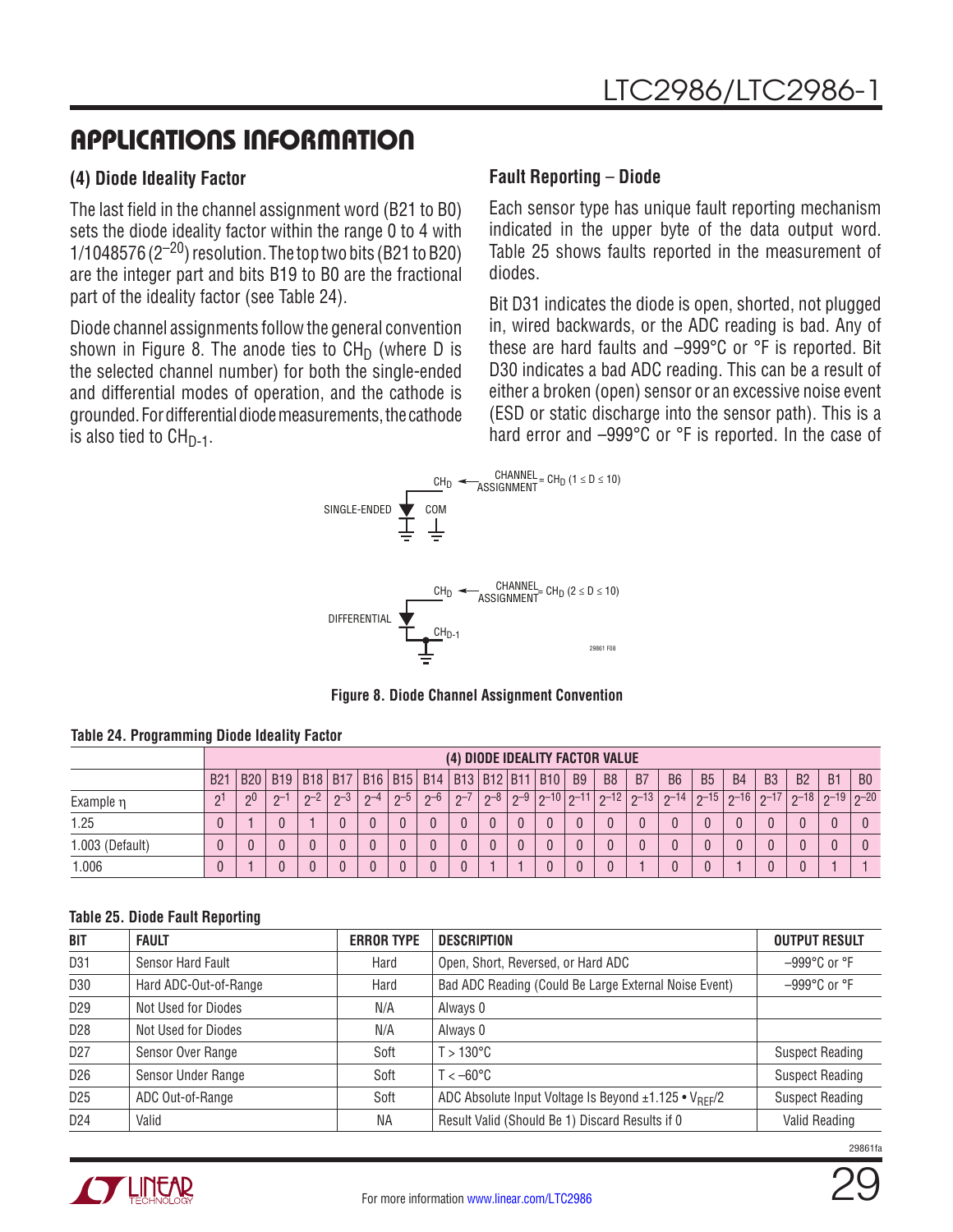an excessive noise event, the device should recover and the following conversions will be valid if the noise event was a random, infrequent event. Bits D29 and D28 are not used for diodes. Bits D27 and D26 indicate over or under temperature limits (defined as T > 130°C or T < –60°C). The calculated temperature is reported, but the accuracy may be compromised. Bit D25 indicates the absolute voltage measured by the ADC is beyond its normal operating range. If a diode is used as the cold junction element, any hard or soft error is flagged in the corresponding thermocouple result (bits D28 and D29 in Table 19).

### **Example: Single-Ended Type K and Differential Type T Thermocouples with Shared Diode Cold Junction Compensation**

Figure 9 shows a typical temperature measurement system where two thermocouples share a single cold junction diode. In this example, a Type K thermocouple is tied to CH1 and a Type T thermocouple is tied to CH3 and CH4. They both share a single cold junction diode with ideality factor of  $n=1.003$  tied to CH2. Channel assignment data for both thermocouples and the diode are shown in Tables 26 to 28. Thermocouple #1 (Type K) sensor type and configuration data are assigned to CH1. 32-bits of binary configuration data are mapped directly into memory locations 0x200 to 0x203 (see Table 26). The cold junction diode sensor type and configuration data are assigned to CH2. 32-bits of binary configuration data are mapped directly into memory locations 0x204 to 0x207 (see Table 27). Thermocouple #2 (Type T) sensor type and configuration data are assigned to CH4. 32-bits of binary configuration data are mapped directly into memory locations 0x20C to 0x20F (see Table 28). A conversion is initiated on CH1 by writing 10000001 into memory location 0x000. Both the Type K thermocouple and the diode are measured simultaneously. The LTC2986 calculates the cold junction compensation and determines the temperature of the Type K thermocouple. Once the conversion is complete, the INTERRUPT pin goes HIGH and memory location 0x000 becomes 01000001. Similarly, a conversion can be initiated on CH4 by writing 10000100 into memory location 0x000. The results (in °C) can be read from memory locations 0x010 to 0x013 for CH1 and 0x01C to 0x01F for CH4.





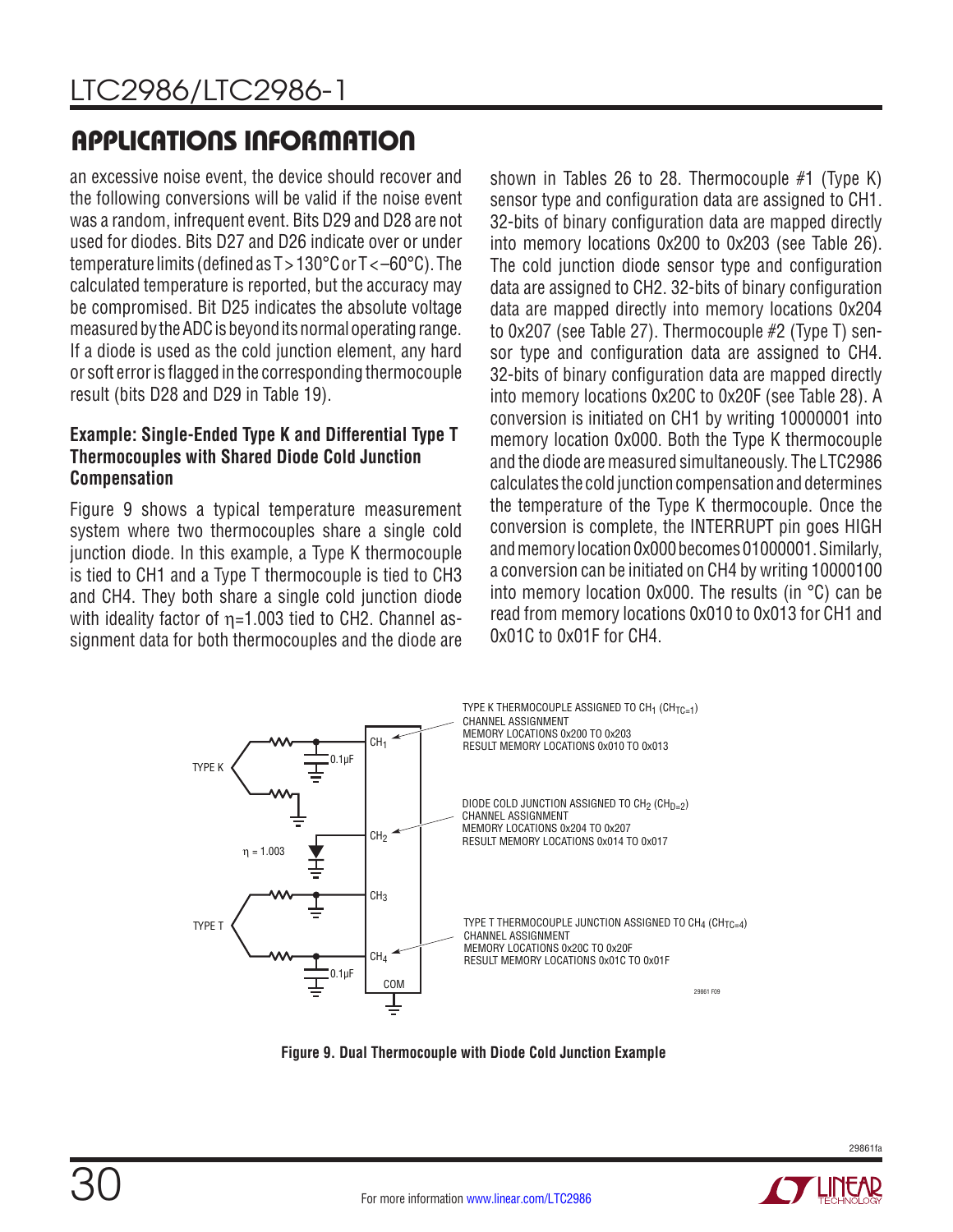### **Table 26. Thermocouple #1 Channel Assignment (Type K, Cold Junction CH2, Single-Ended, 10µA Open-Circuit Detect)**

| <b>CONFIGURATION</b><br><b>FIELD</b>        | <b>DESCRIPTION</b>                 | # BITS | <b>BINARY DATA</b>    | <b>ADDRESS 0x200</b> |  | <b>MEMORY</b> |           |  | <b>ADDRESS 0x201</b> | <b>MEMORY</b> |  |       |  |  | <b>MEMORY</b><br><b>ADDRESS 0x202</b> |  |  |  | <b>MEMORY</b><br><b>ADDRESS 0x203</b> |  |  |
|---------------------------------------------|------------------------------------|--------|-----------------------|----------------------|--|---------------|-----------|--|----------------------|---------------|--|-------|--|--|---------------------------------------|--|--|--|---------------------------------------|--|--|
| (1) Thermocouple<br>Type                    | Type K                             | 5      | $00010$ 0 0 0 1 0 1 0 |                      |  |               |           |  |                      |               |  |       |  |  |                                       |  |  |  |                                       |  |  |
| (2) Cold Junction<br><b>Channel Pointer</b> | CH <sub>2</sub>                    | 5      | 00010                 |                      |  |               | 0 0 0 1 0 |  |                      |               |  |       |  |  |                                       |  |  |  |                                       |  |  |
| (3) Sensor<br>Configuration                 | Single-Ended,<br>10µA Open-Circuit | 4      | 1100                  |                      |  |               |           |  |                      |               |  | 1 0 0 |  |  |                                       |  |  |  |                                       |  |  |
| Not Used                                    | Set These Bits to OI               | 6      | 000000                |                      |  |               |           |  |                      |               |  |       |  |  | 0 0 0 0 0 0                           |  |  |  |                                       |  |  |
| (4) Custom<br>Thermocouple<br>Data Pointer  | Not Custom                         | 12     | 000000000000          |                      |  |               |           |  |                      |               |  |       |  |  |                                       |  |  |  |                                       |  |  |

#### **Table 27. Diode Channel Assignment (Single-Ended 3-Reading, Averaging On, 20µA/80µA Excitation, Ideality Factor = 1.003))**

| <b>CONFIGURATION</b><br>FIELD | DESCRIPTION # BITS                        |               | <b>BINARY DATA</b>     | <b>ADDRESS 0x204</b> | <b>MEMORY</b> |  |                 |  | <b>MEMORY</b><br><b>ADDRESS 0x205</b> |  |                             |  | <b>MEMORY</b> | <b>ADDRESS 0x206</b> |  | <b>ADDRESS 0x207</b> | <b>MEMORY</b> |  |  |
|-------------------------------|-------------------------------------------|---------------|------------------------|----------------------|---------------|--|-----------------|--|---------------------------------------|--|-----------------------------|--|---------------|----------------------|--|----------------------|---------------|--|--|
| (1) Sensor Type               | Diode                                     | 5             | $11100$  1             | 1 1 0 0              |               |  |                 |  |                                       |  |                             |  |               |                      |  |                      |               |  |  |
| (2) Sensor<br>Configuration   | Single-Ended,<br>3-Reading,<br>Average On | 3             | 111                    |                      |               |  |                 |  |                                       |  |                             |  |               |                      |  |                      |               |  |  |
| (3) Excitation<br>Current     | 20µA, 80µA,<br>160uA                      | $\mathcal{P}$ | 01                     |                      |               |  | 0 <sup>11</sup> |  |                                       |  |                             |  |               |                      |  |                      |               |  |  |
| (4) Ideality Factor           | 1.003                                     | 22            | 0100000000110001001001 |                      |               |  |                 |  |                                       |  | 010000000000111000110011001 |  |               |                      |  |                      |               |  |  |

#### **Table 28. Thermocouple #2 Channel Assignment (Type T, Cold Junction CH2, Differential, 100µA Open-Circuit Detect)**

| <b>CONFIGURATION</b><br>FIELD                     | <b>DESCRIPTION # BITS</b>                              |                | <b>BINARY DATA</b> |           | <b>MEMORY</b> |  | <b>ADDRESS 0x20C</b> |  |  | <b>MEMORY</b> | <b>ADDRESS 0x20D</b> |  |  | <b>MEMORY</b><br><b>ADDRESS 0x20E</b> |  |  |  |  | <b>MEMORY</b> | <b>ADDRESS 0x20F</b>    |  |
|---------------------------------------------------|--------------------------------------------------------|----------------|--------------------|-----------|---------------|--|----------------------|--|--|---------------|----------------------|--|--|---------------------------------------|--|--|--|--|---------------|-------------------------|--|
| (1) Thermocouple<br>Type                          | Type T                                                 | 5              | 00111              | 0 0 1 1 1 |               |  |                      |  |  |               |                      |  |  |                                       |  |  |  |  |               |                         |  |
| (2) Cold Junction<br><b>Channel Pointer</b>       | CH <sub>2</sub>                                        | 5              | 00010              |           |               |  | 0 0 0 1 0            |  |  |               |                      |  |  |                                       |  |  |  |  |               |                         |  |
| (3) Sensor<br>Configuration                       | Differential,<br>100µA Open-<br><b>Circuit Current</b> | $\overline{4}$ | 0101               |           |               |  |                      |  |  | 0 1 0         |                      |  |  |                                       |  |  |  |  |               |                         |  |
| Not Used                                          | Set These Bits<br>to 0                                 | 6              | 000000             |           |               |  |                      |  |  |               |                      |  |  |                                       |  |  |  |  |               |                         |  |
| (4) Custom<br><b>Thermocouple</b><br>Data Pointer | Not Custom                                             | 12             | 000000000000       |           |               |  |                      |  |  |               |                      |  |  |                                       |  |  |  |  |               | 0 0 0 0 0 0 0 0 0 0 0 0 |  |

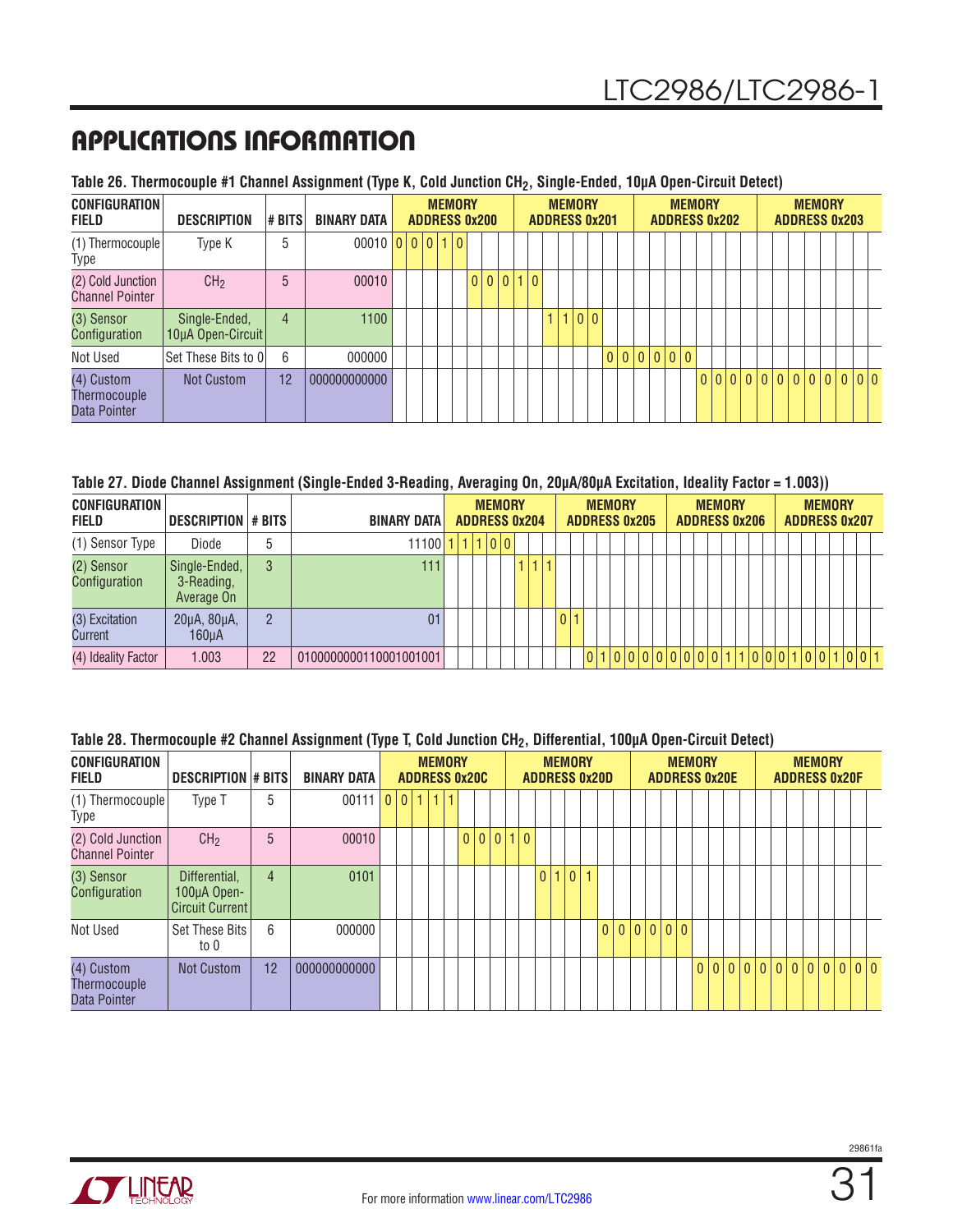### <span id="page-31-0"></span>**RTD MEASUREMENTS**

### **Channel Assignment – RTD**

For each RTD tied to the LTC2986, a 32-bit channel assignment word is programmed into a memory location corresponding to the channel the sensor is tied to (see Table 29). This word includes (1) RTD type, (2) sense resistor channel pointer, (3) sensor configuration, (4) excitation current, (5) RTD curve, and (6) custom RTD data pointer.

### **(1) RTD Type**

The RTD type is determined by the first five input bits B31 to B27 as shown in Table 30. Linearization coefficients for RTD types PT-10, PT-50, PT-100, PT-200, PT-500, PT-1000, and NI-120 with selectable common curves ( $\alpha$  = 0.003850,  $\alpha$  = 0.003911,  $\alpha$  = 0.003916, and  $\alpha$  = 0.003926) are built into the device. If custom RTDs are used, RTD Custom can be selected. In this case, user specific data can be stored in the on-chip RAM starting at the address defined by the custom RTD data pointers.

### **(2) Sense Resistor Channel Pointer**

RTD measurements are performed ratiometrically relative to a known R<sub>SENSE</sub> resistor. The sense resistor channel pointer field indicates the differential channel the sense resistor is tied to for the RTD (see Table 31). Sense resistors are always measured differentially.

### **(3) Sensor Configuration**

The sensor configuration field is used to define various RTD properties. Configuration bits B20 and B21 determine if the RTD is a 2-, 3-, or 4-wire type (see Table 32).

The simplest configuration is the 2-wire configuration. While this setup is simple, parasitic errors due to IR drops in the leads result in systematic temperature errors. The 3-wire configuration cancels RTD lead resistance errors (if the lines are equal resistance) by applying two matched current sources to the RTD, one per lead. Mismatches in the two current sources are removed through transparent background calibration. 4-wire RTDs remove unbalanced RTD lead resistance by measuring directly across the sensor using a high impedance Kelvin sensing. 4-wire measurements with Kelvin R<sub>SENSE</sub> are useful in applications where sense resistor wiring parasitics can lead to errors; this is especially useful for low resistance PT-10 type RTDs. In this case, both the RTD and sense resistor have Kelvin sensing connections.

The next sensor configuration bits (B18 and B19) determine the excitation current mode. These bits are used to enable  $R_{\text{SFNSF}}$  sharing, where one sense resistor is used for multiple 2-, 3-, and/or 4-wire RTDs. In this case, the RTD ground connection is internal and each RTD points to the same R<sub>SENSE</sub> channel.

Bits B18 and B19 are also used to enable excitation current rotation to automatically remove parasitic thermocouple effects. Parasitic thermocouple effects may arise from the physical connected between the RTD and the measurement instrument. This mode is available for all 4-wire configurations using internal current source excitation.

|                                                 | $(1)$ RTD TYPE      |                 |  |  |                 | (2) SENSE RESISTOR<br><b>CHANNEL POINTER</b> |  |                 | $(3)$ SENSOR<br><b>CONFIGURATION</b> |                    | $(4)$ EXCITATION<br><b>CURRENT</b> |    | $(5)$ RTD<br><b>CURVE</b> |  |       |  | (6) CUSTOM RTD DATA POINTER      |       |  |
|-------------------------------------------------|---------------------|-----------------|--|--|-----------------|----------------------------------------------|--|-----------------|--------------------------------------|--------------------|------------------------------------|----|---------------------------|--|-------|--|----------------------------------|-------|--|
|                                                 |                     | <b>TABLE 30</b> |  |  | <b>TABLE 31</b> |                                              |  |                 | <b>TABLE 32</b>                      |                    | <b>TABLE 33</b>                    |    | <b>TABLE 34</b>           |  |       |  | <b>TABLES 92 TO 94</b>           |       |  |
| Measurement Class   31   30   29   28   27   26 |                     |                 |  |  |                 | 25   24   23   22   21   20                  |  |                 | 19                                   | 18                 | 17 16 15 14                        | 13 | 12                        |  |       |  | 11 10 9 8 7 6 5 4 3 2 1 0        |       |  |
| <b>RTD</b>                                      | Type = $10$ to $18$ |                 |  |  |                 | <b>RSENSE Channel</b><br>Assignment [4:0]    |  | 2, 3, 4<br>Wire |                                      | Excitation<br>Mode | Excitation<br>Current $[3:0]$      |    | Curve<br>$[1:0]$          |  | [5:0] |  | Custom Address   Custom Length-1 | [5:0] |  |

#### **Table 29. RTD Channel Assignment Word**

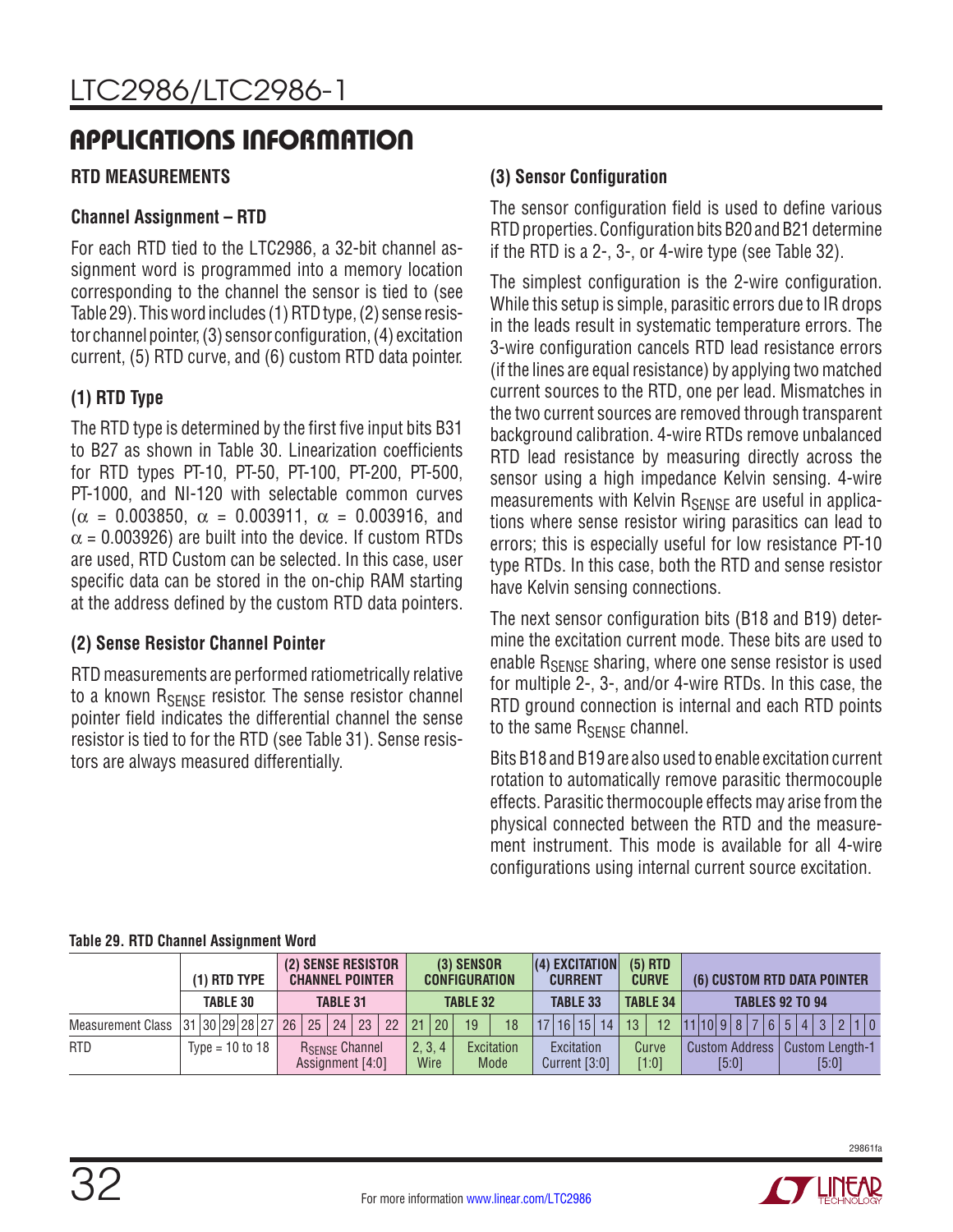#### **Table 30. RTD Type**

|              |            | (1) RTD TYPE |              |              |                                |
|--------------|------------|--------------|--------------|--------------|--------------------------------|
| <b>B31</b>   | <b>B30</b> | <b>B29</b>   | <b>B28</b>   | <b>B27</b>   | <b>RTD TYPE</b>                |
| <sup>0</sup> |            | 0            |              | U            | RTD PT-10                      |
| 0            |            | 0            |              | 1            | RTD PT-50                      |
| 0            |            |              | <sup>0</sup> | <sup>0</sup> | <b>RTD PT-100</b>              |
| 0            |            |              | <sup>0</sup> |              | <b>RTD PT-200</b>              |
| U            |            |              |              | <sup>0</sup> | <b>RTD PT-500</b>              |
| 0            |            |              |              | 1            | RTD PT-1000                    |
|              | U          | 0            | <sup>0</sup> | 0            | RTD 1000 ( $\alpha$ = 0.00375) |
|              | U          | U            | U            |              | <b>RTD NI-120</b>              |
|              |            | N            |              |              | <b>RTD Custom</b>              |

### **Table 31. Sense Resistor Channel Pointer**

|            |              |                               | (2) SENSE RESISTOR CHANNEL POINTER |                |                                   |
|------------|--------------|-------------------------------|------------------------------------|----------------|-----------------------------------|
| <b>B26</b> | <b>B25</b>   | <b>B24</b>                    | <b>B23</b>                         | <b>B22</b>     | <b>SENSE RESISTOR CHANNEL</b>     |
| $\theta$   | $\Omega$     | $\Omega$                      | 0                                  | $\mathbf{0}$   | Invalid                           |
| $\Omega$   | $\Omega$     | $\Omega$                      | $\Omega$                           | 1              | Invalid                           |
| $\theta$   | $\Omega$     | $\Omega$                      | 1                                  | $\overline{0}$ | CH <sub>2</sub> -CH <sub>1</sub>  |
| $\Omega$   | $\Omega$     | $\Omega$                      | 1                                  | 1              | CH <sub>3</sub> -CH <sub>2</sub>  |
| $\Omega$   | $\Omega$     | 1                             | $\Omega$                           | $\mathbf{0}$   | CH4-CH3                           |
| $\theta$   | $\Omega$     | 1                             | $\Omega$                           | 1              | CH5-CH4                           |
| $\theta$   | $\mathbf{0}$ | 1                             | 1                                  | $\mathbf{0}$   | CH6-CH5                           |
| $\Omega$   | $\Omega$     | 1                             | 1                                  | 1              | CH7-CH6                           |
| $\Omega$   | 1            | $\Omega$                      | $\Omega$                           | $\mathbf{0}$   | CH8-CH7                           |
| $\theta$   | 1            | $\Omega$                      | $\Omega$                           | 1              | CH9-CH8                           |
| $\Omega$   | 1            | U                             | 1                                  | $\Omega$       | CH <sub>10</sub> -CH <sub>9</sub> |
|            |              | <b>All Other Combinations</b> |                                    |                | Invalid                           |
|            |              |                               |                                    |                |                                   |

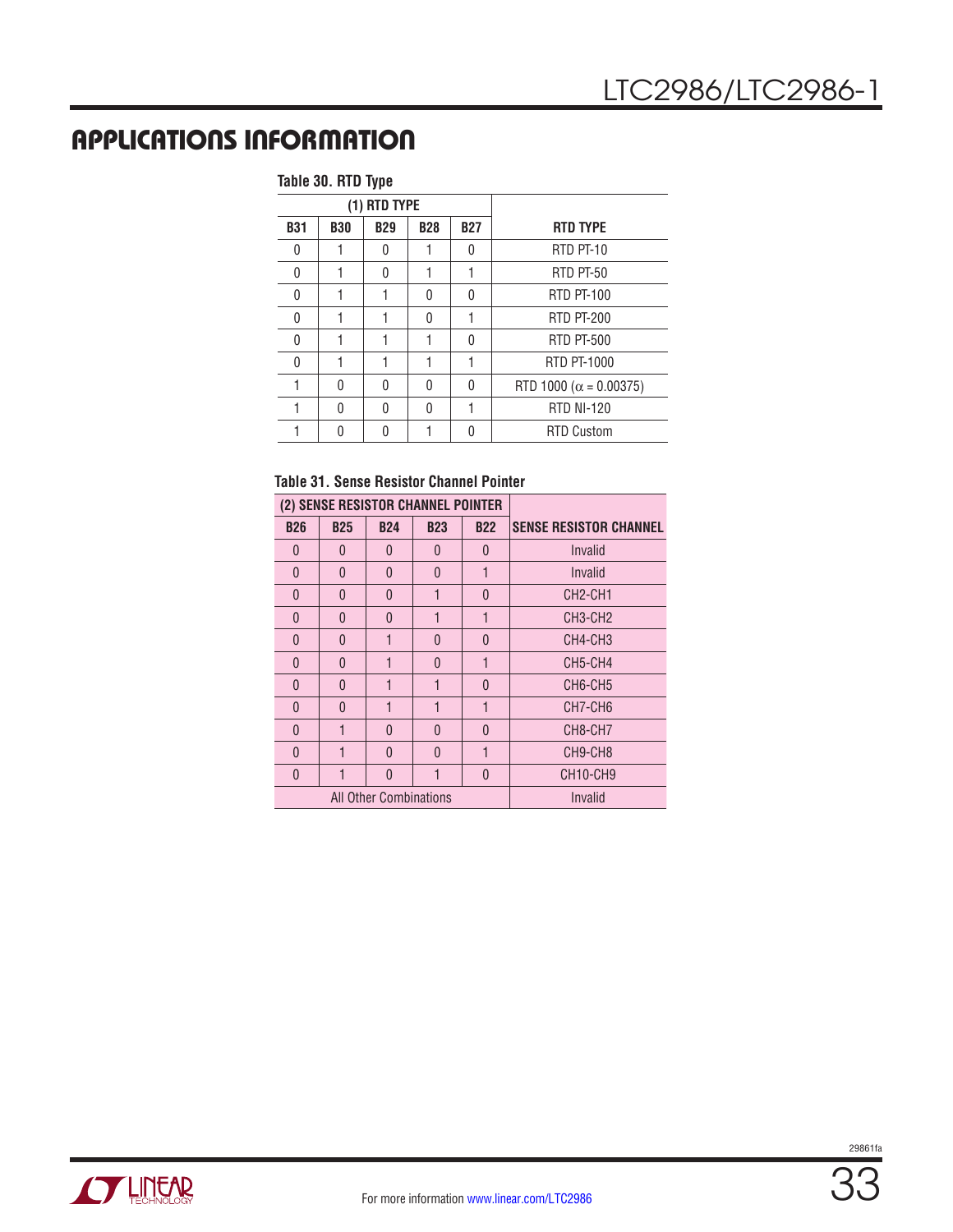#### **Table 32. RTD Sensor Configuration Selection**

|                 |               | (3) SENSE<br><b>CONFIGURATION</b> |                                  |                                         |                                    | <b>MEASUREMENT MODE</b>                            |                                                   |                                                               |                                                    |                                                                                       | <b>BENEFITS</b>                                                             |                                                              |
|-----------------|---------------|-----------------------------------|----------------------------------|-----------------------------------------|------------------------------------|----------------------------------------------------|---------------------------------------------------|---------------------------------------------------------------|----------------------------------------------------|---------------------------------------------------------------------------------------|-----------------------------------------------------------------------------|--------------------------------------------------------------|
| <b>OF WIRES</b> | <b>NUMBER</b> |                                   | <b>EXCITATION</b><br><b>MODE</b> | <b>NUMBER</b><br><b>OF WIRES</b>        | <b>GROUND</b><br><b>CONNECTION</b> | <b>CURRENT</b><br><b>SOURCE</b><br><b>ROTATION</b> | <b>SENSE</b><br><b>RESISTOR</b><br><b>SHARING</b> | <b>RTDs</b><br><b>POSSIBLE</b><br><b>PER</b><br><b>DEVICE</b> | <b>MATCHED</b><br><b>LEAD</b><br><b>RESISTANCE</b> | <b>CANCELS RTD CANCELS RTD</b><br><b>MISMATCH</b><br><b>LEAD</b><br><b>RESISTANCE</b> | <b>CANCELS</b><br><b>PARASITIC</b><br><b>THERMOCOUPLE</b><br><b>EFFECTS</b> | <b>CANCELS</b><br>RSENSE<br><b>LEAD</b><br><b>RESISTANCE</b> |
| <b>B21</b>      | <b>B20</b>    | <b>B19</b>                        | <b>B18</b>                       |                                         |                                    |                                                    |                                                   |                                                               |                                                    |                                                                                       |                                                                             |                                                              |
| $\mathbf{0}$    | $\theta$      | $\theta$                          | $\overline{0}$                   | 2-Wire                                  | External                           | N <sub>0</sub>                                     | No                                                | $\overline{2}$                                                |                                                    |                                                                                       |                                                                             |                                                              |
| $\theta$        | 0             | $\mathbf{0}$                      |                                  | 2-Wire                                  | Internal                           | No                                                 | Yes                                               | 4                                                             |                                                    |                                                                                       |                                                                             |                                                              |
| $\theta$        | 1             | $\mathbf{0}$                      | $\overline{0}$                   | 3-Wire                                  | External                           | N <sub>0</sub>                                     | N <sub>0</sub>                                    | $\overline{2}$                                                | $\bullet$                                          |                                                                                       |                                                                             |                                                              |
| $\theta$        | 1             | $\mathbf{0}$                      |                                  | 3-Wire                                  | Internal                           | No                                                 | Yes                                               | 4                                                             | $\bullet$                                          |                                                                                       |                                                                             |                                                              |
| $\mathbf{0}$    | 1             | $\mathbf 1$                       | X                                | Reserved                                |                                    |                                                    |                                                   |                                                               |                                                    |                                                                                       |                                                                             |                                                              |
| $\mathbf{1}$    | $\theta$      | $\mathbf{0}$                      | $\mathbf{0}$                     | 4-Wire                                  | External                           | No                                                 | N <sub>0</sub>                                    | 2                                                             | $\bullet$                                          | $\bullet$                                                                             |                                                                             |                                                              |
| $\mathbf{1}$    | $\mathbf{0}$  | $\mathbf{0}$                      |                                  | 4-Wire                                  | Internal                           | No                                                 | Yes                                               | $\overline{2}$                                                | $\bullet$                                          | ٠                                                                                     |                                                                             |                                                              |
| $\mathbf{1}$    | $\theta$      | 1                                 | $\overline{0}$                   | 4-Wire                                  | Internal                           | Yes                                                | Yes                                               | 2                                                             | $\bullet$                                          | $\bullet$                                                                             | $\bullet$                                                                   |                                                              |
| $\mathbf{1}$    | $\mathbf{0}$  | 1                                 |                                  | Reserved                                |                                    |                                                    |                                                   |                                                               |                                                    |                                                                                       |                                                                             |                                                              |
| 1               | 1             | $\theta$                          | $\Omega$                         | 4-Wire,<br>Kelvin<br>R <sub>SENSE</sub> | External                           | No                                                 | N <sub>0</sub>                                    | $\overline{2}$                                                | $\bullet$                                          | $\bullet$                                                                             |                                                                             |                                                              |
| $\mathbf{1}$    | 1             | $\mathbf{0}$                      |                                  | 4-Wire,<br>Kelvin<br>R <sub>SENSE</sub> | Internal                           | No                                                 | Yes                                               | $\overline{2}$                                                | $\bullet$                                          | $\bullet$                                                                             |                                                                             | ٠                                                            |
| $\mathbf{1}$    | 1             | 1                                 | $\Omega$                         | 4-Wire,<br>Kelvin<br>R <sub>SENSE</sub> | Internal                           | Yes                                                | Yes                                               | $\overline{2}$                                                | $\bullet$                                          | $\bullet$                                                                             | $\bullet$                                                                   | ٠                                                            |
| 1               |               |                                   |                                  | Reserved                                |                                    |                                                    |                                                   |                                                               |                                                    |                                                                                       |                                                                             |                                                              |



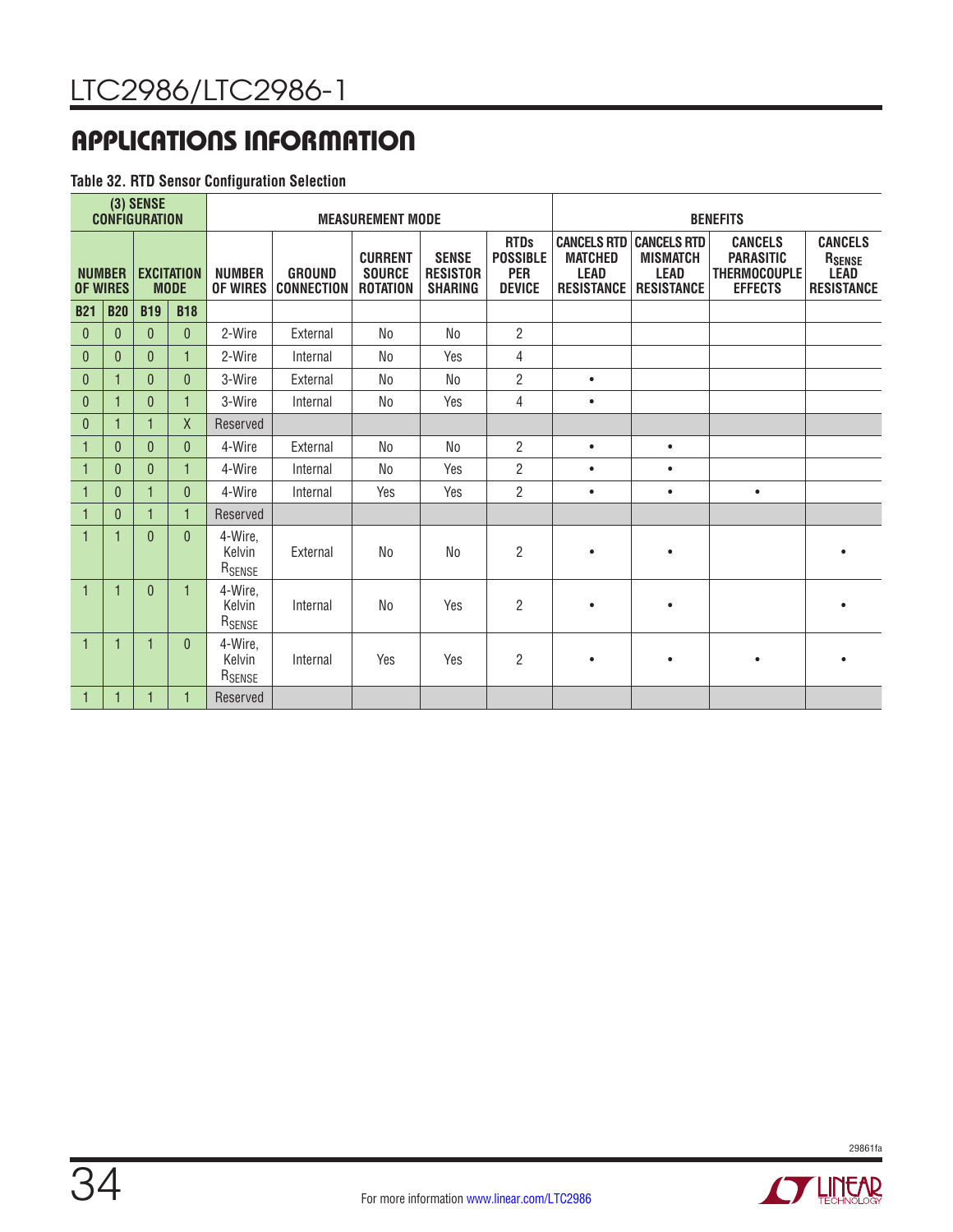### **(4) Excitation Current**

The next field in the channel assignment word (B17 to B14) controls the magnitude of the excitation current applied to the RTD (see Table 33). The current selected is the total current flowing through the RTD independent of the wiring configuration. The RSENSE current is 2x the sensor excitation current for 3-wire RTDs.

**Table 33. Total Excitation Current for All RTD Wire Types**

|            |            |            | (4) EXCITATION CURRENT |                  |
|------------|------------|------------|------------------------|------------------|
| <b>B17</b> | <b>B16</b> | <b>B15</b> | <b>B14</b>             | <b>CURRENT</b>   |
| 0          | n          |            |                        | External         |
| 0          | N          |            |                        | $5\mu A$         |
| 0          | በ          |            |                        | $10\mu A$        |
| N          | n          |            |                        | $25\mu A$        |
| $\Omega$   |            |            | $\Omega$               | $50\mu A$        |
| N          |            |            |                        | $100\mu A$       |
| 0          |            |            |                        | $250\mu A$       |
| N          |            |            |                        | $500\mu A$       |
|            |            |            |                        | 1 <sub>m</sub> A |

In order to prevent soft or hard faults, select a current such that the maximum voltage drop across the sensor or sense resistor is nominally 1.0V. For example, if  $R_{\text{SENSF}}$ is 10kΩ and the RTD is a PT-100, select an excitation current of 100µA for 2-wire and 4-wire RTDs and select 50µA for a 3-wire RTD. Alternatively, using a 1kΩ sense resistor with a PT-100 RTD allows 500µA excitation for any wiring configuration.

### **(5) RTD Curve**

Bits B13 and B12 set the RTD curve used and the corresponding Callendar-Van Dusen constants (shown in Table 34).

### **(6) Custom RTD Data Pointer**

In the case where an RTD not listed in Table 34 is used, a custom RTD table may be entered into the LTC2986.

See Custom RTD section near the end of this data sheet for more information.

|  |  | Table 34. RTD Curves: RT = R0 $\bullet$ (1 + a $\bullet$ T + b $\bullet$ T <sup>2</sup> + (T – 100°C) $\bullet$ c $\bullet$ T <sup>3</sup> ) for T < 0°C, RT = R0 $\bullet$ (1 + a $\bullet$ T + b $\bullet$ T <sup>2</sup> ) for T > 0°C |
|--|--|-------------------------------------------------------------------------------------------------------------------------------------------------------------------------------------------------------------------------------------------|
|--|--|-------------------------------------------------------------------------------------------------------------------------------------------------------------------------------------------------------------------------------------------|

| $(5)$ CURVE |            |                |              |              |                   |                 |
|-------------|------------|----------------|--------------|--------------|-------------------|-----------------|
| <b>B13</b>  | <b>B12</b> | <b>CURVE</b>   | <b>ALPHA</b> |              |                   |                 |
|             |            | European Curve | 0.00385      | 3.908300E-03 | $-5.775000E-07$   | $-4.183000E-12$ |
|             |            | American       | 0.003911     | 3.969200E-03 | $-5.849500E-07$   | $-4.232500E-12$ |
|             |            | Japanese       | 0.003916     | 3.973900E-03 | $-5.870000E-07$   | $-4.400000E-12$ |
|             |            | $ITS-90$       | 0.003926     | 3.984800E-03 | $-5.870000E - 07$ | $-4.000000E-12$ |
|             |            | RTD1000-375    | 0.00375      | 3.810200E-03 | $-6.018880E-07$   | $-6.000000E-12$ |
|             |            | *NI-120        | N/A          | N/A          | N/A               | N/A             |

\*NI-120 uses table based data.

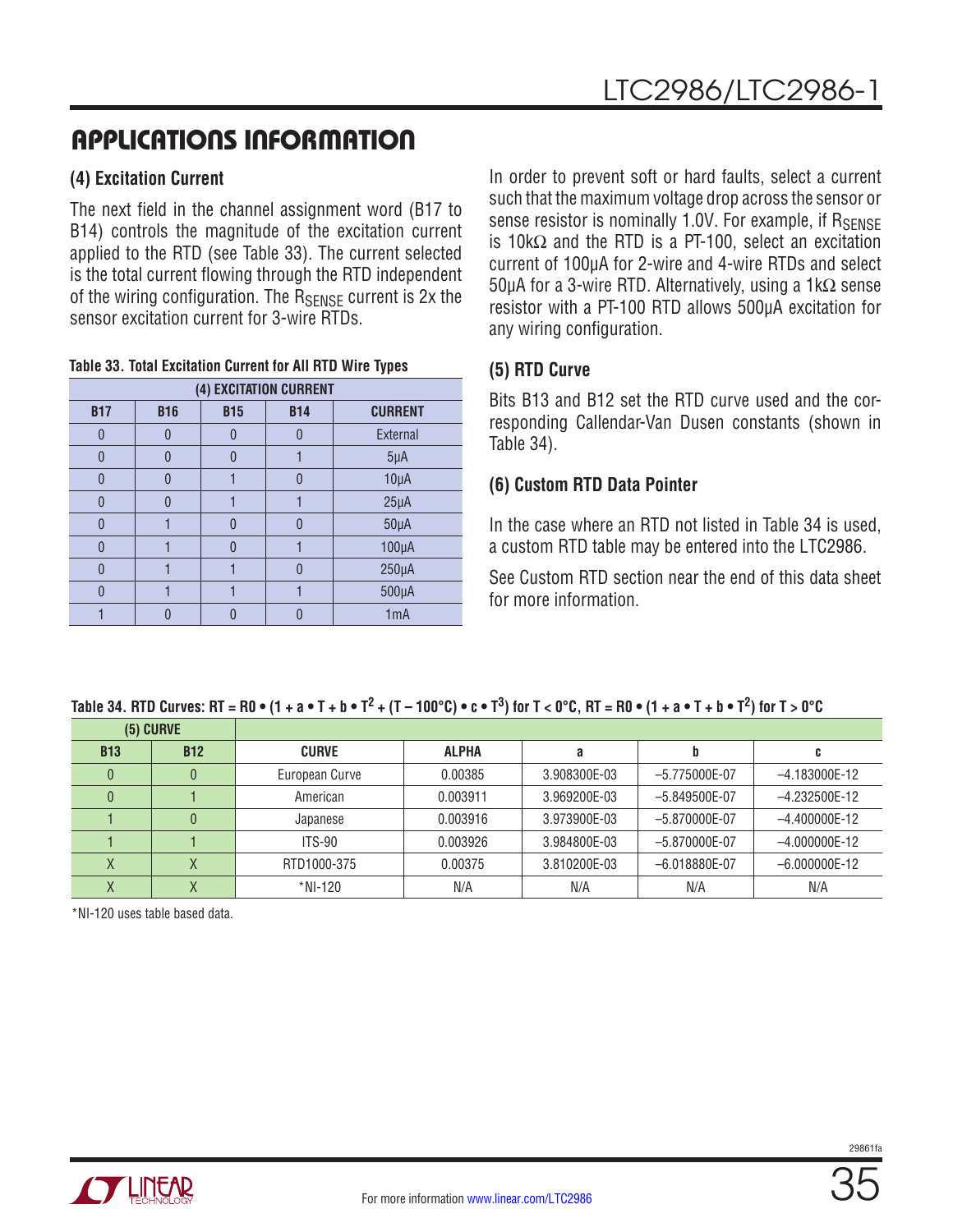### **Fault Reporting – RTD**

Each sensor type has unique fault reporting mechanism indicated in the most significant byte of the data output word. Table 35 shows faults reported in the measurement of RTDs.

Bit D31 indicates the RTD or  $R_{\text{SENSE}}$  is open, shorted, or not plugged in. This is a hard fault and –999°C or °F is reported. Bit D30 indicates a bad ADC reading. This can be a result of either a broken (open) sensor or an excessive noise event (ESD or static discharge into the sensor path). This is a hard error and –999°C or °F is reported. In the case of an excessive noise event, the device should recover and the following conversions will be valid if the noise was a random infrequent event. Bits D29 and D28 are not used

for RTDs. Bits D27 and D26 indicate over or under temperature limits (see Table 36). The calculated temperature is reported, but the accuracy may be compromised. Bit D25 indicates the absolute voltage measured by the ADC is beyond its normal operating range. If an RTD is used as the cold junction element, any hard or soft error is also flagged in the thermocouple result.

#### **Sense Resistor Channel Assignment**

For each sense resistor tied to the LTC2986, a 32-bit channel assignment word is programmed into a memory location corresponding to the channel the sensor is tied to (see Table 37). This word includes (1) sense resistor selection and (2) sense resistor value.

#### **Table 35. RTD Fault Reporting**

| <b>BIT</b>      | <b>FAULT</b>          | <b>ERROR TYPE</b> | <b>DESCRIPTION</b>                                                | <b>OUTPUT RESULT</b>             |
|-----------------|-----------------------|-------------------|-------------------------------------------------------------------|----------------------------------|
| D <sub>31</sub> | Sensor Hard Fault     | Hard              | Open or Short RTD or RSENSE                                       | $-999^{\circ}$ C or $^{\circ}$ F |
| D30             | Hard ADC-Out-of-Range | Hard              | Bad ADC Reading (Could Be Large External Noise Event)             | $-999^{\circ}$ C or $^{\circ}$ F |
| D <sub>29</sub> | Not Used for RTDs     | N/A               | Always 0                                                          | Valid Reading                    |
| D <sub>28</sub> | Not Used for RTDs     | N/A               | Always 0                                                          | Valid Reading                    |
| D <sub>27</sub> | Sensor Over Range     | Soft              | T > High Temp Limit (See Table 36)                                | <b>Suspect Reading</b>           |
| D <sub>26</sub> | Sensor Under Range    | Soft              | T < Low Temp Limit (See Table 36)                                 | <b>Suspect Reading</b>           |
| D <sub>25</sub> | ADC Out-of-Range      | Soft              | ADC Absolute Input Voltage Is Beyond ±1.125 • V <sub>RFF</sub> /2 | <b>Suspect Reading</b>           |
| D <sub>24</sub> | Valid                 | N/A               | Result Valid (Should Be 1) Discard Results if 0                   | <b>Valid Reading</b>             |

#### **Table 36. Voltage and Resistance Ranges**

| <b>RTD TYPE</b>     | MIN $\Omega$       | $\mathbf{MAX} \Omega$      | LOW TEMP LIMIT °C  | HIGH TEMP LIMIT °C         |
|---------------------|--------------------|----------------------------|--------------------|----------------------------|
| PT-10               | 1.95               | 34.5                       | $-200$             | 850                        |
| PT-50               | 9.75               | 172.5                      | $-200$             | 850                        |
| PT-100              | 19.5               | 345                        | $-200$             | 850                        |
| PT-200              | 39                 | 690                        | $-200$             | 850                        |
| PT-500              | 97.5               | 1725                       | $-200$             | 850                        |
| PT-1000             | 195                | 3450                       | $-200$             | 850                        |
| NI-120              | 66.6               | 380.3                      | $-80$              | 260                        |
| <b>Custom Table</b> | Lowest Table Entry | <b>Highest Table Entry</b> | Lowest Table Entry | <b>Highest Table Entry</b> |

#### **Table 37. Sense Resistor Channel Assignment Word**

|                          |             |  |  |  | $(1)$ SENSOR TYPE $ $                                                                                                                    | (2) SENSE RESISTOR VALUE $(\Omega)$ |          |  |  |                                                                                                |  |  |  |  |  |  |  |  |  |  |  |  |  |  |  |  |  |
|--------------------------|-------------|--|--|--|------------------------------------------------------------------------------------------------------------------------------------------|-------------------------------------|----------|--|--|------------------------------------------------------------------------------------------------|--|--|--|--|--|--|--|--|--|--|--|--|--|--|--|--|--|
|                          | Table 38    |  |  |  |                                                                                                                                          |                                     | Table 39 |  |  |                                                                                                |  |  |  |  |  |  |  |  |  |  |  |  |  |  |  |  |  |
| <b>Measurement Class</b> |             |  |  |  | 31  30  29  28   27   26   25   24   23   22   21   20   19   18   17   16   15   14   13   12   11   10   9   8   7   6   5   4   3   2 |                                     |          |  |  |                                                                                                |  |  |  |  |  |  |  |  |  |  |  |  |  |  |  |  |  |
| Sense Resistor           | $Tvpe = 29$ |  |  |  |                                                                                                                                          |                                     |          |  |  | Sense Resistor Value (17, 10) Up to $\approx$ 131,072 $\Omega$ with 1/1024 $\Omega$ Resolution |  |  |  |  |  |  |  |  |  |  |  |  |  |  |  |  |  |

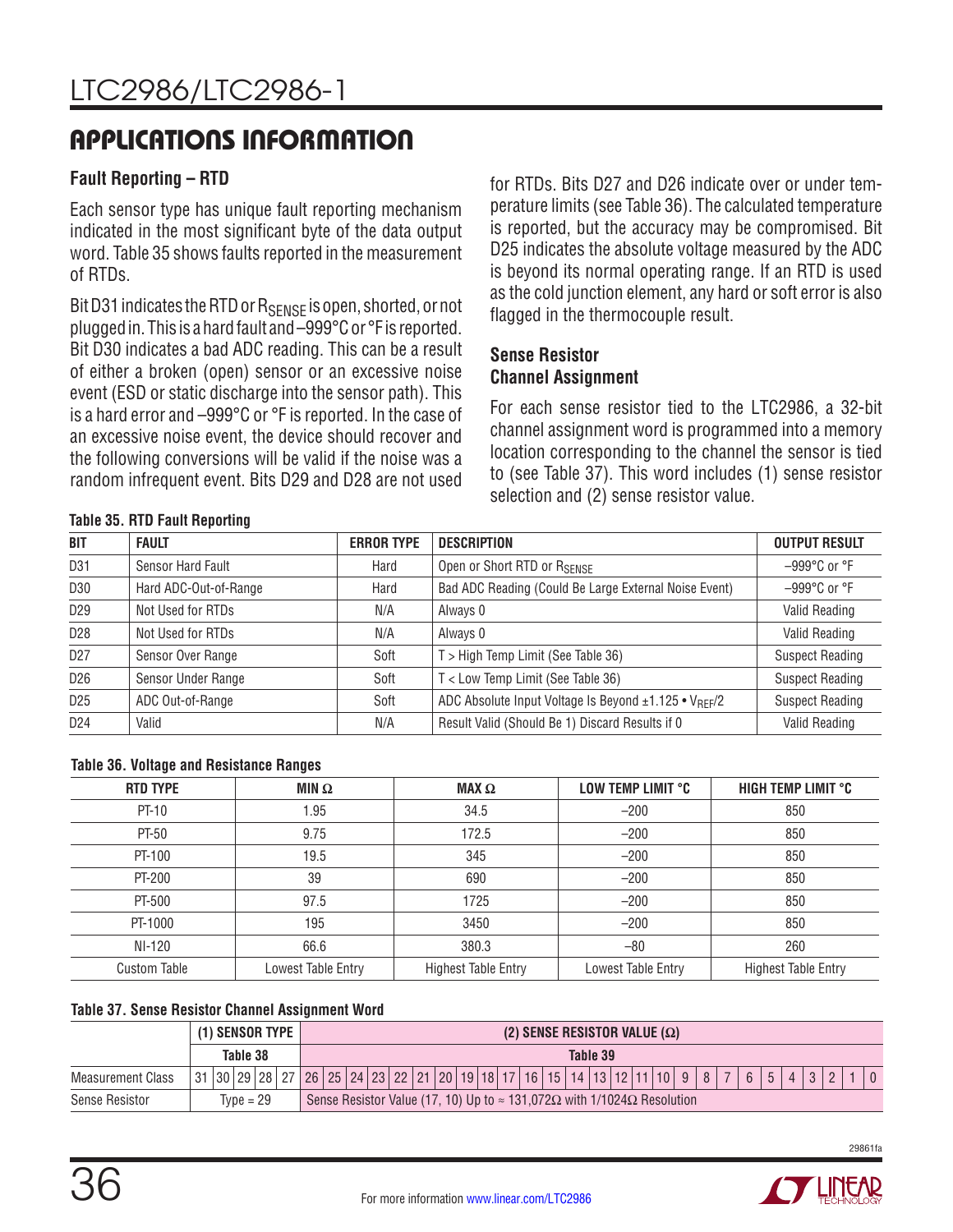### **(1) Sensor Type**

The sense resistor is selected by setting the first 5 input bits, B31 to B27, to 11101 (see Table 38).

#### **Table 38. Sense Resistor Selection**

|            |            | (1) SENSOR TYPE |            |            |                       |
|------------|------------|-----------------|------------|------------|-----------------------|
| <b>B31</b> | <b>B30</b> | <b>B29</b>      | <b>B28</b> | <b>B27</b> | <b>SENSOR TYPE</b>    |
|            |            |                 |            |            | <b>Sense Resistor</b> |

### **(2) Sense Resistor Value**

The last field in the channel assignment word (B26 to B0) sets the value of the sense resistor within the range 0 to 131,072 $\Omega$  with 1/1024 $\Omega$  precision (see Table 39). The top 17 bits (B26 to B10) create the integer and bits B9 to B0 create the fraction of the sense resistor value.

### **Example: 2-Wire RTD**

The simplest RTD configuration is the 2-wire configuration, 2-wire RTDs follow the general convention shown in Figure 10. They require only two connections per RTD and can be tied directly to 2-lead RTD elements. This topology, however, causes errors due to parasitic lead resistance. If sharing is not selected (1  $R_{\text{SENSE}}$  per RTD), then  $CH_{\text{RTD}}$ should be grounded. The ground connection should be removed if sharing is enabled (1  $R_{\text{SENSF}}$  for multiple RTDs).



**Figure 10. 2-Wire RTD Channel Assignment Convention**

| Sense resistor channel assignments follow the general                                   |
|-----------------------------------------------------------------------------------------|
| convention shown in Figure 11. The sense resistor is tied                               |
| between CH <sub>RSFNSF</sub> and CH <sub>RSFNSF-1</sub> , where CH <sub>RSFNSF</sub> is |
| tied to the 2nd terminal of the RTD. Channel assignment                                 |
| data (see Table 37) is mapped into a memory location                                    |
| corresponding to CH <sub>RSENSE</sub> .                                                 |



**Figure 11. Sense Resistor Channel Assignment Convention for 2-Wire RTDs**

### **Example: 2-Wire RTDs with Shared RSENSE**

Figure 12 shows a typical temperature measurement system using multiple 2-wire RTDs. In this example, a PT-1000 RTD ties to CH7 and CH8 and an NI-120 RTD ties to CH9 and CH10. Using this configuration, the LTC2986 can digitize up to four 2-wire RTDs with a single sense resistor.

RTD #1 sensor type and configuration data are assigned to CH8. 32 bits of binary configuration data are mapped directly into memory locations 0x21C to 0x21F (see Table 40). RTD #2 sensor type and configuration data are assigned to CH10. 32-bits of binary configuration data are mapped directly into memory locations 0x224 to 0x227 (see Table 41). The sense resistor is assigned to CH6. The user-programmable value of this resistor is 5001.5 $\Omega$ . 32 bits of binary configuration data are mapped directly into memory locations 0x214 to 0x217 (see Table 42).

A conversion is initiated on CH8 by writing 10001000 into memory location 0x000. Once the conversion is complete, the INTERRUPT pin goes HIGH and memory location 0x000 becomes 01001000. The resulting temperature in °C can be read from memory locations 0x02C to 0x02F (corresponding to CH8). A conversion can be initiated and read from CH10 in a similar fashion.

|                   |              |         |           |          |              |    |    |    |                                                                                                    |                |                |       | (2) SENSE RESISTOR VALUE $(\Omega)$ |     |                |      |                |                |           |           |           |                |           |    |                |
|-------------------|--------------|---------|-----------|----------|--------------|----|----|----|----------------------------------------------------------------------------------------------------|----------------|----------------|-------|-------------------------------------|-----|----------------|------|----------------|----------------|-----------|-----------|-----------|----------------|-----------|----|----------------|
|                   |              |         |           |          |              |    |    |    | B26  B25  B24  B23  B22  B21  B20   B19   B18   B17   B16   B15   B14   B13   B12   B11   B10   B9 |                |                |       |                                     |     |                |      | B <sub>8</sub> | B <sub>7</sub> | <b>B6</b> | <b>B5</b> | <b>B4</b> | B <sub>3</sub> | <b>B2</b> | B1 | B <sub>0</sub> |
| Example R         | $\sqrt{16}$  | 015 014 | 12م   13م | 011      | $  \circ 10$ | ე9 | ე8 | 7פ | ე6                                                                                                 | 2 <sub>0</sub> | 2 <sup>4</sup> | $2^3$ | $2^{\circ}$                         | _ი1 | 0 <sub>0</sub> | ו–מּ | $\sim$ -2      | $-3$           | $0 - 4$   | $\sim$ -5 | $\sim$ -6 | $n-7$          | $-8$      |    | $2-9$  2-10    |
| $10,000.2\Omega$  | $\mathbf{0}$ |         |           |          |              |    |    |    |                                                                                                    |                |                |       |                                     |     |                |      |                |                |           |           |           |                |           |    |                |
| $99.99521k\Omega$ |              |         |           |          |              |    |    |    |                                                                                                    |                |                |       | $\cap$                              |     |                |      |                |                |           |           |           |                |           |    |                |
| $1.0023k\Omega$   | 0            |         |           | $\theta$ |              |    |    |    |                                                                                                    |                |                |       |                                     |     |                |      |                |                | $\theta$  |           |           |                |           |    |                |

**Table 39. Example Sense Resistor Values**

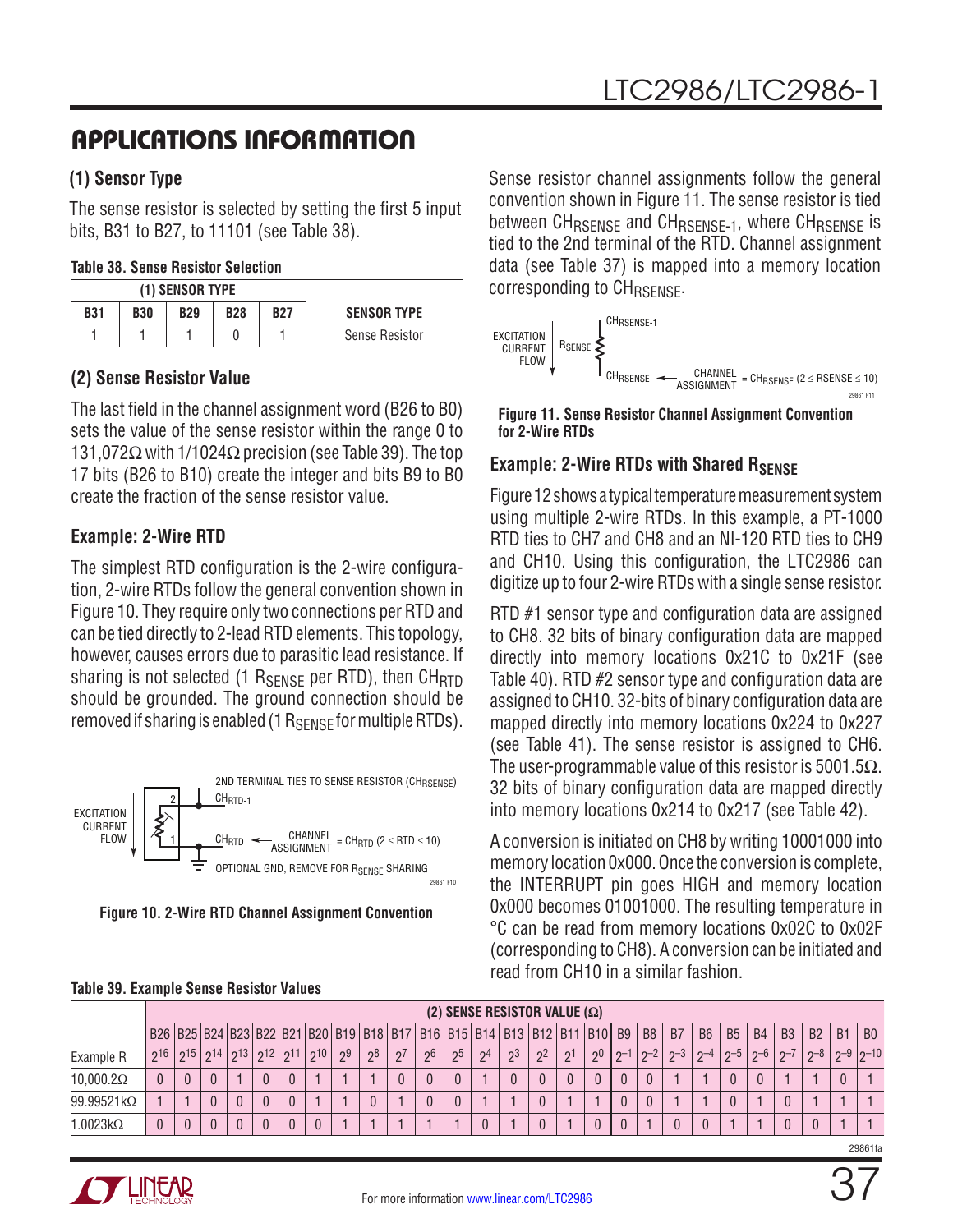

Table 40. Channel Assignment Data for 2-Wire RTD #1 (PT-1000, R<sub>SENSE</sub> on CH<sub>6</sub>, 2-Wire, Shared R<sub>SENSE</sub>, 10µA Excitation Current, α **= 0.003916 Curve)**

| <b>CONFIGURATION</b><br><b>FIELD</b>         | <b>DESCRIPTION # BITS</b>                |                | <b>BINARY DATA</b> |   |     | <b>MEMORY</b> | <b>ADDRESS 0x21C</b> |           |  |  | <b>MEMORY</b> | <b>ADDRESS 0x21D</b> |            | <b>ADDRESS 0x21E</b> | <b>MEMORY</b>  |  |                  |  | <b>MEMORY</b> | <b>ADDRESS 0x21F</b> |  |
|----------------------------------------------|------------------------------------------|----------------|--------------------|---|-----|---------------|----------------------|-----------|--|--|---------------|----------------------|------------|----------------------|----------------|--|------------------|--|---------------|----------------------|--|
| $(1)$ RTD TYPE                               | PT-1000                                  | 5              | 01111              | 0 | 111 | 1             |                      |           |  |  |               |                      |            |                      |                |  |                  |  |               |                      |  |
| (2) Sense Resistor<br><b>Channel Pointer</b> | CH <sub>6</sub>                          | 5              | 00110              |   |     |               |                      | 0 0 1 1 0 |  |  |               |                      |            |                      |                |  |                  |  |               |                      |  |
| (3) Sensor<br>Configuration                  | 2-Wire with<br>Shared R <sub>SENSE</sub> | $\overline{4}$ | 0001               |   |     |               |                      |           |  |  |               |                      |            |                      |                |  |                  |  |               |                      |  |
| (4) Excitation<br>Current                    | $10\mu A$                                | $\overline{4}$ | 0010               |   |     |               |                      |           |  |  |               |                      | $0 0 1 0 $ |                      |                |  |                  |  |               |                      |  |
| $(5)$ Curve                                  | Japanese,<br>$\alpha = 0.003916$         | $\overline{2}$ | 10                 |   |     |               |                      |           |  |  |               |                      |            |                      | $\overline{0}$ |  |                  |  |               |                      |  |
| (6) Custom RTD<br>Data Pointer               | <b>Not Custom</b>                        | 12             | 000000000000       |   |     |               |                      |           |  |  |               |                      |            |                      |                |  | 0000000000000000 |  |               |                      |  |

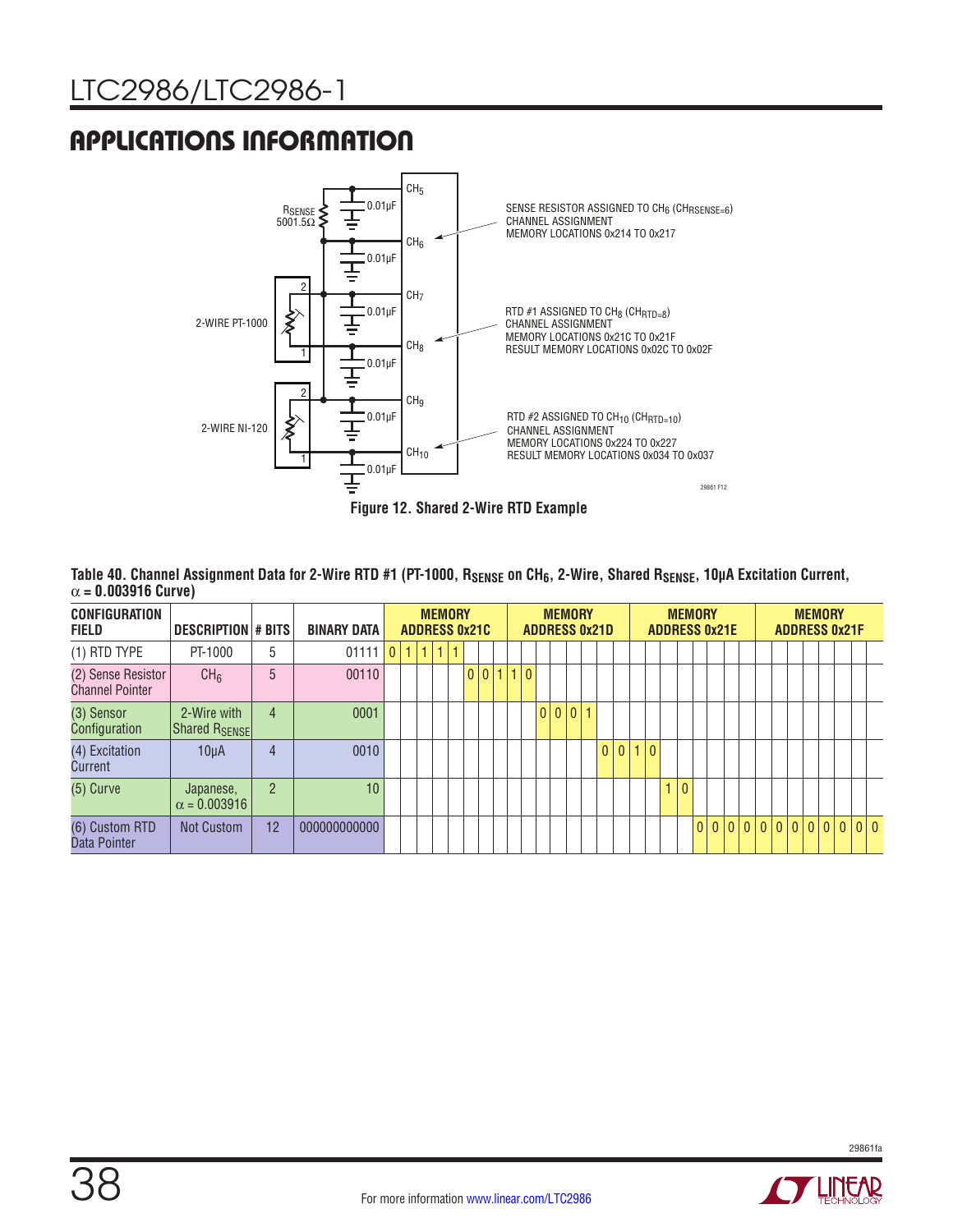### Table 41. Channel Assignment Data for 2-Wire RTD #2 (NI-120, R<sub>SENSE</sub> on CH<sub>6</sub>, 2-Wire, Shared R<sub>SENSE</sub>, 100µA Excitation Current)

| <b>CONFIGURATION</b><br><b>FIELD</b>         | <b>DESCRIPTION # BITS</b>                |                | <b>BINARY DATA</b> |   | <b>MEMORY</b><br><b>ADDRESS 0x224</b> |                |     |             |  | <b>MEMORY</b> | <b>ADDRESS 0x225</b> |       |  |     | <b>MEMORY</b><br><b>ADDRESS 0x226</b> |  |  |                         | <b>MEMORY</b><br><b>ADDRESS 0x227</b> |  |  |
|----------------------------------------------|------------------------------------------|----------------|--------------------|---|---------------------------------------|----------------|-----|-------------|--|---------------|----------------------|-------|--|-----|---------------------------------------|--|--|-------------------------|---------------------------------------|--|--|
| $(1)$ RTD TYPE                               | NI-120                                   | 5              | 10001              | 0 |                                       |                |     |             |  |               |                      |       |  |     |                                       |  |  |                         |                                       |  |  |
| (2) Sense Resistor<br><b>Channel Pointer</b> | CH <sub>6</sub>                          | 5              | 00110              |   |                                       | 0 <sup>1</sup> | 0 1 | $ 0\rangle$ |  |               |                      |       |  |     |                                       |  |  |                         |                                       |  |  |
| (3) Sensor<br>Configuration                  | 2-Wire with<br>Shared R <sub>SENSE</sub> | $\overline{4}$ | 0001               |   |                                       |                |     |             |  | 0 0 0         |                      |       |  |     |                                       |  |  |                         |                                       |  |  |
| (4) Excitation<br>Current                    | $100\mu A$                               | $\overline{4}$ | 0101               |   |                                       |                |     |             |  |               | 0 <sup>1</sup>       | 1 0 1 |  |     |                                       |  |  |                         |                                       |  |  |
| $(5)$ Curve                                  | European<br>$\alpha = 0.00385$           | $\overline{2}$ | 0 <sub>0</sub>     |   |                                       |                |     |             |  |               |                      |       |  | 0 0 |                                       |  |  |                         |                                       |  |  |
| (6) Custom RTD<br>Data Pointer               | Not Custom                               | 12             | 000000000000       |   |                                       |                |     |             |  |               |                      |       |  |     |                                       |  |  | 0 0 0 0 0 0 0 0 0 0 0 0 |                                       |  |  |

#### **Table 42. Channel Assignment Data for Sense Resistor (Value = 5001.5Ω)**

| <b>CONFIGURATION</b><br><b>FIELD</b> | DESCRIPTION # BITS |    | <b>BINARY DATA ADDRESS 0x214</b> |         | <b>MEMORY</b> |        | <b>ADDRESS 0x215</b> | <b>MEMORY</b> |  |         |  | <b>MEMORY</b><br><b>ADDRESS 0x216</b> |  |  | <b>MEMORY</b> | <b>ADDRESS 0x217</b> |  |
|--------------------------------------|--------------------|----|----------------------------------|---------|---------------|--------|----------------------|---------------|--|---------|--|---------------------------------------|--|--|---------------|----------------------|--|
| (1) Sensor Type                      | Sense Resistor     |    | 11101                            | 1 1 0 1 |               |        |                      |               |  |         |  |                                       |  |  |               |                      |  |
| (2) Sense<br>Resistor Value          | $5001.5\Omega$     | 27 | 000010011100010011000000000      |         |               | 000001 |                      |               |  | 1010101 |  |                                       |  |  | 1 0 0 0 0 0 0 |                      |  |

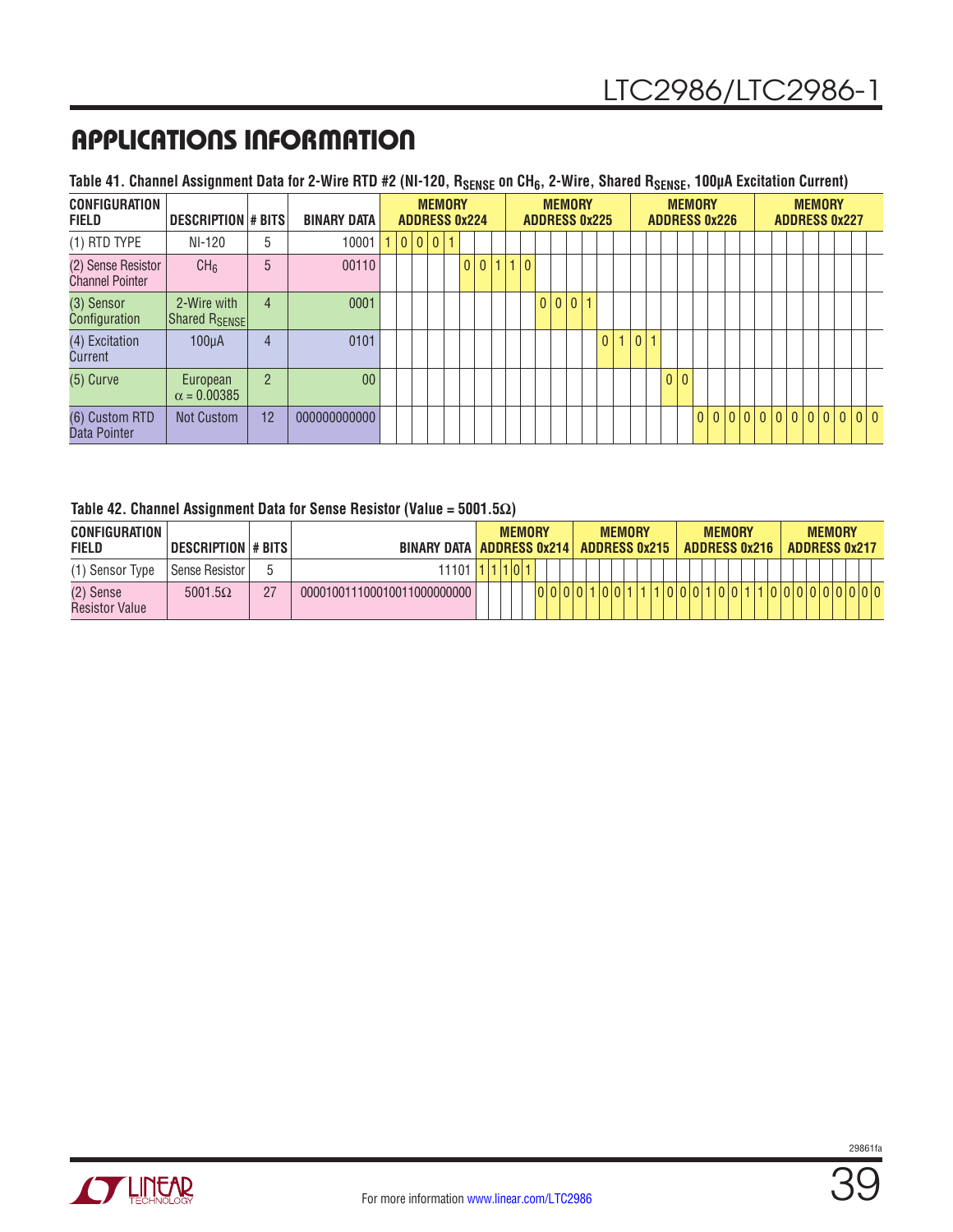### **Example: 3-Wire RTD**

3-wire RTD channel assignments follow the general convention shown in Figure 13. Terminals 1 and 2 tie to the input/excitation current sources and terminal 3 connects to the sense resistor. Channel assignment data is mapped to memory locations corresponding to  $CH_{\text{RTD}}$ .

Sense resistor channel assignments follow the general convention shown in Figure 14. The sense resistor is tied between CH<sub>RSENSE</sub> and CH<sub>RSENSE-1</sub>, where CH<sub>RSENSE</sub> is tied to the 3rd terminal of the RTD and CH<sub>RSFNSF-1</sub> is tied to ground (or left floating for RSENSE sharing). Channel assignment data (see Table 37) is mapped into the memory location corresponding to CH<sub>RSENSE</sub>.

Figure 15 shows a typical temperature measurement system using a 3-wire RTD. In this example, a 3-wire RTD's terminals tie to CH9, CH8, and CH7. The sense resistor ties to CH7 and CH6. The sense resistor and RTD connect together at CH7.

The 3-wire RTD reduces the errors associated with parasitic lead resistance by applying excitation current to each RTD input. This first order cancellation removes matched lead resistance errors. This cancellation does not remove errors due to thermocouple effects or mismatched lead resistances. The RTD sensor type and configuration data are assigned to CH9. 32 bits of binary configuration data are mapped directly into memory locations 0x220 to 0x223 (see Table 43). The sense resistor is assigned to CH7. The user-programmable value of this resistor is 12150.39 $\Omega$ . 32 bits of binary configuration data are mapped directly into memory locations 0x218 to 0x21B (see Table 44).

A conversion is initiated on CH9 by writing 10001001 into memory location 0x000 . Once the conversion is complete, the INTERRUPT pin goes HIGH and memory location 0x000 becomes 01001001. The resulting temperature in °C can be read from memory locations 0x030 to 0x033 (corresponding to CH9).

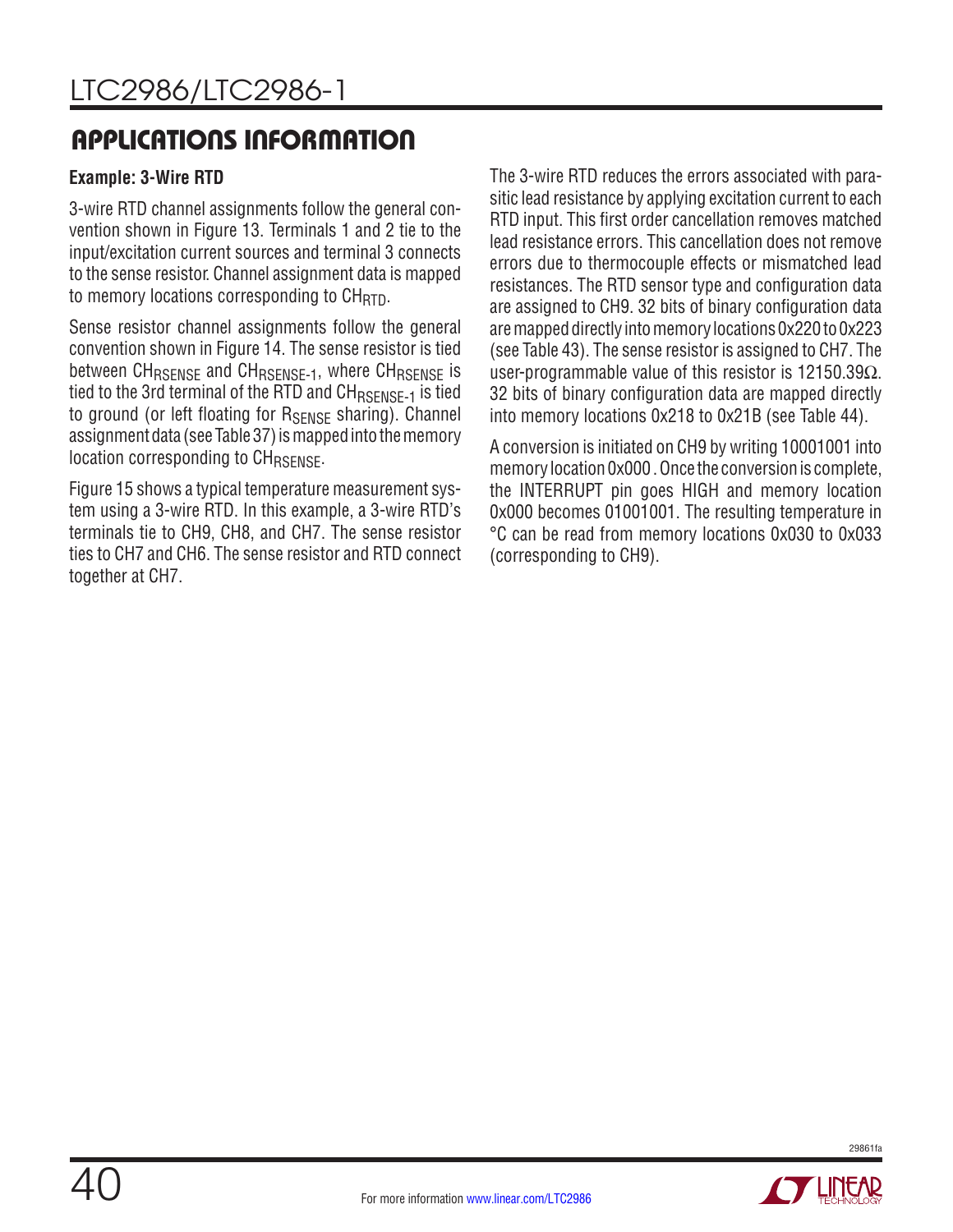

**Figure 13. 3-Wire RTD Channel Assignment Convention**







**Figure 15. 3-Wire RTD Example**

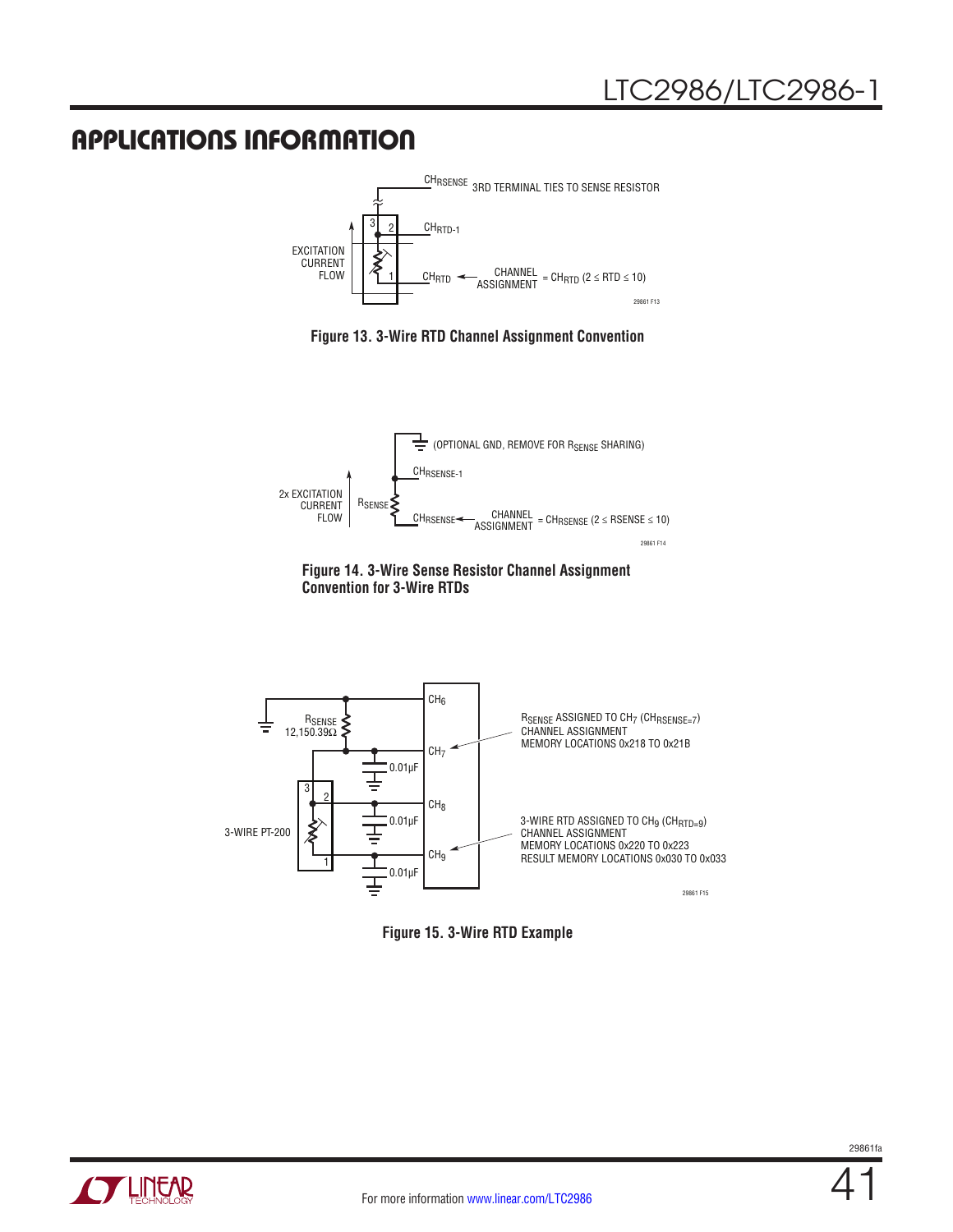## **Table 43. Channel Assignment Data for 3-Wire RTD (PT-200, RSENSE on CH7, 3-Wire, 50µA Excitation Current,** α **= 0.003911 Curve)**

| <b>CONFIGURATION</b><br><b>FIELD</b>            | DESCRIPTION # BITS               |                | <b>BINARY DATA</b> |         | <b>ADDRESS 0x220</b> | <b>MEMORY</b> |   |  |       |              |   | <b>MEMORY</b><br><b>ADDRESS 0x221</b> |  |         |  | <b>ADDRESS 0x222</b> | <b>MEMORY</b>  |  |  |  | <b>MEMORY</b><br><b>ADDRESS 0x223</b> |  |                  |  |
|-------------------------------------------------|----------------------------------|----------------|--------------------|---------|----------------------|---------------|---|--|-------|--------------|---|---------------------------------------|--|---------|--|----------------------|----------------|--|--|--|---------------------------------------|--|------------------|--|
| (1) RTD TYPE                                    | PT-200                           | 5              | 01101              | 0 1 1 0 |                      |               |   |  |       |              |   |                                       |  |         |  |                      |                |  |  |  |                                       |  |                  |  |
| (2) Sense<br><b>Resistor Channel</b><br>Pointer | CH <sub>7</sub>                  | 5              | 00111              |         |                      |               | 0 |  | 0 1 1 | $\mathbf{1}$ |   |                                       |  |         |  |                      |                |  |  |  |                                       |  |                  |  |
| (3) Sensor<br>Configuration                     | 3-Wire                           | 4              | 0100               |         |                      |               |   |  |       |              | 0 | 0 0                                   |  |         |  |                      |                |  |  |  |                                       |  |                  |  |
| (4) Excitation<br>Current                       | $50\mu A$                        | 4              | 0100               |         |                      |               |   |  |       |              |   |                                       |  | 0 1 0 0 |  |                      |                |  |  |  |                                       |  |                  |  |
| $(5)$ Curve                                     | American,<br>$\alpha = 0.003911$ | $\overline{2}$ | 01                 |         |                      |               |   |  |       |              |   |                                       |  |         |  | $\theta$             | $\overline{1}$ |  |  |  |                                       |  |                  |  |
| (6) Custom RTD<br>Data Pointer                  | Not Custom                       | 12             | 000000000000       |         |                      |               |   |  |       |              |   |                                       |  |         |  |                      |                |  |  |  |                                       |  | 0000000000000000 |  |

#### **Table 44. Channel Assignment Data for Sense Resistor (Value = 12150.39Ω)**

| <b>CONFIGURATION</b><br><b>FIELD</b> | <b>DESCRIPTION#BITS</b> |    | <b>BINARY DATA   ADDRESS 0x218  </b> |  | <b>MEMORY</b> |  |  | <b>ADDRESS 0x219</b> | <b>MEMORY</b> |  |  |  | <b>MEMORY</b> | <b>ADDRESS 0x21A</b> |  | <b>MEMORY</b> | <b>ADDRESS 0x21B</b> |  |
|--------------------------------------|-------------------------|----|--------------------------------------|--|---------------|--|--|----------------------|---------------|--|--|--|---------------|----------------------|--|---------------|----------------------|--|
| (1) Sensor Type                      | Sense Resistor          |    | 11101 <sub>h</sub>                   |  |               |  |  |                      |               |  |  |  |               |                      |  |               |                      |  |
| (2) Sense Resistor<br>Value          | 12150.39 $\Omega$       | 27 | 000101111011101100110001111          |  |               |  |  |                      |               |  |  |  |               | 1101011              |  |               |                      |  |



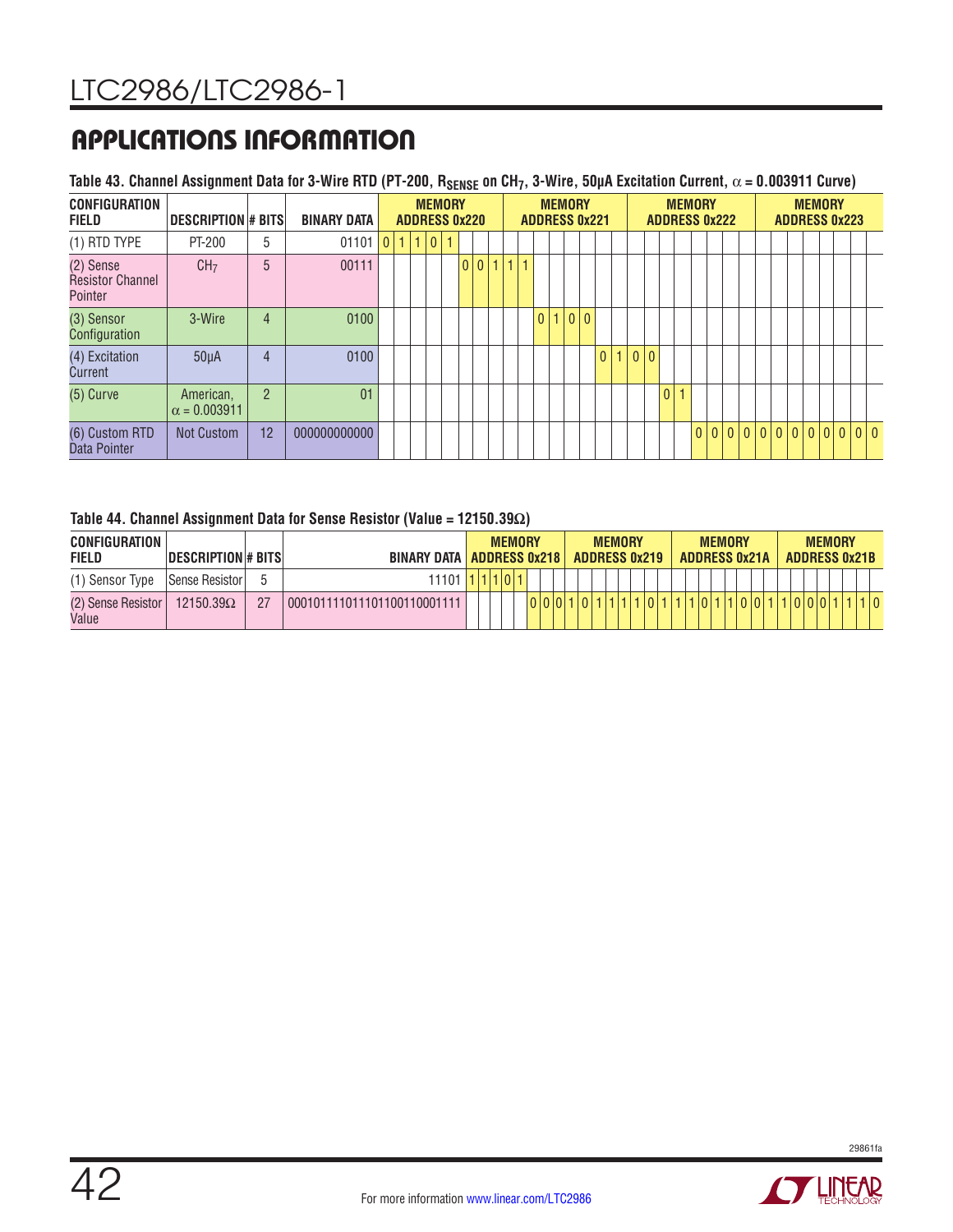### **Example: Standard 4-Wire RTD (No Rotation or RSENSE Sharing)**

Standard 4-wire RTD channel assignments follow the general convention shown in Figure 16. Terminal 1 is tied to ground, terminals 2 and 3 (Kelvin sensed signal) tie to  $CH_{\text{RTD}}$  and  $CH_{\text{RTD-1}}$ , and the 4th terminal ties to the sense resistor. Channel assignment data (see Table 29) is mapped to memory locations corresponding to  $CH_{\text{RTD}}$ .

Sense resistor channel assignments follow the general convention shown in Figure 17. The sense resistor is tied between CH<sub>RSENSE</sub> and CH<sub>RSENSE-1</sub>, where CH<sub>RSENSE</sub> is tied to the 4th terminal of the RTD. Channel assignment data (see Table 37) is mapped into a memory location corresponding to CH<sub>RSENSE</sub>.

Figure 18 shows a typical temperature measurement system using a 4-wire RTD. In this example, a 4-wire RTD's terminals tie to GND, CH4, CH3, and CH2. The sense resistor ties to CH2 and CH1. The sense resistor and RTD share a common connection at CH2. The RTD sensor type and configuration data are assigned to CH4. 32 bits of binary configuration data are mapped directly into memory locations 0x20C to 0x20F (see Table 45). The sense resistor is assigned to CH2. The user-programmable value of this resistor is 5000.2Ω. 32 bits of binary configuration data are mapped directly into memory locations 0x204 to 0x207 (see Table 46).

A conversion is initiated on CH4 by writing 10000100 into the data byte at memory location 0x000. Once the conversion is complete, the INTERRUPT pin goes HIGH and memory location 0x000 becomes 01000100. The resulting temperature in °C can be read from memory locations 0x01C to 0x01F (corresponding to CH4).



**Figure 16. 4-Wire RTD Channel Assignment Convention**





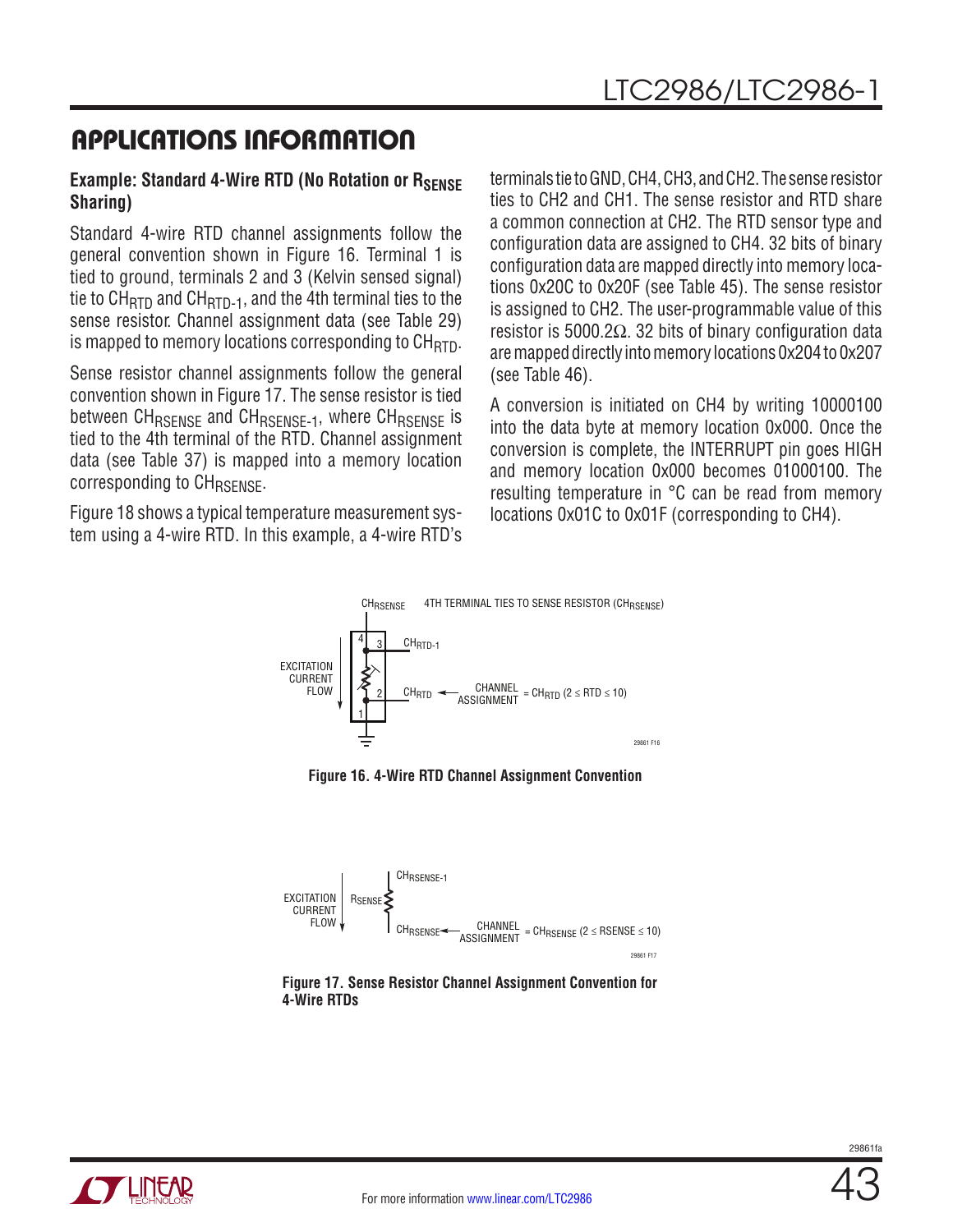

|                           | Table 45. Channel Assignment Data for 4-Wire RTD (PT-1000, R <sub>SENSE</sub> on CH <sub>2</sub> , Standard 4-Wire, 25µA Excitation Current, |  |  |
|---------------------------|----------------------------------------------------------------------------------------------------------------------------------------------|--|--|
| $\alpha$ = 0.00385 Curve) |                                                                                                                                              |  |  |

| <b>CONFIGURATION</b><br><b>FIELD</b>            | DESCRIPTION # BITS                |                | <b>BINARY DATA</b> |                | <b>ADDRESS 0x20C</b> | <b>MEMORY</b>  |  |         |  |   |    | <b>MEMORY</b> | <b>ADDRESS 0x20D</b> |   |  |  |     | <b>MEMORY</b><br><b>ADDRESS 0x20E</b> |     |  |  |  | <b>MEMORY</b> | <b>ADDRESS 0x20F</b>          |     |  |
|-------------------------------------------------|-----------------------------------|----------------|--------------------|----------------|----------------------|----------------|--|---------|--|---|----|---------------|----------------------|---|--|--|-----|---------------------------------------|-----|--|--|--|---------------|-------------------------------|-----|--|
| (1) RTD TYPE                                    | PT-1000                           | 5              | 01111              | $\overline{0}$ | 1                    | $\overline{A}$ |  |         |  |   |    |               |                      |   |  |  |     |                                       |     |  |  |  |               |                               |     |  |
| (2) Sense<br><b>Resistor Channel</b><br>Pointer | CH <sub>2</sub>                   | 5              | 00010              |                |                      |                |  | 0 0 0 1 |  | 0 |    |               |                      |   |  |  |     |                                       |     |  |  |  |               |                               |     |  |
| (3) Sensor<br>Configuration                     | 4-Wire,<br>No Rotate.<br>No Share | 4              | 1000               |                |                      |                |  |         |  |   | H. |               | 0 0 0                |   |  |  |     |                                       |     |  |  |  |               |                               |     |  |
| (4) Excitation<br>Current                       | $25\mu A$                         | 4              | 0011               |                |                      |                |  |         |  |   |    |               |                      | 0 |  |  |     |                                       |     |  |  |  |               |                               |     |  |
| $(5)$ Curve                                     | European,<br>$\alpha = 0.00385$   | $\overline{2}$ | 0 <sub>0</sub>     |                |                      |                |  |         |  |   |    |               |                      |   |  |  | 0 0 |                                       |     |  |  |  |               |                               |     |  |
| (6) Custom RTD<br>Data Pointer                  | Not Custom                        | 12             | 000000000000       |                |                      |                |  |         |  |   |    |               |                      |   |  |  |     |                                       | 0 0 |  |  |  |               | 0   0   0   0   0   0   0   0 | 0 0 |  |

#### **Table 46. Channel Assignment Data for Sense Resistor (Value = 5000.2Ω)**

| <b>CONFIGURATION</b><br><b>FIELD</b> |                    |    | BINARY DATA ADDRESS 0x204   |  | <b>MEMORY</b> |  |  | <b>MEMORY</b><br><b>ADDRESS 0x205</b> |  |             |  | <b>MEMORY</b><br><b>ADDRESS 0x206</b> |  |  | <b>ADDRESS 0x207</b> | <b>MEMORY</b> |  |  |
|--------------------------------------|--------------------|----|-----------------------------|--|---------------|--|--|---------------------------------------|--|-------------|--|---------------------------------------|--|--|----------------------|---------------|--|--|
| (1) Sensor Type                      | l Sense Resistor I | G  | 11101                       |  |               |  |  |                                       |  |             |  |                                       |  |  |                      |               |  |  |
| (2) Sense<br><b>Resistor Value</b>   | $5000.2\Omega$     | 27 | 000010011100010000011001100 |  |               |  |  | 0 0 1 1                               |  | 10000100000 |  |                                       |  |  |                      |               |  |  |

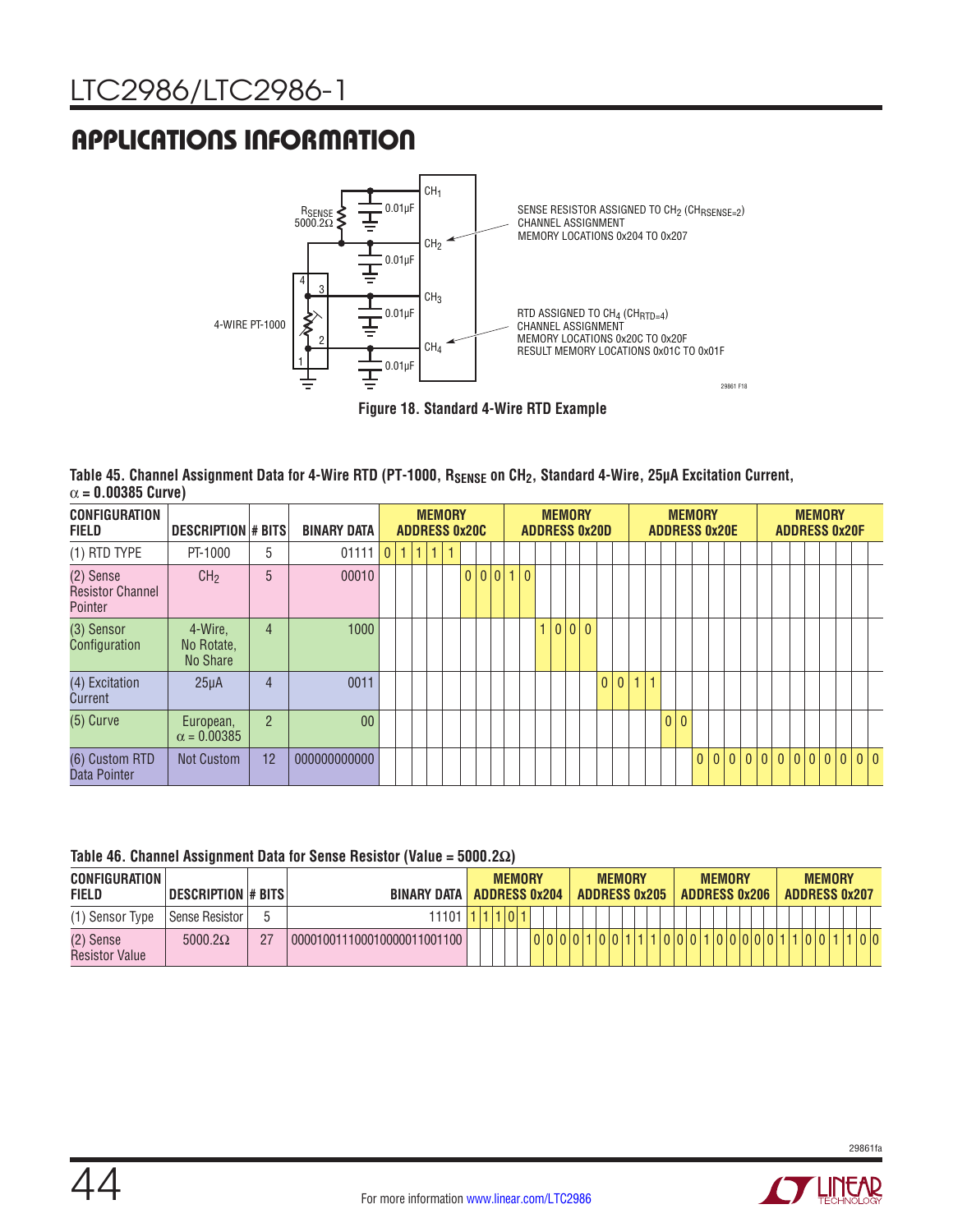### **Example: 4-Wire RTD with Rotation**

One method to improve the accuracy of an RTD over the standard 4-wire implementation is by rotating the excitation current source. Parasitic thermocouple effects are automatically removed through autorotation. In order to perform autorotation, the 1st terminal of the RTD ties to  $CH_{\text{RTD}_+1}$  instead of GND, as in the standard case. This allows the LTC2986 to automatically change the direction of the current source without the need for additional external components.

4-wire RTD with rotation channel assignments follow the general convention shown in Figure 19. Terminal 1 is tied to  $CH_{\text{RTD+1}}$ , terminals 2 and 3 (Kelvin sensed signal) tie to CH<sub>RTD</sub> and CH<sub>RTD-1</sub>, and the  $\dot{A}^{th}$  terminal ties to the sense resistor. Channel assignment data (see Table 29) is mapped to memory locations corresponding to  $CH_{\text{RTD}}$ .

Sense resistor channel assignments follow the general convention shown in Figure 20. The sense resistor is tied between CH<sub>RSENSE</sub> and CH<sub>RSENSE-1</sub>, where CH<sub>RSENSE</sub> is tied to the 4th terminal of the RTD. Channel assignment data is mapped into a memory location corresponding to CHRSENSE.

Figure 21 shows a typical temperature measurement system using a rotating 4-wire RTD. In this example a 4-wire RTD's terminals tie to CH10, CH9, CH8, and CH6. The sense resistor is tied to CH6 and CH5. The sense resistor and RTD connect together at CH6. The RTD sensor type and configuration data are assigned to CH9. 32 bits of binary configuration data are mapped directly into memory locations 0x220 to 0x223 (see Table 47). The sense resistor is assigned to CH6. The user programmable value of this resistor is 10.0102kΩ. 32 bits of binary configuration data are mapped directly into memory locations 0x214 to 0x217 (see Table 48).

A conversion is initiated on CH9 by writing 10001001 into memory location 0x000. Once the conversion is complete, the INTERRUPT pin goes HIGH and memory location 0x000 becomes 01001001. The resulting temperature in °C can be read from memory locations 0x030 to 0x033 (corresponding to CH9).



**Figure 19. 4-Wire RTD Channel Assignment Convention**



**Figure 20. Sense Resistor Channel Assignment Convention for 4-Wire RTDs with Rotation**

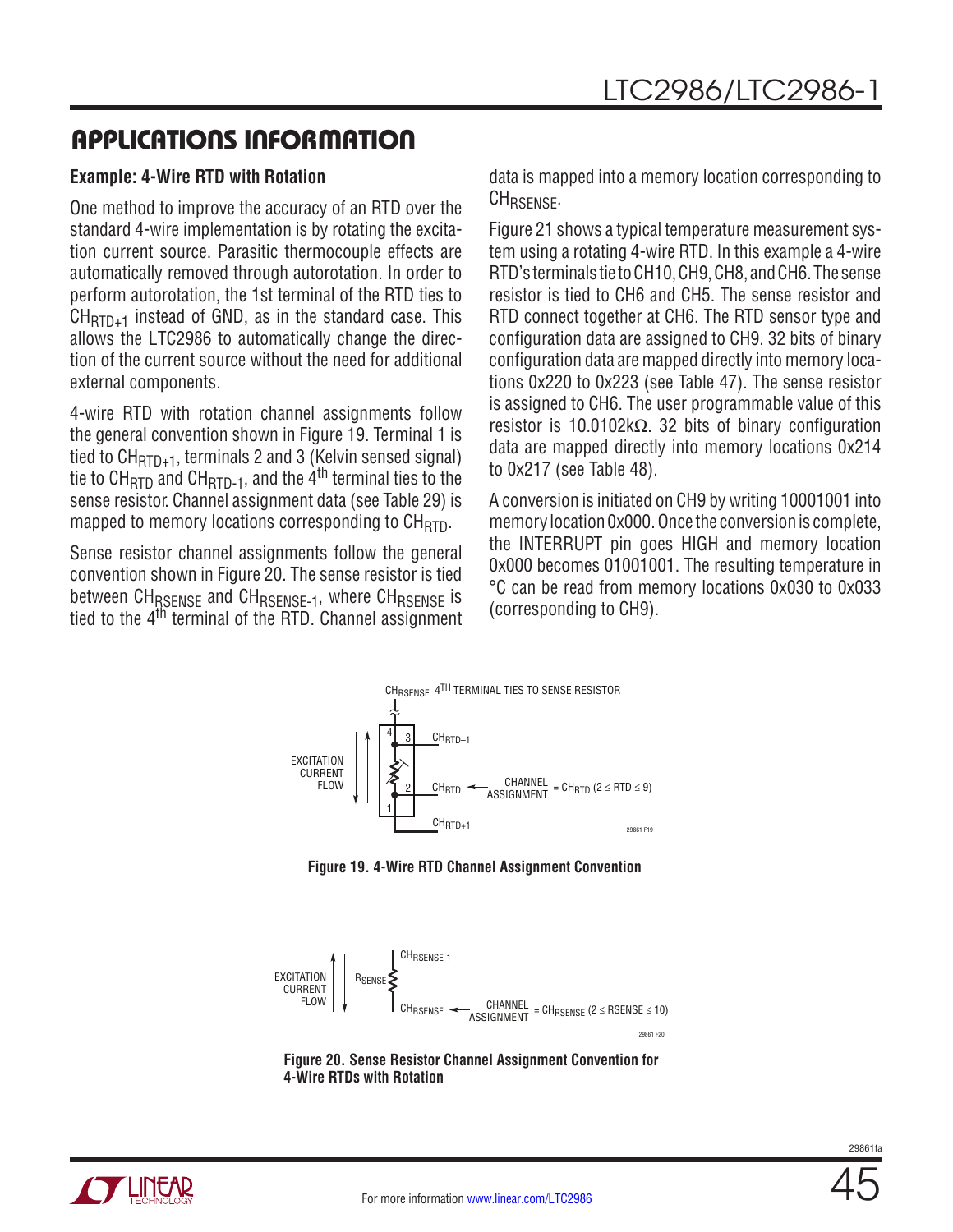

**Figure 21. Rotating 4-Wire RTD Example** 

| Table 47. Channel Assignment Data for Rotating 4-Wire RTD (PT-100, R <sub>SENSE</sub> on CH <sub>6</sub> , Rotating 4-Wire, 100µA Excitation Current, |  |
|-------------------------------------------------------------------------------------------------------------------------------------------------------|--|
| $\alpha = 0.003911$ Curve)                                                                                                                            |  |

| <b>CONFIGURATION</b><br><b>FIELD</b>            | DESCRIPTION # BITS               |                | <b>BINARY DATA</b> |                 |    |      | <b>MEMORY</b><br><b>ADDRESS 0x220</b> |                |   |     |                |  | <b>MEMORY</b> | <b>ADDRESS 0x221</b> |    |                |    |              | <b>MEMORY</b><br><b>ADDRESS 0x222</b> |  |                   |  | <b>MEMORY</b> |  | <b>ADDRESS 0x223</b> |  |
|-------------------------------------------------|----------------------------------|----------------|--------------------|-----------------|----|------|---------------------------------------|----------------|---|-----|----------------|--|---------------|----------------------|----|----------------|----|--------------|---------------------------------------|--|-------------------|--|---------------|--|----------------------|--|
| $(1)$ RTD TYPE                                  | PT-100                           | 5              | 01100              | 0 <sup>11</sup> | 11 | ا ۱۵ | $\overline{0}$                        |                |   |     |                |  |               |                      |    |                |    |              |                                       |  |                   |  |               |  |                      |  |
| (2) Sense<br><b>Resistor Channel</b><br>Pointer | CH <sub>6</sub>                  | 5              | 00110              |                 |    |      |                                       | $\overline{0}$ | 0 | 1 1 | $\overline{0}$ |  |               |                      |    |                |    |              |                                       |  |                   |  |               |  |                      |  |
| (3) Sensor<br>Configuration                     | 4-Wire with<br><b>Rotation</b>   | $\overline{4}$ | 1010               |                 |    |      |                                       |                |   |     |                |  | 1 0 1 0       |                      |    |                |    |              |                                       |  |                   |  |               |  |                      |  |
| (4) Excitation<br>Current                       | $100\mu A$                       | 4              | 0101               |                 |    |      |                                       |                |   |     |                |  |               | 0                    | 11 | $\overline{0}$ | 41 |              |                                       |  |                   |  |               |  |                      |  |
| $(5)$ Curve                                     | American,<br>$\alpha = 0.003911$ | $\overline{2}$ | 01                 |                 |    |      |                                       |                |   |     |                |  |               |                      |    |                |    | $\mathbf{0}$ | 1                                     |  |                   |  |               |  |                      |  |
| (6) Custom RTD<br>Data Pointer                  | <b>Not Custom</b>                | 12             | 000000000000       |                 |    |      |                                       |                |   |     |                |  |               |                      |    |                |    |              |                                       |  | 0 0 0 0 0 0 0 0 0 |  |               |  | 0 0 0                |  |

#### **Table 48. Channel Assignment Data for Sense Resistor (Value = 10.0102kΩ)**

| CONFIGURATION<br><b>FIELD</b> | <b>DESCRIPTION # BITS</b> |    | <b>BINARY DATA</b>          | <b>ADDRESS 0x214</b> | <b>MEMORY</b> |  |  | <b>ADDRESS 0x215</b> | <b>MEMORY</b> |  |  | <b>ADDRESS 0x216</b> | <b>MEMORY</b> |  |  | <b>MEMORY</b> |  | <b>ADDRESS 0x217</b> |     |
|-------------------------------|---------------------------|----|-----------------------------|----------------------|---------------|--|--|----------------------|---------------|--|--|----------------------|---------------|--|--|---------------|--|----------------------|-----|
| (1) Sensor Type               | Sense Resistor            |    | 11101                       |                      | 1 0 1         |  |  |                      |               |  |  |                      |               |  |  |               |  |                      |     |
| (2) Sense Resistor<br>Value   | $10.0102k\Omega$          | 27 | 000100111000110100011001100 |                      |               |  |  |                      |               |  |  |                      |               |  |  |               |  |                      | 0 0 |

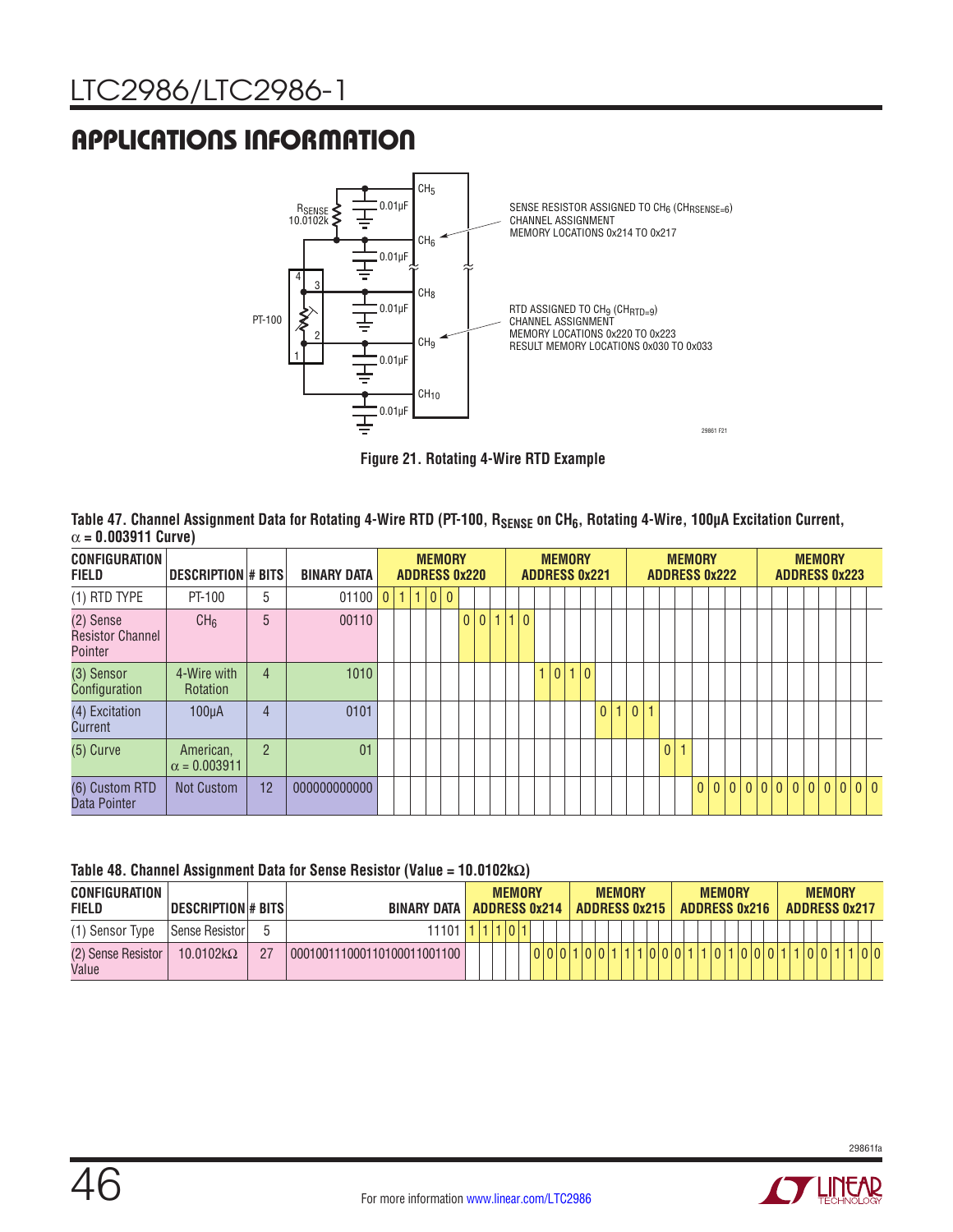### **Example: Multiple 4-Wire RTDs with Shared RSENSE**

Figure 22 shows a typical temperature measurement system using two 4-wire RTDs with a shared  $R_{\text{SENSE}}$ . The LTC2986 can support up to two 4-wire RTDs with a single sense resistor. In this example, the first 4-wire RTD's terminals tie to CH5, CH4, CH3, and CH2 and the 2nd ties to CH8, CH7, CH6, and CH2. The sense resistor ties to CH1 and CH2. The sense resistor and both RTDs connect together at CH2. This channel assignment convention is identical to that of the rotating RTD. This topology supports both rotated and non-rotated RTD excitations. Channel assignment data for each sensor is shown in Tables 49 to 51.

A conversion is initiated on CH4 by writing 10000100 into memory location 0x000. Once the conversion is complete, the INTERRUPT pin goes HIGH and memory location 0x000 becomes 01000100. The resulting temperature in °C can be read from memory locations 0x01C to 0x01F (corresponding to CH4). A conversion can be initiated and read from CH7 in a similar fashion.



**Figure 22. Shared RSENSE 4-Wire RTD Example** 

| CONFIGURATION<br><b>FIELD</b>                   | <b>DESCRIPTION#BITS</b>        |                | <b>BINARY DATA</b> |  |           | <b>MEMORY</b><br><b>ADDRESS 0x20C</b> |                |  |       |    | <b>ADDRESS 0x20D</b> | <b>MEMORY</b> |  |     |       |                |   |   | <b>MEMORY</b><br><b>ADDRESS 0x20E</b> |  |  |  | <b>MEMORY</b><br><b>ADDRESS 0x20F</b> |  |  |
|-------------------------------------------------|--------------------------------|----------------|--------------------|--|-----------|---------------------------------------|----------------|--|-------|----|----------------------|---------------|--|-----|-------|----------------|---|---|---------------------------------------|--|--|--|---------------------------------------|--|--|
| (1) RTD TYPE                                    | PT-100                         | 5              | 01100              |  | 0 1 1 0 0 |                                       |                |  |       |    |                      |               |  |     |       |                |   |   |                                       |  |  |  |                                       |  |  |
| (2) Sense<br><b>Resistor Channel</b><br>Pointer | CH <sub>2</sub>                | 5              | 00010              |  |           |                                       | $\overline{0}$ |  | 0 0 1 | 10 |                      |               |  |     |       |                |   |   |                                       |  |  |  |                                       |  |  |
| (3) Sensor<br>Configuration                     | 4-Wire<br>Rotated              | 4              | 1010               |  |           |                                       |                |  |       |    |                      | 1 0 1 0       |  |     |       |                |   |   |                                       |  |  |  |                                       |  |  |
| (4) Excitation<br>Current                       | 100 <sub>u</sub> A             | $\overline{4}$ | 0101               |  |           |                                       |                |  |       |    |                      |               |  | 0 1 | l o l | $\overline{1}$ |   |   |                                       |  |  |  |                                       |  |  |
| $(5)$ Curve                                     | ITS-90,<br>$\alpha = 0.003926$ | $\mathfrak{p}$ | 11                 |  |           |                                       |                |  |       |    |                      |               |  |     |       |                | 1 | 1 |                                       |  |  |  |                                       |  |  |
| (6) Custom RTD<br>Data Pointer                  | <b>Not Custom</b>              | 12             | 000000000000       |  |           |                                       |                |  |       |    |                      |               |  |     |       |                |   |   |                                       |  |  |  | 000000000000000                       |  |  |

Table 49. Channel Assignment Data for 4-Wire RTD #1 (PT-100, R<sub>SENSE</sub> on CH<sub>2</sub>, 4-Wire, Shared R<sub>SENSE</sub>, Rotated 100µA Excitation **Current,**  $\alpha = 0.003926$  **Curve)** 

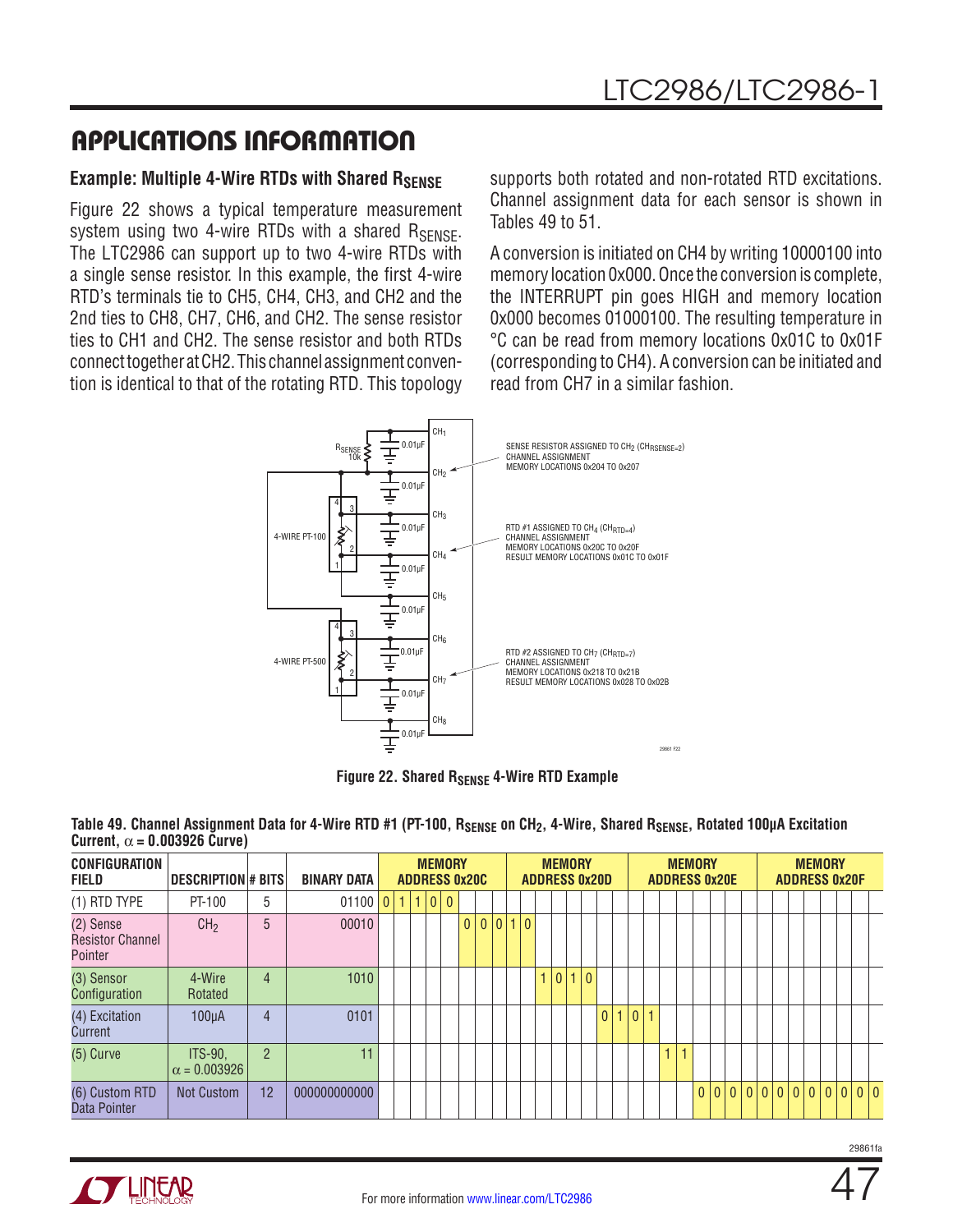Table 50. Channel Assignment Data for 4-Wire RTD #2 (PT-500, R<sub>SENSE</sub> on CH<sub>2</sub>, 4-Wire, Rotated 50µA Excitation Current, α **= 0.003911 Curve)**

| <b>CONFIGURATION</b><br><b>FIELD</b>            | DESCRIPTION# BITS                       |                | <b>BINARY DATA</b> |                |           |              | <b>MEMORY</b> |                | <b>ADDRESS 0x218</b> |     |   |                |                | <b>MEMORY</b> | <b>ADDRESS 0x219</b> |                |  |     |                | <b>MEMORY</b><br><b>ADDRESS 0x21A</b> |                |  |            |  | <b>MEMORY</b> | <b>ADDRESS 0x21B</b> |  |
|-------------------------------------------------|-----------------------------------------|----------------|--------------------|----------------|-----------|--------------|---------------|----------------|----------------------|-----|---|----------------|----------------|---------------|----------------------|----------------|--|-----|----------------|---------------------------------------|----------------|--|------------|--|---------------|----------------------|--|
| $(1)$ RTD TYPE                                  | PT-500                                  | 5              | 01110              | $\overline{0}$ | $\vert$ 1 | $\mathbf{1}$ | 1 0           |                |                      |     |   |                |                |               |                      |                |  |     |                |                                       |                |  |            |  |               |                      |  |
| (2) Sense<br><b>Resistor Channel</b><br>Pointer | CH <sub>2</sub>                         | 5              | 00010              |                |           |              |               | 0 <sup>1</sup> |                      | 0 0 | 1 | $\overline{0}$ |                |               |                      |                |  |     |                |                                       |                |  |            |  |               |                      |  |
| (3) Sensor<br>Configuration                     | 4-Wire<br>Shared,<br><b>No Rotation</b> | 4              | 1001               |                |           |              |               |                |                      |     |   |                | $\overline{1}$ |               |                      |                |  |     |                |                                       |                |  |            |  |               |                      |  |
| (4) Excitation<br>Current                       | $50\mu A$                               | 4              | 0100               |                |           |              |               |                |                      |     |   |                |                |               |                      | 0 <sup>1</sup> |  | 0 0 |                |                                       |                |  |            |  |               |                      |  |
| $(5)$ Curve                                     | American,<br>$\alpha = 0.003911$        | $\overline{2}$ | 01                 |                |           |              |               |                |                      |     |   |                |                |               |                      |                |  |     | $\overline{0}$ |                                       |                |  |            |  |               |                      |  |
| (6) Custom RTD<br>Data Pointer                  | <b>Not Custom</b>                       | 12             | 000000000000       |                |           |              |               |                |                      |     |   |                |                |               |                      |                |  |     |                | $\mathbf{0}$                          | 0 <sup>1</sup> |  | $0 0 0 0 $ |  |               | 0 0 0 0 0            |  |

#### **Table 51. Channel Assignment Data for Sense Resistor (Value = 10.000kΩ)**

| CONFIGURATION<br><b>FIELD</b>      | <b>DESCRIPTION# BITS</b> |    | BINARY DATA I                |  | <b>MEMORY</b> |      | ADDRESS 0x204 |  | <b>ADDRESS 0x205</b> | <b>MEMORY</b> |  |  | <b>MEMORY</b><br><b>ADDRESS 0x206</b> |  |  |  | <b>MEMORY</b> | <b>ADDRESS 0x207</b> |  |
|------------------------------------|--------------------------|----|------------------------------|--|---------------|------|---------------|--|----------------------|---------------|--|--|---------------------------------------|--|--|--|---------------|----------------------|--|
| (1) Sensor Type                    | Sense Resistor           | h  | 11101                        |  |               | 1011 |               |  |                      |               |  |  |                                       |  |  |  |               |                      |  |
| (2) Sense<br><b>Resistor Value</b> | 10.000 $k\Omega$         | 27 | 0001001110001000000000000000 |  |               |      | 0 0 0 1       |  |                      |               |  |  | 100000000                             |  |  |  |               | 0000000000           |  |

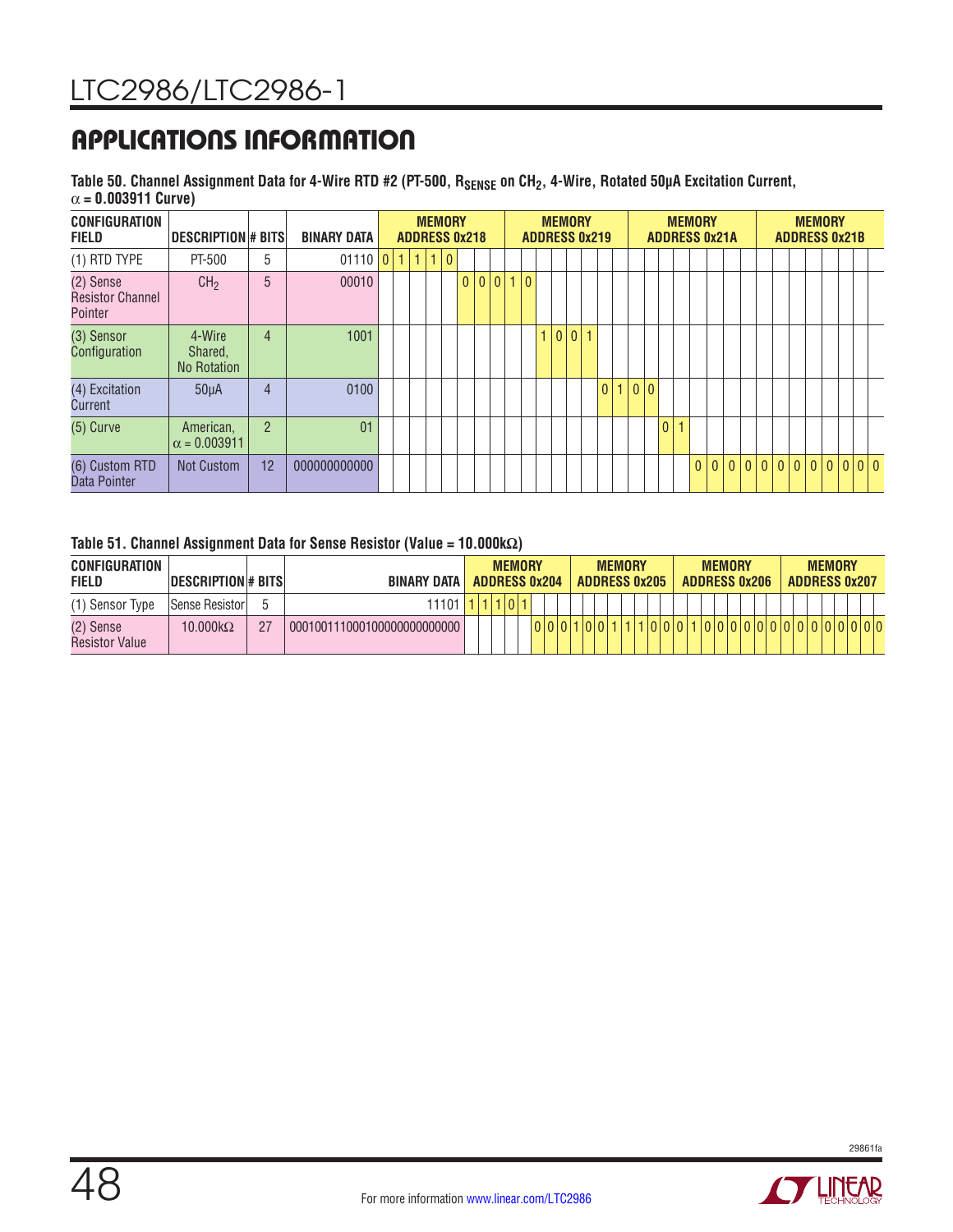### **Example: 4-Wire RTD with Kelvin RSFNSF**

It is possible to cancel the parasitic lead resistance in the sense resistors by configuring the 4-wire RTD with a 4-wire (Kelvin connected) sense resistor. This is useful when using a PT-10 or PT-50 with a small valued  $R_{\text{SENSF}}$ or when the sense resistor is remotely located or in applications requiring extreme precision.

The 4-wire RTD channel assignments follow the general conventions previously defined (Figure 19) for a standard 4-wire RTD. The sense resistor follows the convention shown in Figure 23.

Figure 24 shows a typical temperature measurement system using a 4-wire RTD with a Kelvin connected  $R_{\text{SPNSF}}$ . In this example, the 4-wire RTD's terminals tie to CH10, CH9, CH8, and CH6. The sense resistor ties to CH6, CH5,

and CH4 and excitation current is applied to CH4 and CH10. The sense resistor's nominal value is 1k $\Omega$  in order to accommodate a 1mA excitation current. The sense resistor and RTD connect together at CH6. This topology supports rotated, shared and standard 4-wire RTD topologies. If rotated or shared configuration are not used then terminal 1 of the RTD is tied to ground instead of CH10, freeing up one input channel. Channel assignment data is shown in Tables 52 and 53.

A conversion is initiated on CH9 by writing 10001001 into memory location 0x000. Once the conversion is complete, the INTERRUPT pin goes HIGH and memory location 0x000 becomes 01001001 (see Table 6). The resulting temperature in °C can be read from memory locations 0x030 to 0x033 (corresponding to CH9).



**Figure 23. Sense Resistor with Kelvin Connections Channel Assignment Convention**



**Figure 24. Sense Resistor with Kelvin Connections Example**

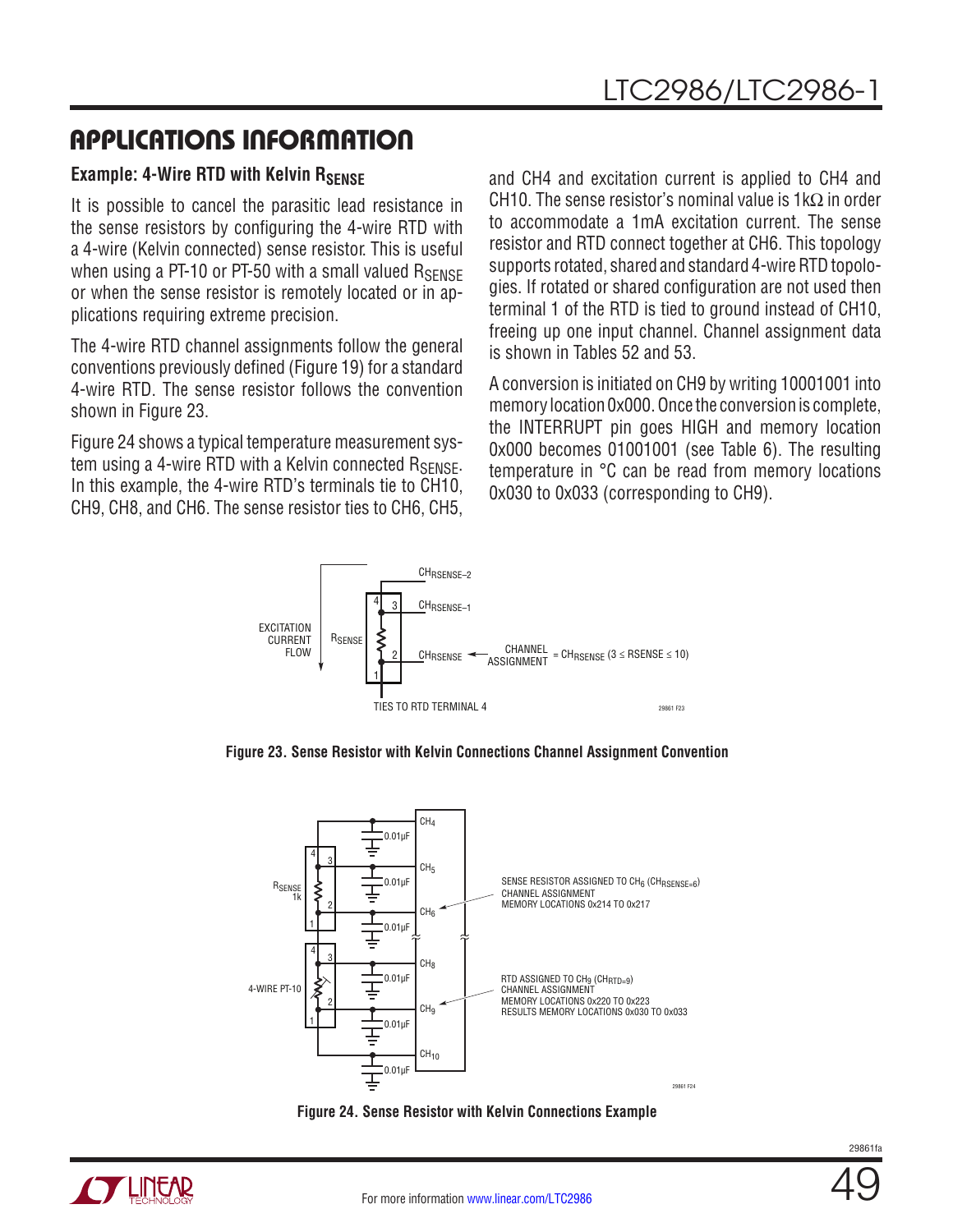Table 52. Channel Assignment Data for 4-Wire RTD with Kelvin Connected R<sub>SENSE</sub> (PT-10, R<sub>SENSE</sub> on CH<sub>6</sub>, 4-Wire, Kelvin R<sub>SENSE</sub> with **Rotated 1mA Excitation Current,** α **= 0.003916 Curve)**

| <b>CONFIGURATION</b><br><b>FIELD</b>         | <b>DESCRIPTION</b>                   | # BITS         | <b>BINARY DATA</b> |  | <b>ADDRESS 0x220</b> | <b>MEMORY</b> |  |           |  | <b>MEMORY</b><br><b>ADDRESS 0x221</b> |  |         |  |     | <b>MEMORY</b><br><b>ADDRESS 0x222</b> |  |  |  | <b>MEMORY</b> |  | <b>ADDRESS 0x223</b> |  |
|----------------------------------------------|--------------------------------------|----------------|--------------------|--|----------------------|---------------|--|-----------|--|---------------------------------------|--|---------|--|-----|---------------------------------------|--|--|--|---------------|--|----------------------|--|
| $(1)$ RTD TYPE                               | $PT-10$                              | 5              | 01010 0 1 0 1 0    |  |                      |               |  |           |  |                                       |  |         |  |     |                                       |  |  |  |               |  |                      |  |
| (2) Sense Resistor<br><b>Channel Pointer</b> | CH <sub>6</sub>                      | 5              | 00110              |  |                      |               |  | 0 0 1 1 0 |  |                                       |  |         |  |     |                                       |  |  |  |               |  |                      |  |
| (3) Sensor<br>Configuration                  | 4-Wire Kelvin RSENSE<br>and Rotation | $\overline{4}$ | 1110               |  |                      |               |  |           |  | 1 1 1 0                               |  |         |  |     |                                       |  |  |  |               |  |                      |  |
| (4) Excitation Current                       | 1 <sub>m</sub> A                     | 4              | 1000               |  |                      |               |  |           |  |                                       |  | 1 0 0 0 |  |     |                                       |  |  |  |               |  |                      |  |
| $(5)$ Curve                                  | Japanese,<br>$\alpha = 0.003916$     | $\mathcal{P}$  | 10                 |  |                      |               |  |           |  |                                       |  |         |  | 1 0 |                                       |  |  |  |               |  |                      |  |
| (6) Custom RTD<br>Data Pointer               | Not Custom                           | 12             | 000000000000       |  |                      |               |  |           |  |                                       |  |         |  |     |                                       |  |  |  |               |  | 000000000000000      |  |

#### **Table 53. Channel Assignment Data for Sense Resistor (Value = 1000Ω)**

| <b>CONFIGURATION</b><br><b>FIELD</b> | <b>DESCRIPTION#BITS</b> |    | <b>BINARY DATA</b>          |         |  |  | <b>MEMORY</b><br><b>ADDRESS 0x214</b> |  |  |     |  | <b>MEMORY</b><br><b>ADDRESS 0x215</b> |  | <b>ADDRESS 0x216</b> | <b>MEMORY</b> |  |  |  | <b>MEMORY</b> | <b>ADDRESS 0x217</b> |
|--------------------------------------|-------------------------|----|-----------------------------|---------|--|--|---------------------------------------|--|--|-----|--|---------------------------------------|--|----------------------|---------------|--|--|--|---------------|----------------------|
| (1) Sensor Type   Sense Resistor     |                         |    | $11101$ $1.$                |         |  |  | 111011                                |  |  |     |  |                                       |  |                      |               |  |  |  |               |                      |
| (2) Sense<br><b>Resistor Value</b>   | $1000\Omega$            | 27 | 000000011111010000000000000 | 0000000 |  |  |                                       |  |  | 101 |  |                                       |  |                      | 0 0 0 0 0 0 0 |  |  |  |               |                      |



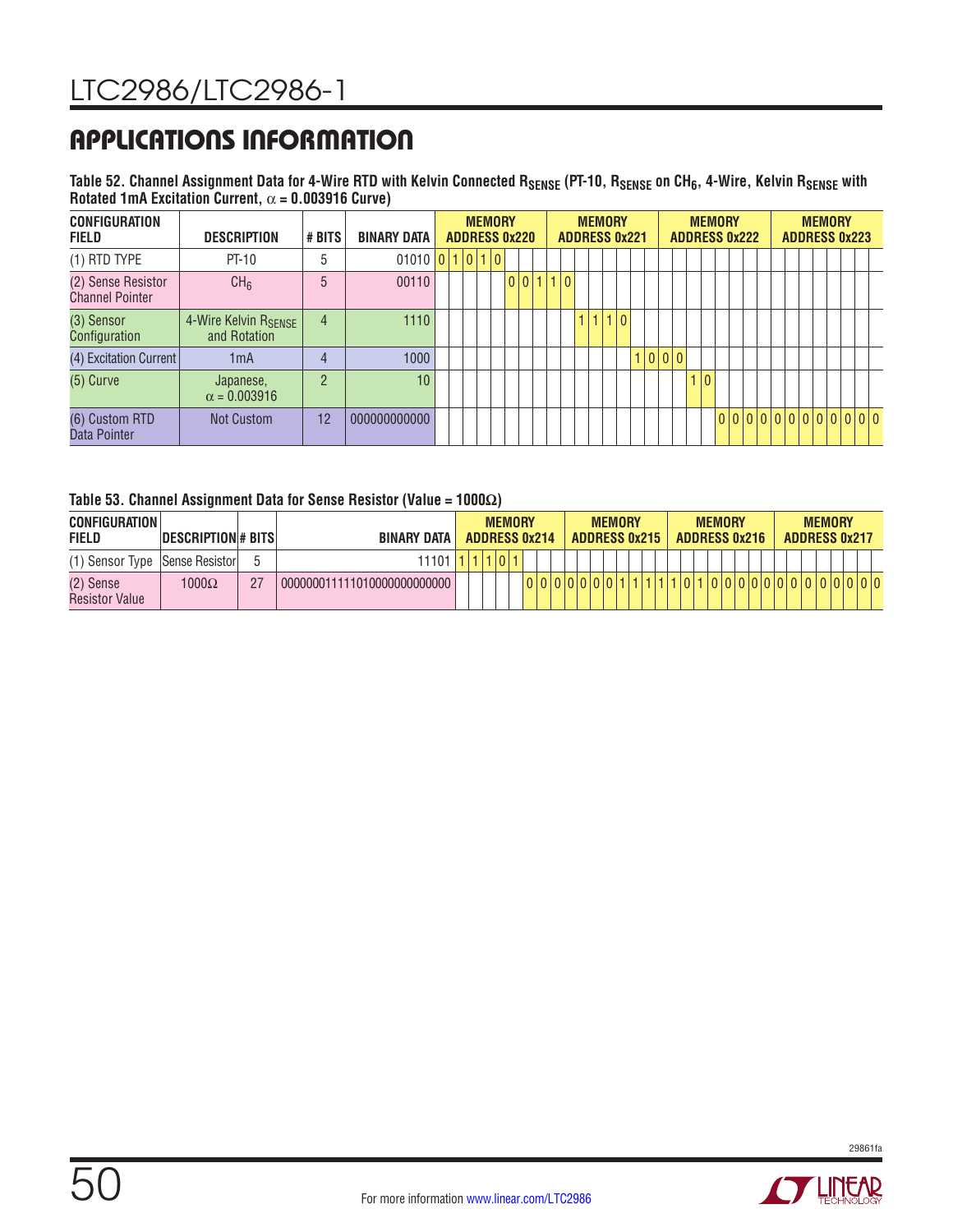## **THERMISTOR MEASUREMENTS**

## **Channel Assignment – Thermistor**

For each thermistor tied to the LTC2986, a 32-bit channel assignment word is programmed into a memory location corresponding to the channel the sensor is tied to (see Table 54). This data includes (1) thermistor type, (2) sense resistor channel pointer, (3) sensor configuration, (4) excitation current, (5) Steinhart-Hart address pointer or custom table address pointer.

### **(1) Thermistor Type**

The thermistor type is determined by the first five input bits (B31 to B27) as shown in Table 55. Linearization coefficients based on Steinhart-Hart equation for commonly used Thermistor types 44004/44033, 44005/44030, 44006/44031, 44007/44034, 44008/44032 and YSI-400 are built into the device. If other custom thermistors are used, Thermistor Custom Steinhart-Hart or Thermistor Custom Table (temperature vs resistance) can be selected. In this case, user specific data can be stored in the on-chip RAM starting at the address defined in Thermistor Custom Steinhart-Hart or Thermistor Custom Table address pointers.

### **(2) Sense Resistor Channel Pointer**

Thermistor measurements are performed ratiometrically relative to a known  $R_{\text{SENSF}}$  resistor. The sense resistor channel pointer field indicates the differential channel the sense resistor is tied to for the current thermistor (see Table 31).

#### **Table 54. Thermistor Channel Assignment Word**

|                                              |  | <b>TYPE</b>       |  |  |                                        | <b>(1) THERMISTOR (2) SENSE RESISTOR</b><br><b>CHANNEL POINTER</b> |                            | (3) SENSOR<br><b>CONFIGURATION</b> |      | (4) EXCITATION<br><b>CURRENT</b> |  |              |                                                      |                                | (5) CUSTOM THERMISTOR |  | <b>DATA POINTER</b> |       |                                                |  |
|----------------------------------------------|--|-------------------|--|--|----------------------------------------|--------------------------------------------------------------------|----------------------------|------------------------------------|------|----------------------------------|--|--------------|------------------------------------------------------|--------------------------------|-----------------------|--|---------------------|-------|------------------------------------------------|--|
|                                              |  | <b>TABLE 55</b>   |  |  | <b>TABLE 31</b>                        |                                                                    |                            | <b>TABLE 56</b>                    |      | <b>TABLE 57</b>                  |  |              |                                                      | TABLES 96, 97, 98, 100, 101    |                       |  |                     |       |                                                |  |
| Measurement Class 31 30 29 28 27 26 25 24 23 |  |                   |  |  |                                        | 22                                                                 | 21                         | 20                                 | 19   |                                  |  |              |                                                      |                                |                       |  |                     |       | 18 17 16 15 14 13 12 11 10 9 8 7 6 5 4 3 2 1 0 |  |
| Thermistor                                   |  | Type = $19$ to 27 |  |  | <b>RSENSE Channel</b><br>Pointer [4:0] |                                                                    | $ SGL = 1 $<br>$D$ IFF = 0 | Excitation                         | Mode | [3:0]                            |  | $\mathbf{0}$ | <b>Excitation Current Not Used</b><br>$\overline{0}$ | <b>Custom Address</b><br>[5:0] |                       |  |                     | [5:0] | Custom Length -1                               |  |

### Table 55. Thermistor Type:  $1/T = A + B \cdot \ln(R) + C \cdot \ln(R)^2 + D \cdot \ln(R)^3 + E \cdot \ln(R)^4 + F \cdot \ln(R)^5$

| B31   B30   B29   B28   B27 |          |          |          | <b>THERMISTOR TYPE</b>                            | A           | R           | C            | D           | E            | F          |
|-----------------------------|----------|----------|----------|---------------------------------------------------|-------------|-------------|--------------|-------------|--------------|------------|
|                             | 0        |          |          | Thermistor 44004/44033<br>2.252k $\Omega$ at 25°C | 1.46800E-03 | 2.38300E-04 | $\mathbf{0}$ | 1.00700E-07 | $\mathbf{0}$ | 0          |
| $\Omega$                    |          | $\Omega$ | 0        | Thermistor 44005/44030<br>$3k\Omega$ at 25°C      | 1.40300E-03 | 2.37300E-04 | $\mathbf{0}$ | 9.82700E-08 | 0            | 0          |
| $\Omega$                    |          | $\Omega$ |          | Thermistor 44007/44034<br>5k $\Omega$ at 25°C     | 1.28500E-03 | 2.36200E-04 | $\mathbf{0}$ | 9.28500E-08 | $\mathbf{0}$ | 0          |
|                             |          |          | 0        | Thermistor 44006/44031<br>10k $\Omega$ at 25°C    | 1.03200E-03 | 2.38700E-04 | $\mathbf{0}$ | 1.58000E-07 | 0            | 0          |
|                             |          |          |          | Thermistor 44008/44032<br>$30k\Omega$ at 25°C     | 9.37600E-04 | 2.20800E-04 | $\theta$     | 1.27600E-07 | $\Omega$     | 0          |
|                             | $\Omega$ | $\Omega$ | $\Omega$ | Thermistor YSI-400<br>2.252k $\Omega$ at 25°C     | 1.47134E-03 | 2.37624E-04 | $\mathbf{0}$ | 1.05034E-07 | $\Omega$     | 0          |
|                             | $\theta$ | $\Omega$ |          | Spectrum 1003k 1 $k\Omega$<br>at $25^{\circ}$ C   | 1.445904E-3 | 2.68399E-04 | $\mathbf{0}$ | 1.64066E-07 | $\Omega$     | 0          |
|                             | $\theta$ |          |          | <b>Thermistor Custom</b><br>Steinhart-Hart        | user input  | user input  | user input   | user input  | user input   | user input |
|                             | 0        |          |          | Thermistor Custom Table                           | not used    | not used    | not used     | not used    | not used     | not used   |

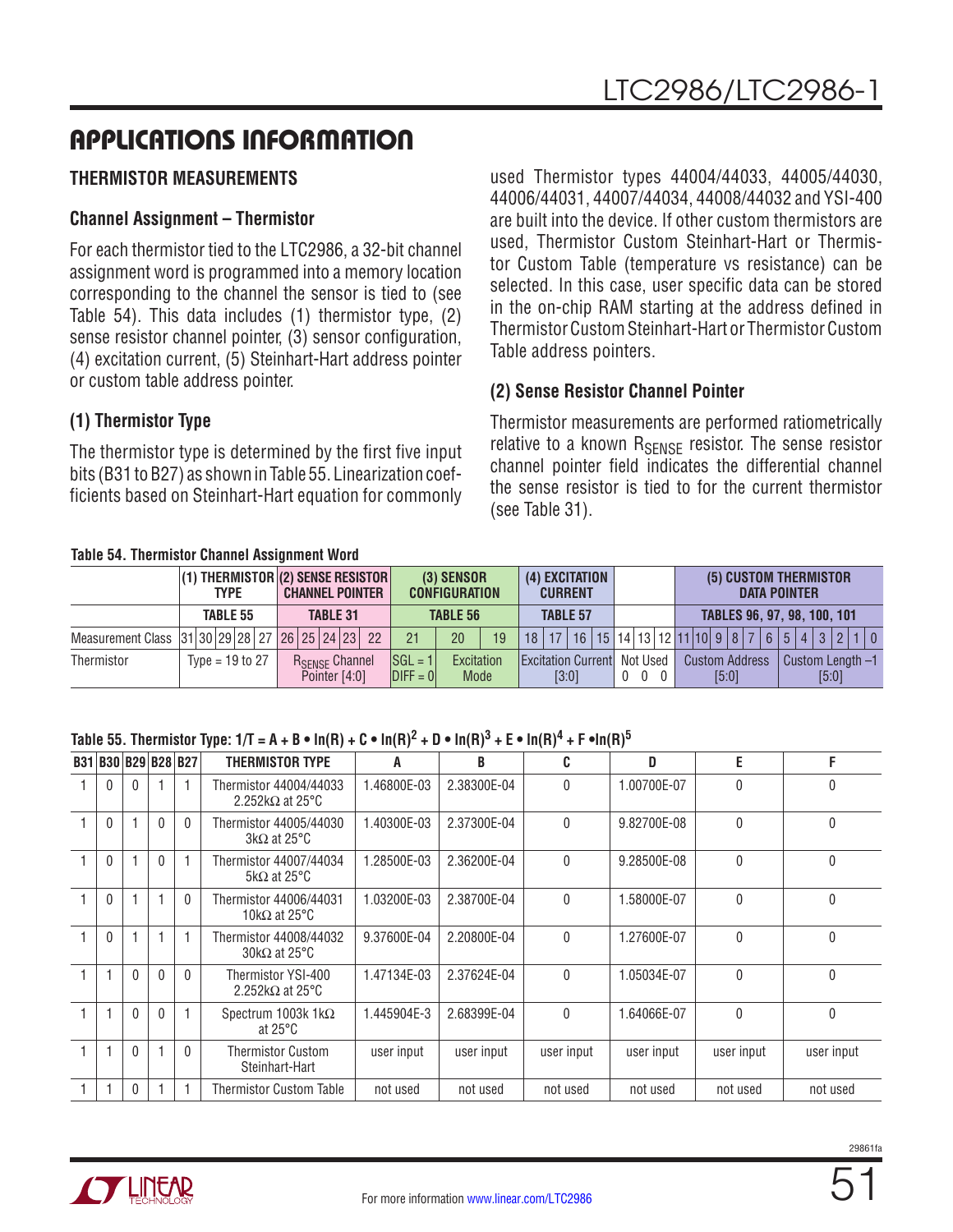### **(3) Sensor Configuration**

The sensor configuration field is used to define various thermistor properties. Configuration bit B21 is set high for single-ended (measurement relative to COM) and low for differential (see Table 56).

#### **Table 56. Sensor Configuration Data**

|            | (3) SENSOR<br><b>CONFIGURATION</b> |             |                                      |                                    |                |
|------------|------------------------------------|-------------|--------------------------------------|------------------------------------|----------------|
| <b>SGL</b> | <b>EXCITATION</b>                  | <b>MODE</b> | SINGLE-ENDED/<br><b>DIFFERENTIAL</b> | <b>SHARE</b><br>R <sub>SENSE</sub> | <b>ROTATE</b>  |
| <b>B21</b> | <b>B20</b>                         | <b>B19</b>  |                                      |                                    |                |
| 0          | O                                  | 0           | Differential                         | N <sub>0</sub>                     | N <sub>0</sub> |
| 0          | O                                  |             | Differential                         | Yes                                | Yes            |
| $\Omega$   | 1                                  | $\Omega$    | Differential                         | Yes                                | N <sub>0</sub> |
| $\Omega$   | 1                                  | 1           |                                      | Reserved                           |                |
| 1          | 0                                  | $\Omega$    | Single-Ended                         | No                                 | <b>No</b>      |
| 1          | $\Omega$                           | 1           |                                      | Reserved                           |                |
| 1          | 1                                  | $\Omega$    |                                      | Reserved                           |                |
| 1          |                                    |             |                                      | Reserved                           |                |

The next sensor configuration bits (B19 and B20) determine the excitation current mode. These bits are used to enable R<sub>SENSE</sub> sharing, where one sense resistor is used for multiple thermistors. In this case, the thermistor ground connection is internal and each thermistor points to the same R<sub>SFNSF</sub> channel.

Bits B19 and B20 are also used to enable excitation current rotation to automatically remove parasitic thermocouple effects. Parasitic thermocouple effects may arise from the physical connection between the thermistor and the measurement instrument. This mode is available for differential thermistor configurations using internal current source excitation.

### **(4) Excitation Current**

The next field in the channel assignment word (B18 to B15) controls the magnitude of the excitation current applied to the thermistor (see Table 57). In order to prevent hard or soft faults, select a current such that the maximum voltage drop across the sensor or sense resistor is nominally 1.0V. The LTC2986 has no special requirements related to the ratio between the voltage drop across the sense resistor and the sensor. Consequently, it is possible to have a sense resistor several orders of magnitude smaller than the maximum sensor value. For optimal performance over the full thermistor temperature range, auto ranged current can be selected. In this case, the LTC2986 conversion is performed in three cycles (instead of the standard two cycles) (see Table 83). The first cycle determines the optimal excitation current for the sensor resistance value and  $R_{\text{SFRSE}}$  value. The following two cycles use that current to measure the thermistor temperature.

### **(5) Steinhart-Hart Address/Custom Table Address**

See Custom Thermistors section near the end of this data sheet for more information.

|                  |                | (4) EXCITATION CURRENT |                |                |
|------------------|----------------|------------------------|----------------|----------------|
| <b>B18</b>       | <b>B17</b>     | <b>B16</b>             | <b>B15</b>     | <b>CURRENT</b> |
| $\boldsymbol{0}$ | $\mathbf 0$    | 0                      | 0              | Reserved       |
| 0                | $\overline{0}$ | 0                      | 1              | 250nA          |
| 0                | $\overline{0}$ | 1                      | 0              | 500nA          |
| 0                | $\mathbf 0$    | 1                      | 1              | 1µA            |
| 0                | 1              | 0                      | $\theta$       | $5\mu A$       |
| 0                |                | 0                      | 1              | $10\mu A$      |
| 0                |                | 1                      | 0              | $25\mu A$      |
| 0                |                | 1                      | 1              | $50\mu A$      |
|                  | 0              | 0                      | 0              | $100\mu A$     |
| 1                | $\overline{0}$ | $\overline{0}$         | 1              | $250\mu A$     |
| 1                | $\overline{0}$ | 1                      | $\theta$       | $500\mu A$     |
|                  | $\overline{0}$ | 1                      | 1              | 1mA            |
|                  |                | 0                      | 0              | Auto Range*    |
|                  |                | 0                      | 1              | Invalid        |
|                  | 1              | 1                      | $\overline{0}$ | Invalid        |
|                  |                | 1                      | 1              | External       |

**Table 57. Excitation Current for Thermistors**

\*Auto Range not allowed for custom sensors.



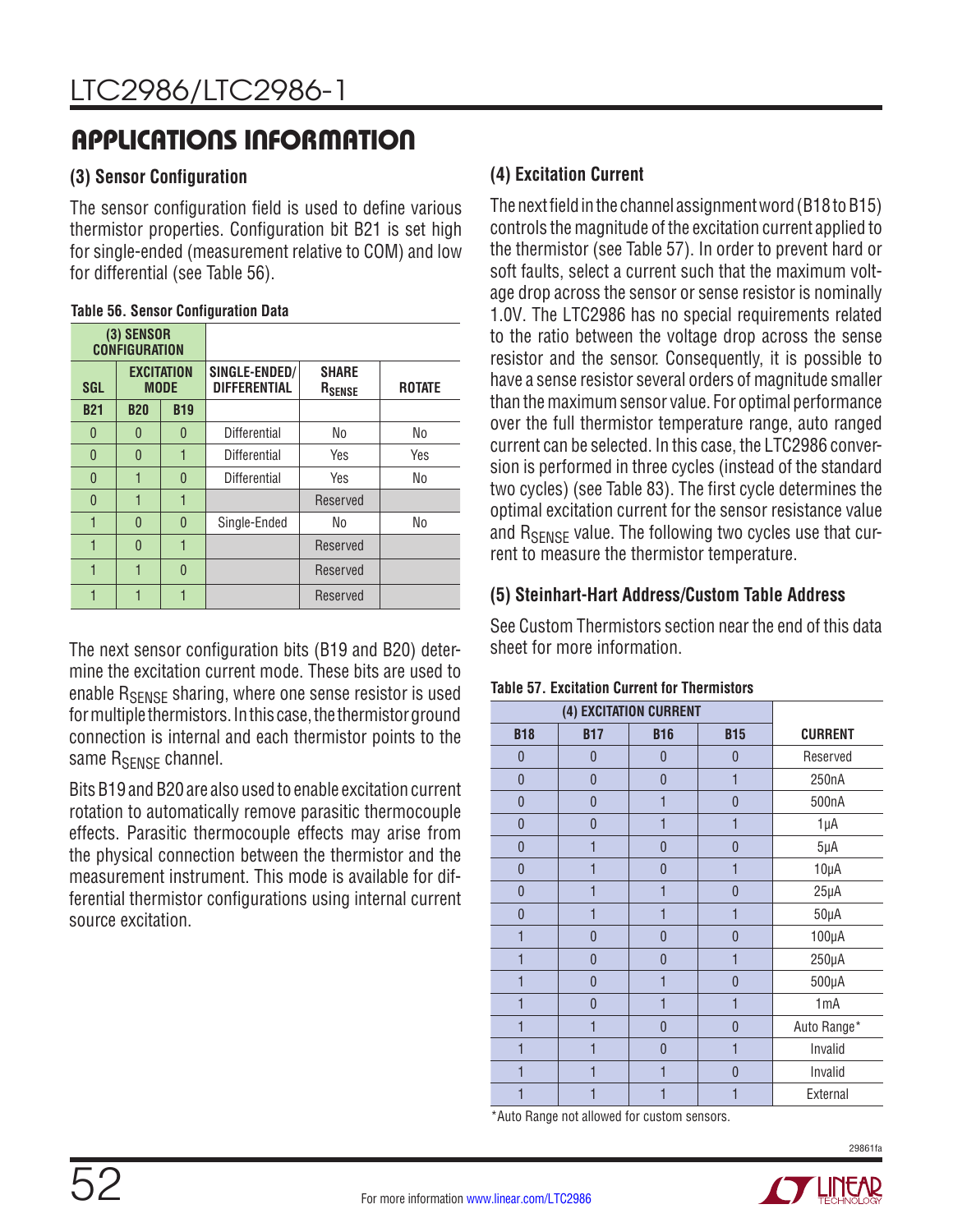### **Fault Reporting – Thermistor**

Each sensor type has unique fault reporting mechanism indicated in the upper byte of the data output word. Table 58 shows faults reported during the measurement of thermistors.

Bit D31 indicates the thermistor or R<sub>SENSE</sub> is open, shorted, or not plugged in. This is a hard fault and –999°C is reported. Bit D30 indicates a bad ADC reading. This could be a result of either a broken (open) sensor or an excessive noise event (ESD or static discharge into the sensor path). This is a hard error and –999°C is output. In the case of an excessive noise event, the device should recover and the following conversions will be valid if the noise event was a random infrequent event. Bits D29 and D28 are not used for thermistors. Bits D27 and D26 indicate the reading is over or under temperature limits (see Table 59). The calculated temperature is reported, but the accuracy may be compromised. Bit D25 indicates the absolute voltage measured by the ADC is beyond its normal operating range. If a thermistor is used as the cold junction element, any hard or soft error is flagged in the thermocouple result.

#### **Table 58. Thermistor Fault Reporting**

| <b>BIT</b>      | <b>FAULT</b>             | <b>ERROR TYPE</b> | <b>DESCRIPTION</b>                                                | <b>OUTPUT RESULT</b>   |
|-----------------|--------------------------|-------------------|-------------------------------------------------------------------|------------------------|
| D31             | Sensor Hard Fault        | Hard              | Open or Short Thermistor or RSENSE                                | $-999^{\circ}$ C       |
| D30             | Hard ADC-Out-of-Range    | Hard              | Bad ADC Reading (Could Be Large External Noise Event)             | $-999^{\circ}$ C       |
| D <sub>29</sub> | Not Used for Thermistors | N/A               | Always 0                                                          | Valid Reading          |
| D <sub>28</sub> | Not Used for Thermistors | N/A               | Always 0                                                          | Valid Reading          |
| D <sub>27</sub> | Sensor Over Range*       | Soft              | $T >$ High Temp Limit                                             | <b>Suspect Reading</b> |
| D <sub>26</sub> | Sensor Under Range*      | Soft              | T < Low Temp Limit                                                | <b>Suspect Reading</b> |
| D <sub>25</sub> | ADC Out-of-Range         | Soft              | ADC Absolute Input Voltage Is Beyond ±1.125 • V <sub>RFF</sub> /2 | <b>Suspect Reading</b> |
| D <sub>24</sub> | Valid                    | N/A               | Result Valid (Should Be 1) Discard Results if 0                   | Valid Reading          |

\*Do not apply to custom Steinhart-Hart sensor type. Custom table thermistor over/under range is determined by the resistor table values, see custom thermistor table example for details.

#### **Table 59. Thermistor Temperature/Resistance Range**

| <b>THERMISTOR TYPE</b>                         | MIN $(\Omega)$     | MAX $(\Omega)$   | LOW Temp Limit (°C) | HIGH Temp Limit (°C) |
|------------------------------------------------|--------------------|------------------|---------------------|----------------------|
| Thermistor 44004/44033 2.252k $\Omega$ at 25°C | 41.9               | 75.79k           | $-40$               | 150                  |
| Thermistor 44005/44030 3k $\Omega$ at 25°C     | 55.6               | 101.0k           | $-40$               | 150                  |
| Thermistor 44007/44034 5k $\Omega$ at 25°C     | 92.7               | 168.3k           | $-40$               | 150                  |
| Thermistor 44006/44031 10k $\Omega$ at 25°C    | 237.0              | 239.8k           | $-40$               | 150                  |
| Thermistor 44008/44032 30 $k\Omega$ at 25°C    | 550.2              | 884.6k           | $-40$               | 150                  |
| Thermistor YSI 400 2.252k $\Omega$ at 25°C     | 6.4                | 1.66M            | $-80$               | 250                  |
| Spectrum 1003K 1 $k\Omega$ at 25°C             | 51.1               | 39.51k           | $-50$               | 125                  |
| Thermistor Custom Steinhart-Hart               | N/A                | N/A              | N/A                 | N/A                  |
| <b>Thermistor Custom Table</b>                 | Second Table Entry | Last Table Entry |                     |                      |

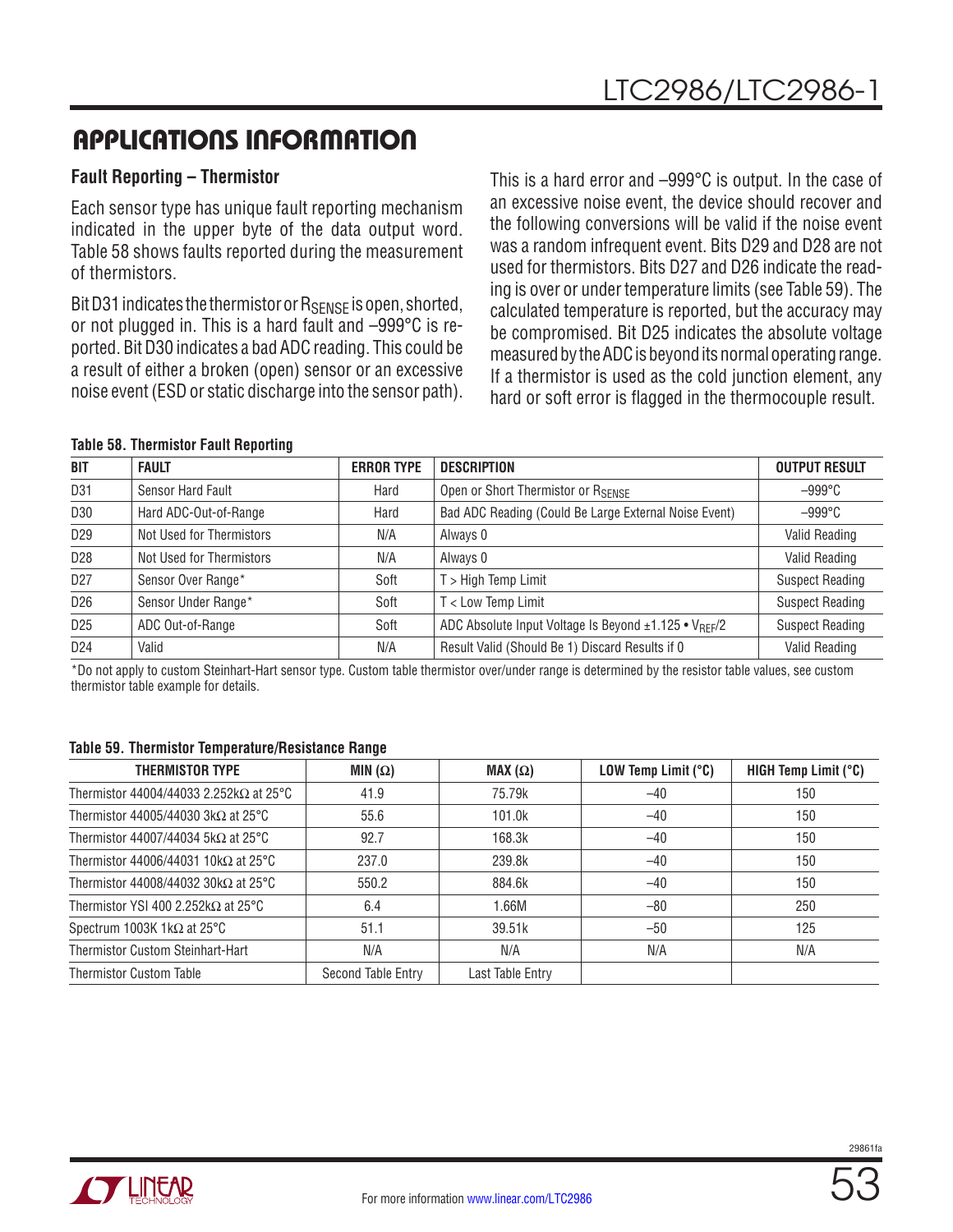### **Example: Single-Ended Thermistor**

The simplest thermistor configuration is the single-ended configuration. Thermistors using this configuration share a common ground (COM) between all sensors and are each tied to a unique sense resistor  $(R_{\text{SENSF}})$  sharing is not allowed for single-ended thermistors). Single-ended thermistors follow the convention shown in Figure 25. Terminal 1 ties to ground (COM) and terminal 2 ties to  $CH<sub>THFRM</sub>$  and the sense resistor. Channel assignment data (see Table 54) is mapped to memory locations corresponding to CH<sub>THERM</sub>.



**Figure 25. Single-Ended Thermistor Channel Assignment Convention**

Sense resistor channel assignments follow the general convention shown in Figure 26. The sense resistor is tied between CH<sub>RSENSE</sub> and CH<sub>RSENSE-1</sub>, where CH<sub>RSENSE</sub> is tied to the 2nd terminal of the thermistor. Channel assignment data (see Table 37) is mapped into the memory location corresponding to CH<sub>RSENSE</sub>.



**Figure 26. Sense Resistor Channel Assignment Convention**

Figure 27 shows a typical temperature measurement system using a single-ended thermistor. In this example a 10k $\Omega$  (44031 type) thermistor is tied to a 10.1k $\Omega$  sense resistor. The thermistor is assigned channel CH5 (memory locations 0x210 to 0x213) and the sense resistor to CH4 (memory locations 0x20C to 0x20F). Channel assignment data are shown in Tables 60 and 61.

A conversion is initiated on CH5 by writing 10000101 into memory location 0x000. Once the conversion is complete, the INTERRUPT pin goes HIGH and memory location 0x000 becomes 01000101. The resulting temperature in °C can be read from memory locations 0x020 to 0x023 (corresponding to CH5).



**Figure 27. Single-Ended Thermistor Example**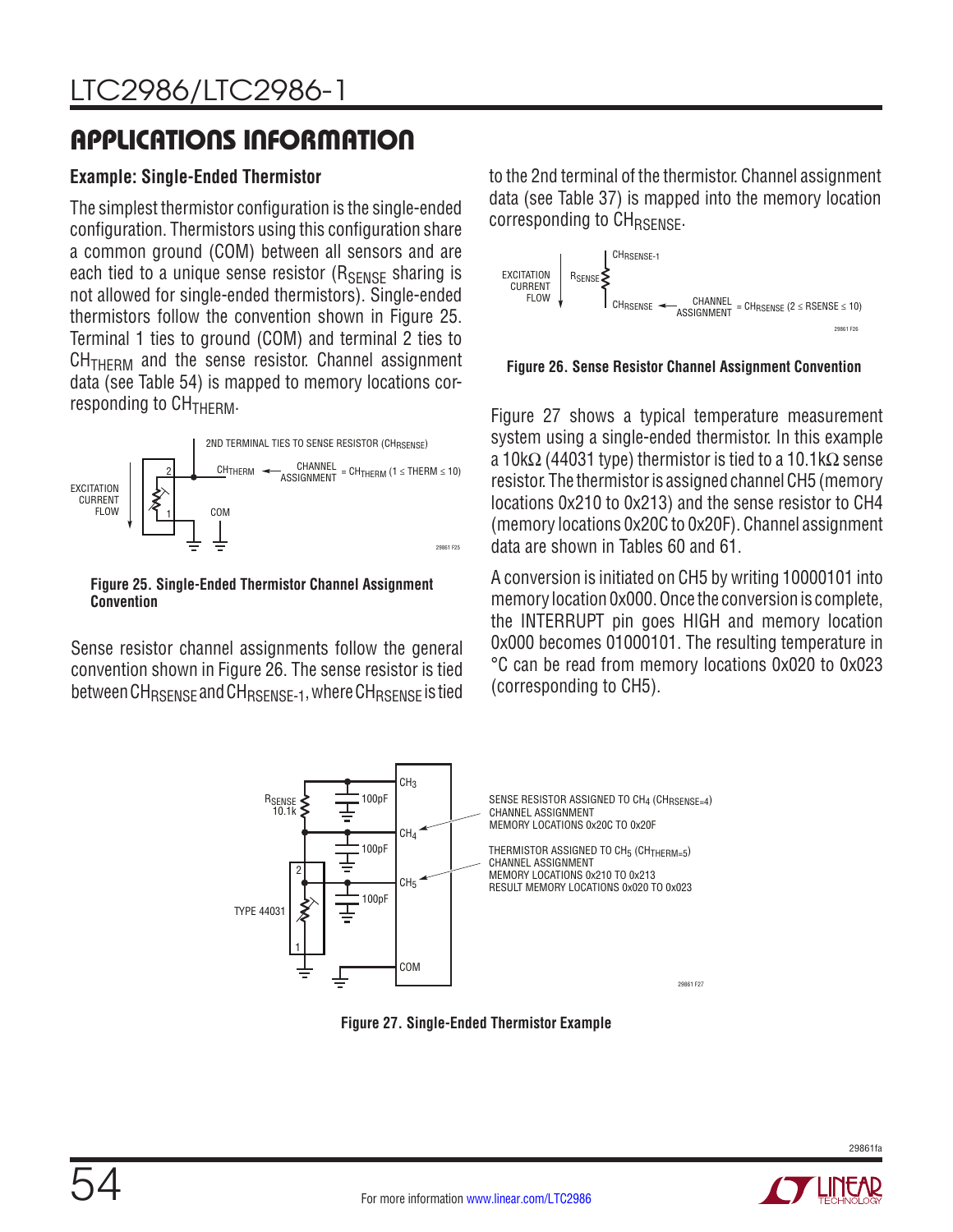**Table 60. Channel Assignment Data for Single-Ended Thermistor (44006/44031 10kΩ at 25°C Type Thermistor, Single-Ended Configuration, RSENSE on CH4, 1µA Excitation Current)**

| <b>CONFIGURATION</b><br><b>FIELD</b>            | <b>DESCRIPTION # BITS</b>           |    | <b>BINARY DATA</b> |  |                |   | <b>MEMORY</b> | <b>ADDRESS 0x210</b> |   |     |  | <b>MEMORY</b> | <b>ADDRESS 0x211</b> |       |  |          |     | <b>MEMORY</b><br><b>ADDRESS 0x212</b> |       |  |  | <b>MEMORY</b> | <b>ADDRESS 0x213</b> |     |  |
|-------------------------------------------------|-------------------------------------|----|--------------------|--|----------------|---|---------------|----------------------|---|-----|--|---------------|----------------------|-------|--|----------|-----|---------------------------------------|-------|--|--|---------------|----------------------|-----|--|
| (1) Thermistor<br>Type                          | 44006/44031<br>10k $\Omega$ at 25°C | 5  | $10110$  1 0       |  | $\overline{4}$ | 1 | $\mathbf{0}$  |                      |   |     |  |               |                      |       |  |          |     |                                       |       |  |  |               |                      |     |  |
| (2) Sense<br><b>Resistor Channel</b><br>Pointer | CH <sub>4</sub>                     | 5  | 00100              |  |                |   |               | $\Omega$             | 0 | 0 0 |  |               |                      |       |  |          |     |                                       |       |  |  |               |                      |     |  |
| (3) Sensor<br>Configuration                     | Single-Ended                        | 3  | 100                |  |                |   |               |                      |   |     |  | 0 0           |                      |       |  |          |     |                                       |       |  |  |               |                      |     |  |
| (4) Excitation<br>Current                       | 1µA                                 | 4  | 0011               |  |                |   |               |                      |   |     |  |               |                      | 0 0 1 |  |          |     |                                       |       |  |  |               |                      |     |  |
| Not Used                                        | <b>Set These Bits</b><br>to 0       | 3  | 000                |  |                |   |               |                      |   |     |  |               |                      |       |  | $\Omega$ | 0 0 |                                       |       |  |  |               |                      |     |  |
| (5) Custom RTD<br>Data Pointer                  | Not Custom                          | 12 | 000000000000       |  |                |   |               |                      |   |     |  |               |                      |       |  |          |     |                                       | 0 0 0 |  |  | 0000000       | 0                    | 0 0 |  |

#### **Table 61. Channel Assignment Data for Sense Resistor (Value = 10.1kΩ)**

| <b>CONFIGURATION</b><br><b>FIELD</b> | <b>IDESCRIPTION # BITS</b> | <b>BINARY DATA</b>          |  | <b>MEMORY</b> |  | <b>ADDRESS 0x20C</b> |  | <b>ADDRESS 0x20D</b> | <b>MEMORY</b> |  |  | <b>MEMORY</b> |  | <b>ADDRESS 0x20E</b> |  | <b>MEMORY</b> | <b>ADDRESS 0x20F</b> |                 |
|--------------------------------------|----------------------------|-----------------------------|--|---------------|--|----------------------|--|----------------------|---------------|--|--|---------------|--|----------------------|--|---------------|----------------------|-----------------|
| (1) Sensor Type                      | Sense Resistorl            | 11101                       |  |               |  |                      |  |                      |               |  |  |               |  |                      |  |               |                      |                 |
| (2) Sense<br><b>Resistor Value</b>   | $10.1k\Omega$              | 000100111011101000000000000 |  |               |  |                      |  |                      |               |  |  | 0             |  |                      |  |               |                      | 000000000000000 |

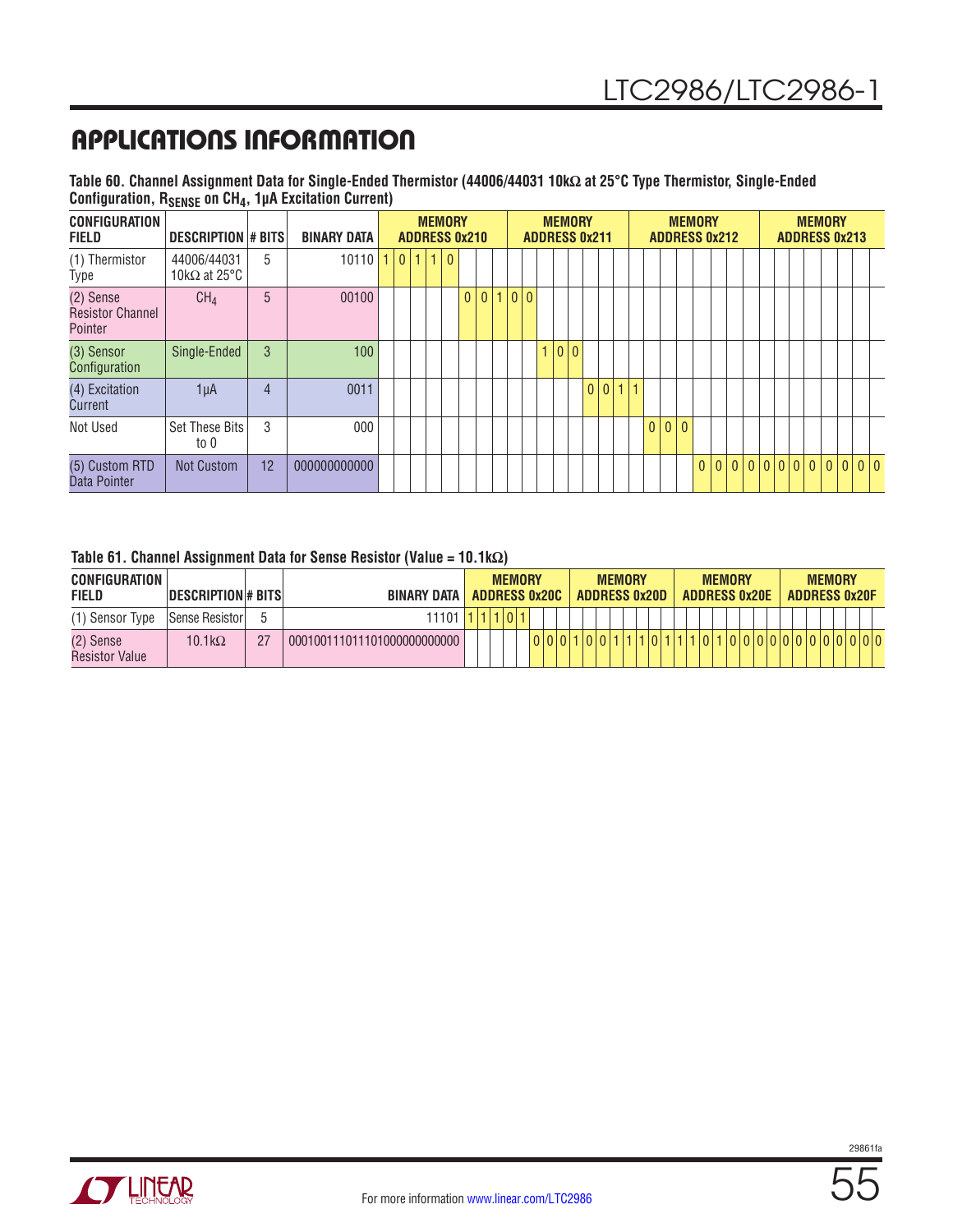### **Example: Differential Thermistor**

The differential thermistor configuration allows separate ground sensing for each sensor. In this standard differential configuration, one sense resistor is used for each thermistor. Differential thermistors follow the convention shown in Figure 28. Terminal 1 ties to  $CH<sub>THERM</sub>$  and is shorted to ground and terminal 2 ties  $CH<sub>THERM-1</sub>$  to and the sense resistor. Channel assignment data (see Table 54) is mapped to memory locations corresponding to  $CH<sub>THFRM</sub>$ .



#### **Figure 28. Differential Thermistor Channel Assignment Convention**

Sense resistor channel assignments follow the general convention shown in Figure 29. The sense resistor is tied between CH<sub>RSENSE</sub> and CH<sub>RSENSE-1</sub>, where CH<sub>RSENSE</sub> is tied to the 2nd terminal of the thermistor. Channel assignment data (see Table 37) is mapped into a memory location corresponding to CH<sub>RSENSE</sub>.



#### **Figure 29. Sense Resistor Channel Assignment Convention**

Figure 30 shows a typical temperature measurement system using a differential thermistor. In this example a 30k $\Omega$  (44032 type) thermistor is tied to a 9.99k $\Omega$  sense resistor. The thermistor is assigned channel CH9 (memory locations 0x220 to 0x223) and the sense resistor to CH7 (memory locations 0x218 to 0x21B). Channel assignment data is shown in Table 62 and Table 63).

A conversion is initiated on CH9 by writing 10001001 into memory location 0x000. Once the conversion is complete, the INTERRUPT pin goes HIGH and memory location 0x000 becomes 01001001. The resulting temperature in °C can be read from memory locations 0x030 to 0x033 (Corresponding to CH9).



**Figure 30. Differential Thermistor Example**

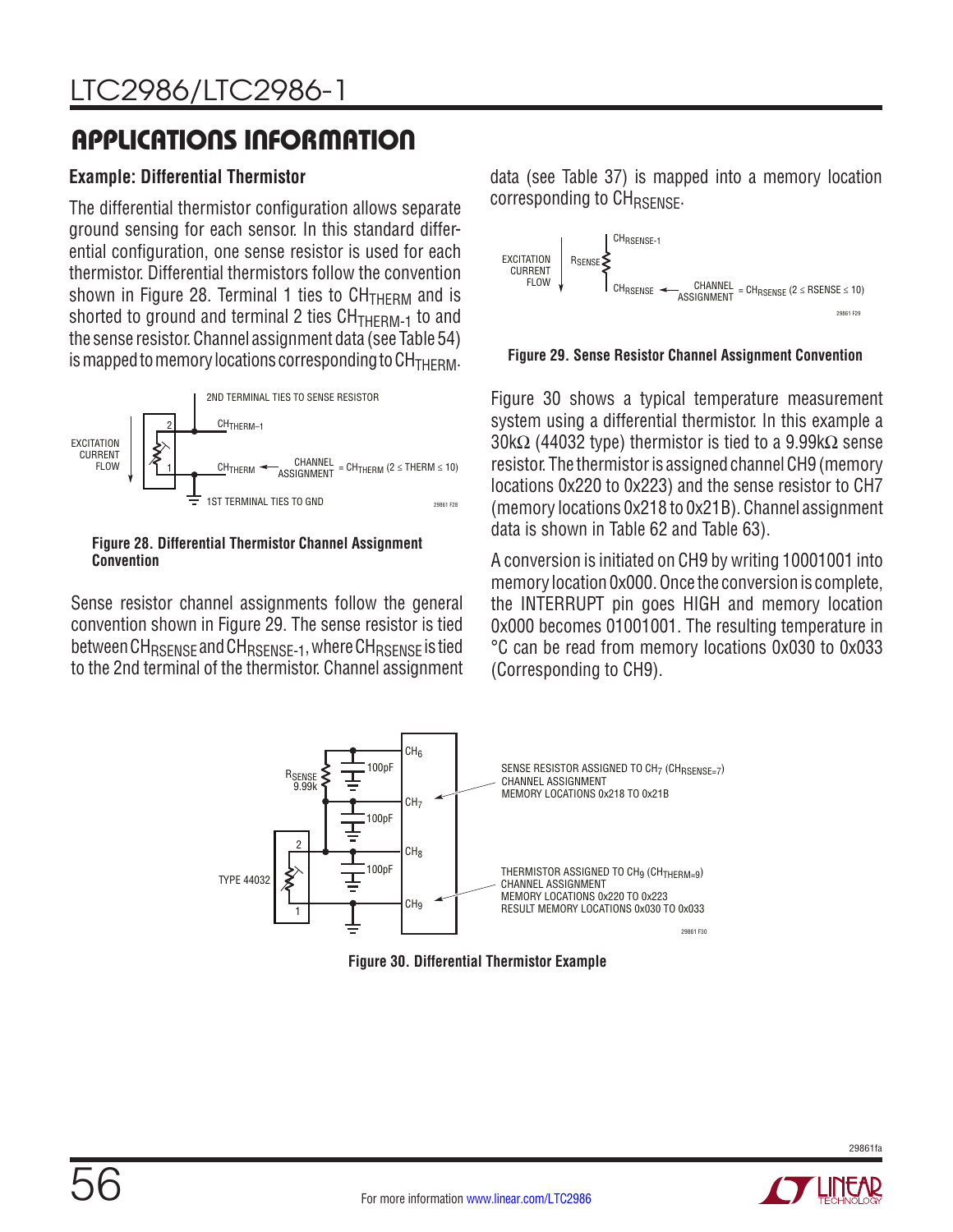| Table 62. Channel Assignment Data for Differential Thermistor (44008/44032 30kΩ at 25°C Type Thermistor, Differential |  |
|-----------------------------------------------------------------------------------------------------------------------|--|
| Configuration, R <sub>SENSE</sub> on CH <sub>7</sub> , Auto Range Excitation)                                         |  |

| <b>CONFIGURATION</b><br><b>FIELD</b>            | <b>DESCRIPTION # BITS</b>               |                | <b>BINARY DATA</b> |    |         |  | <b>MEMORY</b><br><b>ADDRESS 0x220</b> |              |   |              |              | <b>MEMORY</b> | <b>ADDRESS 0x221</b> |              |     |                | <b>ADDRESS 0x222</b> |              | <b>MEMORY</b> |  |  |  | <b>MEMORY</b><br><b>ADDRESS 0x223</b> |  |                           |  |
|-------------------------------------------------|-----------------------------------------|----------------|--------------------|----|---------|--|---------------------------------------|--------------|---|--------------|--------------|---------------|----------------------|--------------|-----|----------------|----------------------|--------------|---------------|--|--|--|---------------------------------------|--|---------------------------|--|
| (1) Thermistor<br>Type                          | 44008/44032<br>30k $\Omega$ at 25°C     | 5              | 10111              | 47 | 0 1 1 1 |  |                                       |              |   |              |              |               |                      |              |     |                |                      |              |               |  |  |  |                                       |  |                           |  |
| (2) Sense<br><b>Resistor Channel</b><br>Pointer | CH <sub>7</sub>                         | 5              | 00111              |    |         |  | $\overline{0}$                        | $\mathbf{0}$ | 1 | $\mathbf{1}$ | $\mathbf{1}$ |               |                      |              |     |                |                      |              |               |  |  |  |                                       |  |                           |  |
| (3) Sensor<br>Configuration                     | Differential,<br>No Share,<br>No Rotate | 3              | 000 <sub>1</sub>   |    |         |  |                                       |              |   |              |              | 0 0 0         |                      |              |     |                |                      |              |               |  |  |  |                                       |  |                           |  |
| (4) Excitation<br>Current                       | Auto Range                              | $\overline{4}$ | 1100               |    |         |  |                                       |              |   |              |              |               |                      | $\mathbf{1}$ | 0 0 |                |                      |              |               |  |  |  |                                       |  |                           |  |
| Not Used                                        | <b>Set These Bitsl</b><br>to 0          | $\overline{2}$ | 000                |    |         |  |                                       |              |   |              |              |               |                      |              |     | $\overline{0}$ | $\overline{0}$       | $\mathbf{0}$ |               |  |  |  |                                       |  |                           |  |
| (5) Custom RTD<br>Data Pointer                  | Not Custom                              | 12             | 000000000000       |    |         |  |                                       |              |   |              |              |               |                      |              |     |                |                      |              |               |  |  |  |                                       |  | 0 0 0 0 0 0 0 0 0 0 0 0 0 |  |

|  |  | Table 63. Channel Assignment Data for Sense Resistor (Value = $9.99k\Omega$ ) |  |  |  |  |  |
|--|--|-------------------------------------------------------------------------------|--|--|--|--|--|
|--|--|-------------------------------------------------------------------------------|--|--|--|--|--|

| <b>CONFIGURATION</b><br><b>FIELD</b> | <b>DESCRIPTION # BITS</b> |    | BINARY DATA I               |  | <b>MEMORY</b> | <b>ADDRESS 0x218</b> |  | <b>ADDRESS 0x219</b> | <b>MEMORY</b> |  |  | <b>ADDRESS 0x21A</b> | <b>MEMORY</b> |  |  | <b>MEMORY</b> |  | <b>ADDRESS 0x21B</b> |  |
|--------------------------------------|---------------------------|----|-----------------------------|--|---------------|----------------------|--|----------------------|---------------|--|--|----------------------|---------------|--|--|---------------|--|----------------------|--|
| (1) Sensor Type                      | Sense<br>Resistor         |    | 11101                       |  | 1 0 1         |                      |  |                      |               |  |  |                      |               |  |  |               |  |                      |  |
| (2) Sense<br><b>Resistor Value</b>   | $9.99k\Omega$             | 27 | 000100111000001100000000000 |  |               |                      |  | 1001                 |               |  |  | 100000011            |               |  |  |               |  | 100000000000000      |  |

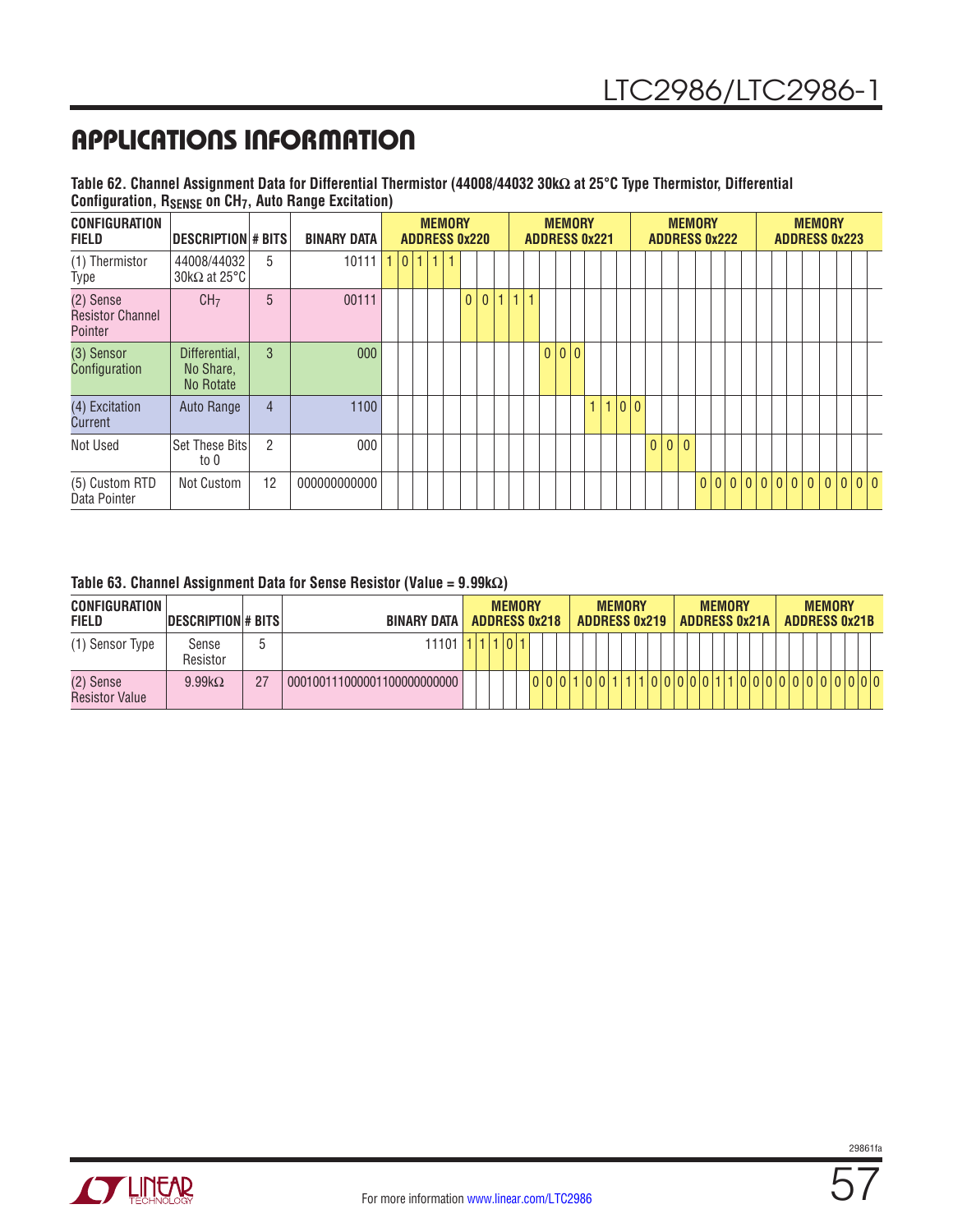### **Example: Shared/Rotated Differential Thermistor**

The differential thermistor configuration allows separate internal ground sensing for each sensor. In this configuration, one sense resistor can be used for multiple thermistors. Differential thermistors follow the convention shown in Figure 31. Terminal 1 ties to  $CH<sub>THERM</sub>$  and terminal 2 ties to  $CH<sub>THFRM-1</sub>$  and the sense resistor. Channel assignment data (see Table 54) is mapped to memory locations  $corresponding$  to  $CH<sub>THERM</sub>$ .



Figure 31. Thermistor with Shared R<sub>SENSE</sub> Channel **Assignment Convention**

Sense resistor channel assignments follow the general convention shown in Figure 32. The sense resistor is tied between CH<sub>RSENSE</sub> and CH<sub>RSENSE-1</sub>, where CH<sub>RSENSE</sub> is tied to the 2nd terminal of the thermistor. Channel assignment data (see Table 37) is mapped into a memory location corresponding to  $CH<sub>THERM</sub>$ .



**Figure 32. Sense Resistor Channel Assignment Convention for Thermistors**

Figure 33 shows a typical temperature measurement system using a shared sense resistor and one rotated/ non-rotated differential thermistors. In this example a 30k $\Omega$  (44032 Type) thermistor is tied to a 10.0k $\Omega$  sense resistor and configured as rotated/shared. The second thermistor a 2.25k $\Omega$  (44033 type) is configured as a non-rotated/shared. Channel assignment data are shown in Tables 64 to 66.

A conversion is initiated on CH8 by writing 10001000 into memory location 0x000. Once the conversion is complete, the INTERRUPT pin goes HIGH and memory location 0x000 becomes 01001000. The resulting temperature in °C can be read from memory locations 0x02C to 0x02F (corresponding to CH8). A conversion can be initiated and read from CH10 in a similar fashion.



**Figure 33. Rotated and Shared Thermistor Example**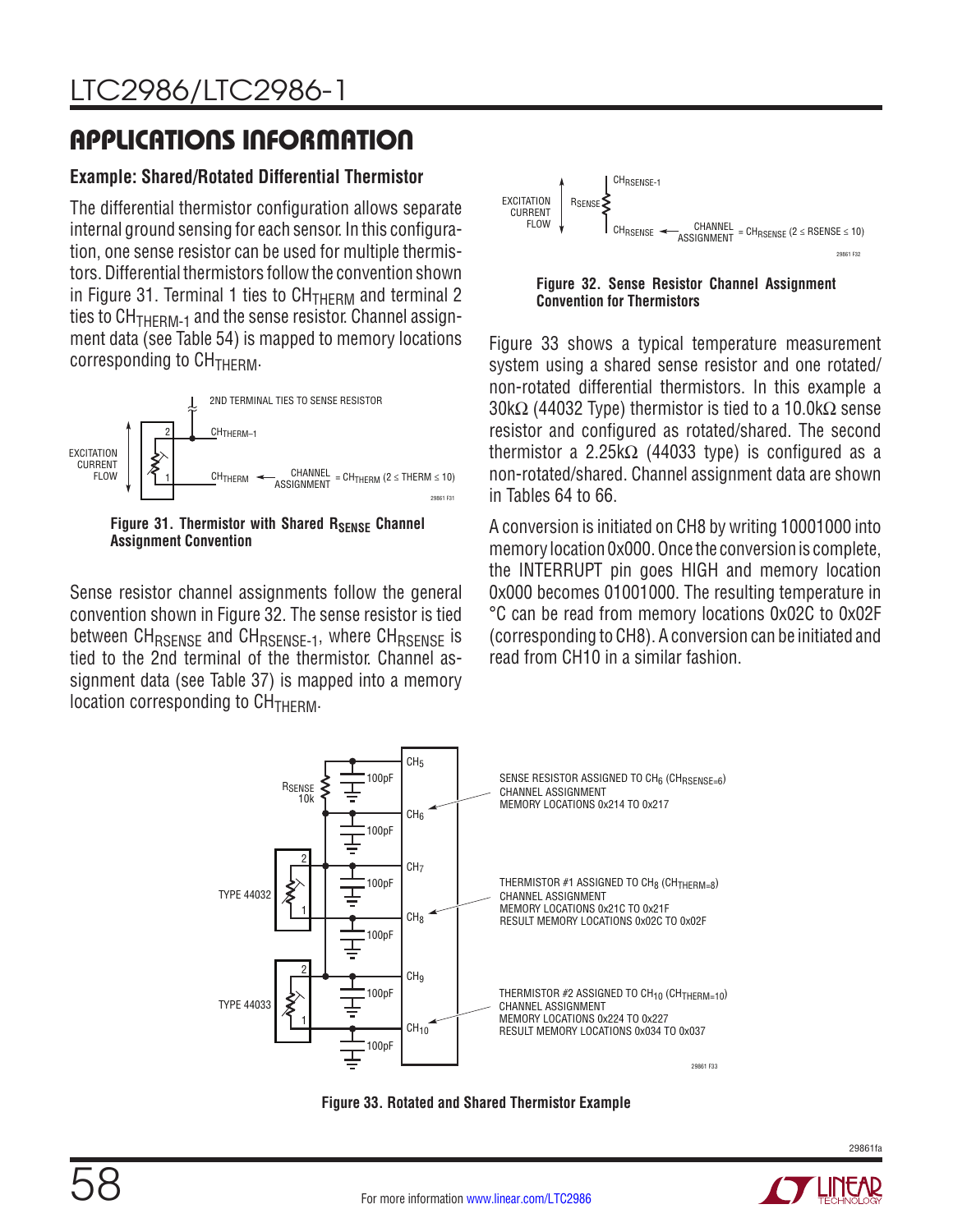|                                                                                              | Table 64. Channel Assignment Data Differential Thermistor (44008/44032 30kΩ at 25°C Type Thermistor, Differential Configuration |
|----------------------------------------------------------------------------------------------|---------------------------------------------------------------------------------------------------------------------------------|
| with Sharing and Rotation, R <sub>SENSE</sub> on CH <sub>6</sub> , 250nA Excitation Current) |                                                                                                                                 |

| <b>CONFIGURATION</b><br><b>FIELD</b>            | DESCRIPTION # BITS                           |                | <b>BINARY DATA</b> |  |  | <b>MEMORY</b><br><b>ADDRESS 0x21C</b> |          |              |    |              | <b>MEMORY</b> | <b>ADDRESS 0x21D</b> |         |              |     | <b>MEMORY</b><br><b>ADDRESS 0x21E</b> |  |  |  | <b>MEMORY</b> | <b>ADDRESS 0x21F</b>      |  |
|-------------------------------------------------|----------------------------------------------|----------------|--------------------|--|--|---------------------------------------|----------|--------------|----|--------------|---------------|----------------------|---------|--------------|-----|---------------------------------------|--|--|--|---------------|---------------------------|--|
| (1) Thermistor<br>Type                          | 44008/44032<br>$30k\Omega$ at 25°C           | 5              | 10111              |  |  |                                       |          |              |    |              |               |                      |         |              |     |                                       |  |  |  |               |                           |  |
| (2) Sense<br><b>Resistor Channel</b><br>Pointer | CH <sub>6</sub>                              | 5              | 00110              |  |  |                                       | $\theta$ | $\mathbf{0}$ | 1. | $\mathbf{0}$ |               |                      |         |              |     |                                       |  |  |  |               |                           |  |
| (3) Sensor<br>Configuration                     | Differential,<br>Rotate and<br><b>Shared</b> | 3              | 001                |  |  |                                       |          |              |    |              | 0 0 1         |                      |         |              |     |                                       |  |  |  |               |                           |  |
| (4) Excitation<br>Current                       | 250 <sub>n</sub> A<br>Excitation<br>Current  | $\overline{4}$ | 0001               |  |  |                                       |          |              |    |              |               |                      | 0 0 0 1 |              |     |                                       |  |  |  |               |                           |  |
| Not Used                                        | <b>Set These Bits</b><br>to 0                | 3              | 000                |  |  |                                       |          |              |    |              |               |                      |         | $\mathbf{0}$ | 0 0 |                                       |  |  |  |               |                           |  |
| (5) Custom RTD<br>Data Pointer                  | Not Custom                                   | 12             | 000000000000       |  |  |                                       |          |              |    |              |               |                      |         |              |     |                                       |  |  |  |               | 0 0 0 0 0 0 0 0 0 0 0 0 0 |  |

**Table 65. Channel Assignment Data Differential Thermistor (44004/44033 2.252kΩ at 25°C Type Thermistor, Differential**  Configuration with Sharing and No Rotation, R<sub>SENSE</sub> on CH<sub>6</sub>, 10µA Excitation Current)

| Configuration<br>Field                          | <b>Description</b>                                  | $# B$ its      | <b>Binary Data</b> |   | <b>ADDRESS 0x224</b> |                          | <b>MEMORY</b> |                |                |   |              |                |  | <b>MEMORY</b><br><b>ADDRESS 0x225</b> |   |                |   |     | <b>MEMORY</b><br><b>ADDRESS 0x226</b> |                |                |  |  | <b>MEMORY</b><br><b>ADDRESS 0x227</b> |  |         |  |
|-------------------------------------------------|-----------------------------------------------------|----------------|--------------------|---|----------------------|--------------------------|---------------|----------------|----------------|---|--------------|----------------|--|---------------------------------------|---|----------------|---|-----|---------------------------------------|----------------|----------------|--|--|---------------------------------------|--|---------|--|
| (1) Thermistor<br>Type                          | 44004/44033<br>2.252 $k\Omega$ at<br>$25^{\circ}$ C | 5              | 10011              | 0 |                      | $\left  0 \right $ 1   1 |               |                |                |   |              |                |  |                                       |   |                |   |     |                                       |                |                |  |  |                                       |  |         |  |
| (2) Sense<br><b>Resistor Channel</b><br>Pointer | CH <sub>6</sub>                                     | 5              | 00110              |   |                      |                          |               | $\overline{0}$ | $\overline{0}$ | 1 | $\mathbf{1}$ | $\overline{0}$ |  |                                       |   |                |   |     |                                       |                |                |  |  |                                       |  |         |  |
| (3) Sensor<br>Configuration                     | Differential,<br>No Rotate<br>and Shared            | 3              | 010                |   |                      |                          |               |                |                |   |              |                |  | 0 1 0                                 |   |                |   |     |                                       |                |                |  |  |                                       |  |         |  |
| (4) Excitation<br>Current                       | $10\mu A$<br>Excitation<br>Current                  | $\overline{4}$ | 0101               |   |                      |                          |               |                |                |   |              |                |  |                                       | 0 | $\overline{0}$ | 1 |     |                                       |                |                |  |  |                                       |  |         |  |
| Not Used                                        | Set These<br>Bits to 0                              | 3              | 000                |   |                      |                          |               |                |                |   |              |                |  |                                       |   |                |   | 0 0 | $\mathbf{0}$                          |                |                |  |  |                                       |  |         |  |
| (5) Custom RTD<br>Data Pointer                  | Not Custom                                          | 12             | 000000000000       |   |                      |                          |               |                |                |   |              |                |  |                                       |   |                |   |     |                                       | $\overline{0}$ | $\overline{0}$ |  |  |                                       |  | 0 0 0 0 |  |

#### **Table 66. Channel Assignment Data for Sense Resistor (Value = 10.0kΩ)**

| <b>Configuration</b><br>Field      | <b>Description</b> | $# B$ its | <b>Binary Data   ADDRESS 0x214</b> |  | <b>MEMORY</b> |  |  | <b>ADDRESS 0x215</b> | <b>MEMORY</b> |  |       |  | <b>MEMORY</b> | <b>ADDRESS 0x216</b> |  | <b>MEMORY</b><br><b>ADDRESS 0x217</b> |  |  |
|------------------------------------|--------------------|-----------|------------------------------------|--|---------------|--|--|----------------------|---------------|--|-------|--|---------------|----------------------|--|---------------------------------------|--|--|
| (1) Sensor Type   Sense Resistor   |                    |           | $11101$   1   1                    |  | 1107          |  |  |                      |               |  |       |  |               |                      |  |                                       |  |  |
| (2) Sense<br><b>Resistor Value</b> | $10.0 k\Omega$     | 27        | 000100111000100000000000000        |  |               |  |  |                      |               |  | 0 0 1 |  |               |                      |  | 10000000000000                        |  |  |



59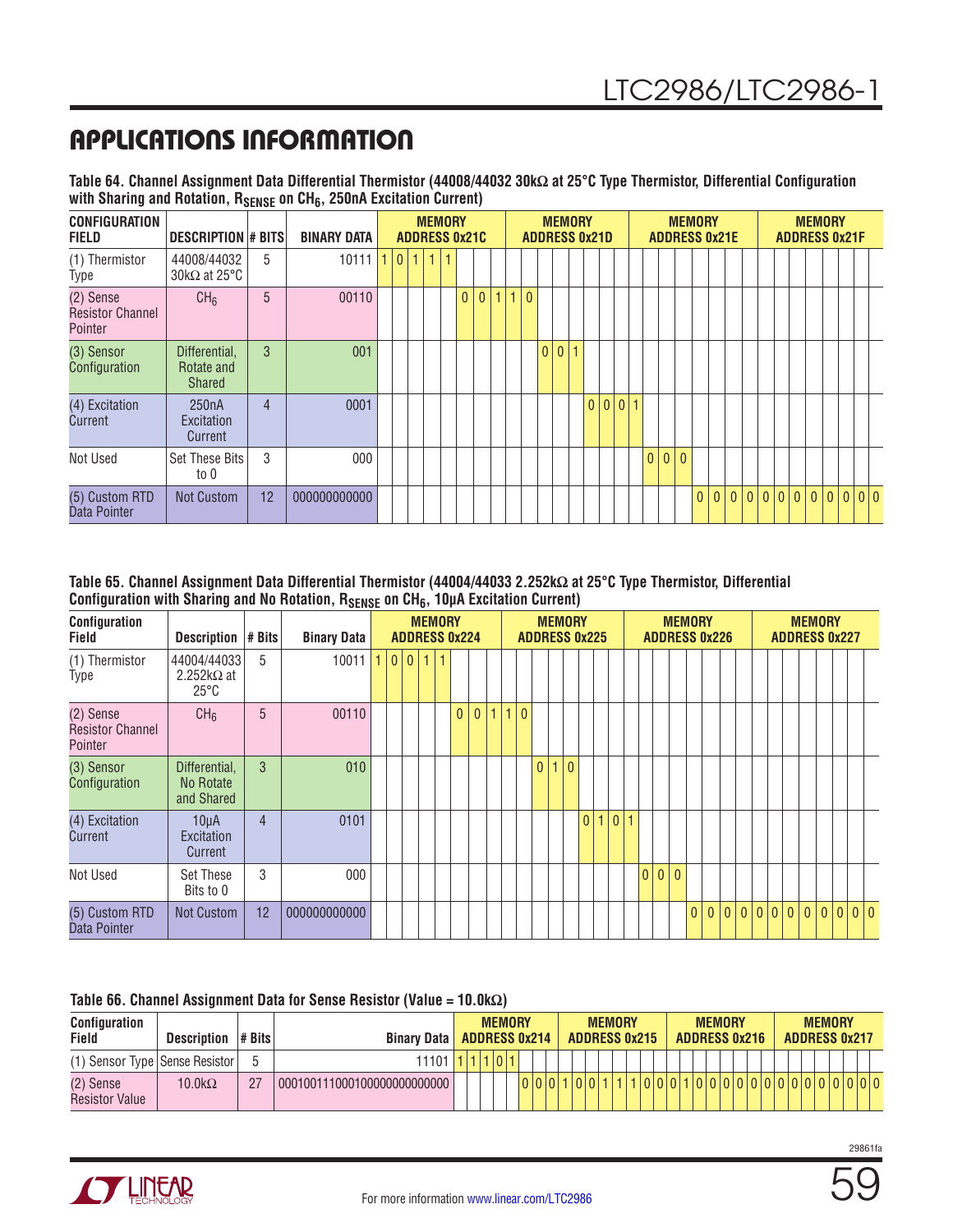## **GLOBAL CONFIGURATION REGISTER**

Table 67 shows a summary of the global configuration register. The global configuration register is 1 byte long and is at memory location 0x0F0. Bits G0 – G1 set the notch frequency of the on chip digital filter, Bit G2 sets the temperature results unit (°C or °F), Bits G3 and G7 are reserved and should be set low, Bits G4 – G6 determine the Kelvin current excitation mode.

|  |  | <b>Table 67. Global Configuration Register</b> |  |
|--|--|------------------------------------------------|--|
|--|--|------------------------------------------------|--|

| Bit #          | <b>Field Name</b>                                          | <b>Description</b>                                       |
|----------------|------------------------------------------------------------|----------------------------------------------------------|
| GO.<br>G1      | <b>Filter Frequency Select [1:0]</b>                       | $00 = 55$ Hz<br>$01 = 60$ Hz<br>$10 = 50$ Hz             |
| G <sub>2</sub> | Temperature Result Format                                  | $0 = Celsius$<br>$1 =$ Fahrenheit                        |
| G3             | Reserved                                                   | Set to 0                                                 |
| G4             | 3-Wire RTD Kelvin Current<br><b>Excitation Mode</b>        | <b>Excitation Current on</b><br><b>Adjacent Channels</b> |
| G5             | 2-Wire RTD Kelvin Current<br><b>Excitation Mode</b>        | <b>Excitation Current on</b><br><b>Adjacent Channels</b> |
| G6             | <b>Thermistor Kelvin Current</b><br><b>Excitation Mode</b> | <b>Excitation Current on</b><br>Adjacent Channels        |
| G7             | Reserved                                                   | Set to 0                                                 |

### **INPUT OVERVOLTAGE PROTECTION – OVERVIEW**

Temperature sensors are often used in harsh environments. The sensors or leads can short to high voltages or each other. Resistive circuits can protect the LTC2986 from these fault conditions. These external resistors can potentially introduce measurement errors; however, the LTC2986 includes special modes and features that reduce these effects

The tip of a thermocouple is often unshielded, creating a low impedance conductive path to the input of the measurement device. In order to protect the LTC2986 from damage due to overvoltage conditions, current-limiting resistors can be placed between the input channels and the thermocouple sensor. The value of this resistor is chosen such that at the maximum overvoltage, the current entering the LTC2986 is less than  $\pm 15$ mA. Errors due to these protection resistors are minimal during normal operation due to the very low input leakage (1nA) specifications of the LTC2986.

Most RTD sensor elements are electrically isolated from the sensor leads either through a non-conductive encapsulation or a separate grounding shield. While these types of sensors may not require input overvoltage protection, certain applications may require current limiting resistors between the RTD and the LTC2986. One such application is a universal input device where an input terminal can see either an RTD or a thermocouple. Other applications may require protection against erroneous connections, for example, connecting a voltage source accidentally to the RTD input terminals. The protection circuits implemented for RTDs should accommodate 2-wire, 3-wire, and 4-wire configurations.

Thermistors are 2-wire resistance to temperature sensors with a non-conductive encapsulation enclosing the sensor element. Similar to the RTD, overvoltage protection for thermistors may be required for both universal sensor input applications and inadvertent user applied overvoltage.

The LTC2986 offer several current excitation modes for eliminating errors due to resistive overvoltage protection circuits. The following sections describe overvoltage protection circuits for thermocouples, 2-, 3-, and 4-wire RTDs and thermistors with an emphasis on universality (sharing the same protection scheme for all sensor types).

### **Input Overvoltage Protection – Resistor Value Selection**

The maximum continuous current the LTC2986 can sustain without damage is  $\pm 15$ mA. In order to determine the value of the overvoltage protection resistor and its power rating, the maximum voltage is required. This voltage is application specific and depends on the maximum anticipated overvoltage. For example, a system with possible overvoltage of 40V would require a resistance  $R > 2.7k\Omega$ and a power rating (see Figure 34 and Figure 35):

P > 600mW, where R > 
$$
\frac{V_{MAX} - V_{DD}}{15mA}
$$

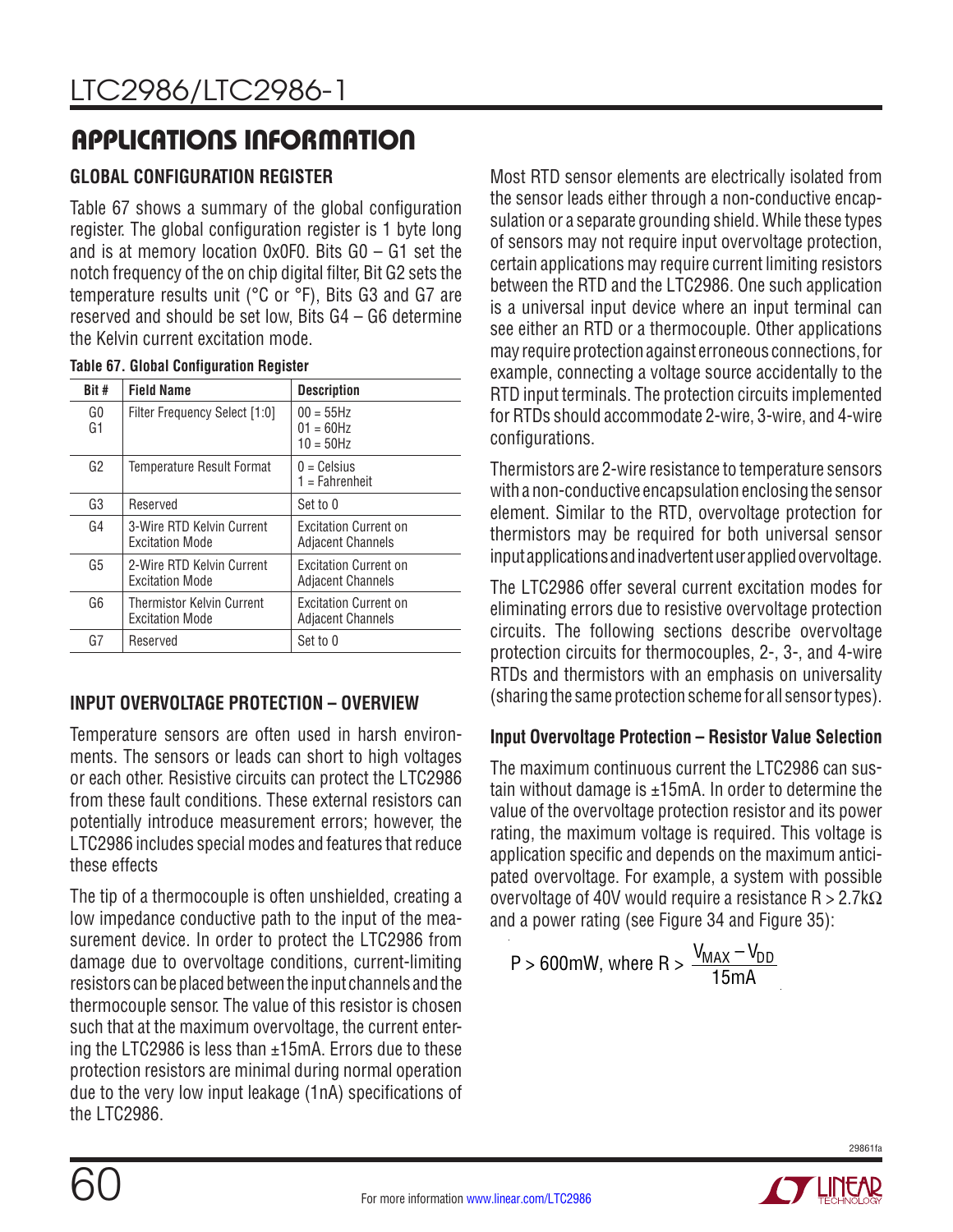

**Figure 34. Maximum Fault Voltage vs Minimum Protection Resistance**



**Figure 35. Maximum Fault Voltage vs Minimum Protection Resistor Power Rating**

### **Input Overvoltage Protection – Thermocouples**

Thermocouples are low impedance devices that generate voltage as a function of temperature differences. Since the LTC2986 input impedance is very high (input leakage < 1nA) external overvoltage protection resistors have minimal effect on the temperature measurement accuracy. For example, a 2k $\Omega$  protection resistor results in a worstcase error of 4µV (see Figure 36). This corresponds to a 0.1°C error for a Type K thermocouple at 25°C.

In addition to the protection resistors, 100pF capacitors should be added to each input for anti-alias filtering; these are not shown in the following schematics for simplicity.



**Figure 36. Thermocouple with Protection Resistors**

### **Input Overvoltage Protection – RTDs**

RTDs are resistive devices that require excitation current in order to determine their temperature. The excitation is applied to the series network consisting of the RTD and a sense resistor in order to make a ratiometric measurement. Overvoltage protection is implemented by placing a resistor between each RTD terminal and the LTC2986 input channels.

### **4-Wire RTDs**

The simplest RTD configuration to protect is the 4-wire RTD. A protection resistor is tied to each of the 4 RTD terminals (see Figure 37). Excitation current flows through the sense resistor ( $R_{\text{SENSE}}$ ), the RTD, and protection resistors RP1 and RP4. The LTC2986 measures the voltage drop across the RTD using CH3 and CH4 through protection resistors RP2 and RP3. Since the excitation current does not flow through RP2 and RP3, errors due to the protection resistance are negligible. Measurement errors are dominated by input leakage current (I < 1nA). For example, errors due to leakage current for a PT-100 RTD with 1kΩ sense resistor and 1kΩ protection resistors are below 0.025°C.

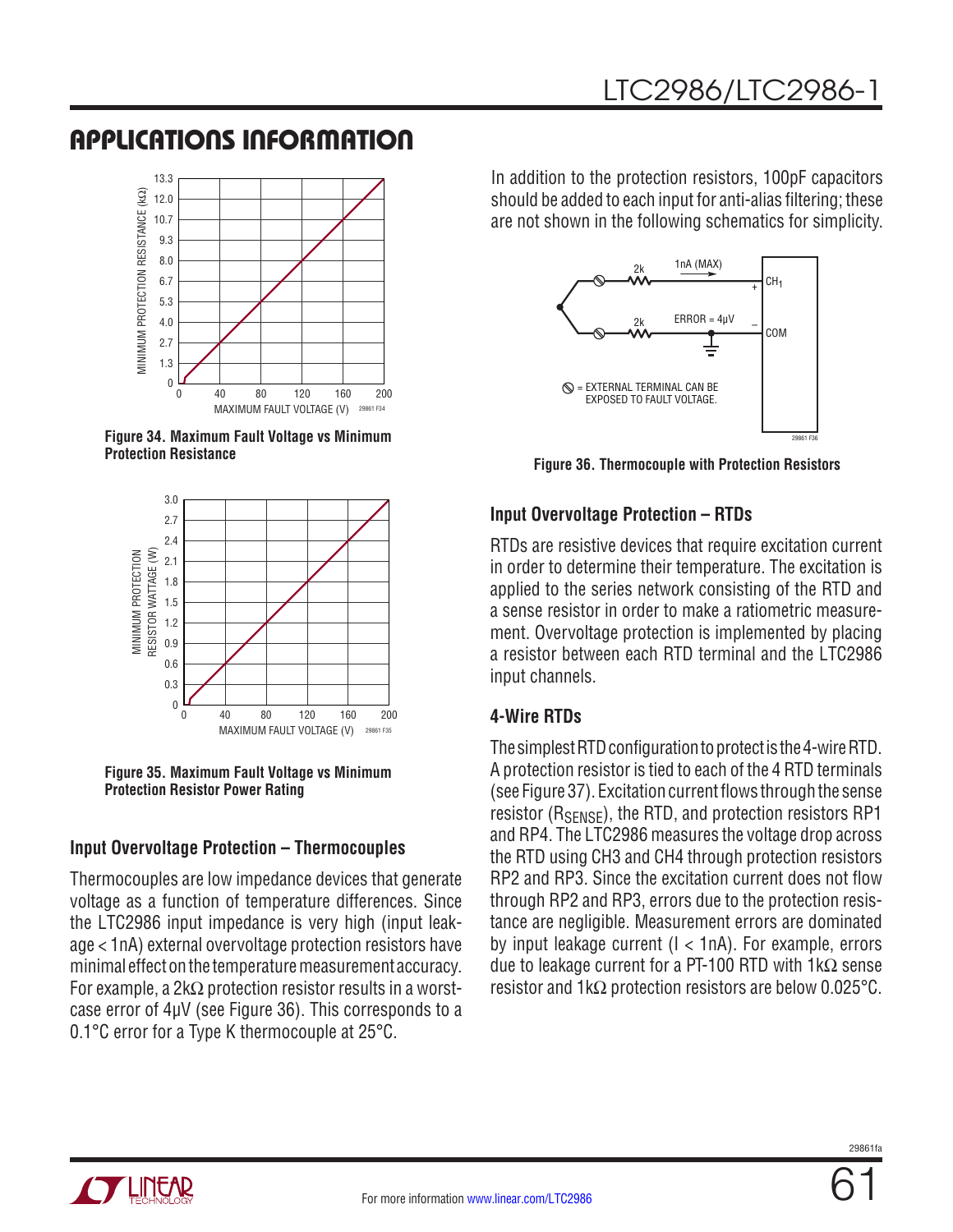

**Figure 37. 4-Wire RTD with Protection Resistors**

### **3-Wire RTDs**

3-wire RTDs are more difficult to protect than 4-wire RTDs. Normally, protection resistors are tied to each of the 3 RTD terminals (see Figure 38). The LTC2986 provides two matched excitation currents,  $I_1$  and  $I_2$ . These currents flow from CH3 and CH4 through RP2 and RP3 into the RTD. The resulting voltage is measured between CH3 and CH4. Assuming RP2  $=$  RP3 and  $I_1 = I_2$ , the errors resulting from the protection resistors are cancelled. While the LTC2986 provides matched current source excitation, external protection resistors may be difficult to match. Every 1 $\Omega$  mismatch in RP2 and RP3 translates to a 1 $\Omega$  error in the RTD measurement.



**Figure 38. 3-Wire RTD with Protection Resistors** 

The LTC2986 offers a 3-wire RTD Kelvin current source mode in order to remove errors due to mismatched protection resistors. This feature is enabled by setting the global 3-wire RTD Kelvin current excitation mode bit (G4 = 1, see Table 67) prior to initiating a conversion start. This mode uses the adjacent channels (in this example CH5 and CH6) for the current source excitation and performs the measurement on CH3 and CH4 (see Figure 39). Two additional resistors are placed between the RTD and the channels tied to the excitation current sources, but the protection resistor matching constraint is removed for all resistors. The excitation current no longer flows through RP2 or RP3, removing the voltage drop across them. Figure 40 shows the channel assignment convention for this mode.







**Figure 40. 3-Wire RTD Kelvin Current Mode Channel Assignment Convention (G4 = 1)**

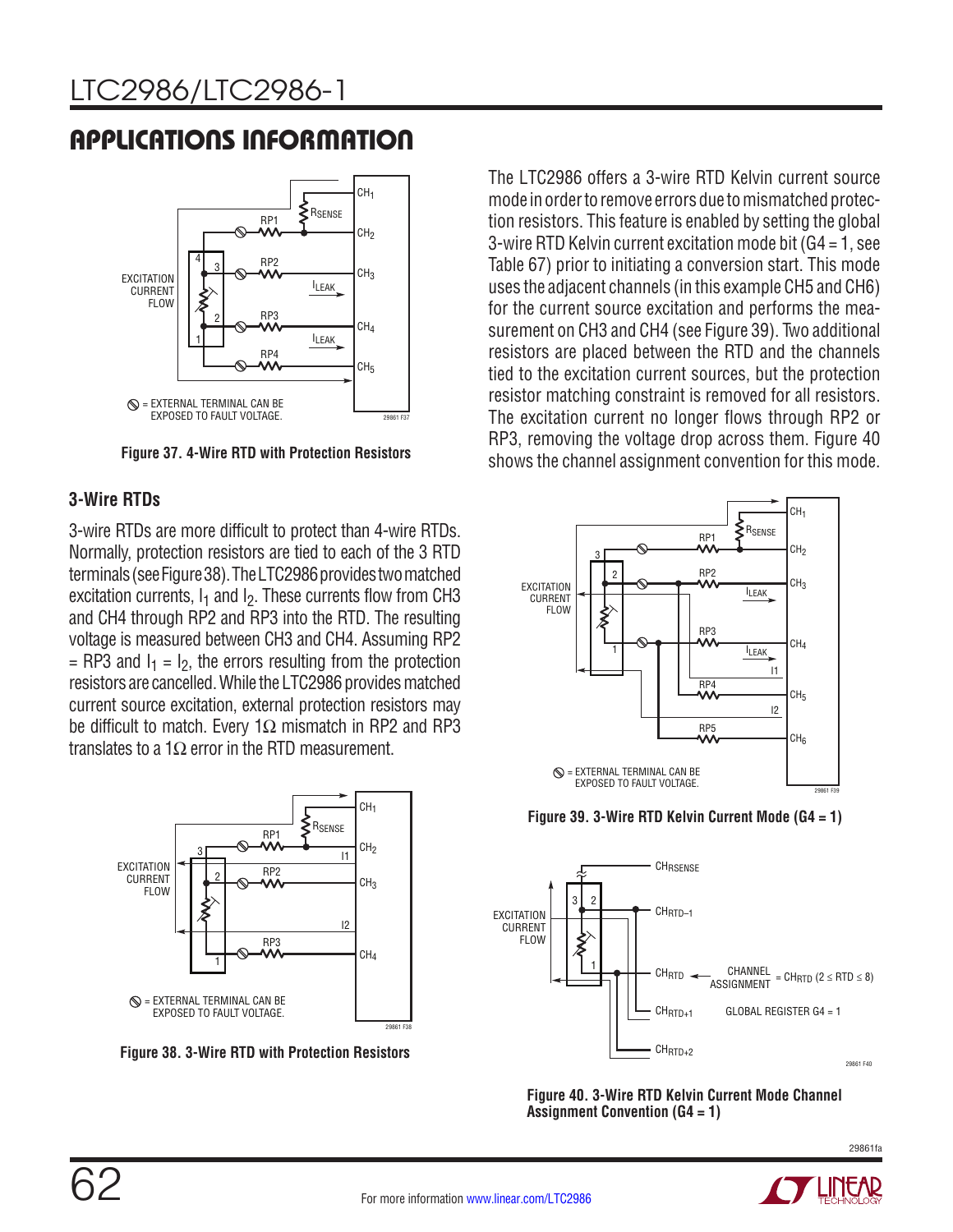### **2-Wire RTDs**

2-wire RTDs are difficult to protect because the protection resistor (RP3) is in series with the RTD (see Figure 41). Every 1Ω of protection resistance adds 1Ω measurement error to the RTD.

The LTC2986 offers a 2-wire Kelvin current source mode in order to remove the errors associated with protection resistors. This feature is enabled by setting the global 2-wire RTD Kelvin current excitation mode bit (G5 = 1, see Table 67) prior to initiating a conversion start. This current excitation mode uses the adjacent channel (CH5 for this example) for the internal ground connection (see Figure 42). One additional protection resistor is added between the RTD and CH5. The excitation current no longer flows through RP3, removing the voltage drop across it. Figure 43 shows the channel assignment convention for this mode.



**Figure 41. 2-wire RTD with Protection Resistors**





**TT LIITUAR** 



**Figure 43. 2-Wire Kelvin Current Mode Channel Assignment Convention (G5 = 1)**

### **Thermistors**

Similar to the 2-wire RTD, thermistors are difficult to protect because the protection resistor RP3 is in series with the sensor (see Figure 44). Every 1 $\Omega$  of protection resistance adds 1Ω measurement error to the thermistor.



**Figure 44. Thermistor with Protection Resistors**

The LTC2986 offers a thermistor Kelvin current source mode in order to remove the errors associated with protection resistors. This feature is enabled by setting the global thermistor Kelvin current excitation mode bit  $(66 = 1, 1)$ see Table 67) prior to initiating a conversion start. This current excitation mode uses the adjacent channel (CH5 for this example) for the internal ground connection (see Figure 45). One additional protection resistor is added between the thermistor and CH5. The excitation current no longer flows through RP3, removing the voltage drop across it. Figure 46 shows the channel assignment convention for this mode.

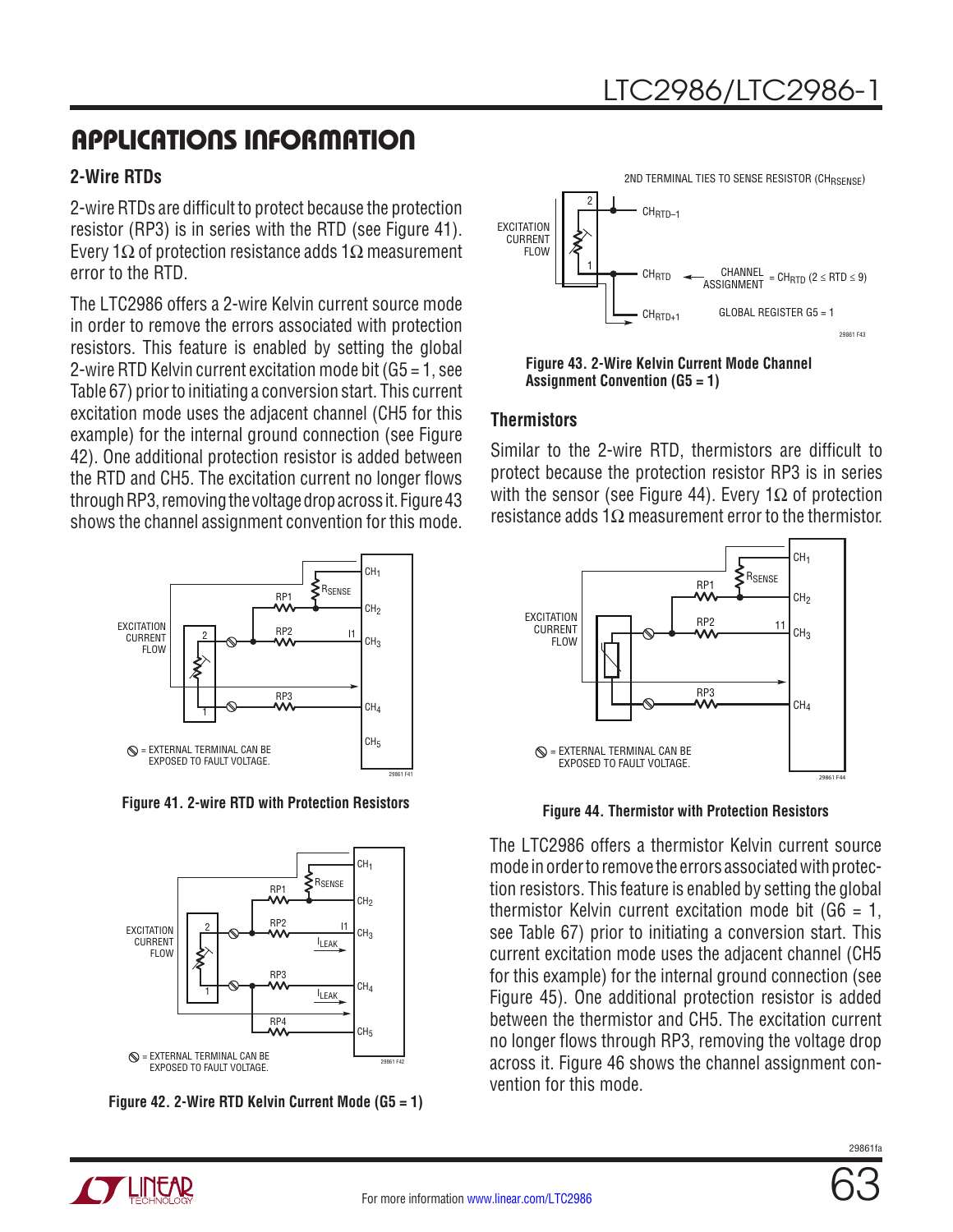

**Figure 45. Thermistor Kelvin Current Source Mode (G6 = 1)**





### **Universal Example**

The LTC2986 is capable of sharing one protected interface with multiple sensor types (see Figure 47). This includes all RTD configurations (2-, 3- and 4-wire), thermistors, and thermocouples. Switching between sensors only requires a new channel assignment word via software control. The multi-sensor circuit provides 4 input terminals, each protected against external overvoltage conditions. In order to enable Kelvin current excitation mode for all sensors set all 3 global configuration bits G4, G5, and G6 to 1 (see Table 67).



**Figure 47. Universal Multi-Sensor Schematic**

In Figure 48, a 4-wire RTD is tied directly to the 4 input terminals. In this case, the 4-wire RTD is assigned to CH6 and the sense resistor is tied to CH2. The excitation current flows through protection resisters RP1 and RP6. Since RP6 is grounded, R<sub>SFNSF</sub> sharing and excitation current rotation are off.



**Figure 48. Protected Multi-Sensor 4-Wire RTD Connection** 

29861fa

29861 F46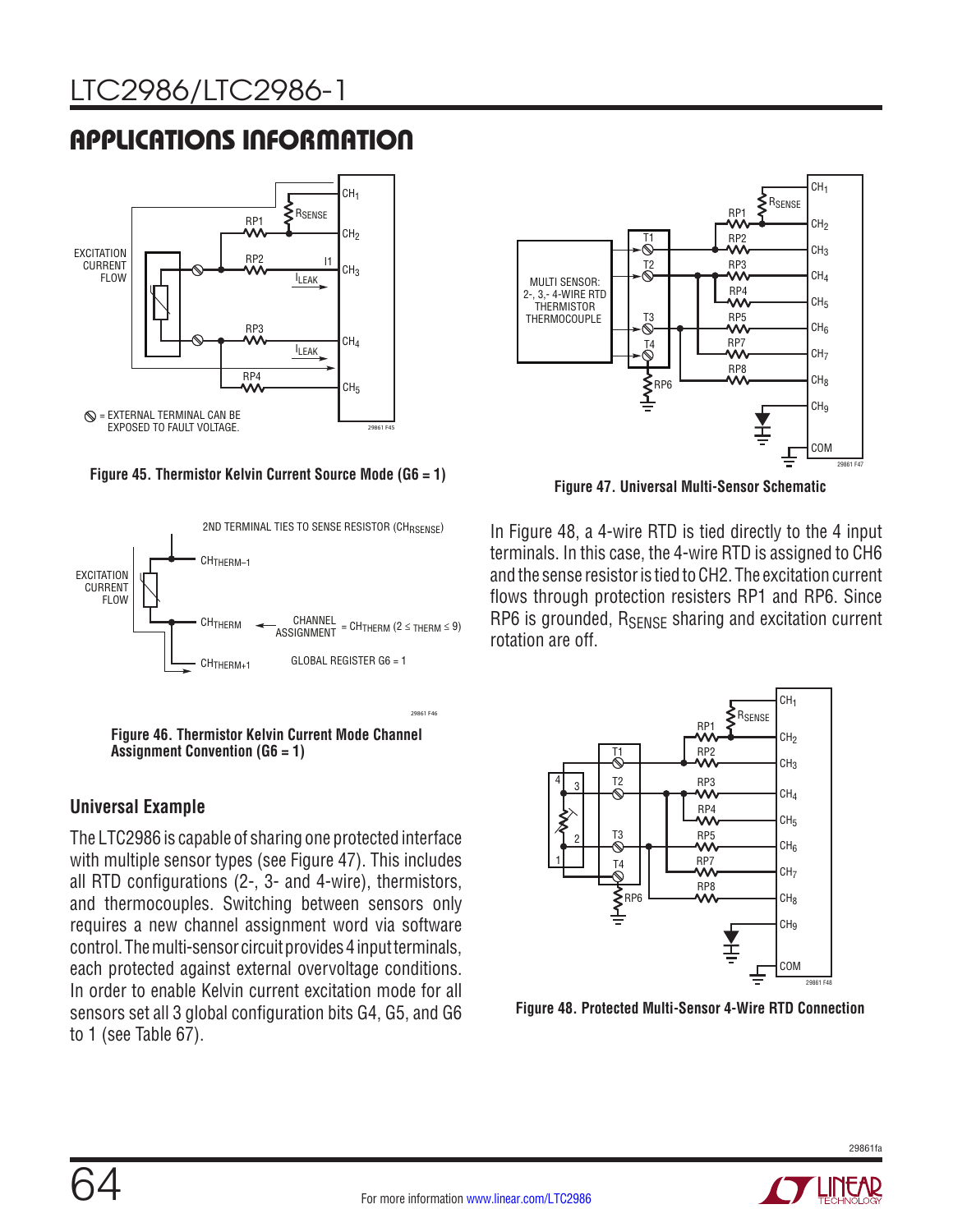Figure 49 shows the interface to a 3-wire RTD using the multi-sensor circuit. In this case, the RTD ties directly to terminals T1 – T3 and terminal T4 is left floating. Matched excitation currents flow from CH7 and CH8 through protection resistors RP7 and RP8 while the RTD measurement occurs at CH5 and CH6. The 3-wire RTD is assigned to CH6 and R<sub>SENSE</sub> sharing is turned on.



**Figure 49. Protected Multi-Sensor 3-Wire RTD Connection**

Figure 50 shows the interface to a 2-wire RTD using the LTC2986 multi-sensor circuit. In this case, the RTD ties directly to terminals T1 and T2 while terminals T3 and T4 are left floating. The excitation currents flows from CH1 through R<sub>SENSE</sub> and protection resistors RP1 and RP4 (CH5 is internally grounded) while the RTD measurement occurs at CH3 and CH4. The 2-wire RTD is assigned to CH4 and  $R_{SENSF}$  sharing is turned on.



**Figure 50. Protected Multi-Sensor 2-Wire RTD Connection**

Figure 51 shows the interface to a thermistor using the LTC2986 multi-sensor circuit. In this case, the thermistor ties directly to terminals T1 and T2 while terminals T3 and T4 are left floating. The excitation current flows from CH1 through R<sub>SENSE</sub> and protection resistors RP1 and RP4 (CH5 is internally grounded) while the thermistor differential measurement occurs at CH3 and CH4. The thermistor is assigned to CH4 and RSENSE sharing is enabled in order to provide an internal ground connection.



**Figure 51. Protected Multi-Sensor Thermistor Connection**

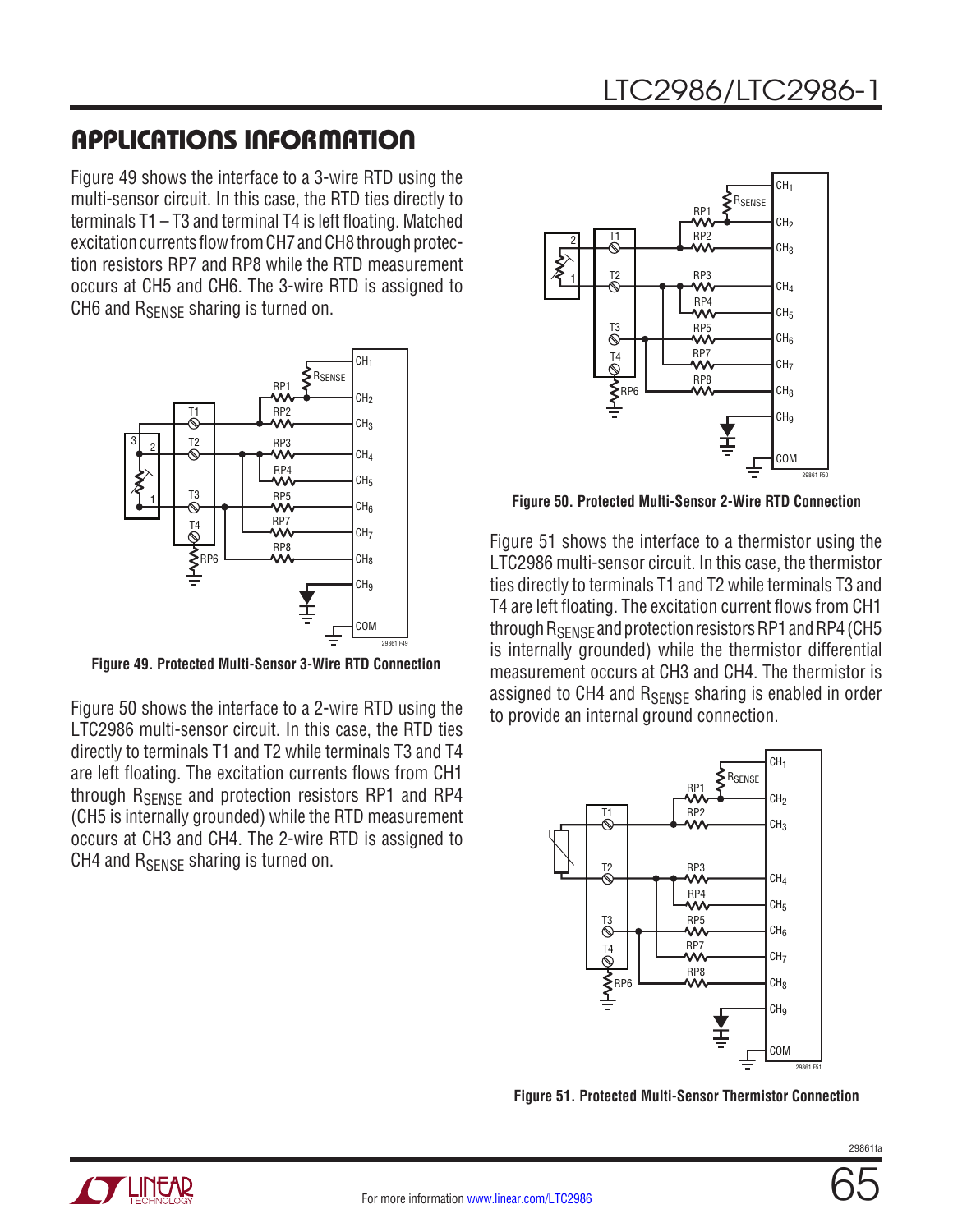Figure 52 shows the interface to a thermocouple using the LTC2986 multi-sensor circuit. In this case, the thermocouple ties directly to terminals T3 and T4 while terminals T1 and T2 can be left floating or tied to an RTD (Global Register G5 = 1) or thermistor (Global Register  $G6 = 1$ ) for cold junction compensation. Alternatively, a diode (tied to CH9) can be used for cold junction compensation. The thermocouple is assigned to CH6 with single ended measurement mode.



**Figure 52. Protected Multi-Sensor Thermocouple Connection**

### **ACTIVE ANALOG TEMPERATURE SENSORS**

In addition to passive type temperature sensors, the LTC2986 also supports active analog temperature sensors (i.e. LTC2997). In this mode, the LTC2986 measures the voltage output from the analog temperature sensor and does a table lookup to convert the measured voltage to temperature. This sensor option is fully customizable and can be used for direct temperature measurement or cold junction compensation.

### **Analog Sensor Channel Assignment and Result Formats**

For the active analog temperature sensor type  $=$  31 (see Table 4 and Figure 53), the channel assignment word is 0xF800 0000 for differential measurements and 0xFC00 0000 for single-ended. When the LTC2986 is configured for the active analog temperature sensor type, it will take the measured voltage value from the ADC and perform a table lookup to produce a temperature result. The result format of the table lookup will be a 24-bit signed fixedpoint temperature result along with the error status byte. The fixed-point format of the temperature is identical to all the other LTC2986 temperature sensor types. This format can be seen in Table 9.



**Figure 53. Active Analog Temperature Sensor Channel Assignment Conventions**

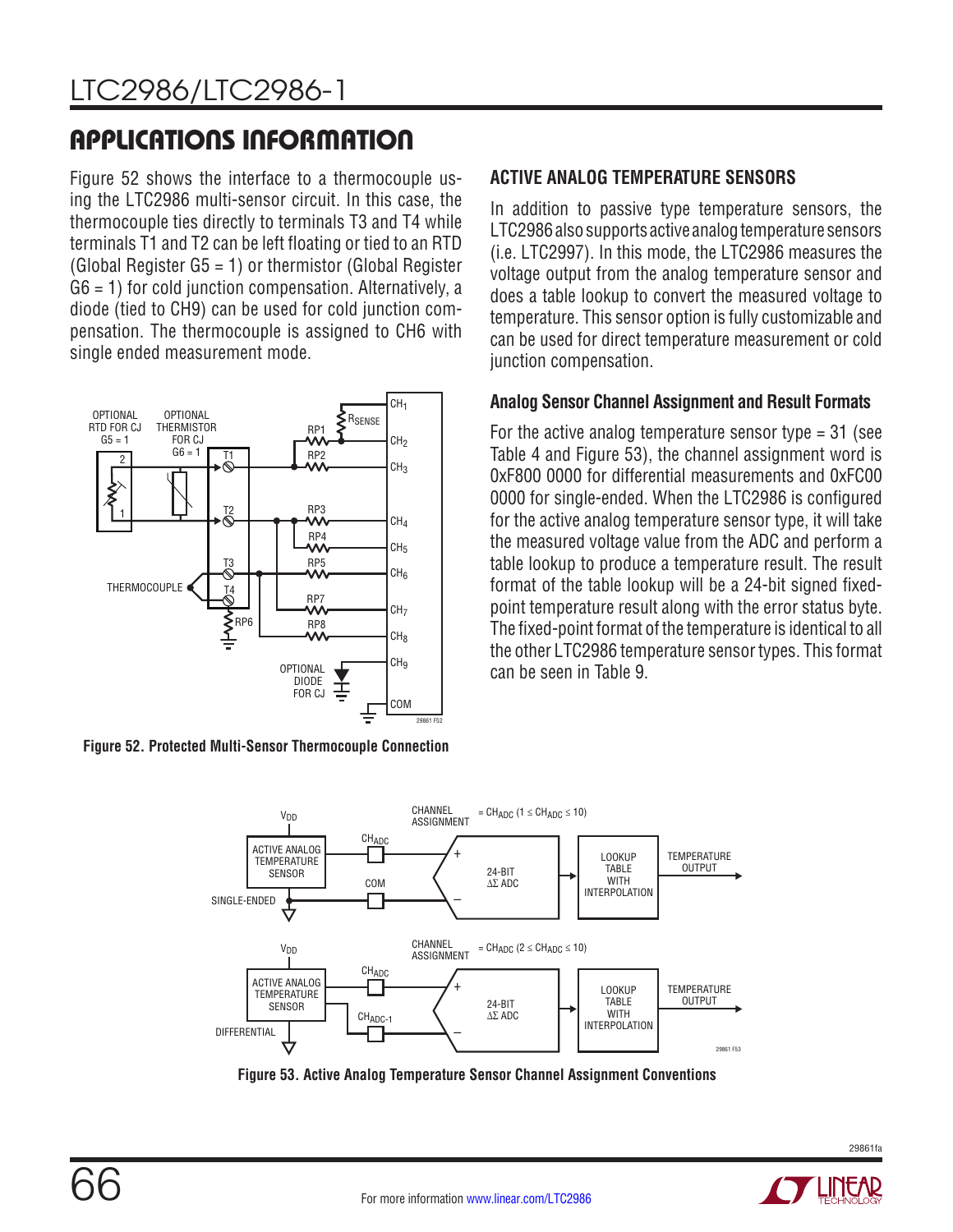The error status byte is located in the upper byte of the data output word. Table 68 shows format of the error status byte for the analog sensor type. Bit D31 and D30 indicate a bad ADC reading. This can be a result of either a broken (open) sensor or an excessive noise event (ESD or static discharge into the sensor path). Either of these are a hard error and –999°C or °F is reported. In the case of an excessive noise event, the device should recover and the following conversions will be valid if the noise event was a random, infrequent event. Bits D27 and D26 indicate over or under temperature limits have been exceeded the table limits as described in Table 68. Bit D25 indicates the absolute voltage measured by the ADC is beyond its normal operating range.

### **Example: Differential Active Analog Temperature Sensor**

In this example, a simplified temperature curve is implemented (see Figure 54). Points P1 to P9 represent the

normal operating range of the custom device. Voltage readings above point P9 result in a soft fault and the reported result is a linear extrapolation using a slope determined by points P8 and P9 (the final two table entries). Voltage readings below point P1 are also reported as soft faults. The reported result is the extrapolation between point P1 and P0, where P0 is typically the lowest possible sensor output voltage. Sensor output voltages below P0 (in mV) will report P0 output.

In order to program the LTC2986 with an active analog temperature sensor table, both the mV data and the Kelvin data are converted to 24-bit binary values (represented as two, 3-byte table entries, see Table 69). Since some analog sensors generate negative output voltages, the table mV values are 2's compliment. The sensor output voltage (units  $=$  mV) follows the convention shown in Table 71, where the first bit is the sign, the next 11 bits are the integer part and the remaining 12 bits are the fractional part.

| <b>BIT</b>      | <b>FAULT</b>            | <b>ERROR TYPE</b> | <b>DESCRIPTION</b>                                                      | <b>OUTPUT RESULT</b>   |
|-----------------|-------------------------|-------------------|-------------------------------------------------------------------------|------------------------|
| D31             | Hard Fault              | Hard              | $V_{ADC} < -1.75$ • $V_{REF}/2$ or $V_{ADC} > 1.75$ • $V_{REF}/2$       | $-999$                 |
| D30             | Range Hard Fault        | Hard              | $V_{ADC} < -1.75$ • $V_{RFF}/2$ or $V_{ADC} > 1.75$ • $V_{RFF}/2$       | $-999$                 |
| D <sub>29</sub> | Not Used                | N/A               | ΝA                                                                      | ΝA                     |
| D <sub>28</sub> | Not Used                | N/A               | <b>NA</b>                                                               | <b>NA</b>              |
| D <sub>27</sub> | Soft Above              | Soft              | $V_{ADC}$ > Last Table Point Voltage                                    | <b>Suspect Reading</b> |
| D <sub>26</sub> | Soft Below              | Soft              | VADC < Second Table Point (P1) Voltage                                  | <b>Suspect Reading</b> |
| D <sub>25</sub> | Soft Range              | Soft              | $V_{ADC} < -1.125 \cdot V_{RFF}/2$ or $V_{ADC} > 1.125 \cdot V_{RFF}/2$ | <b>Suspect Reading</b> |
| D24             | Result Valid (Always 1) | <b>NA</b>         | <b>NA</b>                                                               | ΝA                     |

### **Active Analog Temperature Sensor Table Format**

#### **Table 69. Active Analog Temperature Sensor Table Format**

| <b>ADDRESS</b>                   | <b>BYTE 0</b> | <b>BYTE 1</b>         | <b>BYTE 2</b> | <b>BYTE 3</b> | <b>BYTE4</b>             | <b>BYTE 5</b> |
|----------------------------------|---------------|-----------------------|---------------|---------------|--------------------------|---------------|
| $0x250 + 6$ • Start Address      |               | Table Entry $#1$ (mV) |               |               | Table Entry #1 (Kelvin)  |               |
| $0x250 + 6$ • Start Address + 6  |               | Table Entry #2 (mV)   |               |               | Table Entry #2 (Kelvin)  |               |
| $0x250 + 6$ • Start Address + 12 |               | Table Entry #3 (mV)   |               |               | Table Entry #3 (Kelvin)  |               |
|                                  |               |                       |               |               |                          |               |
|                                  |               |                       |               |               |                          |               |
|                                  |               |                       |               |               |                          |               |
|                                  |               |                       |               |               |                          |               |
|                                  |               |                       |               |               |                          |               |
| $Max$ Address = $0x3CA$          |               | Table Entry #64 (mV)  |               |               | Table Entry #64 (Kelvin) |               |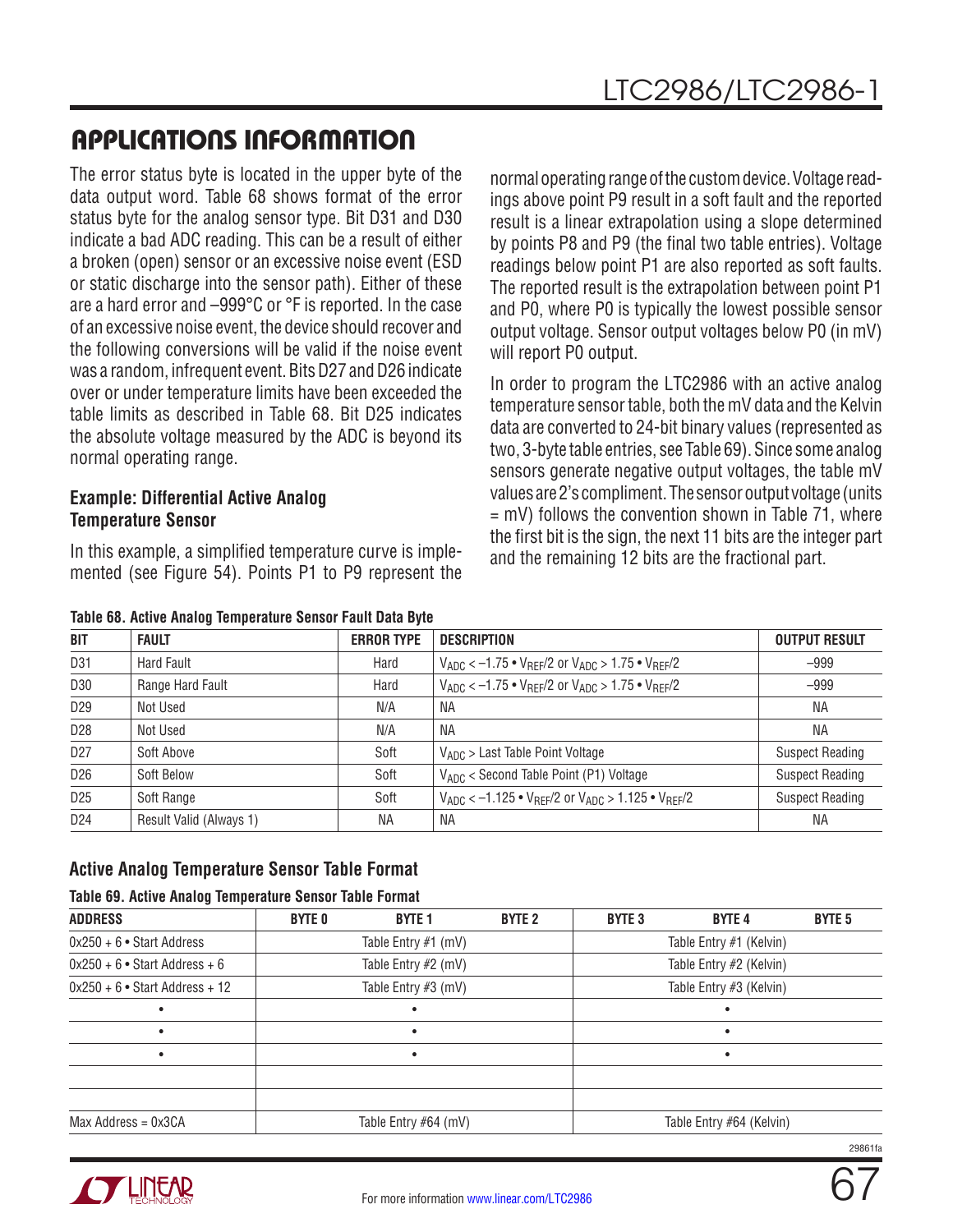The temperature values are input in Kelvin as unsigned fixed-point values, but the final temperatures reported by the LTC2986 are reported in °C or °F. The sensor temperature (Kelvin) follows the convention shown in Table 72, where the first 14 bits are the integer part and the remaining 10 bits are the fractional part. In this example, a custom analog sensor is tied to CH2, and is programmed with the channel assignment data shown in Table 73. In this case the custom data begins at memory location 0x250 (starting address is 0). The starting address (offset from 0x250) is entered in the analog sensor data pointer field of the channel assignment data. The table data length –1 (9 in this example) is entered into the data length field of the analog temperature sensor channel assignment word. Refer to Table 70 for the location and format of the 10 six-byte table entries.



**Figure 54. Active Analog Temperature Sensor Table Example**

**Table 70. Active Analog Temperature Sensor Example Table Data Memory Map**

| <b>POINT</b>   | <b>SENSOR OUTPUT</b><br><b>VOLTAGE (mV)</b> | <b>TEMPERATURE</b><br><b>KELVIN</b> | <b>START</b><br><b>ADDRESS</b> | <b>STOP</b><br><b>ADDRESS</b> | <b>BYTE 0</b> | <b>BYTE 1</b> | <b>BYTE 2</b> | <b>BYTE 3</b> | <b>BYTE 4</b>    | <b>BYTE 5</b> |
|----------------|---------------------------------------------|-------------------------------------|--------------------------------|-------------------------------|---------------|---------------|---------------|---------------|------------------|---------------|
| P <sub>0</sub> | $-50.22$                                    | $\Omega$                            | 0x250                          | 0x255                         |               |               |               |               |                  |               |
| P1             | $-30.2$                                     | 99.1                                | 0x256                          | 0x25B                         |               |               |               |               |                  |               |
| P <sub>2</sub> | $-5.3$                                      | 135.4                               | 0x25C                          | 0x261                         |               |               |               |               |                  |               |
| P3             | 20.33                                       | 220.3                               | 0x262                          | 0x267                         |               |               |               |               |                  |               |
| P <sub>4</sub> | 40.2                                        | 361.2                               | 0x268                          | 0x26D                         |               | mV Data       |               |               | Temperature Data |               |
| P <sub>5</sub> | 55.3                                        | 522.1                               | 0x26E                          | 0x273                         |               |               |               |               |                  |               |
| P6             | 88.3                                        | 720.3                               | 0x274                          | 0x279                         |               |               |               |               |                  |               |
| P7             | 132.2                                       | 811.2                               | 0x27A                          | 0x27F                         |               |               |               |               |                  |               |
| P8             | 188.7                                       | 922.5                               | 0x280                          | 0x285                         |               |               |               |               |                  |               |
| P9             | 460.4                                       | 1000                                | 0x286                          | 0x28B                         |               |               |               |               |                  |               |

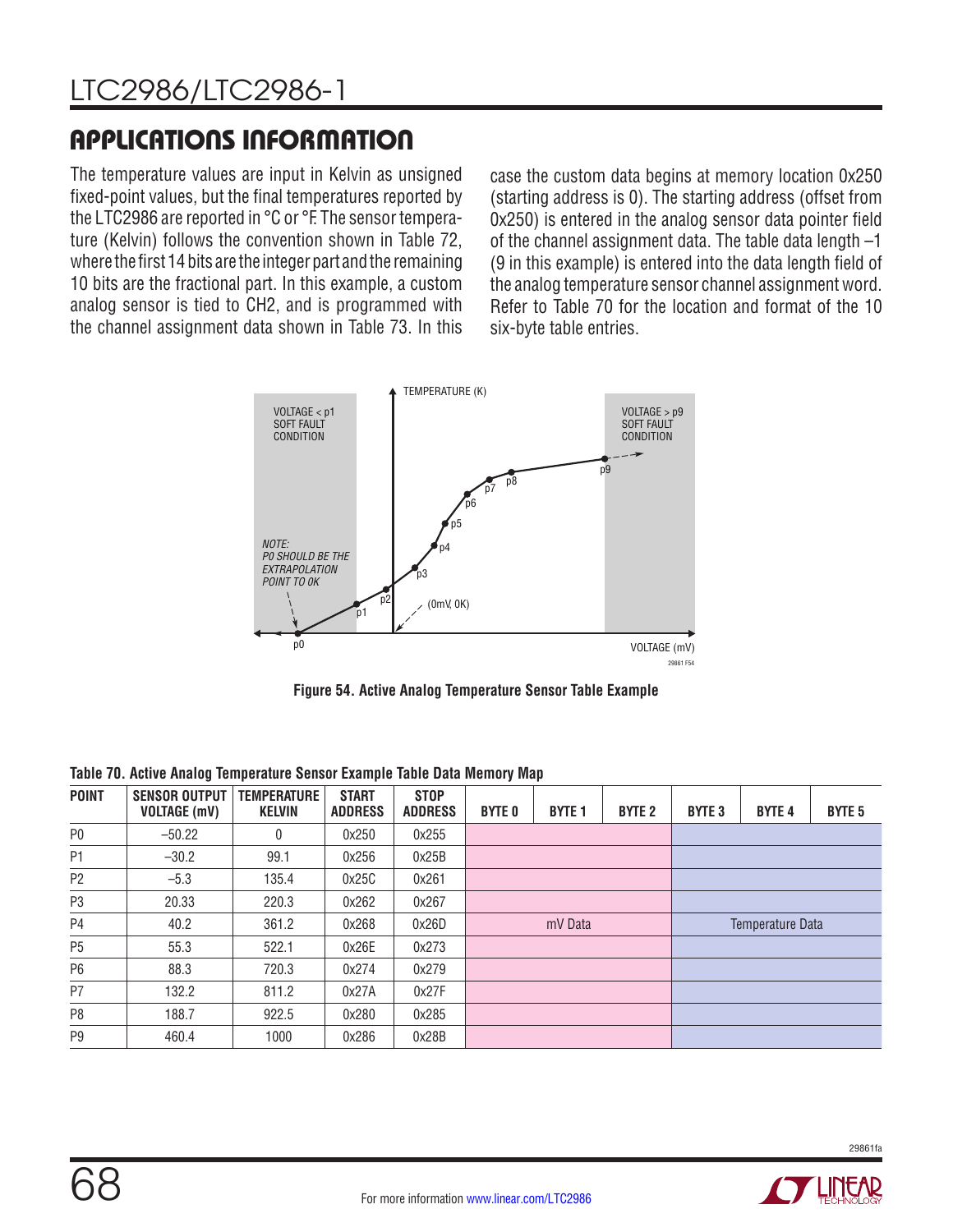|          |                |                |                | <b>BYTE 0</b> |            |                |                |                |                |                |             | <b>BYTE 1</b>  |            |              |                |                |                |                |           | <b>BYTE 2</b> |                |                |                |                |
|----------|----------------|----------------|----------------|---------------|------------|----------------|----------------|----------------|----------------|----------------|-------------|----------------|------------|--------------|----------------|----------------|----------------|----------------|-----------|---------------|----------------|----------------|----------------|----------------|
|          | <b>B23</b>     | <b>B22</b>     | <b>B21</b>     | <b>B20</b>    | <b>B19</b> | <b>B18</b>     | <b>B17</b>     | <b>B16</b>     | <b>B15</b>     | <b>B14</b>     | <b>B13</b>  | <b>B12</b>     | <b>B11</b> | <b>B10</b>   | B <sub>9</sub> | B <sub>8</sub> | B <sub>7</sub> | B <sub>6</sub> | <b>B5</b> | <b>B4</b>     | B <sub>3</sub> | B <sub>2</sub> | B <sub>1</sub> | B <sub>0</sub> |
|          | mV Sign        | $2^{10}$       | $2^9$          | $2^8$         | $2^7$      | 2 <sup>6</sup> | 2 <sup>5</sup> | 2 <sup>4</sup> | 2 <sup>3</sup> | 2 <sup>2</sup> | $2^{\circ}$ | 2 <sup>0</sup> | $2^{-1}$   | $2^{-2}$     | $2^{-3}$       | $2^{-4}$       | $2^{-5}$       | $2^{-6}$       | $2 - i$   | $2^{-8}$      | $2^{-9}$       | $2^{-10}$      | $2^{-11}$      | $2^{-12}$      |
| $-50.22$ |                |                |                |               |            |                | $\theta$       | $\theta$       |                |                |             |                |            |              | $\theta$       | $\mathbf{0}$   | $\overline{0}$ |                |           |               |                | $\theta$       |                |                |
| $-30.2$  |                |                |                |               |            |                |                | $\theta$       | $\theta$       | $\theta$       |             |                |            |              | $\theta$       | $\mathbf{0}$   |                |                |           |               |                |                | $\theta$       |                |
| $-5.3$   |                |                |                |               |            |                |                |                |                | $\mathbf{0}$   |             | $\theta$       |            | $\mathbf{0}$ |                |                | $\overline{0}$ | 0              |           |               | $\theta$       | $\theta$       |                |                |
| 20.33    | $\theta$       | $\overline{0}$ | $\overline{0}$ |               |            | $\Omega$       | $\theta$       |                | $\mathbf{0}$   |                |             | $\theta$       | $\theta$   |              | $\theta$       |                | $\mathbf{0}$   |                |           | $\Omega$      |                | $\theta$       | $\mathbf{0}$   | $\theta$       |
| 40.2     | $\theta$       | 0              | 0              |               |            | $\theta$       |                | 0              |                | $\theta$       |             | $\theta$       | 0          | $\mathbf{0}$ |                |                | $\mathbf{0}$   | $\mathbf{0}$   |           |               | $\theta$       | $\theta$       |                |                |
| 55.3     | $\mathbf{0}$   | $\Omega$       | 0              |               |            | $\Omega$       |                |                | $\overline{0}$ |                |             |                | $\Omega$   |              | $\Omega$       | $\theta$       |                |                |           |               |                |                | $\Omega$       |                |
| 88.3     | $\overline{0}$ | $\Omega$       | 0              |               |            |                | $\mathbf{0}$   |                |                | $\Omega$       |             | $\Omega$       | $\Omega$   |              | $\Omega$       | $\theta$       |                | и              |           |               |                |                | $\Omega$       |                |
| 132.2    | $\theta$       | $\mathbf{0}$   | 0              |               |            | $\Omega$       | $\Omega$       | $\theta$       | $\theta$       |                |             | $\Omega$       | $\Omega$   | $\theta$     |                |                | $\mathbf{0}$   | 0              |           |               | $\Omega$       | $\theta$       |                |                |
| 188.7    | $\theta$       | $\Omega$       | 0              |               |            | $\Omega$       |                |                |                |                |             | $\theta$       |            | $\theta$     |                |                | $\theta$       | 0              |           |               |                | $\Omega$       |                |                |
| 460.4    | $\Omega$       | $\mathbf{0}$   | 0              |               |            |                | $\theta$       |                |                |                |             | $\Omega$       | $\Omega$   |              |                | $\theta$       | 0              |                |           |               |                |                |                | $\Omega$       |

#### **Table 71. Example Active Analog Temperature Sensor Voltage Values**

#### **Table 72. Example Active Analog Temperature Sensor Temperature Values**

|             |                |            |                | <b>BYTE 3</b> |                |                |            |                |                |                |                |                | <b>BYTE 4</b>  |                |                |                |          |                |              |              | <b>BYTE 5</b>  |                |                |                |
|-------------|----------------|------------|----------------|---------------|----------------|----------------|------------|----------------|----------------|----------------|----------------|----------------|----------------|----------------|----------------|----------------|----------|----------------|--------------|--------------|----------------|----------------|----------------|----------------|
|             | <b>B23</b>     | <b>B22</b> | <b>B21</b>     | <b>B20</b>    | <b>B19</b>     | <b>B18</b>     | <b>B17</b> | <b>B16</b>     | <b>B15</b>     | <b>B14</b>     | <b>B13</b>     | <b>B12</b>     | B1             | <b>B10</b>     | B <sub>9</sub> | B <sub>8</sub> | B7       | B <sub>6</sub> | <b>B5</b>    | <b>B4</b>    | B <sub>3</sub> | B <sub>2</sub> | B1             | B <sub>0</sub> |
| Temperature | $2^{13}$       | $2^{12}$   | $2^{11}$       | $2^{10}$      | 2 <sup>9</sup> | 2 <sup>8</sup> | $2^7$      | 2 <sup>6</sup> | 2 <sup>5</sup> | 2 <sup>4</sup> | 2 <sup>3</sup> | 2 <sup>2</sup> | 2 <sup>1</sup> | 2 <sup>0</sup> | $2^{-1}$       | $2^{-2}$       | $2^{-3}$ | $2^{-4}$       | $2^{-5}$     | $2 - 6$      | $2 - 7$        | $2^{-8}$       | $2^{-9}$       | $ 2^{-10} $    |
| $\Omega$    | $\Omega$       | Ŋ          | 0              | $\Omega$      |                | $\Omega$       | $\Omega$   | $\overline{0}$ | 0              | $\Omega$       | $\theta$       | $\Omega$       | $\theta$       | $\theta$       | $\overline{0}$ |                |          | $\Omega$       | $\Omega$     | $\Omega$     |                |                | $\Omega$       | $\theta$       |
| 99.1        | $\Omega$       | $\Omega$   | 0              |               | $\Omega$       | $\Omega$       | $\Omega$   |                |                | $\Omega$       | $\overline{0}$ | $\Omega$       |                |                | 0              |                | $\Omega$ |                |              | $\Omega$     |                |                |                | $\overline{0}$ |
| 135.4       | $\mathbf{0}$   | $\Omega$   | 0              |               |                | $\Omega$       |            | $\Omega$       | 0              | $\Omega$       | $\mathbf{0}$   |                |                |                | 0              |                |          | $\mathbf{0}$   | $\mathbf{0}$ |              |                | ſ              | $\theta$       |                |
| 220.3       | $\mathbf{0}$   | $\Omega$   | $\overline{0}$ |               |                | $\sqrt{ }$     |            |                | 0              |                |                |                | $\mathbf{0}$   | $\overline{0}$ | $\overline{0}$ |                |          | $\overline{0}$ |              |              |                |                |                |                |
| 361.2       | $\Omega$       | Ŋ          | 0              |               |                |                | $\Omega$   |                |                | $\mathbf{0}$   |                | N              | $\theta$       |                | 0              |                |          |                | $\Omega$     | $\mathbf{0}$ |                |                | $\overline{0}$ | $\overline{0}$ |
| 522.1       | $\mathbf{0}$   | $\Omega$   | 0              |               |                | ſ              | $\Omega$   | $\theta$       | N              | $\Omega$       |                | 0              |                | $\Omega$       | 0              |                | ſ        |                |              | $\theta$     |                |                |                | $\mathbf{0}$   |
| 720.3       | $\overline{0}$ | $\Omega$   | 0              |               |                | $\Omega$       |            |                | 0              |                | $\theta$       | $\Omega$       | $\Omega$       | $\theta$       | $\overline{0}$ |                | ſ        | $\Omega$       |              |              |                |                |                |                |
| 811.2       | $\Omega$       | $\Omega$   | 0              |               |                |                | $\Omega$   | $\overline{0}$ |                | $\Omega$       |                | $\Omega$       |                |                | $\Omega$       |                |          |                | $\Omega$     | $\Omega$     |                |                | $\Omega$       | $\theta$       |
| 922.5       | $\Omega$       | $\Omega$   | $\overline{0}$ |               |                |                |            | $\Omega$       | 0              |                |                | $\Omega$       |                | $\Omega$       |                |                | ſ        | $\Omega$       | $\Omega$     | $\theta$     |                | $\Omega$       | $\Omega$       | $\overline{0}$ |
| 1000        | $\Omega$       |            | n              |               |                |                |            |                |                | $\Omega$       |                |                | $\Omega$       |                | $\Omega$       |                |          |                |              | 0            |                |                |                | $\overline{0}$ |

#### **Table 73. Example Active Analog Temperature Sensor Channel Assignment Data**

| <b>CONFIGURATION</b><br>FIELD         | <b>DESCRIPTION</b>                        | # BITS | <b>BINARY</b><br><b>DATA</b> |  | <b>ADDRESS 214</b> |       | <b>MEMORY</b> |                |  |                               | <b>MEMORY</b><br><b>ADDRESS 215</b> |  |  | <b>ADDRESS 216</b> | <b>MEMORY</b> |  |         |  |  | <b>MEMORY</b> | <b>ADDRESS 217</b> |  |
|---------------------------------------|-------------------------------------------|--------|------------------------------|--|--------------------|-------|---------------|----------------|--|-------------------------------|-------------------------------------|--|--|--------------------|---------------|--|---------|--|--|---------------|--------------------|--|
| (1) Analog Temp<br>Sensor             | Sensor Type                               | 5      | $11110$  1                   |  |                    | 1 1 0 |               |                |  |                               |                                     |  |  |                    |               |  |         |  |  |               |                    |  |
| $(2)$ SE/Diff                         | Single-Ended or<br><b>Differential</b>    |        |                              |  |                    |       |               | $\overline{0}$ |  |                               |                                     |  |  |                    |               |  |         |  |  |               |                    |  |
| (3) Not Used                          | Set to 0                                  | 14     | 00000000000000               |  |                    |       |               |                |  | 0 0 0 0 0 0 0 0 0 0 0 0 0 0 0 |                                     |  |  |                    |               |  |         |  |  |               |                    |  |
| (4) Direct ADC Table<br>Data Pointer  | Start Address = $0$  <br>(Start at 0x250) | 6      | 000000                       |  |                    |       |               |                |  |                               |                                     |  |  |                    |               |  | 0000000 |  |  |               |                    |  |
| (5) Direct ADC Table<br>Data Length-1 | $\vert$ Data Length-1 = 9 $\vert$         | 6      | 001001                       |  |                    |       |               |                |  |                               |                                     |  |  |                    |               |  |         |  |  |               | 0 0 1 0 0 1        |  |



69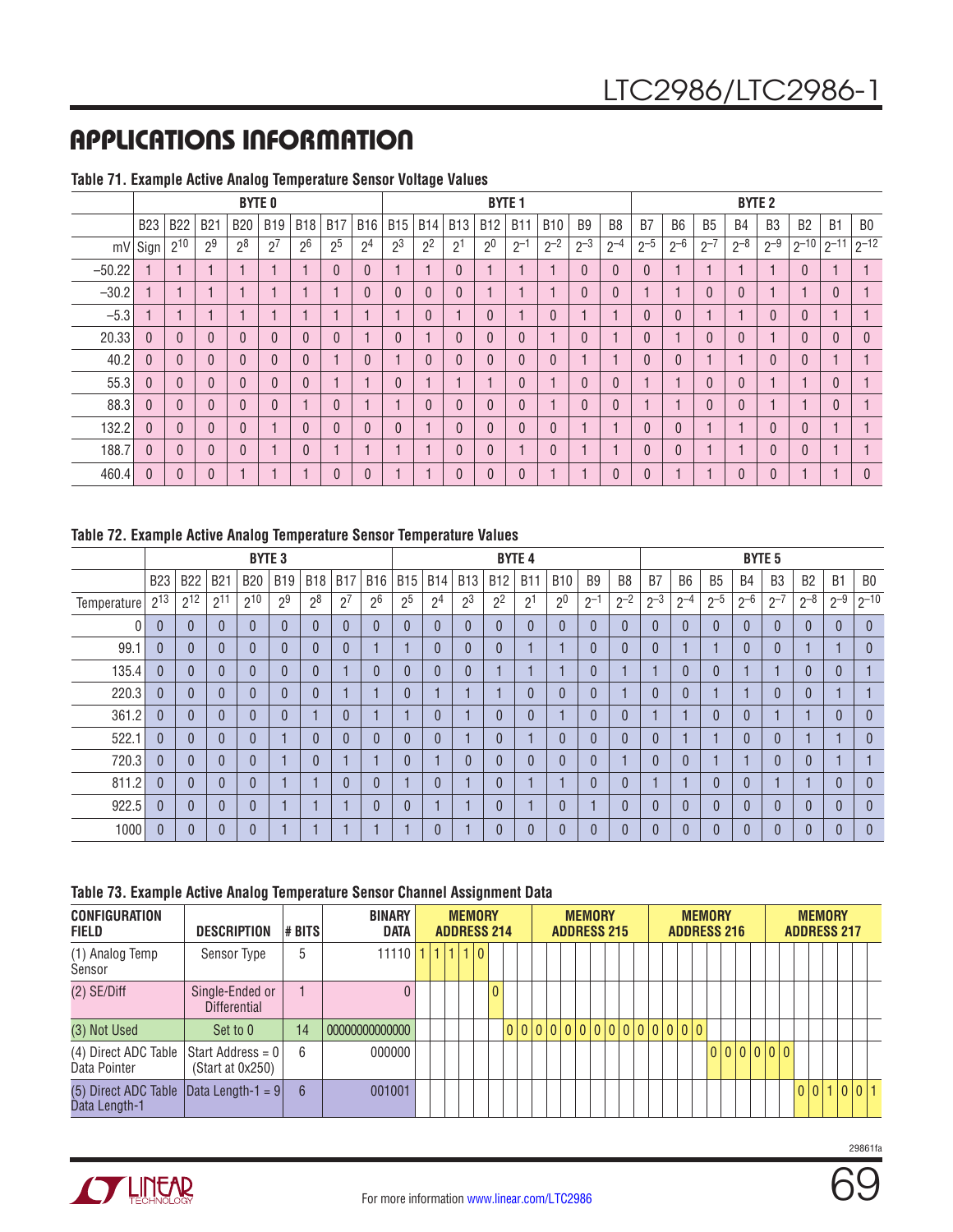## **DIRECT ADC MEASUREMENTS**

In addition to measuring temperature sensors, the LTC2986 can perform direct ADC (i.e. voltage) measurements. Any channel may be configured to perform direct single-ended or differential measurements. Direct ADC channel assignments follow the general convention shown in Figure 55. The 32-bit channel assignment word is programmed into a memory location corresponding to the input channel.

The Direct ADC mode is configurable to single-ended as well as differential inputs. The positive input channel ties to CH<sub>ADC</sub> for both single-ended and differential modes. For single-ended measurements the ADC negative input is COM while for differential measurements it is  $CH_{ADC-1}$ . For single-ended measurements, COM can be driven with any voltage above GND – 50mV and below  $V_{DD}$  – 0.3V. The direct ADC results are available in memory at a location corresponding to the conversion channel.

There are two result mode options for direct ADC operation. The first mode is direct voltage output and the second is table-driven output. When configured for direct voltage output, the LTC2986 will return a 24-bit fixed-point voltage result along with the 8-bit fault status byte. When configured for table-lookup, the LTC2986 will perform a table lookup on the raw ADC voltage and return a 24-bit signed-integer table-lookup result along with the 8-bit fault status byte.

Figures 56 to Figures 58 show typical integral nonlinearity variation as a function of supply voltage and temperature for a differential input voltage ( $\pm V_{\text{REF}}/2$ ) and  $V_{\text{REF}}/2$  common mode input voltage.



**Figure 55. Direct ADC Channel Assignment Conventions**



**Figure 56. Integral Nonlinearity as a Function of Temperature at**  $V_{DD} = 5.25V$ 



**Figure 57. Integral Nonlinearity as a Function of Temperature at**  $V_{DD} = 3.3V$ 



**Figure 58. Integral Nonlinearity as a Function of Temperature at**  $V_{DD} = 2.85V$ 

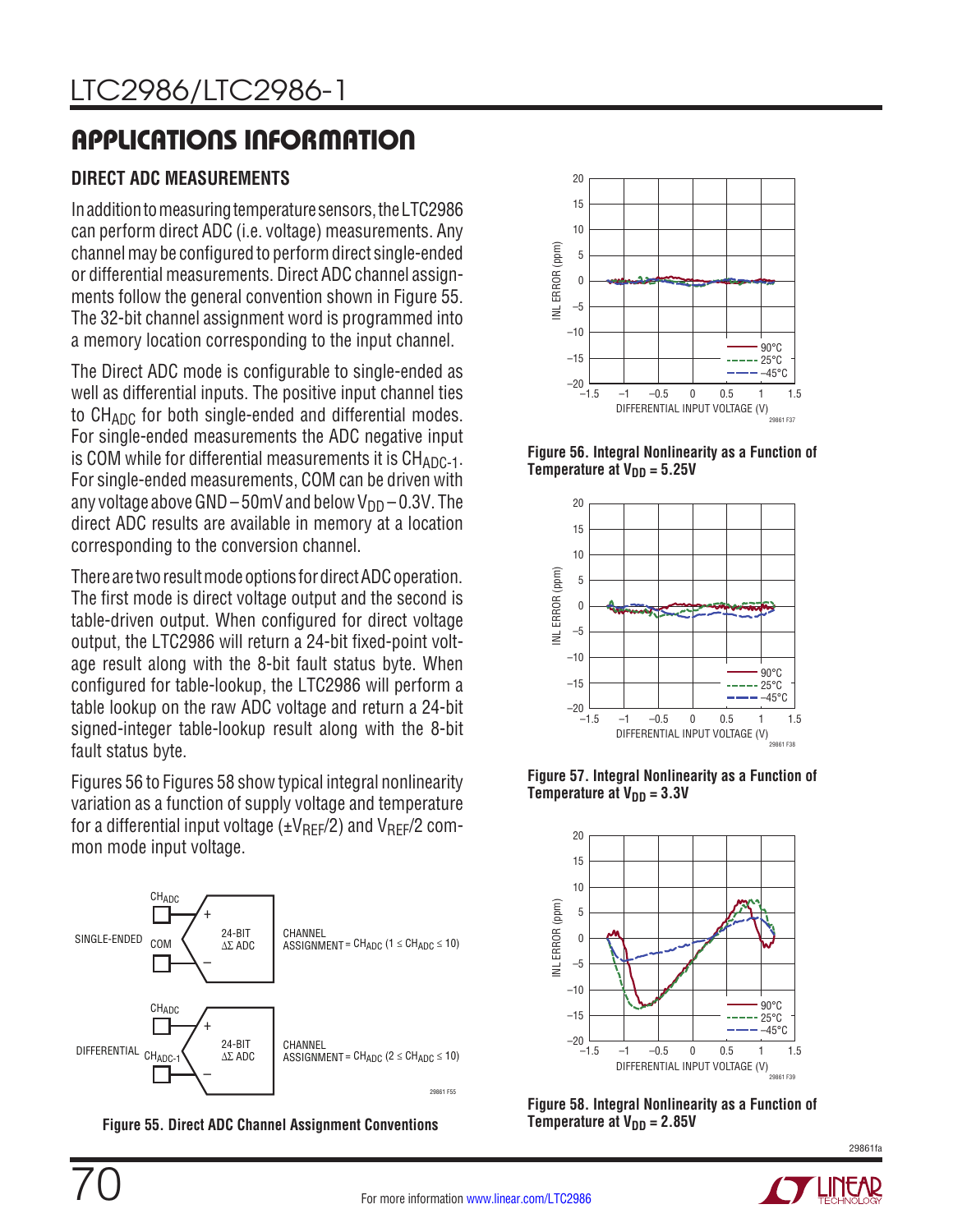### **Voltage Output Mode**

For standard (non table mode) voltage output mode, the channel assignment word is 0xF000 0000 for differential readings and 0xF400 0000 for single-ended (see Table 75).

The data is represented as a 32-bit word (see Table 74) where the eight most significant bits are fault bits and the bottom 24 are the ADC reading in volts. For direct

ADC readings hard fault errors do not clamp the digital output. Readings beyond  $\pm 1.125 \cdot V_{REF}/2$  exceed the normal accuracy range of the LTC2986 and flag a soft error; these results should be discarded. Readings beyond  $\pm 1.75 \cdot V_{REF}/2$  exceed the usable range of the LTC2986; these result in a hard fault and should be discarded.

|                        |                         |                                  |              |              | <b>START ADDRESS</b> |                 |                 |                                 |                 |              |          |                     | START ADDRESS + 1                          |                |                |              |                |                                                                   |              | START ADDRESS + 2 |                |                |              |     |              |                |                 |              |                | <b>START ADDRESS + 3</b><br>(END ADDRESS) |              |  |
|------------------------|-------------------------|----------------------------------|--------------|--------------|----------------------|-----------------|-----------------|---------------------------------|-----------------|--------------|----------|---------------------|--------------------------------------------|----------------|----------------|--------------|----------------|-------------------------------------------------------------------|--------------|-------------------|----------------|----------------|--------------|-----|--------------|----------------|-----------------|--------------|----------------|-------------------------------------------|--------------|--|
|                        | D31                     | D30                              | D29          | D28          | D27                  | D <sub>26</sub> | D <sub>25</sub> | D24                             | D <sub>23</sub> | D22          | D21      | D20                 | D <sub>19</sub>                            |                |                |              |                | 018 017 016 015 014 013 012 011 010 09 08 07 06 05 04 03 02 01 00 |              |                   |                |                |              |     |              |                |                 |              |                |                                           |              |  |
|                        |                         |                                  |              |              | <b>Fault Data</b>    |                 |                 |                                 | SIGN MSB        |              |          |                     |                                            |                |                |              |                |                                                                   |              |                   |                |                |              |     |              |                |                 |              |                |                                           | <b>LSB</b>   |  |
| Volts                  | Sensor<br>Hard<br>Fault | Range   NA   NA<br>Hard<br>Fault |              |              | Soft<br>Above        | Soft            | Soft            | Valid<br>Below   Range   Always |                 | ± 2V 1V      |          |                     | $0.5V$ $0.25V$                             |                |                |              |                |                                                                   |              |                   |                |                |              |     |              |                |                 |              |                |                                           |              |  |
|                        |                         |                                  |              |              |                      |                 |                 |                                 |                 | Integer      |          |                     |                                            |                |                |              |                |                                                                   |              | Fraction          |                |                |              |     |              |                |                 |              |                |                                           |              |  |
| $>V_{REF}$             | 1                       |                                  | 0            | $\Omega$     |                      | 0               |                 | 1                               |                 |              |          | of V <sub>REF</sub> | <b>CLAMPED to Factory Programmed Value</b> |                |                |              |                |                                                                   |              |                   |                |                |              |     |              |                |                 |              |                |                                           |              |  |
| $1.75 \cdot V_{REF}/2$ |                         |                                  | $\mathbf{0}$ | $\mathbf{0}$ |                      | 0               |                 | 1                               | $\Omega$        |              | 0        | $\mathbf{0}$        | $\theta$                                   | $\mathbf{1}$   | $\mathbf{1}$   | $\theta$     | $\theta$       | $\overline{0}$                                                    | $\theta$     | $\mathbf{0}$      | $\mathbf{0}$   | $\mathbf{0}$   | 0            | 0 0 |              | 0              | 0 0             |              | 0 <sup>1</sup> | $\mathbf{0}$                              | 0 0          |  |
| 1.125 • $V_{REF}/2$    | $\mathbf{0}$            | 0                                | $\mathbf{0}$ | $\Omega$     |                      | $\Omega$        |                 |                                 | $\Omega$        | $\Omega$     |          | $\overline{0}$      |                                            |                | $\overline{0}$ |              | $\overline{0}$ | $\mathbf{0}$                                                      | $\mathbf{0}$ | $\mathbf{0}$      | $\mathbf{0}$   | $\mathbf{0}$   | $\mathbf{0}$ | 0 0 |              | $\overline{0}$ | $\vert 0 \vert$ | $\mathbf{0}$ | 0              | $\mathbf{0}$                              | 0 0          |  |
| $V_{REF}/2$            | $\mathbf{0}$            | 0                                | 0            | $\Omega$     | $\Omega$             | $\Omega$        | $\mathbf{0}$    |                                 | $\Omega$        | $\mathbf{0}$ |          | $\Omega$            |                                            | $\mathbf{0}$   | $\mathbf{0}$   | $\theta$     | $\mathbf{0}$   | $\theta$                                                          | $\theta$     | $\mathbf{0}$      | $\overline{0}$ | $\mathbf{0}$   | $\mathbf{0}$ | 0 0 |              | $\overline{0}$ | $\overline{0}$  | $\mathbf{0}$ | $\mathbf{0}$   | $\mathbf{0}$                              | 0 0          |  |
| $2^{-21}V$             | $\Omega$                | 0                                | $\Omega$     | $\Omega$     | $\theta$             | $\Omega$        | $\mathbf{0}$    |                                 | $\Omega$        | $\Omega$     | 0        | $\Omega$            | $\theta$                                   | $\mathbf{0}$   | $\overline{0}$ | $\theta$     | $\mathbf{0}$   | $\Omega$                                                          | $\mathbf{0}$ | $\theta$          | $\mathbf{0}$   | $\mathbf{0}$   | $\theta$     | 0 0 |              | $\overline{0}$ | $\overline{0}$  | $\mathbf{0}$ | $\mathbf{0}$   | $\mathbf{0}$                              | $\mathbf{0}$ |  |
| $\Omega$               | 0                       | $\Omega$                         | 0            | $\Omega$     | $\theta$             | $\Omega$        | $\mathbf{0}$    |                                 | $\Omega$        | $\Omega$     | 0        | $\Omega$            | $\theta$                                   | $\overline{0}$ | $\overline{0}$ | $\theta$     | $\mathbf{0}$   | $\theta$                                                          | $\theta$     | $\mathbf{0}$      | $\mathbf{0}$   | $\overline{0}$ | $\mathbf{0}$ | 0 0 |              | $\overline{0}$ | $\overline{0}$  | $\mathbf{0}$ | $\mathbf{0}$   | $\mathbf{0}$                              | 0 0          |  |
| $-2^{-21}V$            | $\mathbf{0}$            | 0                                | $\mathbf{0}$ | $\mathbf{0}$ | $\mathbf{0}$         | $\mathbf{0}$    | $\mathbf{0}$    | 1                               |                 |              |          |                     | 1                                          |                | $\mathbf{1}$   |              |                |                                                                   |              |                   | $\mathbf{1}$   |                |              |     | $\mathbf{1}$ | $\mathbf{1}$   |                 | $\mathbf{1}$ | $\mathbf{1}$   | $\mathbf{1}$                              | $\mathbf{1}$ |  |
| $-V_{REF}/2$           | $\Omega$                | 0                                | $\Omega$     | $\Omega$     | $\theta$             | 0               | $\theta$        | 1                               |                 |              | $\Omega$ |                     | $\mathbf{0}$                               |                | $\mathbf{1}$   | $\mathbf{1}$ |                |                                                                   |              | $\mathbf{1}$      | $\mathbf{1}$   |                |              |     | $\mathbf{1}$ | $\mathbf{1}$   | $\overline{1}$  | $\mathbf{1}$ | $\mathbf{1}$   | $\mathbf{1}$                              | $\mathbf{1}$ |  |
| $-1.125 \cdot V_{RFF}$ | $\mathbf{0}$            | 0                                | 0            | $\Omega$     | 0                    |                 |                 | 1                               |                 |              | 0        |                     | $\theta$                                   | $\overline{0}$ |                | $\mathbf{0}$ |                |                                                                   |              |                   | $\mathbf{1}$   | 1              |              |     | $\mathbf{1}$ | $\mathbf{1}$   |                 | $\mathbf{1}$ | $\mathbf{1}$   | $\mathbf{1}$                              | $\mathbf{1}$ |  |
| $-1.75 \cdot V_{REF}$  | 1                       |                                  | 0            | $\mathbf{0}$ | 0                    |                 |                 | 1                               |                 | $\mathbf{0}$ |          |                     |                                            | $\mathbf{0}$   | $\mathbf{0}$   |              |                |                                                                   |              |                   | $\mathbf{1}$   |                |              |     | $\mathbf{1}$ | $\mathbf{1}$   | $\mathbf{1}$    | $\mathbf{1}$ | $\mathbf{1}$   | $\mathbf{1}$                              | $\mathbf{1}$ |  |
| $< -V_{REF}$           | 1                       | 1                                | $\mathbf{0}$ | $\Omega$     | $\mathbf{0}$         |                 |                 |                                 |                 |              |          | of $-V_{REF}$       | <b>CLAMPED to Factory Programmed Value</b> |                |                |              |                |                                                                   |              |                   |                |                |              |     |              |                |                 |              |                |                                           |              |  |

#### **Table 74. Direct ADC Voltage Output Result Format**

### **Example: Direct ADC with Differential Input**

#### **Table 75. Direct ADC Channel Assignment Data**

| <b>CONFIGURATION</b><br><b>FIELD</b>                                    | <b>DESCRIPTION</b>                     | # BITS          | <b>BINARY</b><br><b>DATA</b> |  | <b>MEMORY</b><br><b>ADDRESS 0x200</b> |  |              |          |  | <b>ADDRESS 0x201</b> | <b>MEMORY</b> |  |  |  | <b>MEMORY</b><br><b>ADDRESS 0x202</b> |  |  |         |  | <b>MEMORY</b> | <b>ADDRESS 0x203</b> |  |
|-------------------------------------------------------------------------|----------------------------------------|-----------------|------------------------------|--|---------------------------------------|--|--------------|----------|--|----------------------|---------------|--|--|--|---------------------------------------|--|--|---------|--|---------------|----------------------|--|
| (1) Direct ADC                                                          | <b>Directly Measure</b><br>ADC         | 5               | 11110 11                     |  | 1 1 1 0                               |  |              |          |  |                      |               |  |  |  |                                       |  |  |         |  |               |                      |  |
| $(2)$ SE/Diff                                                           | Single-Ended or<br><b>Differential</b> |                 |                              |  |                                       |  | $\mathbf{0}$ |          |  |                      |               |  |  |  |                                       |  |  |         |  |               |                      |  |
| $(3)$ TBL                                                               | Table Lookup                           |                 |                              |  |                                       |  |              | $\theta$ |  |                      |               |  |  |  |                                       |  |  |         |  |               |                      |  |
| (4) Not Used                                                            | Set to 0                               | 13              | 0000000000000                |  |                                       |  |              |          |  | 0000000000000000     |               |  |  |  |                                       |  |  |         |  |               |                      |  |
| (4) Direct ADC Table<br>Data Pointer                                    | Start Address = 0                      | $6\overline{6}$ | 000000                       |  |                                       |  |              |          |  |                      |               |  |  |  |                                       |  |  | 0000000 |  |               |                      |  |
| (5) Direct ADC Table $\vert$ Data Length-1 = 0 $\vert$<br>Data Length-1 |                                        | $6\overline{6}$ | 000000                       |  |                                       |  |              |          |  |                      |               |  |  |  |                                       |  |  |         |  |               | 0 0 0 0 0            |  |



71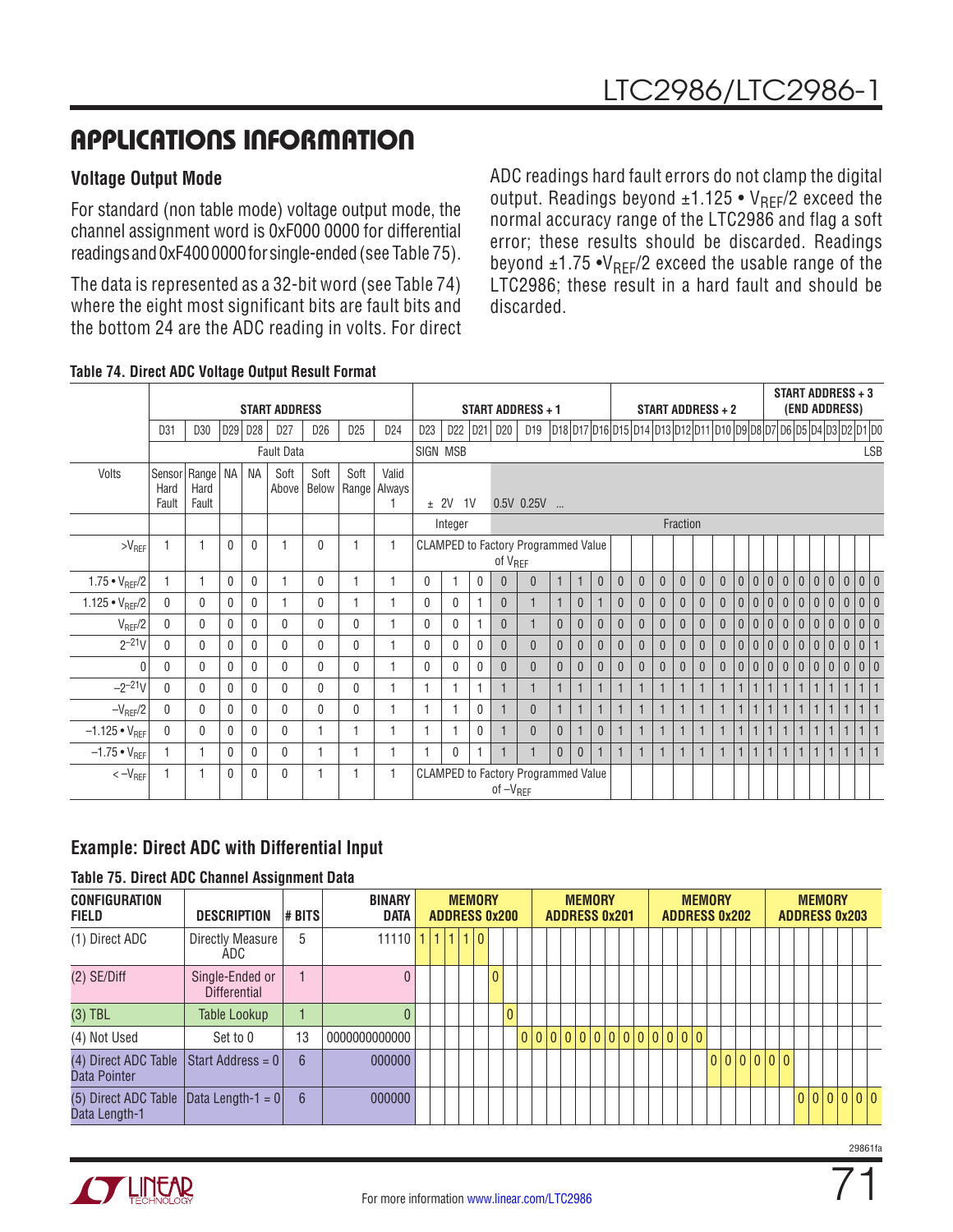### **Table Lookup Mode**

For table-driven output mode, the channel assignment word's 1st two bytes are 0xF200 for differential readings and 0xF600 for single-ended. The 12 least significant bits

contain length and pointer information for the custom table data. When the LTC2986 is configured for tabledriven output data, it will take the voltage value from the ADC and perform a table lookup. The result format of the table lookup will be a 24-bit signed integer along with the error status byte.

#### **Table 76. Direct ADC Table Lookup Result Format**

|                             |       |           | <b>START ADDRESS</b> |      |                 |                                   |                 |                                                                                               | START ADDRESS + 1 |  |  |                                      | START ADDRESS + 2 |  |  |  |  | START ADDRESS + 3<br>(END ADDRESS) |  |      |
|-----------------------------|-------|-----------|----------------------|------|-----------------|-----------------------------------|-----------------|-----------------------------------------------------------------------------------------------|-------------------|--|--|--------------------------------------|-------------------|--|--|--|--|------------------------------------|--|------|
| D <sub>31</sub>             | D30   | D29   D28 | D <sub>27</sub>      | D26  | D <sub>25</sub> | D <sub>24</sub>                   | D <sub>23</sub> | D22  D21  D20  D19  D18  D17  D16  D15  D14  D13  D12  D11  D10   D9   D8   D7   D6   D5   D4 |                   |  |  |                                      |                   |  |  |  |  | D3   D2   D1                       |  | l DO |
|                             |       |           | <b>Fault Data</b>    |      |                 |                                   | ISIGN MSB       |                                                                                               |                   |  |  |                                      |                   |  |  |  |  |                                    |  | LSB  |
| Sensor Range   NA  <br>Hard | Hard  | NA.       | Soft<br>Above I      | Soft | Soft            | Valid<br>  Below   Range   Always |                 |                                                                                               |                   |  |  | Table Lookup Result - Signed Integer |                   |  |  |  |  |                                    |  |      |
| Fault                       | Fault |           |                      |      |                 |                                   |                 |                                                                                               |                   |  |  |                                      |                   |  |  |  |  |                                    |  |      |

#### **Table 77. Direct ADC Table Lookup Fault Data Byte**

| <b>BIT</b>      | <b>FAULT</b>            | <b>DESCRIPTION</b>                                                                                       |
|-----------------|-------------------------|----------------------------------------------------------------------------------------------------------|
| D31             | Sensor Hard Fault       | $V_{ADC}$ < -1.75 $\bullet$ $V_{BFF}/2$ or $V_{ADC}$ > 1.75 $\bullet$ $V_{BFF}/2$                        |
| D30             | Range Hard Fault        | $V_{ADC}$ < -1.75 $\bullet$ V <sub>RFF</sub> /2 or V <sub>ADC</sub> > 1.75 $\bullet$ V <sub>RFF</sub> /2 |
| D <sub>29</sub> | Not Used                | ΝA                                                                                                       |
| D <sub>28</sub> | Not Used                | <b>NA</b>                                                                                                |
| D <sub>27</sub> | Soft Above              | $V_{ADC}$ > Last Table Point Voltage                                                                     |
| D <sub>26</sub> | Soft Below              | VADC < Second Table Point (P1) Voltage                                                                   |
| D <sub>25</sub> | Soft Range              | $V_{ADC} < -1.125$ • $V_{BFF}/2$ or $V_{ADC} > 1.125$ • $V_{BFF}/2$                                      |
| D <sub>24</sub> | Result Valid (Always 1) | ΝA                                                                                                       |

#### **Table 78. Direct ADC Table Format**

| <b>ADDRESS</b>                   | <b>BYTE 0</b>         | <b>BYTE 1</b> | <b>BYTE 2</b> | <b>BYTE 3</b>                   | <b>BYTE 4</b> | <b>BYTE 5</b> |
|----------------------------------|-----------------------|---------------|---------------|---------------------------------|---------------|---------------|
| $0x250 + 6$ • Start Address      | Table Entry $#1$ (mV) |               |               | Table Entry #1 (Integer Value)  |               |               |
| $0x250 + 6$ • Start Address + 6  | Table Entry #2 (mV)   |               |               | Table Entry #2 (Integer Value)  |               |               |
| $0x250 + 6$ • Start Address + 12 | Table Entry #3 (mV)   |               |               | Table Entry #3 (Integer Value)  |               |               |
| ٠                                |                       |               |               |                                 |               |               |
| ٠                                |                       |               |               |                                 |               |               |
| $\bullet$                        |                       |               |               |                                 |               |               |
|                                  |                       |               |               |                                 |               |               |
|                                  |                       |               |               |                                 |               |               |
| $Max$ Address = $0x3CA$          | Table Entry #64 (mV)  |               |               | Table Entry #64 (Integer Value) |               |               |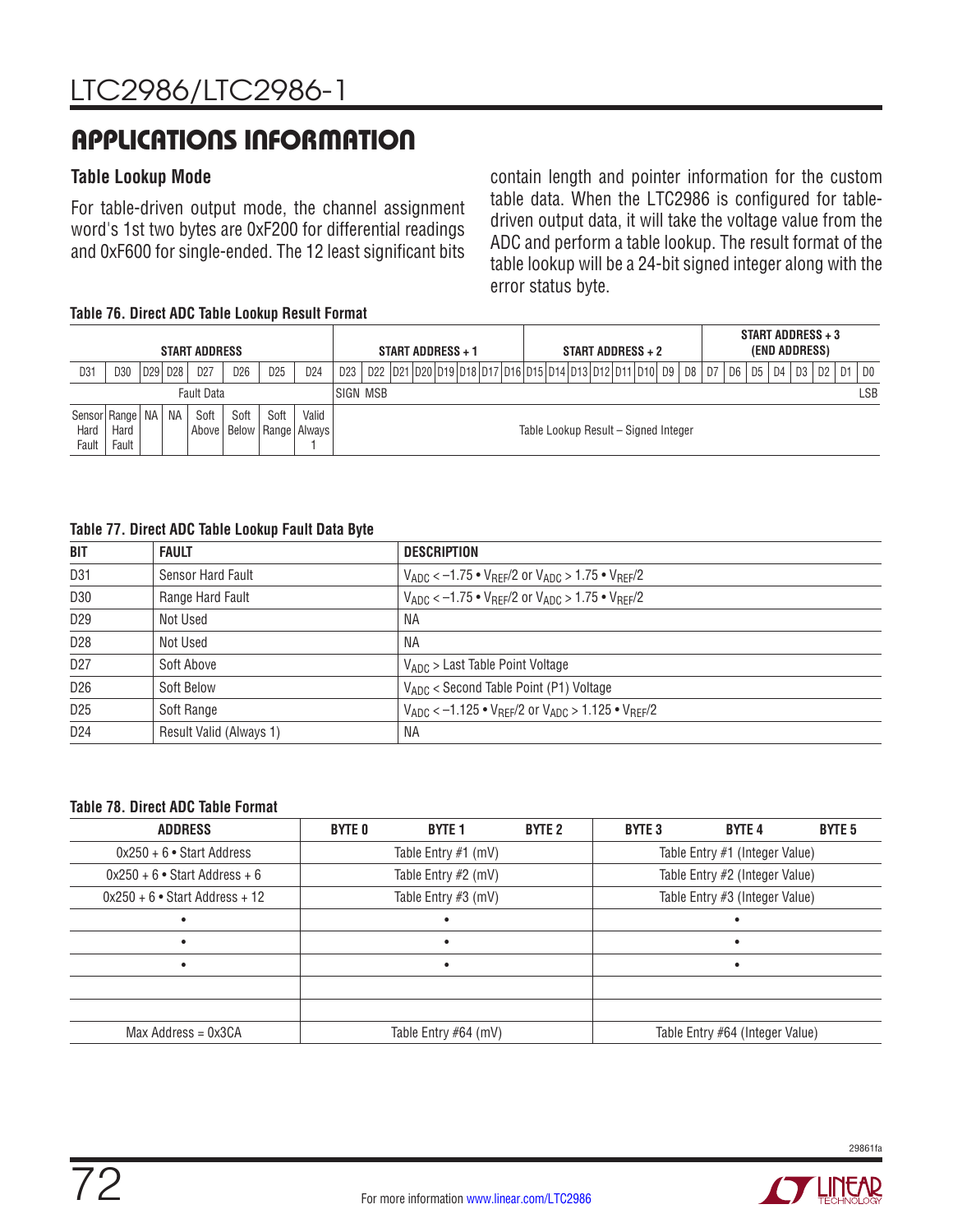# APPLICATIONS INFORMATION

### **Example: Direct ADC with Differential Input and Table Lookup**

In this example, a simplified custom curve is implemented (see Figure 59). Points P1 to P9 represent the normal operating range of the custom device. Voltage readings above point P9 result in a soft fault and the reported result is a linear extrapolation using a slope determined by points P8 and P9 (the final two table entries). Voltage readings below point P1 are also reported as soft faults. The reported result is the extrapolation between point P1 and P0, where P0 is typically the lowest possible sensor output voltage. Sensor output voltages below P0 (in mV) will report P0 output.



**Figure 59. Direct ADC Table Example**

In order to program the LTC2986 with the custom ADC table, both the mV data and the result data are converted to 24-bit binary values (represented as two 3-byte table entries). To accommodate sensors with bipolar output voltages, the mV values input to the LTC2986 are 2's compliment. The sensor output voltage (units  $= mV$ ) follows the convention shown in Table 80, where the first bit is the sign, the next 11 bits are the integer part and the remaining 12 bits are the fractional part.

The result-side of table entries are input as signed 24-bit integers, the final result reported by the LTC2986 is also a 24-bit integer. The result format follows the convention shown in Table 81, where the first bit is the sign bit and the remaining 23 bits are the integer magnitude. In this example, a custom differential sensor is tied to CH2 with the channel assignment data shown in Table 82. In this case the custom data begins at memory location 0x250 (starting address is 0). The starting address (offset from 0x250) is entered in the data pointer field of the channel assignment data. The table data length –1 (9 in this example) is entered into the data length field of the sensor channel assignment word. Refer to Table 79 for the location and format of the 10 six-byte table entries.

| <b>POINT</b>   | <b>SENSOR OUTPUT</b><br><b>VOLTAGE (mV)</b> | <b>INTEGER</b><br>OUTPUT DATA | <b>START</b><br><b>ADDRESS</b> | <b>STOP</b><br><b>ADDRESS</b> | <b>BYTE 0</b> | <b>BYTE 1</b> | <b>BYTE 2</b> | <b>BYTE 3</b> | <b>BYTE 4</b>       | <b>BYTE 5</b> |
|----------------|---------------------------------------------|-------------------------------|--------------------------------|-------------------------------|---------------|---------------|---------------|---------------|---------------------|---------------|
| P <sub>0</sub> | $-50.22$                                    | $-100$                        | 0x250                          | 0x255                         |               |               |               |               |                     |               |
| P <sub>1</sub> | $-30.2$                                     | $-50$                         | 0x256                          | 0x25B                         |               |               |               |               |                     |               |
| P <sub>2</sub> | $-5.3$                                      | 0                             | 0x25C                          | 0x261                         |               |               |               |               |                     |               |
| P3             | 20.33                                       | 2203                          | 0x262                          | 0x267                         |               |               |               |               |                     |               |
| P <sub>4</sub> | 40.2                                        | 3612                          | 0x268                          | 0x26D                         |               | mV Data       |               |               | Integer Output Data |               |
| P <sub>5</sub> | 55.3                                        | 5221                          | 0x26E                          | 0x273                         |               |               |               |               |                     |               |
| P <sub>6</sub> | 88.3                                        | 7203                          | 0x274                          | 0x279                         |               |               |               |               |                     |               |
| P7             | 132.2                                       | 8112                          | 0x27A                          | 0x27F                         |               |               |               |               |                     |               |
| P8             | 188.7                                       | 9225                          | 0x280                          | 0x285                         |               |               |               |               |                     |               |
| P <sub>9</sub> | 460.4                                       | 10000                         | 0x286                          | 0x28B                         |               |               |               |               |                     |               |

**Table 79. Direct ADC Table Example Data Memory Map**



73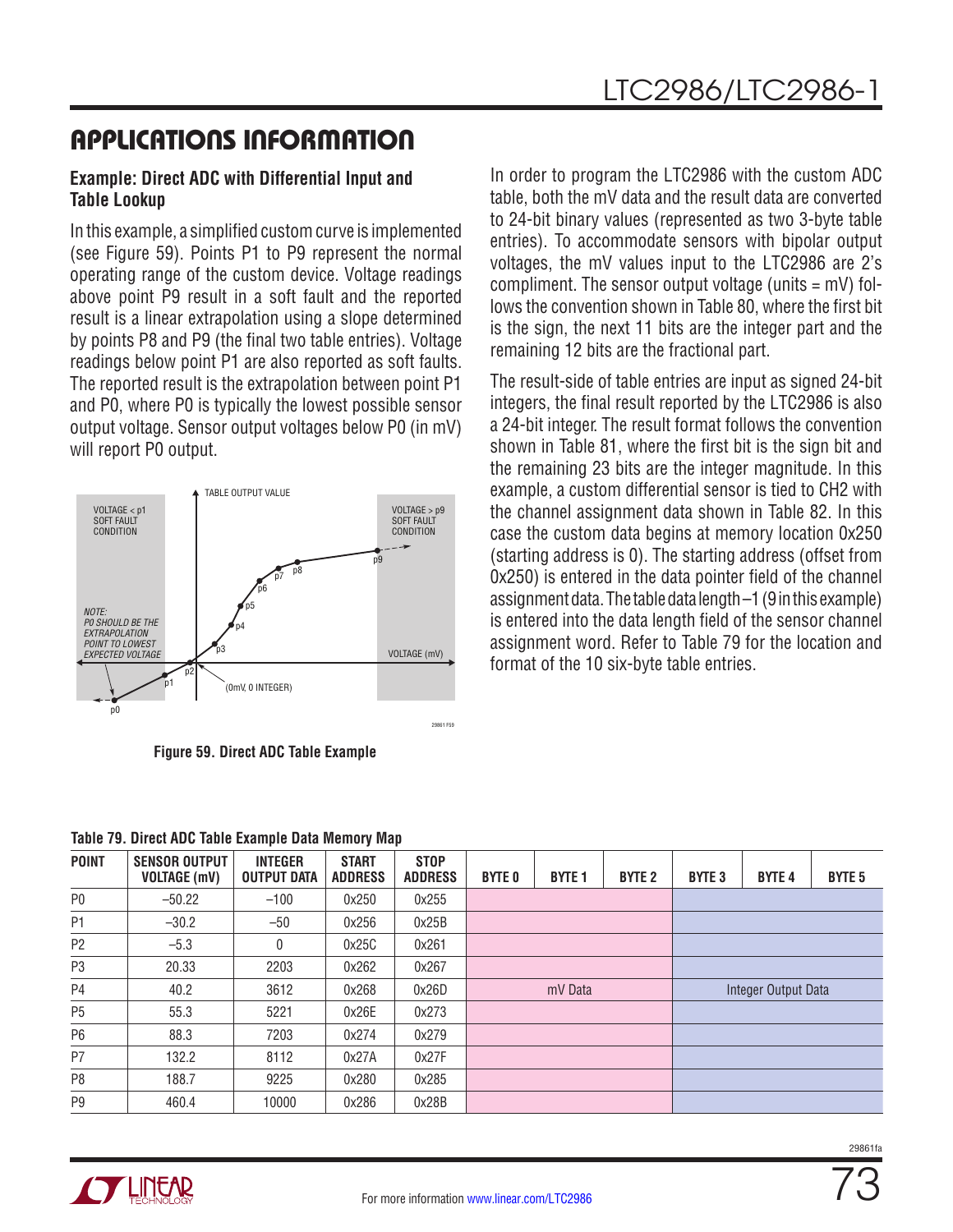# APPLICATIONS INFORMATION

### **Table 80. Example ADC Voltage Values**

|          |            |              |                | <b>BYTE 0</b>  |            |                |                |                |                |                |            |                | <b>BYTE 1</b> |            |                |                |                |                |                | <b>BYTE 2</b> |                |           |                |                |
|----------|------------|--------------|----------------|----------------|------------|----------------|----------------|----------------|----------------|----------------|------------|----------------|---------------|------------|----------------|----------------|----------------|----------------|----------------|---------------|----------------|-----------|----------------|----------------|
|          | <b>B23</b> | <b>B22</b>   | <b>B21</b>     | <b>B20</b>     | <b>B19</b> | <b>B18</b>     | <b>B17</b>     | <b>B16</b>     | <b>B15</b>     | <b>B14</b>     | <b>B13</b> | <b>B12</b>     | <b>B11</b>    | <b>B10</b> | B <sub>9</sub> | B <sub>8</sub> | B7             | B <sub>6</sub> | B <sub>5</sub> | <b>B4</b>     | B <sub>3</sub> | <b>B2</b> | B <sub>1</sub> | B <sub>0</sub> |
|          | $mV$ Sign  | $2^{10}$     | 2 <sup>9</sup> | $2^8$          | $2^7$      | 2 <sup>6</sup> | 2 <sup>5</sup> | 2 <sup>4</sup> | 2 <sup>3</sup> | 2 <sup>2</sup> | ופ         | 2 <sup>0</sup> | $2^{-1}$      | $2^{-2}$   | $2^{-3}$       | $2^{-4}$       | $2^{-5}$       | $2 - 6$        | $2^{-1}$       | $2^{-8}$      | $2^{-9}$       | $2^{-10}$ | $2^{-11}$      | $2^{-12}$      |
| $-50.22$ |            |              |                |                |            |                | $\theta$       | $\mathbf{0}$   |                |                |            |                |               |            | $\mathbf{0}$   | $\mathbf{0}$   | $\theta$       |                |                |               |                | $\theta$  |                |                |
| $-30.2$  |            |              |                |                |            |                |                | 0              | $\theta$       | $\mathbf{0}$   |            |                |               |            |                | $\theta$       |                |                | 0              |               |                |           | $\theta$       |                |
| $-5.3$   |            |              |                |                |            |                |                |                |                | $\theta$       |            | $\theta$       |               | $\theta$   |                | н              | $\Omega$       | 0              |                |               | $\Omega$       | $\theta$  |                |                |
| 20.33    | $\theta$   | $\mathbf{0}$ | 0              | $\overline{0}$ |            | $\theta$       | $\theta$       |                | $\theta$       |                |            | $\theta$       | $\theta$      |            | $\mathbf{0}$   | н              | $\mathbf{0}$   |                | $\Omega$       | $\Omega$      |                | $\theta$  | $\theta$       | $\theta$       |
| 40.2     | $\Omega$   | $\mathbf{0}$ | $\Omega$       | 0              |            | $\Omega$       |                | $\theta$       |                | $\mathbf{0}$   |            | $\theta$       | $\Omega$      | $\theta$   |                | н              | $\mathbf{0}$   | 0              |                |               | $\Omega$       | $\theta$  |                |                |
| 55.3     | $\theta$   | $\mathbf{0}$ | 0              | 0              | 0          | $\theta$       |                |                | $\theta$       |                |            |                | $\theta$      |            | 0              | $\theta$       |                |                | $\overline{0}$ | 0             |                |           | $\theta$       |                |
| 88.3     | $\Omega$   | $\theta$     | 0              | 0              |            |                | $\mathbf{0}$   |                |                | $\mathbf{0}$   |            | $\theta$       | $\theta$      | ٠          | $\overline{0}$ | $\theta$       |                |                | 0              |               |                |           | $\mathbf{0}$   |                |
| 132.2    | $\theta$   | $\theta$     | $\overline{0}$ | 0              |            | $\theta$       | $\mathbf{0}$   | $\mathbf{0}$   | $\theta$       |                |            | $\theta$       | $\Omega$      | $\theta$   |                | н              | $\mathbf{0}$   | 0              |                |               | $\Omega$       | $\theta$  |                |                |
| 188.7    | $\theta$   | $\theta$     | 0              | 0              |            | $\theta$       |                |                |                |                |            | $\theta$       |               | $\theta$   |                | н              | $\overline{0}$ | 0              |                |               |                | $\theta$  |                |                |
| 460.4    | $\theta$   |              | $\overline{0}$ |                |            |                | $\theta$       | $\overline{0}$ |                |                |            | $\theta$       | $\mathbf{0}$  |            |                | $\mathbf{0}$   | $\overline{0}$ |                |                |               |                |           |                | $\theta$       |

### **Table 81. Example Table Output Values**

|                    |                |            |            | <b>BYTE 3</b> |            |              |            |                |            |            |              |            | <b>BYTE 4</b>  |                |                |                |                |                |                |                | <b>BYTE 5</b>  |                |                |                |
|--------------------|----------------|------------|------------|---------------|------------|--------------|------------|----------------|------------|------------|--------------|------------|----------------|----------------|----------------|----------------|----------------|----------------|----------------|----------------|----------------|----------------|----------------|----------------|
|                    | <b>B23</b>     | <b>B22</b> | <b>B21</b> | <b>B20</b>    | <b>B19</b> | <b>B18</b>   | <b>B17</b> | <b>B16</b>     | <b>B15</b> | <b>B14</b> | <b>B13</b>   | <b>B12</b> | <b>B11</b>     | <b>B10</b>     | B <sub>9</sub> | B <sub>8</sub> | B <sub>7</sub> | B <sub>6</sub> | <b>B5</b>      | B <sub>4</sub> | B <sub>3</sub> | B <sub>2</sub> | B <sub>1</sub> | B <sub>0</sub> |
| Temperature   Sign |                | $2^{22}$   | $2^{21}$   | 220           | $2^{19}$   | $2^{18}$     | $2^{17}$   | $2^{16}$       | $2^{15}$   | $2^{14}$   | $2^{13}$     | $2^{12}$   | $2^{11}$       | $2^{10}$       | 2 <sup>9</sup> | 2 <sup>8</sup> | 2 <sup>7</sup> | 2 <sup>6</sup> | 2 <sup>5</sup> | 2 <sup>4</sup> | 2 <sup>3</sup> | 2 <sup>2</sup> | 2 <sup>1</sup> | 2 <sup>0</sup> |
| $-100$             |                |            |            |               |            |              |            |                |            |            |              |            |                |                |                |                |                | $\mathbf{0}$   | $\overline{0}$ |                |                |                | $\theta$       | $\overline{0}$ |
| $-50$              |                |            |            |               |            |              |            |                |            |            |              |            |                |                |                |                |                |                | $\Omega$       | 0              |                |                |                | $\mathbf{0}$   |
| $\overline{0}$     | $\mathbf{0}$   | $\theta$   | 0          |               | $\Omega$   | $\mathbf{0}$ | $\Omega$   | $\overline{0}$ | 0          | $\Omega$   | $\mathbf{0}$ | $\theta$   | $\overline{0}$ | $\overline{0}$ | 0              |                | $\theta$       | 0              | $\overline{0}$ | $\overline{0}$ |                | $\theta$       | $\theta$       | $\overline{0}$ |
| 2203               | $\mathbf{0}$   | $\theta$   | 0          |               | $\Omega$   | $\Omega$     | $\Omega$   | $\overline{0}$ | 0          | $\Omega$   | $\mathbf{0}$ | $\theta$   |                | $\overline{0}$ | $\overline{0}$ |                |                | 0              | $\overline{0}$ |                |                |                |                |                |
| 3612               | $\Omega$       | $\Omega$   | $\Omega$   |               | $\Omega$   | $\Omega$     |            | $\mathbf{0}$   | 0          | $\Omega$   | $\Omega$     | $\Omega$   |                |                |                |                |                | 0              | $\theta$       |                |                |                | $\theta$       | $\mathbf{0}$   |
| 5221               | $\mathbf{0}$   | $\Omega$   | $\Omega$   |               | $\Omega$   | $\Omega$     | $\Omega$   | $\Omega$       | U          | $\theta$   | $\Omega$     |            | $\mathbf{0}$   |                | 0              |                |                |                |                | $\Omega$       |                |                | $\Omega$       |                |
| 7203               | $\overline{0}$ | $\Omega$   | $\Omega$   |               | $\Omega$   | $\Omega$     | $\Omega$   | $\theta$       | 0          | $\theta$   | $\Omega$     |            |                |                | 0              |                | $\Omega$       | $\theta$       |                | $\Omega$       |                | $\theta$       |                |                |
| 8112               | $\Omega$       | $\Omega$   | $\Omega$   | 0             | $\Omega$   | $\Omega$     | $\Omega$   | $\Omega$       | $\Omega$   | $\Omega$   | $\Omega$     |            | в              |                |                |                |                | $\Omega$       |                |                |                |                | $\theta$       | $\mathbf{0}$   |
| 9225               | $\Omega$       | $\Omega$   | $\Omega$   |               | $\Omega$   | $\Omega$     | U          | $\Omega$       | 0          |            |              | $\Omega$   | $\mathbf{0}$   |                | 0              |                | $\Omega$       | $\Omega$       | $\Omega$       | $\Omega$       |                | $\Omega$       | $\theta$       |                |
| 10000              | $\Omega$       | $\Omega$   | 0          |               | $\Omega$   | $\sqrt{ }$   |            |                | U          |            |              | $\Omega$   | $\mathbf{0}$   |                |                |                |                | 0              | $\Omega$       |                |                | $\mathbf{0}$   | $\Omega$       | $\Omega$       |

### **Table 82. Example Table Lookup Mode Channel Assignment Data**

| <b>CONFIGURATION</b><br><b>FIELD</b>  | <b>DESCRIPTION</b>                     | # BITS          | <b>BINARY</b><br><b>DATA</b>    |  |  | <b>MEMORY</b><br><b>ADDRESS 214</b> |              |  |                           | <b>MEMORY</b><br><b>ADDRESS 215</b> |  |  | <b>ADDRESS 216</b> |  | <b>MEMORY</b> |  |         |  | <b>MEMORY</b> | <b>ADDRESS 217</b> |             |  |
|---------------------------------------|----------------------------------------|-----------------|---------------------------------|--|--|-------------------------------------|--------------|--|---------------------------|-------------------------------------|--|--|--------------------|--|---------------|--|---------|--|---------------|--------------------|-------------|--|
| (1) Direct ADC                        | Directly Measure<br>ADC                | 5               | $11110$ $1$ $1$ $1$ $1$ $1$ $0$ |  |  |                                     |              |  |                           |                                     |  |  |                    |  |               |  |         |  |               |                    |             |  |
| $(2)$ SE/Diff                         | Single-Ended or<br><b>Differential</b> |                 | $\Omega$                        |  |  |                                     | $\mathbf{0}$ |  |                           |                                     |  |  |                    |  |               |  |         |  |               |                    |             |  |
| $(3)$ TBL                             | Table Lookup                           |                 |                                 |  |  |                                     |              |  |                           |                                     |  |  |                    |  |               |  |         |  |               |                    |             |  |
| (4) Not Used                          | Set to 0                               | 13              | 0000000000000                   |  |  |                                     |              |  | 0 0 0 0 0 0 0 0 0 0 0 0 0 |                                     |  |  |                    |  |               |  |         |  |               |                    |             |  |
| (5) Direct ADC Table<br>Data Pointer  | Start Address = 0<br>(Start at 0x250)  | $6\overline{6}$ | 000000                          |  |  |                                     |              |  |                           |                                     |  |  |                    |  |               |  | 0000000 |  |               |                    |             |  |
| (5) Direct ADC Table<br>Data Length-1 | $\Delta$ lData Length-1 = 9            | 6               | 001001                          |  |  |                                     |              |  |                           |                                     |  |  |                    |  |               |  |         |  |               |                    | 0 0 1 0 0 1 |  |
|                                       |                                        |                 |                                 |  |  |                                     |              |  |                           |                                     |  |  |                    |  |               |  |         |  |               |                    | 29861fa     |  |

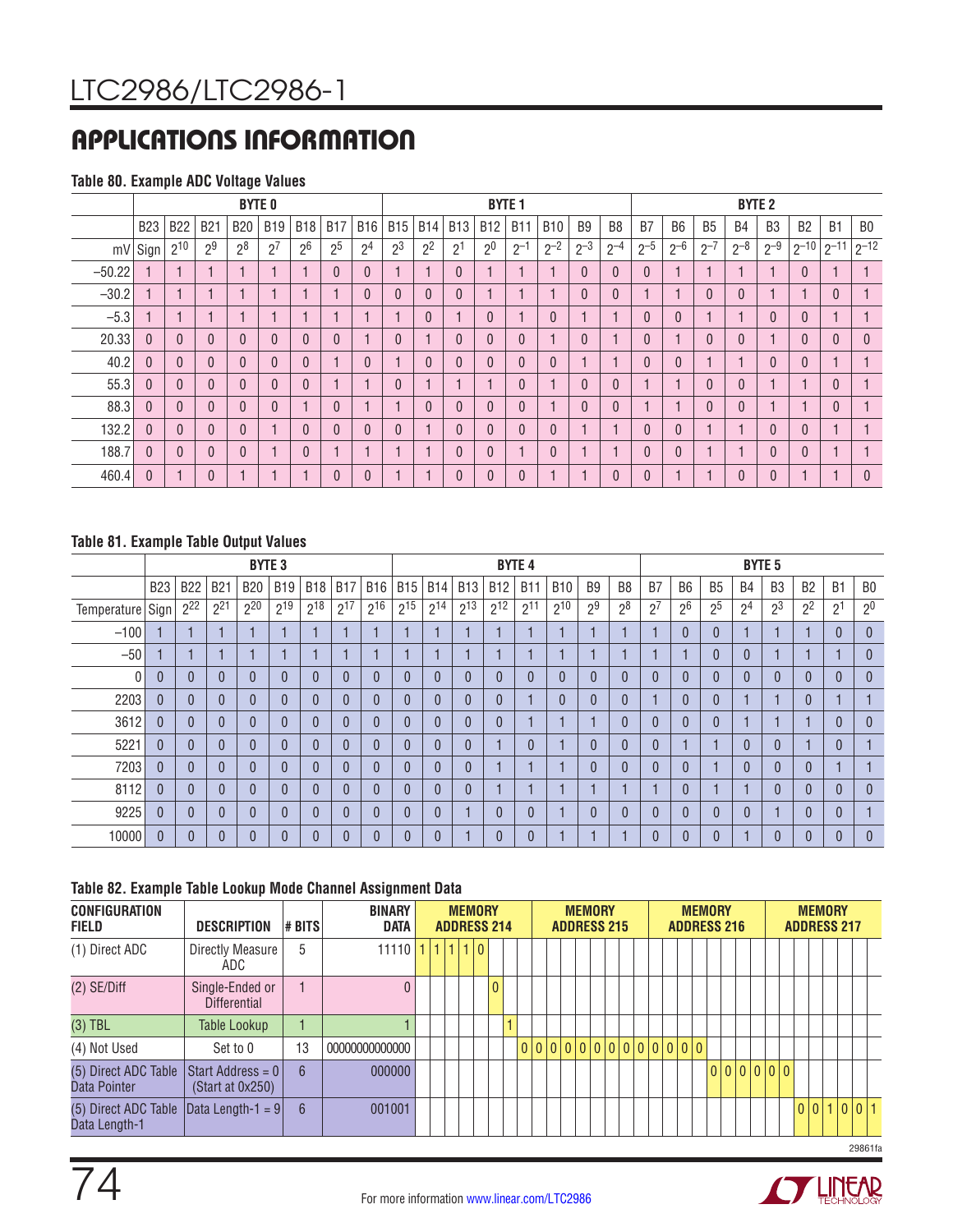# SUPPLEMENTAL INFORMATION

## **2- AND 3-CYCLE CONVERSION MODES**

The LTC2986 performs multiple internal conversions in order to determine the sensor temperature. Normally, two internal conversion cycles are required for each temperature result providing a maximum output time of 167.2ms. The LTC2986 uses these two cycles to automatically remove offset/offset drift errors, reduce 1/f noise, autocalibrate matched internal current sources, and provide simultaneous 50/60Hz noise rejection.

In addition to performing two conversion cycles per result, the LTC2986 also offers several unique features by utilizing a 3rd conversion cycle. In this case, the maximum output time is 251ms and all the benefits of the 2-cycle modes are present (see Table 83).

One feature utilizing the three conversion cycle mode is the internal open circuit detect mode. Typically, thermocouple open circuit detection is performed by adding a high resistance pull-up between the thermocouple and  $V_{DD}$ . This method can be used with the LTC2986 while operating in the two conversion cycle mode (OC=0). This external pull-up can interact with the input protection circuitry and lead to temperature measurement errors and increased noise. These problems are eliminated by selecting the internal open circuit detection mode (OC=1). In this case, a current is pulsed for 8ms and allowed to settle during one conversion cycle. This is followed by the normal two conversion cycle measurement of the thermocouple. If the thermocouple is broken, the current pulse will result in an open circuit fault.

A second feature taking advantage of the 3rd conversion cycle is thermistor excitation current auto ranging. Since a thermistor's resistance varies many orders of magnitude, the performance in the low resistance regions are compromised by the small currents required by the high resistance regions of operation. The auto ranging mode applies a test current during the first conversion cycle in order to determine the optimum current for the resistance state of the thermistor. It then uses that current to perform the thermistor measurement using the normal 2-cycle measurement. If a 3-cycle thermistor measurement is used as the cold junction sensor for a 2-cycle thermocouple measurement, the thermocouple conversion result is ready after three cycles.

A third feature requiring a 3rd conversion cycle is the three current diode measurement. In this mode, three ratioed currents are applied to the external diode in order to cancel parasitic lead resistance effects. This is useful in applications where the diode is remotely located and significant, unknown parasitic lead resistance requires cancellation. If a 3-cycle diode or thermistor measurement is used as the cold junction sensor for a 2-cycle thermocouple measurement, the thermocouple conversion result is ready after three cycles.

| <b>TYPE OF SENSOR</b> | <b>CONFIGURATION</b>                | <b>NUMBER OF</b><br><b>CONVERSION</b><br><b>CYCLES</b> | <b>MAXIMUM</b><br><b>OUTPUT TIME</b> |
|-----------------------|-------------------------------------|--------------------------------------------------------|--------------------------------------|
| Thermocouple          | $OC = 0$                            | 2                                                      | 167.2ms                              |
| <b>RTD</b>            | All                                 | 2                                                      | 167.2ms                              |
| Thermistor            | Non-Autorange<br>Current            | 2                                                      | 167.2ms                              |
| Diode                 | Two Readings                        | 2                                                      | 167.2ms                              |
| Thermocouple          | $OC = 1$                            | 3                                                      | 251ms                                |
| Thermocouple          | $OC = 0$ , 3-Cycle<br>Cold Junction | 3                                                      | 251ms                                |
| Thermistor            | Autorange<br>Current                | 3                                                      | 251ms                                |
| Diode                 | <b>Three Readings</b>               | 3                                                      | 251ms                                |

#### **Table 83. 2- and 3-Cycles Conversion Modes**

### **RUNNING CONVERSIONS CONSECUTIVELY ON MULTIPLE CHANNELS**

Generally, during the Initiate Conversion state, a conversion measurement is started on a single input channel determined by the channel number (bits  $B[4:0] =$ 00001 to 01010) written into memory location 0x000. Multiple consecutive conversions can be initiated by writing bits B[4:0]=00000 into memory location 0. Conversions will be initiated on each channel selected in the mask register (see Table 84).

For example, using the mask data shown in Table 85, after 1000000 is written into memory location 0, conversions are initiated consecutively on CH10, CH8, CH6, and CH1.

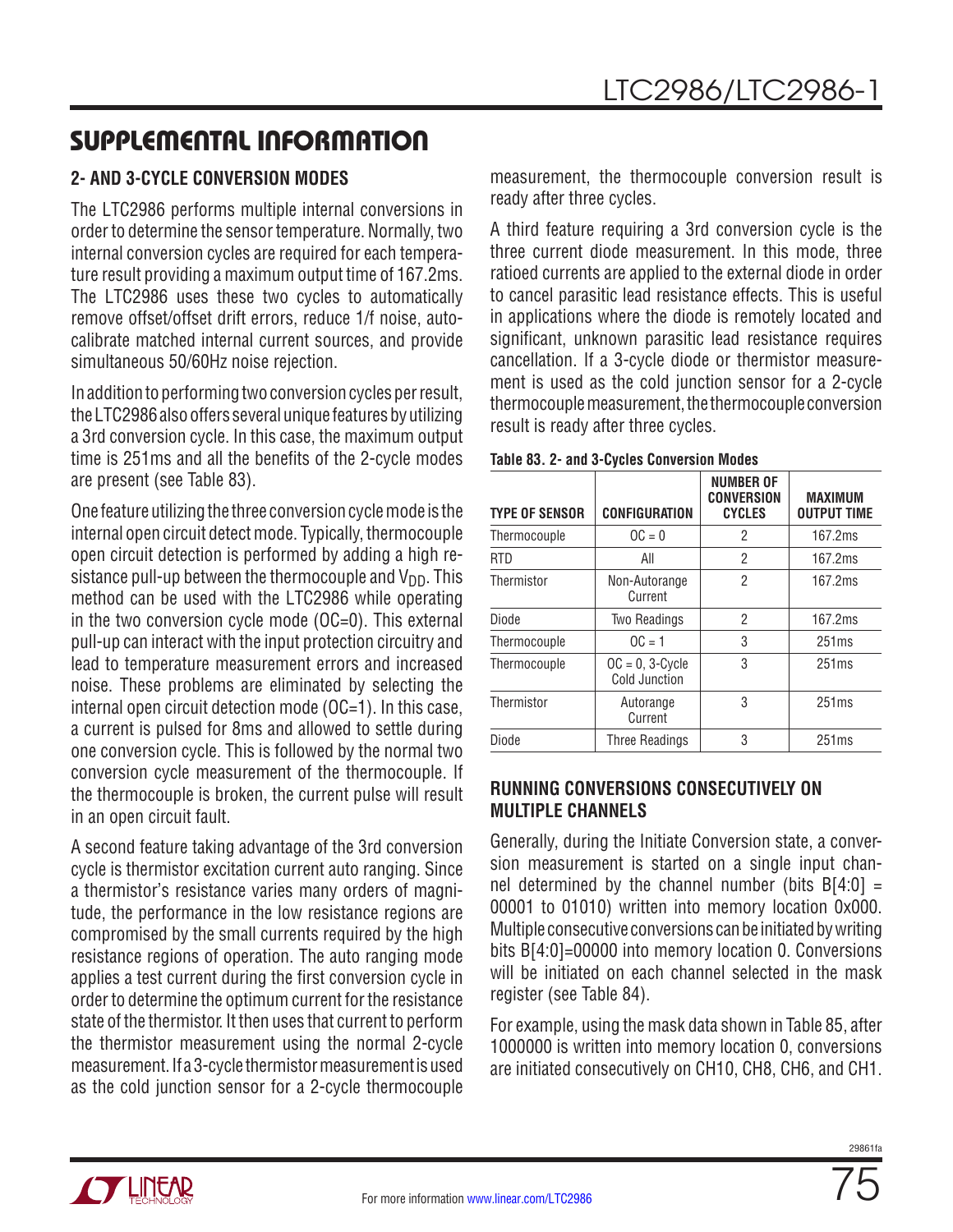# SUPPLEMENTAL INFORMATION

Once the conversions begin, the INTERRUPT pin goes LOW and remains LOW until all conversions are complete. If the mask register is set for a channel that has no assignment data, that conversion step is skipped. All the results are stored in the conversion result memory locations and can be read at the conclusion of the measurement cycle.

### **ENTERING/EXITING SLEEP MODE**

The LTC2986 can be placed into sleep mode by writing 0x97 to memory location 0x000. On the rising edge of  $\overline{\text{CS}}$  following the memory write (see Figure 2) the device enters the low power sleep state. It remains in this state until  $\overline{CS}$  is brought low or  $\overline{\text{RESET}}$  is asserted. Once one of these two signals is asserted, the LTC2986 begins its start-up cycle as described in State 1: Start-Up section of this data sheet.

### **MUX CONFIGURATION DELAY**

The LTC2986 performs 2 or 3 internal conversion cycles per temperature result. Each conversion cycle is performed with different excitation and input multiplexer configurations. Prior to each conversion, these excitation circuits

### **Table 84. Multiple Conversion Mask Register**

|                        | -   |                 |                 |                 |                |                 |                 |                 |
|------------------------|-----|-----------------|-----------------|-----------------|----------------|-----------------|-----------------|-----------------|
| <b>MEMORY LOCATION</b> | B7  | B <sub>6</sub>  | B <sub>5</sub>  | B4              | B <sub>3</sub> | <b>B2</b>       | <b>B1</b>       | B <sub>0</sub>  |
| 0x0F4                  |     | Reserved        |                 |                 |                |                 |                 |                 |
| 0x0F5                  |     |                 |                 |                 |                |                 |                 |                 |
| 0x0F6                  |     |                 |                 |                 |                |                 | <b>CH10</b>     | CH9             |
| 0x0F7                  | CH8 | CH <sub>7</sub> | CH <sub>6</sub> | CH <sub>5</sub> | CH4            | CH <sub>3</sub> | CH <sub>2</sub> | CH <sub>1</sub> |

### **Table 85. Example Mask Register Select CH10, CH8, CH6, and CH1**

| <b>MEMORY LOCATION</b> | B7 | B <sub>6</sub> | <b>B5</b> | <b>B4</b> | B <sub>3</sub> | B <sub>2</sub> | <b>B1</b> | B <sub>0</sub> |
|------------------------|----|----------------|-----------|-----------|----------------|----------------|-----------|----------------|
| 0x0F4                  |    | Reserved       |           |           |                |                |           |                |
| 0x0F5                  |    |                |           |           |                |                |           |                |
| 0x0F6                  |    |                |           |           |                |                |           |                |
| 0x0F7                  |    |                |           |           |                |                |           |                |

and input switch configurations are changed and an internal 1ms (typical) delay ensures settling prior to the conversion cycle in most cases.

If excessive RC time constants are present in external sensor circuits (large bypass capacitors used for thermistors or RTDs) it is possible to increase the settling time between current source excitation and MUX switching. The extra delay is determined by the value written into the MUX configuration delay register (memory location 0x0FF). The value written into this memory location is multiplied by 100µs; therefore, the maximum extra MUX delay is 25.5ms (i.e.  $0x0FF = 255 \cdot 100 \mu s$ ).

### **REFERENCE CONSIDERATIONS**

The mechanical stress of soldering the LTC2986 to a PC board can cause the output voltage reference to shift and temperature coefficient to change. These two changes are not correlated. For example, the voltage may shift but the temperature coefficient may not. To reduce the effects of stress-related shifts, mount the reference near the short edge of the PC board or in a corner.

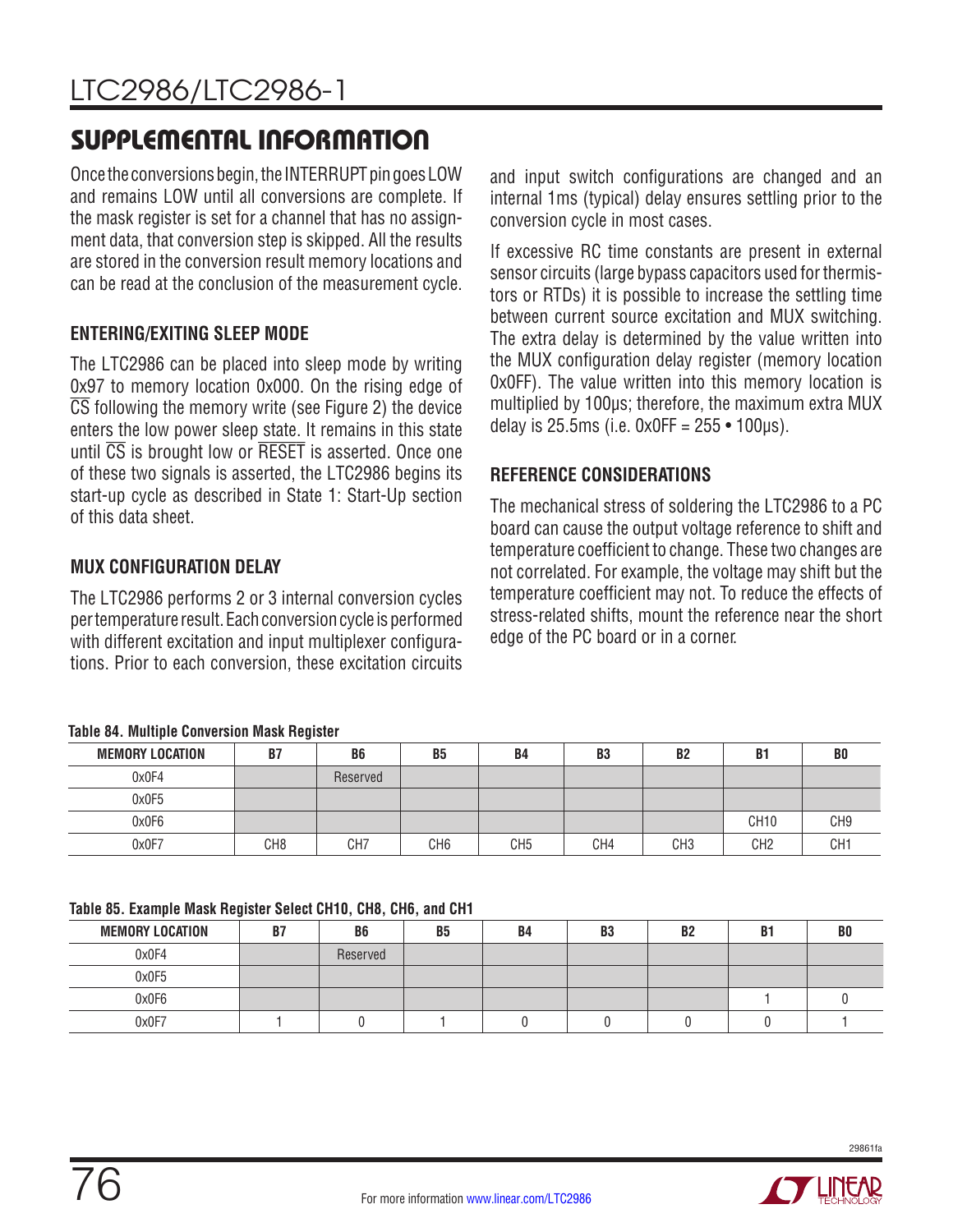# CUSTOM THERMOCOUPLES

In addition to digitizing standard thermocouples, the LTC2986 can also digitize user-programmable, custom thermocouples (thermocouple type=0b01001, see Table 16). Custom sensor data (minimum of three, maximum of 64 pairs) reside sequentially in memory and are arranged in blocks of six bytes of monotonically increasing tabular data as mV vs temperature (see Table 86).

| Table 86. Custom Thermocouple Tabular Data Format |                      |                                           |
|---------------------------------------------------|----------------------|-------------------------------------------|
| <b>ADDRESS</b>                                    |                      | BYTE 0 BYTE 1 BYTE 2 BYTE 3 BYTE 4 BYTE 5 |
| $0x250 + 6$ • Start Address                       | Table Entry #1 (mV)  | Table Entry #1 (Kelvin)                   |
| $0x250 + 6$ • Start Address + 6                   | Table Entry #2 (mV)  | Table Entry #2 (Kelvin)                   |
| $0x250 + 6$ • Start Address + 12                  | Table Entry #3 (mV)  | Table Entry #3 (Kelvin)                   |
|                                                   |                      |                                           |
|                                                   |                      |                                           |
|                                                   |                      |                                           |
|                                                   |                      |                                           |
|                                                   |                      |                                           |
| $Max$ Address = $0x3CA$                           | Table Entry #64 (mV) | Table Entry #64 (Kelvin)                  |

### **Custom Thermocouple Example**

In this example, a simplified thermocouple curve is implemented (see Figure 60). Points P1 to P9 represent the normal operating range of the custom thermocouple. Voltage readings above point P9 result in a soft fault and



**Figure 60. Custom Thermocouple Example (mV vs Kelvin)**

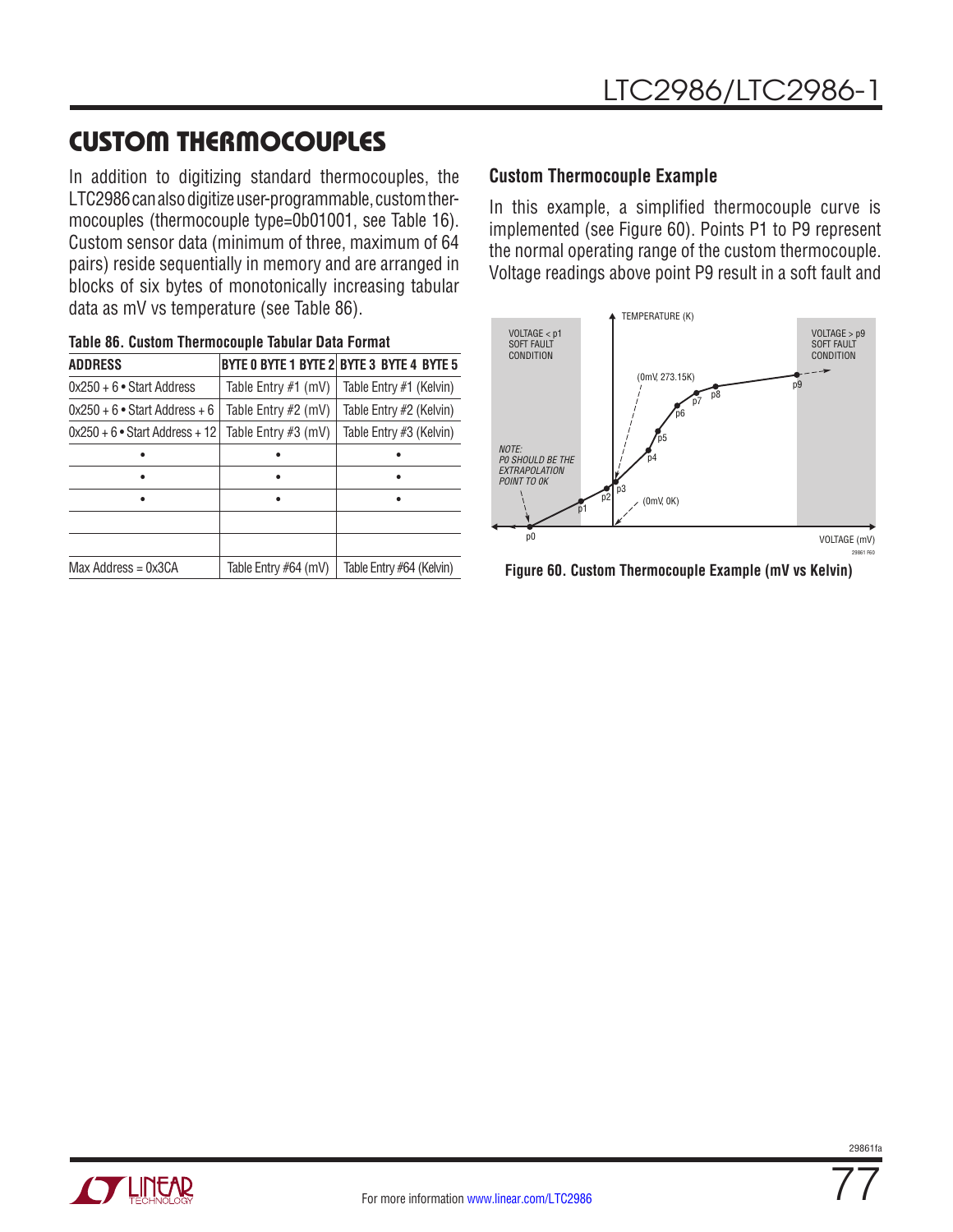# CUSTOM THERMOCOUPLES

the reported temperature is a linear extrapolation using a slope determined by points P8 and P9 (the final two table entries in Table 87). Voltage readings below point P1 are also reported as soft faults. The temperature reported is the extrapolation between point P1 and P0, where P0 is typically the sensor output voltage at 0 Kelvin. If P0 is above 0 Kelvin, then all sensor output voltages below P0 (in mV) will report 0 Kelvin. Sensor readings below P1 are reported as soft faults

In order to program the LTC2986 with the custom thermocouple table, both the mV data and the Kelvin data are converted to 24-bit binary values (represented as two 3-byte table entries). Since most thermocouples generate negative output voltages, the mV values input to the LTC2986 are 2's compliment. The sensor output voltage (units=mV), follows the convention shown in Table 88, where the first bit is the sign, the next nine are the integer part and the remaining 14 bits are the fractional part.

**Table 87. Thermocouple Example mV vs Kelvin (K) Data Memory Map**

| <b>POINT</b>   | <b>SENSOR OUTPUT</b><br><b>VOLTAGE (mV)</b> | <b>TEMPERATURE</b><br><b>KELVIN</b> | <b>START</b><br><b>ADDRESS</b> | <b>STOP</b><br><b>ADDRESS</b> | <b>BYTE 0</b> | <b>BYTE 1</b>  | <b>BYTE 2</b> | <b>BYTE 3</b> | <b>BYTE 4</b>    | <b>BYTE 5</b> |
|----------------|---------------------------------------------|-------------------------------------|--------------------------------|-------------------------------|---------------|----------------|---------------|---------------|------------------|---------------|
| P <sub>0</sub> | $-50.22$                                    | 0                                   | 0x250                          | 0x255                         |               |                |               |               |                  |               |
| P <sub>1</sub> | $-30.2$                                     | 99.1                                | 0x256                          | 0x25B                         |               |                |               |               |                  |               |
| P <sub>2</sub> | $-5.3$                                      | 135.4                               | 0x25C                          | 0x261                         |               |                |               |               |                  |               |
| P <sub>3</sub> | 0                                           | 273.15                              | 0x262                          | 0x267                         |               |                |               |               |                  |               |
| P4             | 40.2                                        | 361.2                               | 0x268                          | 0x26D                         |               | mV Data        |               |               | Temperature Data |               |
| P <sub>5</sub> | 55.3                                        | 522.1                               | 0x26E                          | 0x273                         |               | (see Table 88) |               |               | (see Table 89)   |               |
| P <sub>6</sub> | 88.3                                        | 720.3                               | 0x274                          | 0x279                         |               |                |               |               |                  |               |
| P7             | 132.2                                       | 811.2                               | 0x27A                          | 0x27F                         |               |                |               |               |                  |               |
| P <sub>8</sub> | 188.7                                       | 922.5                               | 0x280                          | 0x285                         |               |                |               |               |                  |               |
| P <sub>9</sub> | 460.4                                       | 1000                                | 0x286                          | 0x28B                         |               |                |               |               |                  |               |

**Table 88. Example Thermocouple Output Voltage Values (mV)**

|          |            |                |                  |                | <b>BYTE 0</b>  |                |                |                |                |                |            |            | <b>BYTE 1</b> |            |                |                |         |                |                | <b>BYTE 2</b> |                |                |                |                |
|----------|------------|----------------|------------------|----------------|----------------|----------------|----------------|----------------|----------------|----------------|------------|------------|---------------|------------|----------------|----------------|---------|----------------|----------------|---------------|----------------|----------------|----------------|----------------|
|          | <b>B23</b> | <b>B22</b>     | <b>B21</b>       | <b>B20</b>     | <b>B19</b>     | <b>B18</b>     | <b>B17</b>     | <b>B16</b>     | <b>B15</b>     | <b>B14</b>     | <b>B13</b> | <b>B12</b> | <b>B11</b>    | <b>B10</b> | B <sub>9</sub> | B <sub>8</sub> | B7      | B <sub>6</sub> | B <sub>5</sub> | <b>B4</b>     | B <sub>3</sub> | B <sub>2</sub> | B <sub>1</sub> | B <sub>0</sub> |
| mV       | Sign       | $2^8$          | $\overline{2}^7$ | 2 <sup>6</sup> | 2 <sup>5</sup> | 2 <sup>4</sup> | 2 <sup>3</sup> | 2 <sup>2</sup> | $2^{1}$        | 2 <sup>0</sup> | $2^{-1}$   | $2^{-2}$   | $2^{-3}$      | $2^{-4}$   | $2^{-5}$       | $2^{-6}$       | $n - 7$ | $2^{-8}$       | $2^{-9}$       | $2 - 10$      | $2 - 11$       | $2^{-12}$      | $2^{-13}$      | $2^{-14}$      |
| $-50.22$ |            |                |                  |                | $\theta$       | $\theta$       |                |                | $\theta$       |                |            |            | $\theta$      | $\theta$   | $\mathbf{0}$   |                |         |                |                | $\theta$      |                |                | $\theta$       | $\theta$       |
| $-30.2$  |            |                |                  |                |                | $\theta$       | $\theta$       | $\mathbf{0}$   | $\theta$       |                |            |            | $\theta$      | $\theta$   |                |                | 0       | 0              |                |               | $\mathbf{0}$   |                | $\theta$       | $\mathbf{0}$   |
| $-5.3$   |            |                |                  |                |                |                |                | $\Omega$       |                | 0              |            | $\Omega$   |               | н          | $\theta$       | $\overline{0}$ |         |                | $\Omega$       | $\Omega$      |                |                | $\theta$       |                |
|          | $\theta$   | 0              | 0                |                |                | $\Omega$       | $\theta$       | $\theta$       | $\theta$       |                | $\theta$   | $\Omega$   | $\theta$      | $\theta$   | $\theta$       | $\theta$       |         |                |                | $\mathbf{0}$  | $\Omega$       | $\Omega$       | $\mathbf{0}$   | $\mathbf{0}$   |
| 40.2     | $\theta$   | $\overline{0}$ | 0                |                |                |                |                | $\mathbf{0}$   | $\theta$       | 0              | $\theta$   | $\Omega$   |               |            | $\mathbf{0}$   | $\overline{0}$ |         |                |                | $\mathbf{0}$  |                |                | $\mathbf{0}$   | $\mathbf{0}$   |
| 55.3     | $\theta$   | 0              | 0                |                |                |                | $\theta$       |                |                |                |            |            | $\theta$      | $\theta$   |                |                | N       |                |                |               | $\Omega$       | $\theta$       |                |                |
| 88.3     | $\theta$   | 0              | ი                |                |                |                |                | $\sqrt{ }$     | $\overline{0}$ |                | $\Omega$   |            | $\mathbf{0}$  | $\theta$   |                |                | 0       |                |                |               | $\Omega$       | $\Omega$       |                |                |
| 132.2    | $\theta$   | 0              |                  |                |                | $\Omega$       | $\theta$       |                | $\mathbf{0}$   | 0              | $\theta$   | $\Omega$   |               |            | $\theta$       | $\overline{0}$ |         |                |                | $\Omega$      |                |                | $\theta$       | $\mathbf{0}$   |
| 188.7    | $\theta$   | $\overline{0}$ |                  | $\Omega$       |                |                |                |                | $\theta$       | 0              |            | $\Omega$   |               | н          | $\Omega$       | $\overline{0}$ |         |                |                | $\Omega$      |                |                | $\theta$       | $\mathbf{0}$   |
| 460.4    | $\theta$   | $\overline{1}$ |                  |                | $\Omega$       | $\theta$       |                |                | $\mathbf{0}$   | n              | $\theta$   |            |               | $\theta$   | $\Omega$       |                |         | 0              |                |               |                | $\Omega$       | $\theta$       |                |

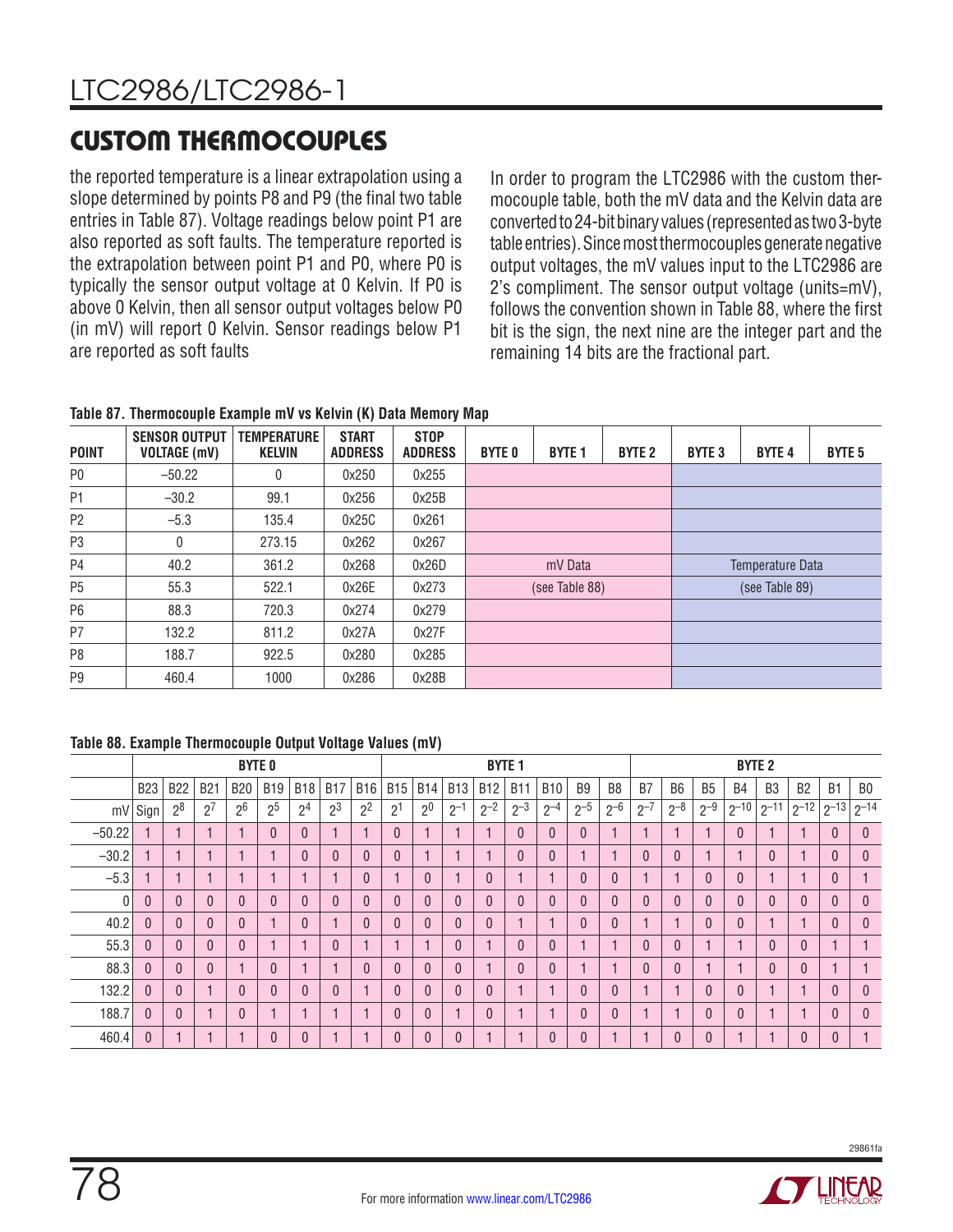# CUSTOM THERMOCOUPLES

In order to simplify the temperature field, temperature values are input in Kelvin as an unsigned value, but the final temperatures reported by the LTC2986 are reported in °C or °F (see Table 9). The sensor temperature (Kelvin), follows the convention shown in Table 89, where the first 14 bits are the integer part and the remaining 10 bits are the fractional part.

In this example, a custom thermocouple tied to CH1, with a cold junction sensor on CH2, is programmed with the channel assignment data shown in Table 90 (refer to Figure 9 for similar format). In this case the custom data begins at memory location 0x250 (starting address is 0). The starting address (offset from 0x250) is entered in the custom thermocouple data pointer field of the channel assignment data. The table data length –1 (9 in this example) is entered into the custom thermocouple data length field of the thermocouple channel assignment word. Refer to Table 87 where the number of six byte entries is 10.

### **Table 89. Example Thermocouple Temperature Values**

|             |              |                |            | <b>BYTE 3</b> |                |                |                |                |                |                |                |                | <b>BYTE 4</b>  |                |                |                |              |                |           |           | <b>BYTE 5</b>  |           |                |                |
|-------------|--------------|----------------|------------|---------------|----------------|----------------|----------------|----------------|----------------|----------------|----------------|----------------|----------------|----------------|----------------|----------------|--------------|----------------|-----------|-----------|----------------|-----------|----------------|----------------|
|             | <b>B23</b>   | <b>B22</b>     | <b>B21</b> | <b>B20</b>    | <b>B19</b>     | <b>B18</b>     | <b>B17</b>     | <b>B16</b>     | <b>B15</b>     | <b>B14</b>     | <b>B13</b>     | <b>B12</b>     | <b>B11</b>     | <b>B10</b>     | B <sub>9</sub> | B <sub>8</sub> | B7           | B <sub>6</sub> | <b>B5</b> | <b>B4</b> | B <sub>3</sub> | <b>B2</b> | B <sub>1</sub> | B <sub>0</sub> |
| Temperature | $2^{13}$     | $2^{12}$       | $2^{11}$   | $2^{10}$      | 2 <sup>9</sup> | 2 <sup>8</sup> | 2 <sup>7</sup> | 2 <sup>6</sup> | 2 <sup>5</sup> | 2 <sup>4</sup> | 2 <sup>3</sup> | 2 <sup>2</sup> | 2 <sup>1</sup> | 2 <sup>0</sup> | $2^{-1}$       | $2^{-2}$       | $2^{-3}$     | $0 - 4$        | $2^{-5}$  | $2 - 6$   | $2^{-7}$       | $2^{-8}$  | $2^{-9}$       | $ 2^{-10}$     |
| 0           | $\theta$     | $\theta$       |            | $\theta$      | $\Omega$       | $\mathbf{0}$   | $\theta$       | $\mathbf{0}$   |                | $\mathbf{0}$   | $\overline{0}$ | $\mathbf{0}$   | $\overline{0}$ | $\theta$       |                | $\theta$       | 0            | $\mathbf{0}$   |           |           | $\theta$       | $\Omega$  | $\mathbf{0}$   | $\mathbf{0}$   |
| 99.1        | $\theta$     | $\mathbf{0}$   |            | $\theta$      | $\Omega$       | $\mathbf{0}$   | $\theta$       |                |                | 0              | $\theta$       | $\mathbf{0}$   |                |                |                | $\mathbf{0}$   | $\mathbf{0}$ |                |           |           |                |           |                | $\mathbf{0}$   |
| 135.4       | $\theta$     | $\overline{0}$ |            | $\theta$      | $\Omega$       | 0              |                | 0              |                | $\overline{0}$ | $\overline{0}$ |                |                |                |                |                |              | $\overline{0}$ |           |           |                | $\Omega$  | $\mathbf{0}$   |                |
| 273.15      | $\mathbf{0}$ | $\theta$       |            | $\theta$      | $\Omega$       |                | $\mathbf{0}$   | $\overline{0}$ |                |                | $\overline{0}$ | $\mathbf{0}$   | $\overline{0}$ |                |                | $\mathbf{0}$   |              | $\overline{0}$ | $\Omega$  |           |                | $\Omega$  | $\mathbf{0}$   | и              |
| 361.2       | $\theta$     | $\Omega$       |            | $\Omega$      | $\Omega$       |                | $\theta$       |                |                | $\Omega$       |                | $\overline{0}$ | $\overline{0}$ |                |                | $\overline{0}$ |              |                | $\Omega$  |           |                |           | $\mathbf{0}$   | $\Omega$       |
| 522.1       | $\mathbf{0}$ | $\Omega$       |            | $\Omega$      |                | $\mathbf{0}$   | $\Omega$       | $\Omega$       |                | $\Omega$       |                | $\mathbf{0}$   |                | $\theta$       |                | $\mathbf{0}$   | 0            |                |           |           | $\Omega$       |           |                | $\theta$       |
| 720.3       | $\mathbf{0}$ | $\overline{0}$ |            | $\Omega$      |                | 0              |                |                |                |                | $\overline{0}$ | $\overline{0}$ | $\overline{0}$ | 0              |                |                | $\Omega$     | $\overline{0}$ |           |           | $\Omega$       | $\Omega$  |                |                |
| 811.2       | $\mathbf{0}$ | $\mathbf{0}$   |            | $\Omega$      |                |                | $\mathbf{0}$   | 0              |                | $\Omega$       |                | $\mathbf{0}$   | $\overline{4}$ |                |                | $\theta$       |              |                | 0         |           |                |           | $\mathbf{0}$   | $\mathbf{0}$   |
| 922.5       | $\mathbf{0}$ | $\mathbf{0}$   |            | $\mathbf{0}$  |                |                |                | 0              |                |                |                | $\mathbf{0}$   |                | 0              |                | $\Omega$       |              |                | $\Omega$  |           | $\Omega$       | 0         | $\Omega$       | $\Omega$       |
| 1000        | $\mathbf{0}$ | $\mathbf{0}$   |            | $\mathbf{0}$  |                |                |                |                |                | O              |                | $\overline{0}$ | $\overline{0}$ | 0              |                | $\theta$       |              |                |           |           | $\overline{0}$ |           | $\Omega$       | $\theta$       |

#### **Table 90. Custom Thermocouple Channel Assignment Data**

| <b>CONFIGURATION</b><br><b>FIELD</b>              | <b>DESCRIPTION</b>                            | # BITS | <b>BINARY</b><br><b>DATA</b> |   |  | <b>MEMORY</b> |                | <b>ADDRESS 0x200</b> |  |  |   | <b>MEMORY</b><br><b>ADDRESS 0x201</b> |  |  |           |          | <b>MEMORY</b> | <b>ADDRESS 0x202</b> |         | <b>ADDRESS 0x203</b> |                | <b>MEMORY</b> |     |  |
|---------------------------------------------------|-----------------------------------------------|--------|------------------------------|---|--|---------------|----------------|----------------------|--|--|---|---------------------------------------|--|--|-----------|----------|---------------|----------------------|---------|----------------------|----------------|---------------|-----|--|
| (1) Thermocouple<br>Type                          | <b>Type Custom</b>                            | 5      | 01001                        | 0 |  | $10011$       |                |                      |  |  |   |                                       |  |  |           |          |               |                      |         |                      |                |               |     |  |
| (2) Cold Junction<br><b>Channel Pointer</b>       | CH <sub>2</sub>                               | 5      | 00010                        |   |  |               | $\overline{0}$ |                      |  |  |   |                                       |  |  |           |          |               |                      |         |                      |                |               |     |  |
| (3) Sensor<br>Configuration                       | Single-Ended,<br>10µA Open Circuit            | 4      | 1100                         |   |  |               |                |                      |  |  | 1 | 0 0                                   |  |  |           |          |               |                      |         |                      |                |               |     |  |
| Not Used                                          | Set These Bits to O                           | 6      | 000000                       |   |  |               |                |                      |  |  |   |                                       |  |  | 0 0 0 0 0 | $\theta$ |               |                      |         |                      |                |               |     |  |
| (4) Custom<br><b>Thermocouple Data</b><br>Pointer | Start Address = $0$<br>(Start at 0x250)       | 6      | 000000                       |   |  |               |                |                      |  |  |   |                                       |  |  |           |          |               | 0 0                  | 0 0 0 0 |                      |                |               |     |  |
| Custom<br>Thermocouple Data<br>Length-1           | Data Length -1<br>$=9$<br>(10 Paired Entries) | 6      | 001001                       |   |  |               |                |                      |  |  |   |                                       |  |  |           |          |               |                      |         |                      | $\overline{0}$ | 0 1 0         | 0 1 |  |

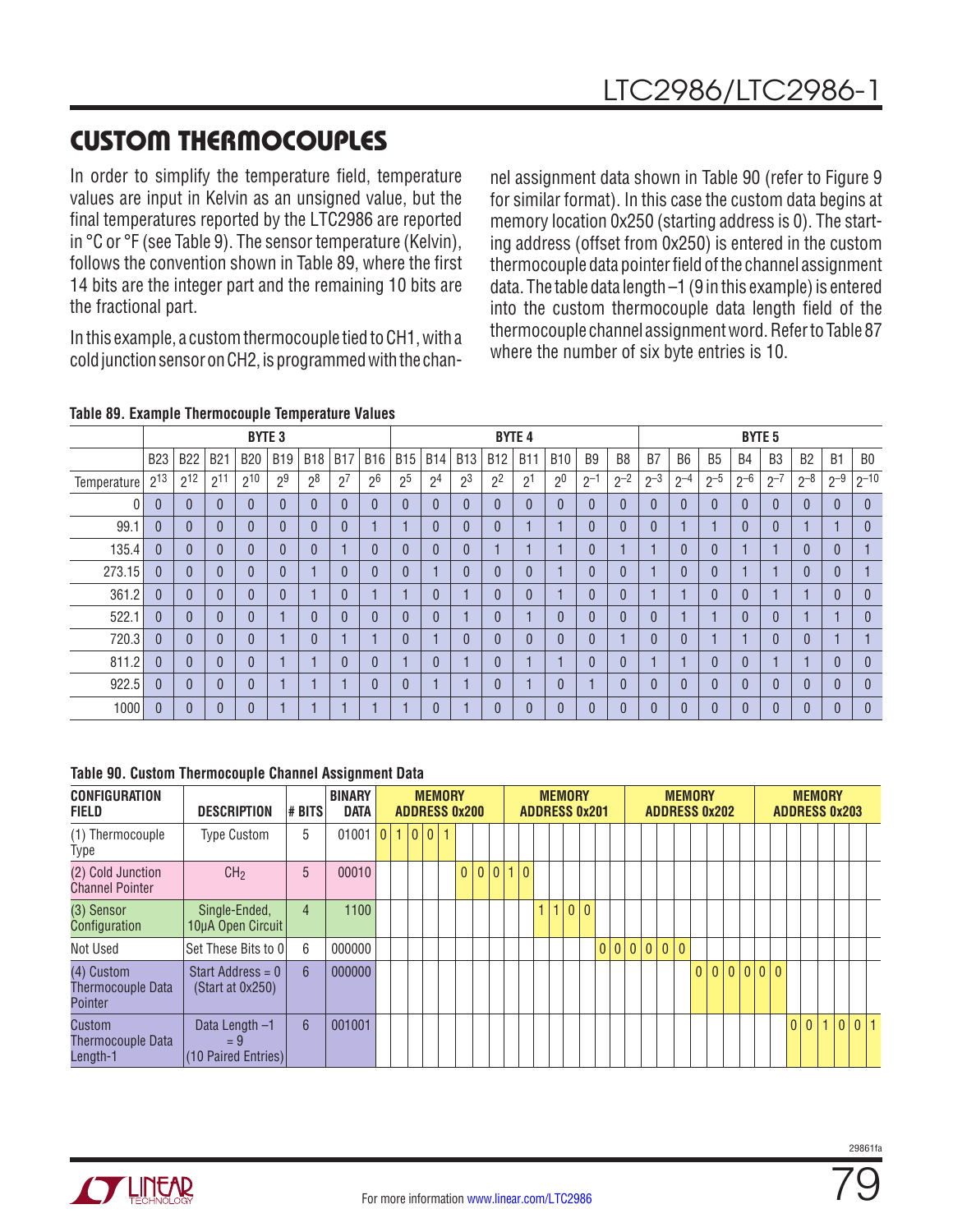## CUSTOM RTDS

In addition to digitizing standard RTDs, the LTC2986 can also digitize custom RTDs (RTD type=0b10010, see Table 30). Custom sensor data (minimum of three, maximum of 64 pairs) reside sequentially in memory and are arranged in blocks of six bytes of monotonically increasing tabular data  $\Omega$  vs temperature (see Table 91).

|                              | BYTE 0 BYTE 1 BYTE 2 BYTE 3 BYTE 4 BYTE 5 |
|------------------------------|-------------------------------------------|
| Table Entry #1 $(\Omega)$    | Table Entry #1 (Kelvin)                   |
| Table Entry #2 $(\Omega)$    | Table Entry #2 (Kelvin)                   |
| Table Entry #3 $(\Omega)$    | Table Entry #3 (Kelvin)                   |
|                              |                                           |
|                              |                                           |
|                              |                                           |
|                              |                                           |
|                              |                                           |
| Table Entry #64 ( $\Omega$ ) | Table Entry #64 (Kelvin)                  |
|                              |                                           |

| Table 91. Custom RTD/Thermistor Tabular Data Format |  |
|-----------------------------------------------------|--|
|-----------------------------------------------------|--|

### **Custom RTD Example**

In this example, a simplified RTD curve is implemented (see Figure 61). Points P1 to P9 represent the normal operating range of the custom RTD. Resistance readings above point P9 result in a soft fault and the reported temperature is a linear extrapolation using a slope determined by points P8 and P9 (the final two table entries). Resistance readings below point P1 are also reported as soft faults. The temperature reported is the extrapolation between point P1 and P0, where P0 is the sensor output temperature at 0 $\Omega$  (This point should be 0 $\Omega$  for proper interpolation below point P1).



**Figure 61. Custom RTD Example (Ω vs Kelvin )**



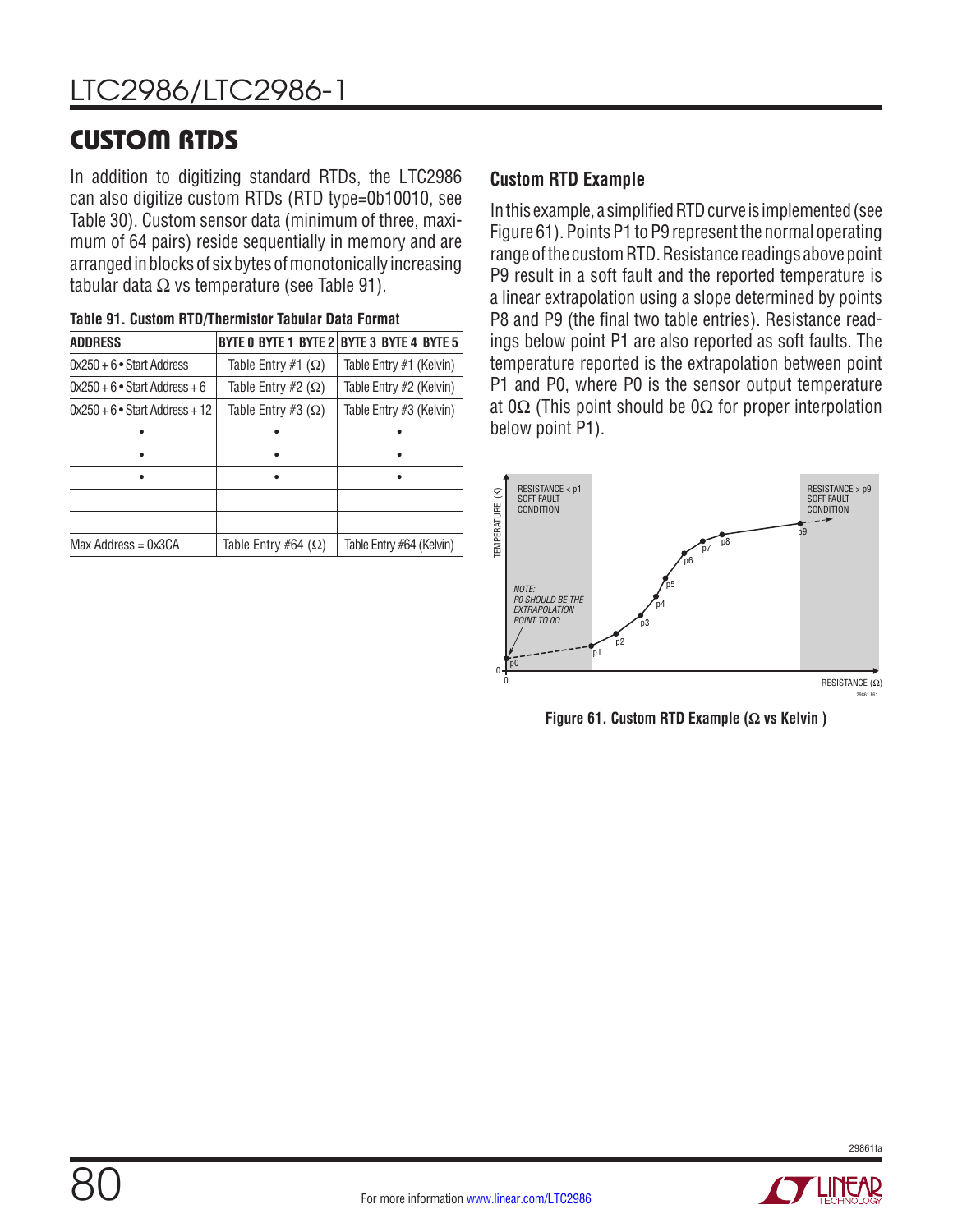## CUSTOM RTDS

Custom RTD table data is formatted in  $\Omega$  (sensor output resistance) vs Kelvin (see Table 92). Each table entry pair spans six bytes. The first set of data can begin at any memory location greater than or equal to 0x250 and end at or below 0x3CF.

In order to program the LTC2986 with the custom RTD table, both the resistance data and the Kelvin data are converted to 24-bit binary values. The sensor output resistance (units= $\Omega$ ) follows the convention shown in Table 93, where the first 13 bits are the integer part and the remaining 11 bits are the fractional part.

In order to simplify the temperature field, temperature values are input in Kelvin as an unsigned value, but the final temperatures reported by the LTC2986 are reported in °C or °F. The sensor temperature (Kelvin) follows the

|  | Table 92. RTD Example Resistance vs Kelvin Data Memory Map |  |  |
|--|------------------------------------------------------------|--|--|
|  |                                                            |  |  |

| <b>POINT</b>   | <b>SENSOR OUTPUT</b><br>RESISTANCE $(\Omega)$ | <b>TEMPERATURE</b><br>(K) | <b>START</b><br><b>ADDRESS</b> | <b>STOP</b><br><b>ADDRESS</b> | <b>BYTE 1</b> | <b>BYTE 2</b>   | <b>BYTE 3</b> | <b>BYTE 1</b> | <b>BYTE 2</b>    | <b>BYTE 3</b> |
|----------------|-----------------------------------------------|---------------------------|--------------------------------|-------------------------------|---------------|-----------------|---------------|---------------|------------------|---------------|
| P <sub>0</sub> | 0                                             | 112.3                     | 0x28C                          | 0x291                         |               |                 |               |               |                  |               |
| P1             | 80                                            | 200.56                    | 0x292                          | 0x297                         |               |                 |               |               |                  |               |
| P <sub>2</sub> | 150                                           | 273.16                    | 0x298                          | 0x29D                         |               |                 |               |               |                  |               |
| P <sub>3</sub> | 257.36                                        | 377.25                    | 0x29E                          | 0x2A3                         |               |                 |               |               |                  |               |
| P <sub>4</sub> | 339.22                                        | 489.66                    | 0x2A4                          | 0x2A9                         |               | Resistance Data |               |               | Temperature Data |               |
| P <sub>5</sub> | 388.26                                        | 595.22                    | 0x2AA                          | 0x2AF                         |               |                 |               |               |                  |               |
| P <sub>6</sub> | 512.99                                        | 697.87                    | 0x2B0                          | 0x2B5                         |               |                 |               |               |                  |               |
| P <sub>7</sub> | 662.3                                         | 765.14                    | 0x2B6                          | 0x2BB                         |               |                 |               |               |                  |               |
| P <sub>8</sub> | 743.5                                         | 801.22                    | 0x2BC                          | 0x2C1                         |               |                 |               |               |                  |               |
| P <sub>9</sub> | 2001.89                                       | 900.5                     | 0x2C2                          | 0x2C7                         |               |                 |               |               |                  |               |

#### **Table 93. Example RTD Resistance Values**

|            |            |              |            | <b>BYTE 1</b>  |                |            |                |                |                |                |                |                | <b>BYTE 2</b>  |            |                |                |                |                |           | <b>BYTE 3</b> |                |                |                     |                |
|------------|------------|--------------|------------|----------------|----------------|------------|----------------|----------------|----------------|----------------|----------------|----------------|----------------|------------|----------------|----------------|----------------|----------------|-----------|---------------|----------------|----------------|---------------------|----------------|
|            | <b>B23</b> | <b>B22</b>   | <b>B21</b> | <b>B20</b>     | <b>B19</b>     | <b>B18</b> | <b>B17</b>     | <b>B16</b>     | <b>B15</b>     | <b>B14</b>     | <b>B13</b>     | <b>B12</b>     | <b>B11</b>     | <b>B10</b> | B <sub>9</sub> | B <sub>8</sub> | B <sub>7</sub> | B <sub>6</sub> | <b>B5</b> | <b>B4</b>     | B <sub>3</sub> | B <sub>2</sub> | B <sub>1</sub>      | B <sub>0</sub> |
| Resistance | $2^{12}$   | $2^{11}$     | $2^{10}$   | 2 <sup>9</sup> | 2 <sup>8</sup> | $2^7$      | 2 <sup>6</sup> | 2 <sup>5</sup> | 2 <sup>4</sup> | 2 <sup>3</sup> | 2 <sup>2</sup> | 2 <sup>1</sup> | 2 <sup>0</sup> | $2^{-1}$   | $2^{-2}$       | $2^{-3}$       | $2^{-4}$       | $2^{-5}$       | $2^{-6}$  | $2^{-7}$      | $2^{-8}$       | $2^{-9}$       | $2^{-10}$ $2^{-11}$ |                |
|            | $\theta$   | $\theta$     | 0          | $\mathbf{0}$   |                | $\Omega$   | $\Omega$       | $\Omega$       | $\theta$       | $\overline{0}$ | $\Omega$       | $\theta$       | $\Omega$       | $\theta$   | $\theta$       | $\mathbf{0}$   | $\mathbf{0}$   | $\mathbf{0}$   | $\Omega$  | $\Omega$      | $\Omega$       | $\Omega$       | $\theta$            | $\theta$       |
| 80         | $\Omega$   | $\mathbf{0}$ | 0          | 0              |                |            |                | $\Omega$       |                | $\overline{0}$ |                | $\Omega$       | $\Omega$       | $\theta$   | $\Omega$       | $\mathbf{0}$   | $\Omega$       |                |           | $\Omega$      | $\Omega$       | $\Omega$       | $\mathbf{0}$        | $\theta$       |
| 150        | $\theta$   | $\mathbf{0}$ | 0          | 0              |                |            | $\mathbf{0}$   | $\mathbf{0}$   |                | $\overline{0}$ |                |                | $\Omega$       | $\theta$   | $\mathbf{0}$   | $\mathbf{0}$   | $\mathbf{0}$   |                |           | $\theta$      | $\Omega$       | $\theta$       | $\theta$            | $\theta$       |
| 257.36     | $\theta$   | $\theta$     | 0          | 0              |                |            | $\Omega$       | $\mathbf{0}$   | $\theta$       | $\mathbf{0}$   |                | $\Omega$       |                | $\theta$   |                | $\theta$       |                |                |           | $\Omega$      | $\Omega$       | $\mathbf{0}$   | $\theta$            |                |
| 339.22     | $\theta$   | $\theta$     | 0          | 0              |                |            |                | $\mathbf{0}$   |                | $\overline{0}$ |                |                |                | $\theta$   | $\Omega$       |                |                |                |           | $\theta$      | $\Omega$       | $\Omega$       |                     | $\mathbf{0}$   |
| 388.26     | $\theta$   | $\mathbf{0}$ |            | 0              |                |            | $\Omega$       | 0              | $\mathbf{0}$   | $\Omega$       |                | $\Omega$       | $\Omega$       | $\theta$   |                | $\mathbf{0}$   | $\Omega$       |                |           |               | $\Omega$       |                | $\theta$            | $\mathbf{0}$   |
| 512.99     | $\Omega$   | $\mathbf{0}$ | $\Omega$   |                | $\Omega$       |            | $\Omega$       | $\Omega$       | $\theta$       | $\Omega$       |                | $\Omega$       | $\Omega$       |            |                |                |                |                |           | $\Omega$      |                | $\Omega$       |                     |                |
| 662.3      | $\Omega$   | $\theta$     | 0          |                | $\Omega$       |            | $\Omega$       | 0              |                | $\Omega$       |                |                | $\Omega$       | $\Omega$   |                | $\mathbf{0}$   | $\Omega$       |                |           | $\Omega$      | $\Omega$       |                |                     | $\theta$       |
| 743.5      | $\theta$   | $\theta$     | 0          |                | $\Omega$       |            |                |                | $\theta$       | $\overline{0}$ |                |                |                |            | $\Omega$       | $\mathbf{0}$   | $\mathbf{0}$   | 0              |           | $\Omega$      | $\Omega$       | $\Omega$       | $\theta$            | $\mathbf{0}$   |
| 2001.89    | 0          | $\theta$     |            |                |                |            |                | 0              |                | $\Omega$       |                |                |                |            |                |                | $\Omega$       |                |           |               |                |                |                     | $\Omega$       |

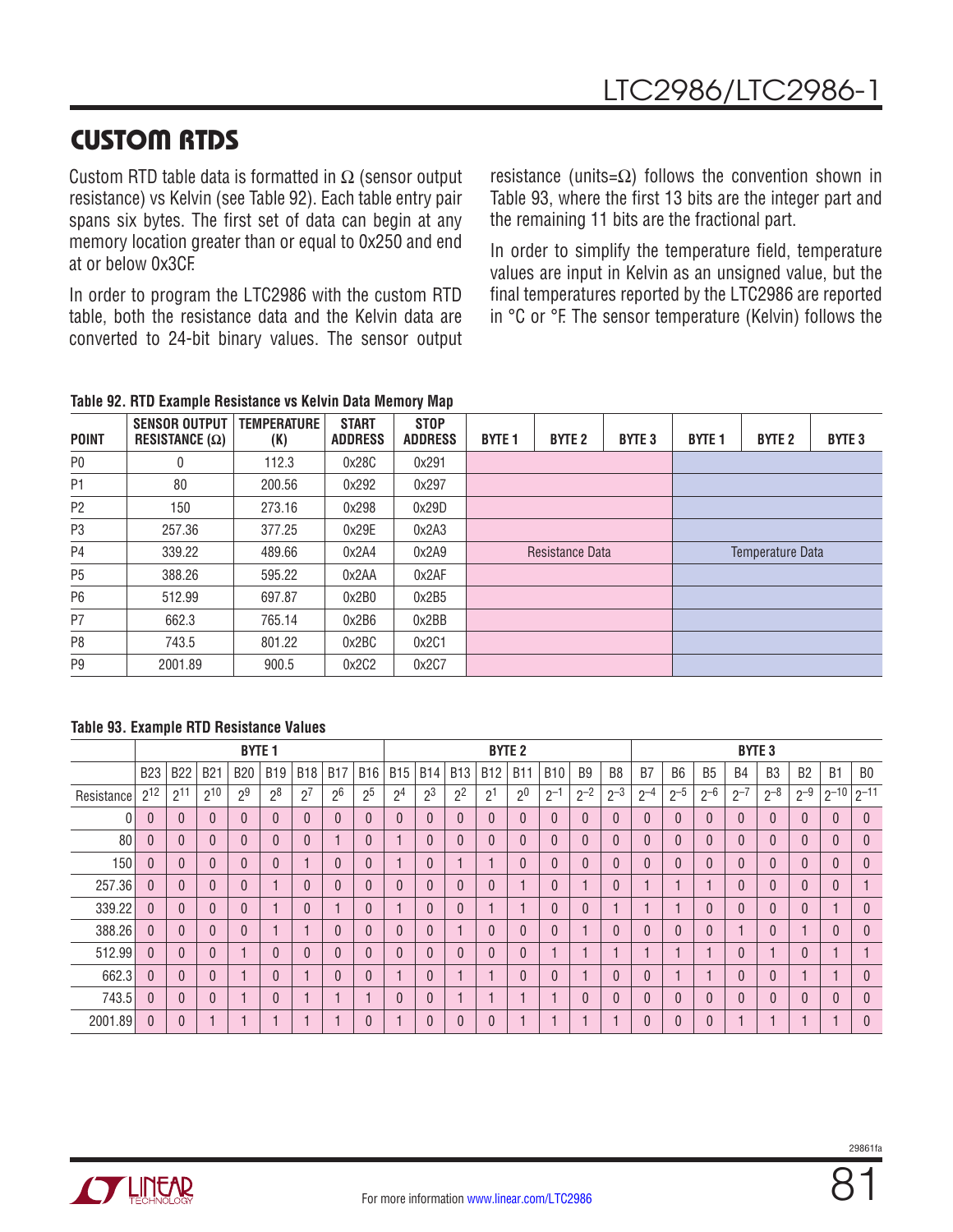# CUSTOM RTDS

convention shown in Table 94, where the first 14 bits are the integer part and the remaining 10 bits are the fractional part.

In this example, a custom RTD tied to CH3/CH4, with a sense resistor on CH1/CH2, is programmed with the channel assignment data shown in Table 95 (refer to Figure 18 for a similar format). In this case, the custom data begins

at memory location 0x28C (starting address is 10). The starting address (offset from 0x250) is entered in the custom RTD data pointer field of the channel assignment data. The table data length  $-1$  (9 in this case) is entered into the custom RTD data length field of the channel assignment word. Refer to Table 91 where the total number of paired entries is 10.

### **Table 94. Example RTD Temperature Values**

|             |              |                |            | <b>BYTE 1</b> |                |                |            |                |                |                |                |                | <b>BYTE 2</b>  |                |                |          |                |                |                | <b>BYTE 3</b> |                |                |                |                |
|-------------|--------------|----------------|------------|---------------|----------------|----------------|------------|----------------|----------------|----------------|----------------|----------------|----------------|----------------|----------------|----------|----------------|----------------|----------------|---------------|----------------|----------------|----------------|----------------|
|             | <b>B23</b>   | <b>B22</b>     | <b>B21</b> | <b>B20</b>    | <b>B19</b>     | <b>B18</b>     | <b>B17</b> | <b>B16</b>     | <b>B15</b>     | <b>B14</b>     | <b>B13</b>     | <b>B12</b>     | <b>B11</b>     | <b>B10</b>     | B <sub>9</sub> | B8       | B <sub>7</sub> | B <sub>6</sub> | B <sub>5</sub> | <b>B4</b>     | B <sub>3</sub> | B <sub>2</sub> | B <sub>1</sub> | B <sub>0</sub> |
| Temperature | $2^{13}$     | $2^{12}$       | $2^{11}$   | $2^{10}$      | 2 <sup>9</sup> | 2 <sup>8</sup> | $2^7$      | 2 <sup>6</sup> | 2 <sup>5</sup> | 2 <sup>4</sup> | 2 <sup>3</sup> | 2 <sup>2</sup> | 2 <sup>1</sup> | 2 <sup>0</sup> | $2^{-}$        | $2^{-2}$ | $2^{-3}$       | $2^{-4}$       | $2^{-5}$       | $2^{-6}$      | $2 - 7$        | $2 - 8$        | $2^{-9}$       | $ 2^{-10} $    |
| 112.3       | $\theta$     | $\overline{0}$ |            | $\mathbf{0}$  | $\Omega$       | $\overline{0}$ | $\theta$   |                |                |                | $\overline{0}$ | $\theta$       | $\overline{0}$ | $\overline{0}$ | $\overline{0}$ |          | $\sqrt{ }$     | $\mathbf{0}$   |                |               | $\mathbf{0}$   | $\overline{0}$ |                |                |
| 200.56      | $\mathbf{0}$ | $\overline{0}$ |            | $\Omega$      | $\Omega$       | $\overline{0}$ |            |                | $\Omega$       | C              |                | $\theta$       | $\theta$       | 0              |                |          | $\sqrt{ }$     | $\overline{0}$ |                |               |                |                | $\theta$       |                |
| 273.16      | $\mathbf{0}$ | 0              |            | $\mathbf{0}$  | $\overline{0}$ | $\theta$       |            | 0              |                |                | 0              | $\theta$       | $\theta$       |                | $\overline{0}$ |          |                | $\mathbf{0}$   |                | 0             | $\Omega$       | $\sqrt{ }$     | н              |                |
| 377.25      | $\mathbf{0}$ | $\overline{0}$ |            | $\Omega$      | $\sqrt{ }$     | $\overline{0}$ |            |                |                |                |                | 0              | $\mathbf{0}$   |                | 0              |          | $\sqrt{ }$     | $\mathbf{0}$   | $\Omega$       | 0             | $\Omega$       | ſ              | $\theta$       | $\overline{0}$ |
| 489.66      | $\mathbf{0}$ | $\overline{0}$ |            | $\theta$      | $\Omega$       | $\Omega$       | $\theta$   |                |                | $\Omega$       |                | $\Omega$       | $\theta$       |                |                |          |                | $\overline{0}$ |                | $\mathbf{0}$  | $\theta$       | $\Omega$       | н              |                |
| 595.22      | $\mathbf{0}$ | 0              |            | $\Omega$      |                | $\theta$       | $\theta$   |                |                |                | $\mathbf{0}$   | $\theta$       |                |                | 0              |          |                | н              |                | 0             | $\theta$       | $\Omega$       | $\theta$       |                |
| 697.87      | $\Omega$     | $\mathbf{0}$   |            | $\Omega$      |                | $\overline{0}$ |            | $\Omega$       |                |                |                |                | $\mathbf{0}$   |                |                |          | $\sqrt{ }$     | в              |                |               |                | $\Omega$       | н              | $\mathbf{0}$   |
| 765.14      | $\mathbf{0}$ | 0              |            | $\theta$      |                |                | $\theta$   |                |                |                |                |                | $\theta$       |                | 0              |          |                | $\mathbf{0}$   | 0              | 0             |                |                |                |                |
| 801.22      | $\mathbf{0}$ | $\mathbf{0}$   |            |               |                | $\theta$       |            | 0              |                |                | $\mathbf{0}$   |                | $\mathbf{0}$   |                | 0              |          |                | в              |                | 0             |                | ſ              | $\mathbf{0}$   |                |
| 900.5       | $\mathbf{0}$ | $\Omega$       |            |               |                |                |            | 0              |                |                | 0              |                | $\mathbf{0}$   | 0              |                |          | C              | $\theta$       |                | 0             |                |                | 0              | 0              |

### **Table 95. Custom RTD Channel Assignment Data**

| <b>CONFIGURATION</b><br><b>FIELD</b>         | <b>DESCRIPTION</b>                           | # BITS           | <b>BINARY</b><br><b>DATA</b> |  | <b>ADDRESS 0x20C</b> | <b>MEMORY</b> |       |  |     | <b>ADDRESS 0x20D</b> |    | <b>MEMORY</b> |  |     |              |              |          | <b>MEMORY</b><br><b>ADDRESS 0x20E</b> |   |         |  |  | <b>MEMORY</b> |  | <b>ADDRESS 0x20F</b> |  |
|----------------------------------------------|----------------------------------------------|------------------|------------------------------|--|----------------------|---------------|-------|--|-----|----------------------|----|---------------|--|-----|--------------|--------------|----------|---------------------------------------|---|---------|--|--|---------------|--|----------------------|--|
| (1) RTD Type                                 | Custom                                       | 5                | 10010                        |  | 0 0 1 0              |               |       |  |     |                      |    |               |  |     |              |              |          |                                       |   |         |  |  |               |  |                      |  |
| (2) Sense Resistor<br><b>Channel Pointer</b> | CH <sub>2</sub>                              | 5                | 00010                        |  |                      |               | 0 0 0 |  | 1 0 |                      |    |               |  |     |              |              |          |                                       |   |         |  |  |               |  |                      |  |
| (3) Sensor<br>Configuration                  | 4-Wire, No<br>Rotate, No Share               | 4                | 1000                         |  |                      |               |       |  |     |                      | 1. | 0 0 0         |  |     |              |              |          |                                       |   |         |  |  |               |  |                      |  |
| (4) Excitation Current                       | $25\mu A$                                    | 4                | 0011                         |  |                      |               |       |  |     |                      |    |               |  | 0 0 | $\mathbf{1}$ |              |          |                                       |   |         |  |  |               |  |                      |  |
| $(5)$ Curve                                  | Not Used for<br>Custom                       | $\mathfrak{p}$   | 0 <sub>0</sub>               |  |                      |               |       |  |     |                      |    |               |  |     |              | $\mathbf{0}$ | $\Omega$ |                                       |   |         |  |  |               |  |                      |  |
| (6) Custom RTD Data<br>Pointer               | <b>Start Address</b><br>$= 10$               | $6\overline{6}$  | 001010                       |  |                      |               |       |  |     |                      |    |               |  |     |              |              |          | $\overline{0}$                        | 0 | 1 0 1 0 |  |  |               |  |                      |  |
| (6) Custom RTD Data<br>Length-1              | Data Length -1<br>$= 9$<br>10 Paired Entries | $6 \overline{6}$ | 001001                       |  |                      |               |       |  |     |                      |    |               |  |     |              |              |          |                                       |   |         |  |  | 0 0 1         |  |                      |  |

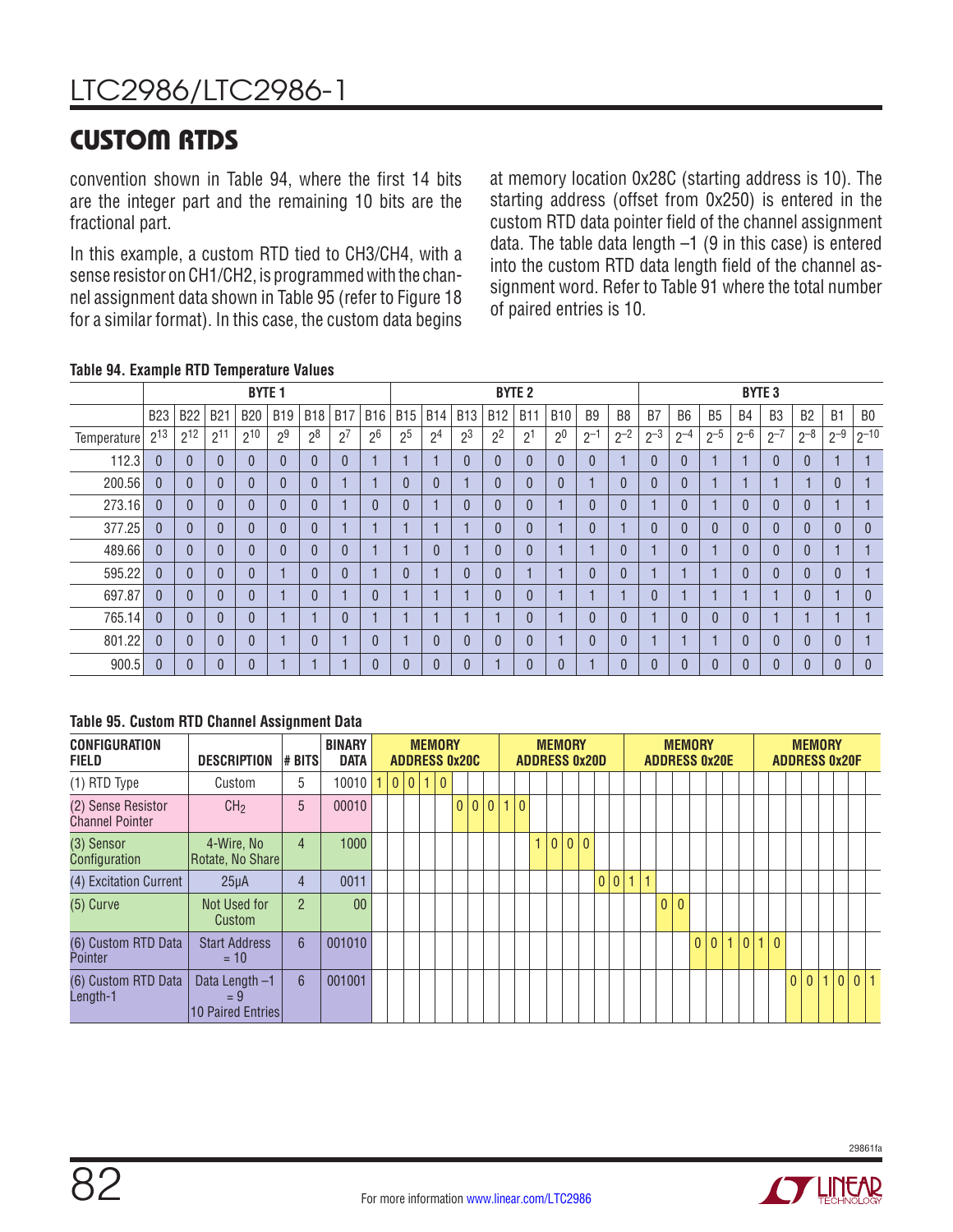In addition to digitizing standard thermistors, the LTC2986 can also digitize custom thermistors (thermistor type=0b11011, see Table 55). Custom sensor data (minimum of three, maximum of 64 pairs) reside sequentially in memory and are arranged in blocks of six bytes of monotonically increasing tabular data  $\Omega$  vs temperature (see Table 91).

### **Custom Thermistor Table Example**

In this example, a simplified thermistor NTC (negative temperature coefficient) curve is implemented (see Figure 62). Points P1 to P9 represent the normal operating range of the custom thermistor. Resistance readings above point P9 result in a soft fault and the reported temperature is a linear extrapolation using a slope determined by points P8 and P9 (the final two table entries). Resistance readings below point P1 are also reported as soft faults. The temperature reported is the extrapolation between point P1 and P0, where P0 is the sensor output temperature at 0Ω (This point must be 0Ω for proper interpolation below point P1).

In addition to NTC type thermistors, it is also possible to implement PTC (positive temperature coefficient) type thermistors (see Figure 63). In both cases, table entries start at the minimum resistance and end at the maximum resistance value.





**Figure 62. Custom NTC Thermistor Example (Ω vs Kelvin) Figure 63. Custom PTC Thermistor Example (Ω vs Kelvin)**

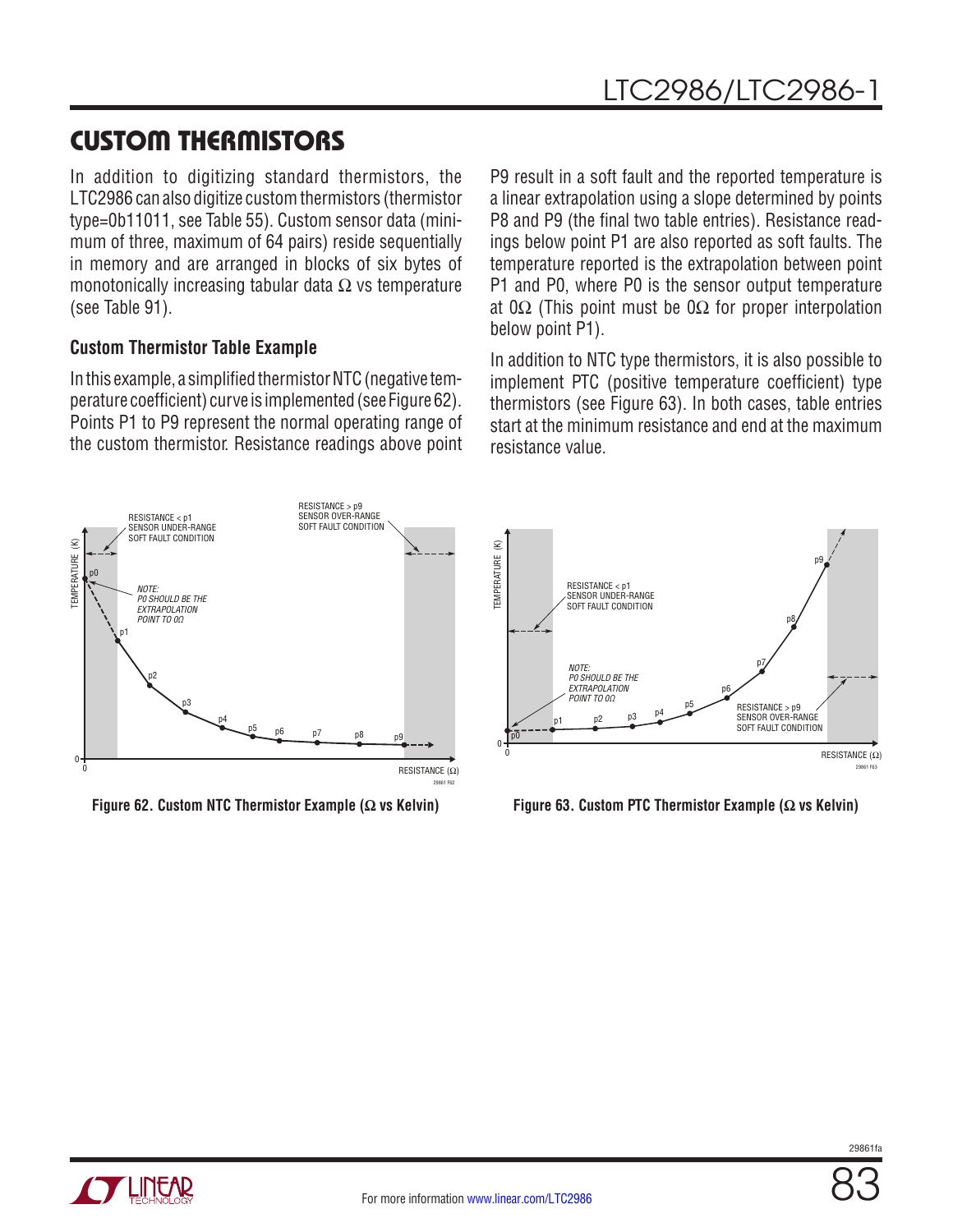Custom thermistor table data is formatted in  $\Omega$  (sensor output resistance) vs Kelvin (see Table 96). Each table entry pair spans six bytes. The first set of data can begin at any memory location greater than or equal to 0x250 and end below 0x3CF.

In order to program the LTC2986 with the custom thermistor table, both the resistance data and the Kelvin data are converted to 24-bit binary values. The sensor output resistance (units =  $\Omega$ ) follows the convention shown in Table 97, where the first 20 bits are the integer part and the remaining four bits are the fractional part.

In order to simplify the temperature field, temperature values are input in Kelvin as an unsigned value, but the final temperatures reported by the LTC2986 are reported in °C or °F. The sensor temperature (Kelvin) follows the convention shown in Table 98, where the first 14 bits are the integer part and the remaining 10 bits are the fractional part.

**Table 96. NTC Thermistor Example Resistance vs Kelvin Data Memory Map**

| <b>POINT</b>   | <b>SENSOR OUTPUT</b><br>$RESISTANCE(\Omega)$ | <b>TEMPERATURE</b><br>(K) | <b>START</b><br><b>ADDRESS</b> | <b>STOP</b><br><b>ADDRESS</b> | <b>BYTE 1</b> | <b>BYTE 2</b>   | <b>BYTE 3</b> | <b>BYTE 1</b> | <b>BYTE 2</b>           | <b>BYTE 3</b> |
|----------------|----------------------------------------------|---------------------------|--------------------------------|-------------------------------|---------------|-----------------|---------------|---------------|-------------------------|---------------|
| P <sub>0</sub> | 0                                            | 457.5                     | 0x2C8                          | 0x2CD                         |               |                 |               |               |                         |               |
| P1             | 80                                           | 400.2                     | 0x2CE                          | 0x2D3                         |               |                 |               |               |                         |               |
| P <sub>2</sub> | 184                                          | 372.3                     | 0x2D4                          | 0x2D9                         |               |                 |               |               |                         |               |
| P <sub>3</sub> | 423.2                                        | 320.1                     | 0x2DA                          | 0x2DF                         |               |                 |               |               |                         |               |
| P4             | 973.36                                       | 290.55                    | 0x2E0                          | 0x2E5                         |               | Resistance Data |               |               | <b>Temperature Data</b> |               |
| P <sub>5</sub> | 2238.728                                     | 249.32                    | 0x2E6                          | 0x2EB                         |               |                 |               |               |                         |               |
| P <sub>6</sub> | 5149.0744                                    | 240.3                     | 0x2EC                          | 0x2F1                         |               |                 |               |               |                         |               |
| P7             | 26775.18688                                  | 230                       | 0x2F2                          | 0x2F7                         |               |                 |               |               |                         |               |
| P8             | 139230.9718                                  | 215.3                     | 0x2F8                          | 0x2FD                         |               |                 |               |               |                         |               |
| P <sub>9</sub> | 724001.0532                                  | 200                       | 0x2FE                          | 0x303                         |               |                 |               |               |                         |               |

### **Table 97. Example Thermistor Resistance Values**

|            |              |              |                | <b>BYTE 1</b>  |            |            |              |            |              |              |                |                | <b>BYTE 2</b>  |                |                |                |                |                |                | <b>BYTE 3</b>  |                |                |                |                |
|------------|--------------|--------------|----------------|----------------|------------|------------|--------------|------------|--------------|--------------|----------------|----------------|----------------|----------------|----------------|----------------|----------------|----------------|----------------|----------------|----------------|----------------|----------------|----------------|
|            | <b>B23</b>   | <b>B22</b>   | <b>B21</b>     | <b>B20</b>     | <b>B19</b> | <b>B18</b> | <b>B17</b>   | <b>B16</b> | <b>B15</b>   | <b>B14</b>   | <b>B13</b>     | <b>B12</b>     | <b>B11</b>     | <b>B10</b>     | B <sub>9</sub> | B <sub>8</sub> | B <sub>7</sub> | B <sub>6</sub> | B <sub>5</sub> | <b>B4</b>      | B <sub>3</sub> | B <sub>2</sub> | B <sub>1</sub> | B <sub>0</sub> |
| Resistance | $2^{19}$     | $2^{18}$     | $2^{17}$       | $2^{16}$       | $2^{15}$   | $2^{14}$   | $2^{13}$     | $2^{12}$   | $2^{11}$     | $2^{10}$     | 2 <sup>9</sup> | 2 <sup>8</sup> | 2 <sup>7</sup> | 2 <sup>6</sup> | 2 <sup>5</sup> | 2 <sup>4</sup> | 2 <sup>3</sup> | 2 <sup>2</sup> | 2 <sup>1</sup> | 2 <sup>0</sup> | $2^{-1}$       | $2^{-2}$       | $2^{-3}$       | $2^{-4}$       |
| Λ          | $\theta$     | $\Omega$     | $\theta$       | $\mathbf{0}$   | 0          |            | $\theta$     | $\theta$   | $\mathbf{0}$ | $\theta$     |                | $\Omega$       | $\theta$       | $\theta$       | $\theta$       | $\theta$       | 0              |                |                | $\theta$       | $\Omega$       | $\Omega$       | $\theta$       | $\mathbf{0}$   |
| 80         | $\Omega$     | $\theta$     | $\overline{0}$ | $\overline{0}$ |            |            | $\mathbf{0}$ | $\theta$   | $\mathbf{0}$ | $\Omega$     |                |                | $\theta$       |                | $\theta$       |                | 0              |                |                | $\Omega$       | $\Omega$       | $\Omega$       | $\overline{0}$ | $\mathbf{0}$   |
| 184        | $\mathbf{0}$ | $\theta$     | $\overline{0}$ | $\overline{0}$ | 0          |            | $\Omega$     | $\theta$   | $\mathbf{0}$ | $\Omega$     |                |                |                | $\theta$       |                |                |                |                |                | $\Omega$       | $\Omega$       | $\theta$       | $\theta$       | $\mathbf{0}$   |
| 423.2      | $\mathbf{0}$ | $\mathbf{0}$ | $\mathbf{0}$   | 0              | 0          |            | $\Omega$     | $\theta$   | $\mathbf{0}$ | $\mathbf{0}$ | 0              |                |                | $\theta$       |                | $\overline{0}$ | 0              |                |                |                | $\Omega$       | $\mathbf{0}$   |                |                |
| 973.36     | $\mathbf{0}$ | $\theta$     | $\Omega$       | 0              | 0          |            | $\Omega$     | $\theta$   | $\mathbf{0}$ | $\Omega$     |                |                |                |                | $\theta$       | $\theta$       |                |                |                |                | $\Omega$       |                | $\mathbf{0}$   |                |
| 2238.728   | $\Omega$     | $\mathbf{0}$ | $\Omega$       | $\Omega$       | 0          |            | $\Omega$     | $\Omega$   | и            | $\Omega$     | 0              |                |                | $\Omega$       |                |                |                |                |                | $\Omega$       |                | $\Omega$       |                |                |
| 5149.074   | $\Omega$     | $\Omega$     | $\Omega$       | $\theta$       | 0          |            | $\Omega$     |            | $\theta$     |              | $\Omega$       |                | $\Omega$       | $\Omega$       | $\Omega$       |                |                |                |                |                | $\Omega$       | $\Omega$       | $\Omega$       |                |
| 26775.19   | $\Omega$     | $\Omega$     | $\theta$       | $\overline{0}$ | 0          |            |              | $\Omega$   | и            |              | 0              |                |                | $\Omega$       | $\theta$       |                | $\overline{0}$ |                |                |                | $\Omega$       | $\Omega$       |                |                |
| 139231     | $\theta$     | $\theta$     |                | $\Omega$       | 0          |            | $\Omega$     |            |              |              |                |                |                |                | $\theta$       |                |                |                |                |                | $\Omega$       | $\Omega$       | $\theta$       | $\mathbf{0}$   |
| 724001.1   |              | $\mathbf{0}$ |                |                | n          |            |              | $\theta$   |              |              | 0              |                | $\theta$       | $\sqrt{ }$     |                | $\mathbf{0}$   |                | 0              |                |                | $\Omega$       | $\mathbf{0}$   | 0              |                |

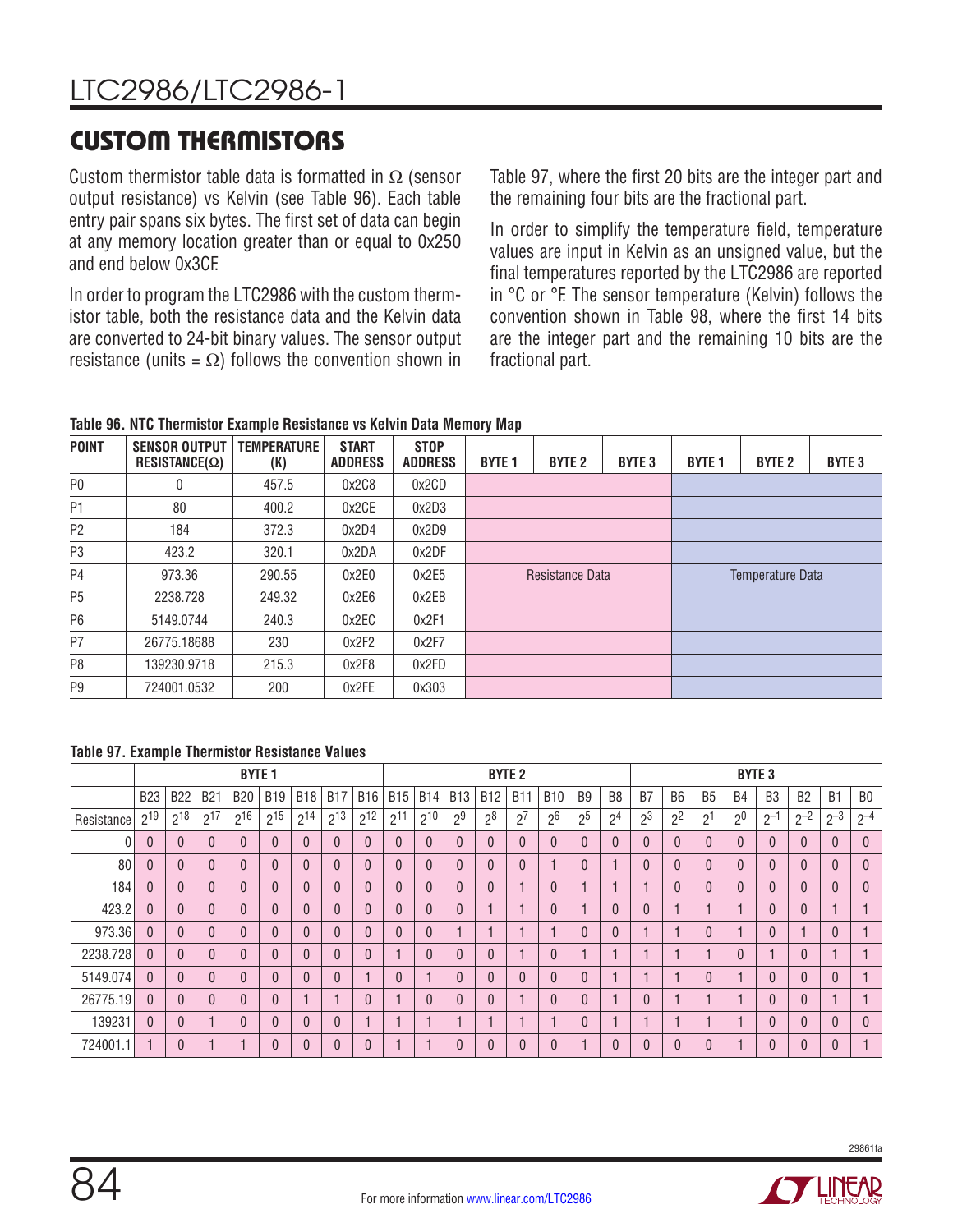In this example, a custom thermistor tied to CH5, with a sense resistor on CH3/4, is programmed with the channel assignment data shown in Table 99 (refer to Figure 27 for similar format). In this case the custom data begins at memory location 0x2C8 (starting address is 20). The

starting address (offset from 0x250) is entered in the custom thermistor data pointer field of the channel assignment data. The table data length  $-1$  (9 in this case) is entered into the custom thermistor data length field of the thermistor channel assignment word.

|             |              |              |            | <b>BYTE 1</b> |                |                |                |                |                |                |                |                | <b>BYTE 2</b>  |                |                |                |              |                |                |                | <b>BYTE 3</b>  |                |                |                |
|-------------|--------------|--------------|------------|---------------|----------------|----------------|----------------|----------------|----------------|----------------|----------------|----------------|----------------|----------------|----------------|----------------|--------------|----------------|----------------|----------------|----------------|----------------|----------------|----------------|
|             | <b>B23</b>   | <b>B22</b>   | <b>B21</b> | <b>B20</b>    | <b>B19</b>     | <b>B18</b>     | <b>B17</b>     | <b>B16</b>     | <b>B15</b>     | <b>B14</b>     | <b>B13</b>     | <b>B12</b>     | <b>B11</b>     | <b>B10</b>     | B <sub>9</sub> | B <sub>8</sub> | B7           | B <sub>6</sub> | B <sub>5</sub> | B4             | B <sub>3</sub> | B <sub>2</sub> | B <sub>1</sub> | B <sub>0</sub> |
| Temperature | $2^{13}$     | $2^{12}$     | $2^{11}$   | $2^{10}$      | 2 <sup>9</sup> | 2 <sup>8</sup> | 2 <sup>7</sup> | 2 <sup>6</sup> | 2 <sup>5</sup> | 2 <sup>4</sup> | 2 <sup>3</sup> | 2 <sup>2</sup> | 2 <sup>1</sup> | 2 <sup>0</sup> | $2^{-1}$       | $2^{-2}$       | $2^{-3}$     | $2^{-4}$       | $2^{-5}$       | $2 - 6$        | $2^{-7}$       | $2^{-8}$       | $2^{-9}$       | $2^{-10}$      |
| 457.5       | $\mathbf{0}$ |              | $\theta$   | $\theta$      | $\theta$       | и              |                |                |                | $\mathbf{0}$   |                | $\theta$       | $\overline{0}$ |                |                |                | $\theta$     | $\theta$       | $\theta$       | $\mathbf{0}$   | $\Omega$       | $\Omega$       | $\theta$       | $\theta$       |
| 400.2       | $\mathbf{0}$ |              | $\theta$   | $\theta$      | $\theta$       |                |                | 0              |                |                | $\mathbf{0}$   | $\theta$       | $\overline{0}$ | 0              | 0              |                |              |                | $\theta$       | $\mathbf{0}$   |                |                | $\overline{0}$ | $\theta$       |
| 372.3       | $\mathbf{0}$ |              |            | $\mathbf{0}$  | $\mathbf{0}$   | и              | $\mathbf{0}$   |                |                |                | $\overline{0}$ |                | $\overline{0}$ | 0              | 0              |                |              | $\theta$       |                | и              | 0              |                |                |                |
| 320.1       | $\mathbf{0}$ |              | $\Omega$   | $\mathbf{0}$  | 0              |                | $\mathbf{0}$   |                |                | ſ              | $\theta$       | $\Omega$       | $\overline{0}$ |                | 0              |                | $\theta$     |                |                | 0              | 0              |                |                | $\mathbf{0}$   |
| 290.55      | $\mathbf{0}$ |              | $\Omega$   | $\mathbf{0}$  | 0              | н              | $\mathbf{0}$   | $\overline{0}$ |                | ſ              | $\theta$       | $\Omega$       |                | $\overline{0}$ |                |                | $\theta$     | $\theta$       |                |                | 0              |                | н              |                |
| 249.32      | $\mathbf{0}$ | $\mathbf{0}$ | $\Omega$   | $\Omega$      | $\Omega$       | $\overline{0}$ | н              |                |                |                |                | $\Omega$       | $\overline{0}$ |                | $\overline{0}$ |                | $\theta$     |                | $\Omega$       | $\overline{0}$ | $\overline{0}$ |                |                |                |
| 240.3       | 0            |              | $\Omega$   | $\theta$      | $\Omega$       | $\theta$       |                |                |                |                | $\theta$       | $\Omega$       | $\theta$       | $\Omega$       | 0              |                | $\theta$     | $\theta$       |                |                | 0              |                |                |                |
| 230         | $\theta$     |              | $\Omega$   | $\mathbf{0}$  | $\Omega$       | $\theta$       |                |                |                | $\Omega$       | $\theta$       |                |                | $\Omega$       | 0              |                | $\Omega$     | $\theta$       | $\Omega$       | $\mathbf{0}$   | 0              |                | $\Omega$       | $\mathbf{0}$   |
| 215.3       | 0            |              | $\theta$   | $\theta$      | $\theta$       | $\overline{0}$ |                |                |                |                | $\theta$       |                |                |                | 0              |                | $\theta$     | $\theta$       |                |                | 0              |                |                |                |
| 200         | $\mathbf{0}$ |              |            | $\mathbf{0}$  | $\Omega$       | $\mathbf{0}$   |                |                |                | C              |                | $\Omega$       | $\overline{0}$ |                | 0              |                | $\mathbf{0}$ | $\mathbf{0}$   |                | $\Omega$       | 0              |                | $\Omega$       | $\mathbf{0}$   |

### **Table 98. Example Thermistor Temperature Values**

#### **Table 99. Custom Thermistor Channel Assignment Data**

| <b>CONFIGURATION</b><br><b>FIELD</b>         | <b>DESCRIPTION # BITS</b>      |               | <b>BINARY</b><br><b>DATA</b> | <b>ADDRESS 0x210</b> | <b>MEMORY</b>        |                |  |           |   | <b>MEMORY</b>   |                | <b>ADDRESS 0x211</b> |  |   |     | <b>MEMORY</b><br><b>ADDRESS 0x212</b> |              |                |       |              | <b>MEMORY</b><br><b>ADDRESS 0x213</b> |  |       |  |
|----------------------------------------------|--------------------------------|---------------|------------------------------|----------------------|----------------------|----------------|--|-----------|---|-----------------|----------------|----------------------|--|---|-----|---------------------------------------|--------------|----------------|-------|--------------|---------------------------------------|--|-------|--|
| (1) Thermistor Type                          | <b>Custom Table</b>            | 5             | 11011                        | 1                    | 0 <br>$\overline{1}$ | $\overline{1}$ |  |           |   |                 |                |                      |  |   |     |                                       |              |                |       |              |                                       |  |       |  |
| (2) Sense Resistor<br><b>Channel Pointer</b> | CH <sub>4</sub>                | 5             | 00100                        |                      |                      |                |  | 0 0 1 0 0 |   |                 |                |                      |  |   |     |                                       |              |                |       |              |                                       |  |       |  |
| (3) Sensor<br>Configuration                  | Single-Ended                   | $\mathcal{S}$ | 100                          |                      |                      |                |  |           | 1 | 10 <sup>1</sup> | $\overline{0}$ |                      |  |   |     |                                       |              |                |       |              |                                       |  |       |  |
| (4) Excitation Current                       | 1µA                            | 4             | 0011                         |                      |                      |                |  |           |   |                 |                | 0 0 1 1              |  |   |     |                                       |              |                |       |              |                                       |  |       |  |
| Not Used                                     | <b>Set These Bits</b><br>to 0  | 3             | 0 <sub>0</sub>               |                      |                      |                |  |           |   |                 |                |                      |  | 0 | 0 0 |                                       |              |                |       |              |                                       |  |       |  |
| (5) Custom Thermistor<br>Data Pointer        | <b>Start Address</b><br>$= 20$ | 6             | 010100                       |                      |                      |                |  |           |   |                 |                |                      |  |   |     | $\overline{0}$                        | $\mathbf{1}$ | $\overline{0}$ | 1 0 0 |              |                                       |  |       |  |
| (5) Custom Thermistor<br>Length-1            | Length $-1 = 9$                | 6             | 001001                       |                      |                      |                |  |           |   |                 |                |                      |  |   |     |                                       |              |                |       | $\mathbf{0}$ | 0 <sup>1</sup>                        |  | 0 0 1 |  |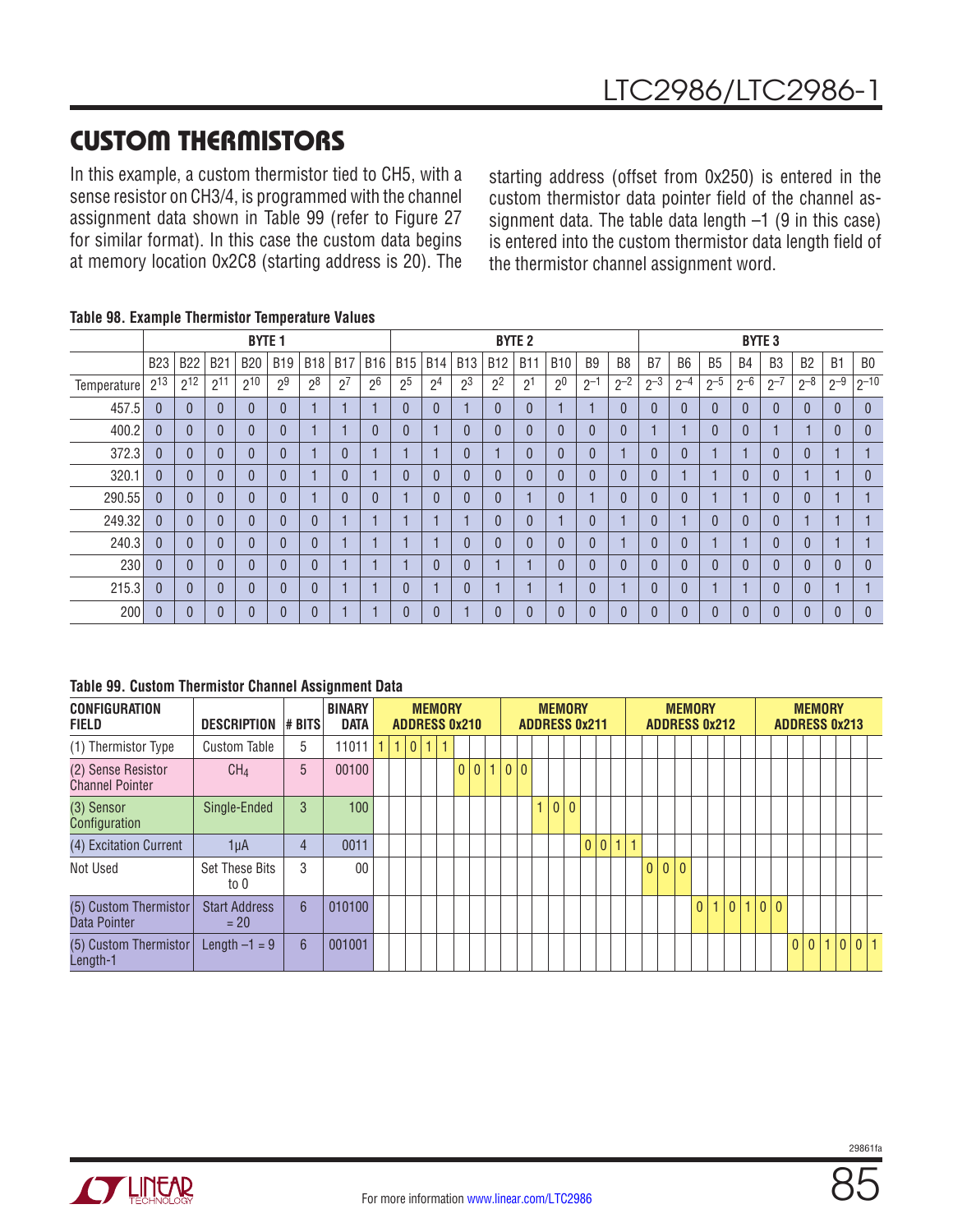In addition to custom table driven thermistors, it is also possible to directly input Steinhart-Hart coefficients into the LTC2986 (thermistor Type 11010, see Table 55). Steinhart-Hart coefficients are commonly specified parameters provided by thermistor manufacturers. The Steinhart-Hart equation is:

$$
\frac{1}{T} = A + B \cdot \ln(R) + C \cdot \ln(R)^2 + D \cdot \ln(R)^3 + E \cdot \ln(R)^4
$$
  
+F \cdot \ln(R)^5

Steinhart-Hart data is stored sequentially in any memory location greater than or equal to 0x250 and below 0x3CF. Each coefficient is represented by a standard, singleprecision, IEEE754 32-bit value (see Table 100).

### **Example Custom Steinhart-Hart Thermistor**

In this example a Steinhart-Hart equation is entered into memory starting at location 0x2C8 (see Table 101).

**Table 100. Steinhart-Hart Custom Thermistor Data Format**

| <b>ADDRESS</b>                   | <b>COEFFICIENT</b> | <b>VALUE</b>                                  |
|----------------------------------|--------------------|-----------------------------------------------|
| $0x250 + 4$ • Start Address      |                    | 32-Bit Single-Precision Floating Point Format |
| $0x250 + 4$ • Start Address + 4  |                    | 32-Bit Single-Precision Floating Point Format |
| $0x250 + 4$ • Start Address + 8  |                    | 32-Bit Single-Precision Floating Point Format |
| $0x250 + 4$ • Start Address + 12 |                    | 32-Bit Single-Precision Floating Point Format |
| $0x250 + 4$ • Start Address + 16 |                    | 32-Bit Single-Precision Floating Point Format |
| $0x250 + 4$ • Start Address + 20 |                    | 32-Bit Single-Precision Floating Point Format |

**Table 101. Custom Steinhart-Hart Data Example**

|                    |            | <b>EXPONENT</b><br><b>START</b> |  |  |  |     |   | <b>MANTISSA</b> |                                                      |              |         |  |                |     |  |             |   |   |             |             |  |                |             |              |                |             |                |                |              |                |     |
|--------------------|------------|---------------------------------|--|--|--|-----|---|-----------------|------------------------------------------------------|--------------|---------|--|----------------|-----|--|-------------|---|---|-------------|-------------|--|----------------|-------------|--------------|----------------|-------------|----------------|----------------|--------------|----------------|-----|
| <b>COEFFICIENT</b> | VALUE      | <b>ADDRESS SIGN MSB</b>         |  |  |  |     |   |                 |                                                      |              | LSB MSB |  |                |     |  |             |   |   |             |             |  |                |             |              |                |             |                |                |              |                | LSB |
| А                  | $1.45E-03$ | 0x2C8                           |  |  |  |     |   | 0               |                                                      | 0            |         |  |                |     |  |             |   | 0 | 0           | $\mathbf 0$ |  |                |             |              |                |             |                |                |              | $\overline{0}$ |     |
| Β                  | 2.68E-04   | 0x2CC                           |  |  |  |     |   | 0               | 0                                                    |              |         |  |                |     |  | 0           |   |   | 0           | $\mathbf 0$ |  | 0              |             |              | $\overline{0}$ |             | 0              |                |              |                |     |
| C                  |            | 0x2D0                           |  |  |  |     |   |                 | 000                                                  | 0            |         |  |                |     |  |             |   |   | 0           | 0           |  |                |             |              | $\overline{0}$ | 0           | 0              | $\mathbf 0$    |              | 0              |     |
| D                  | 1.64E-07   | 0x2D4                           |  |  |  |     |   |                 |                                                      | 0            |         |  |                |     |  |             |   | 0 | 0           | 0           |  |                |             |              |                |             |                |                |              |                |     |
| Ε                  |            | 0x2D8                           |  |  |  | 0 0 |   |                 | $\begin{array}{c c} 0 & 0 & 0 \\ \hline \end{array}$ | $\mathbf{0}$ |         |  | 0 <sup>1</sup> | 0 I |  | $\mathbf 0$ | 0 | 0 | $\mathbf 0$ | $\mathbf 0$ |  | 0 <sup>1</sup> | $\mathbf 0$ | $\mathbf{0}$ | 0 <sup>1</sup> | $\mathbf 0$ | $\overline{0}$ | 0 <sup>1</sup> | $\mathbf{0}$ | l 0            | - 0 |
|                    |            | 0x2DC                           |  |  |  |     | 0 | $\mathbf 0$     | l 0                                                  | 0            |         |  | $\overline{0}$ |     |  |             |   |   |             | 0           |  |                |             |              |                | 0           | 0              |                |              | i 0            |     |

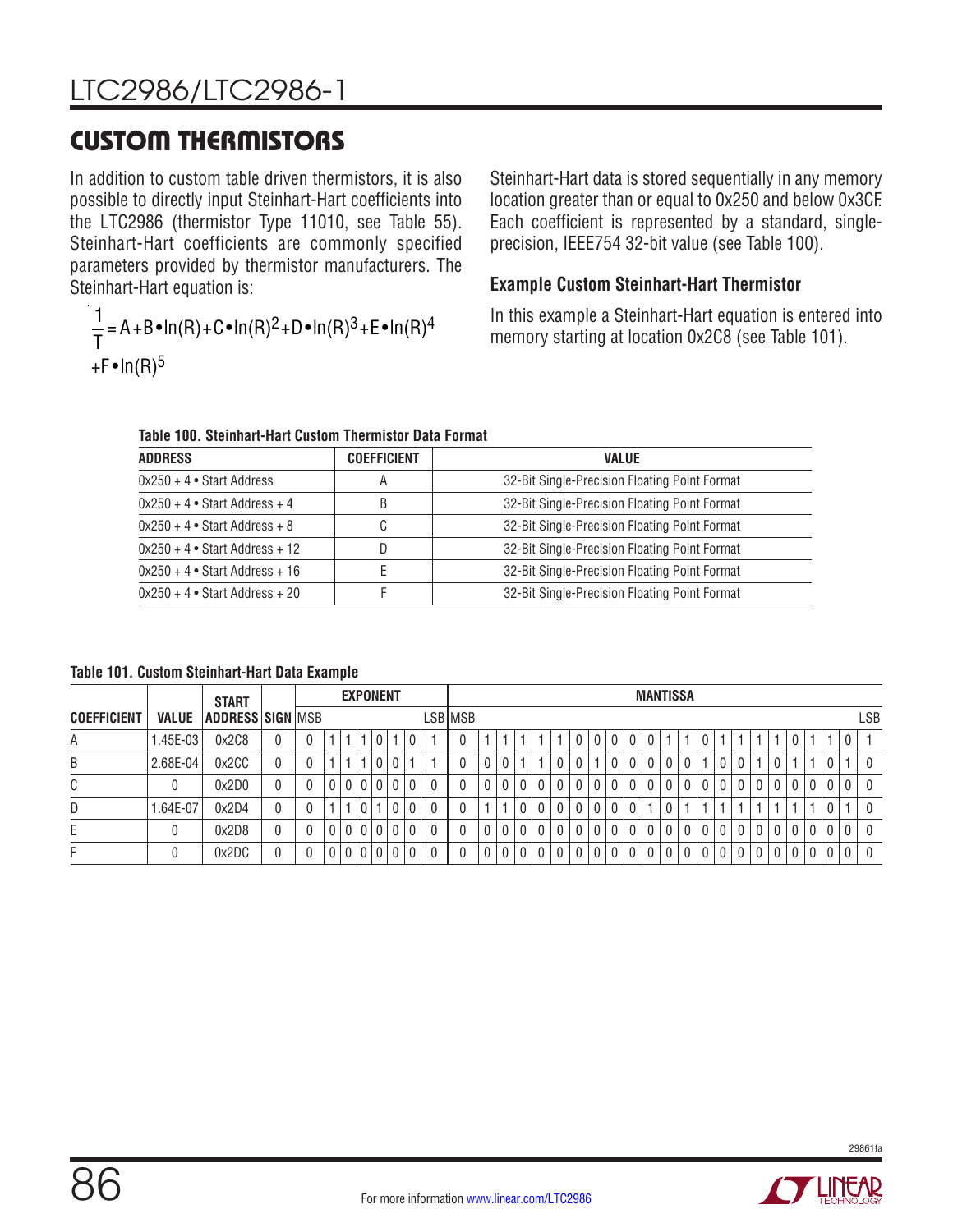A custom thermistor tied to CH5, with a sense resistor on CH3/4, is programmed with the channel assignment data shown in Table 102 (refer to Figure 27 for a similar format). In this case the custom data begins at memory location 0x2C8 (starting address is 30). The starting address (offset from 0x250) is entered in the custom thermistor data pointer field of the channel assignment data. The data length (set to 0) is always six 32-bit floating point words.

| <b>CONFIGURATION</b><br><b>FIELD</b>                           | <b>DESCRIPTION</b>             | <b>#BITS</b>   | <b>BINARY</b><br><b>DATA</b> |    |     |              | <b>MEMORY</b> | <b>ADDRESS 0x210</b> |  |    |   |   | <b>MEMORY</b><br><b>ADDRESS 0x211</b> |       |                 |              |     | <b>MEMORY</b><br><b>ADDRESS 0x212</b> |  |                |                |     | <b>MEMORY</b><br><b>ADDRESS 0x213</b> |  |  |  |
|----------------------------------------------------------------|--------------------------------|----------------|------------------------------|----|-----|--------------|---------------|----------------------|--|----|---|---|---------------------------------------|-------|-----------------|--------------|-----|---------------------------------------|--|----------------|----------------|-----|---------------------------------------|--|--|--|
| (1) Thermistor Type                                            | Custom<br>Steinhart-Hart       | 5              | 11010                        | 1. | 1 0 | $\mathbf{1}$ | $\mathbf{0}$  |                      |  |    |   |   |                                       |       |                 |              |     |                                       |  |                |                |     |                                       |  |  |  |
| (2) Sense Resistor<br><b>Channel Pointer</b>                   | CH <sub>4</sub>                | 5              | 00100                        |    |     |              |               | 0 0 1 0              |  | 10 |   |   |                                       |       |                 |              |     |                                       |  |                |                |     |                                       |  |  |  |
| (3) Sensor<br>Configuration                                    | Single-Ended                   | 3              | 100                          |    |     |              |               |                      |  |    | 1 | 0 | $\overline{0}$                        |       |                 |              |     |                                       |  |                |                |     |                                       |  |  |  |
| (4) Excitation Current                                         | 1uA                            | $\overline{4}$ | 0011                         |    |     |              |               |                      |  |    |   |   |                                       | 0 0 1 | $\overline{11}$ |              |     |                                       |  |                |                |     |                                       |  |  |  |
| Not Used                                                       | <b>Set These Bits</b><br>to 0  | 3              | 00                           |    |     |              |               |                      |  |    |   |   |                                       |       |                 | $\mathbf{0}$ | 0 0 |                                       |  |                |                |     |                                       |  |  |  |
| (5) Custom Thermistor<br>Data Pointer                          | <b>Start Address</b><br>$= 30$ | $6\phantom{1}$ | 011110                       |    |     |              |               |                      |  |    |   |   |                                       |       |                 |              |     | $\overline{0}$                        |  | 1 <sup>1</sup> | $\overline{1}$ | 110 |                                       |  |  |  |
| (5) Custom Steinhart-<br><b>Hart Length Always</b><br>Set to 0 | Fixed at Six<br>32-Bit Words   | 6              | 000000                       |    |     |              |               |                      |  |    |   |   |                                       |       |                 |              |     |                                       |  |                |                |     | 0 0 0 0 0 0                           |  |  |  |

| Table 102. Custom Steinhart-Hart Channel Assignment Data |  |  |  |  |  |  |  |
|----------------------------------------------------------|--|--|--|--|--|--|--|
|----------------------------------------------------------|--|--|--|--|--|--|--|

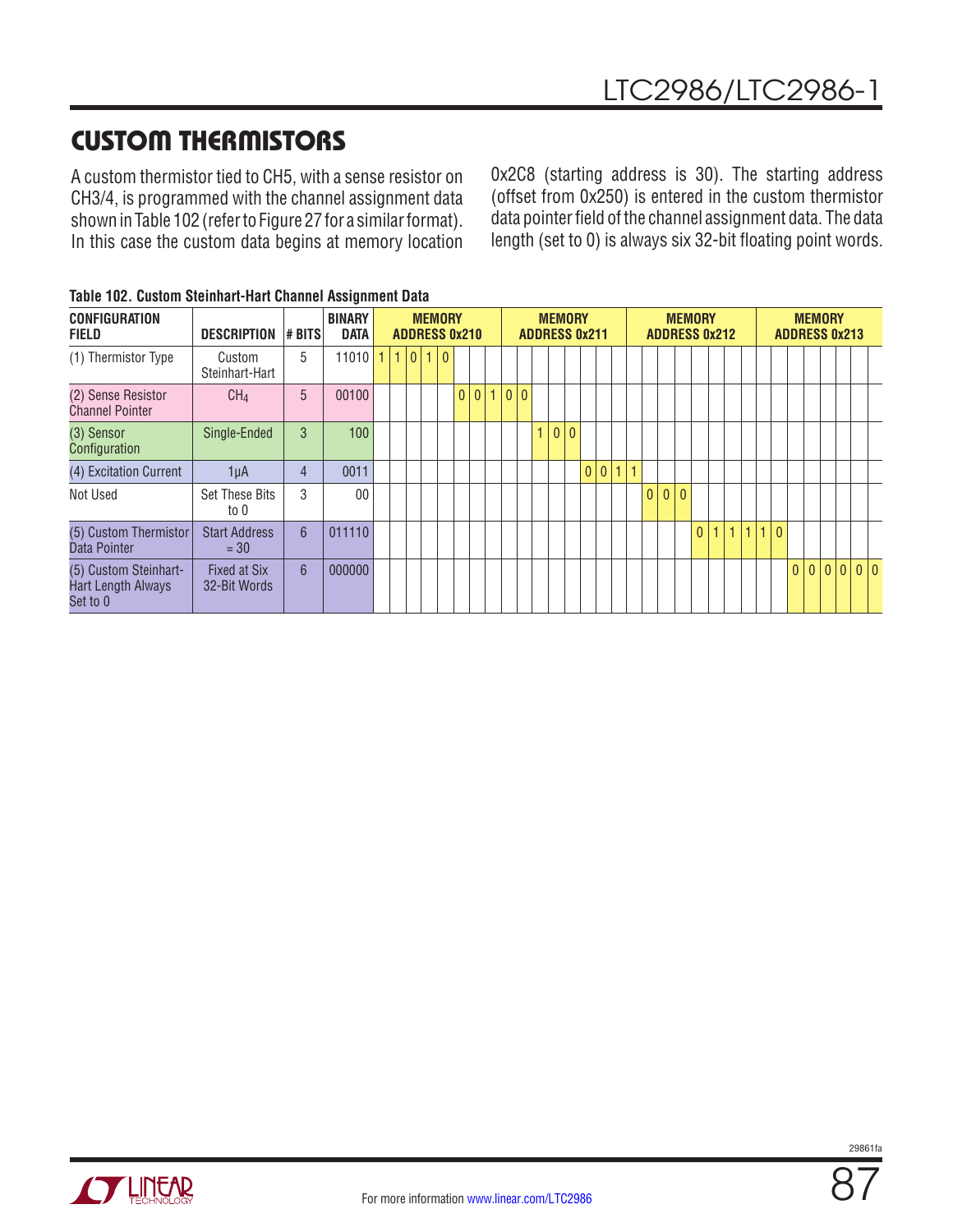## PACKAGE DESCRIPTION

**Please refer to<http://www.linear.com/product/LTC2986#packaging> for the most recent package drawings.**



**LX Package**





- 1. PACKAGE DIMENSIONS CONFORM TO JEDEC #MS-026 PACKAGE OUTLINE 2. DIMENSIONS ARE IN MILLIMETERS
- 
- 3. DIMENSIONS OF PACKAGE DO NOT INCLUDE MOLD FLASH. MOLD FLASH<br> SHALL NOT EXCEED 0.25mm ON ANY SIDE, IF PRESENT<br>4. PIN-1 INDENTIFIER IS A MOLDED INDENTATION, 0.50mm DIAMETER
- 
- 5. DRAWING IS NOT TO SCALE



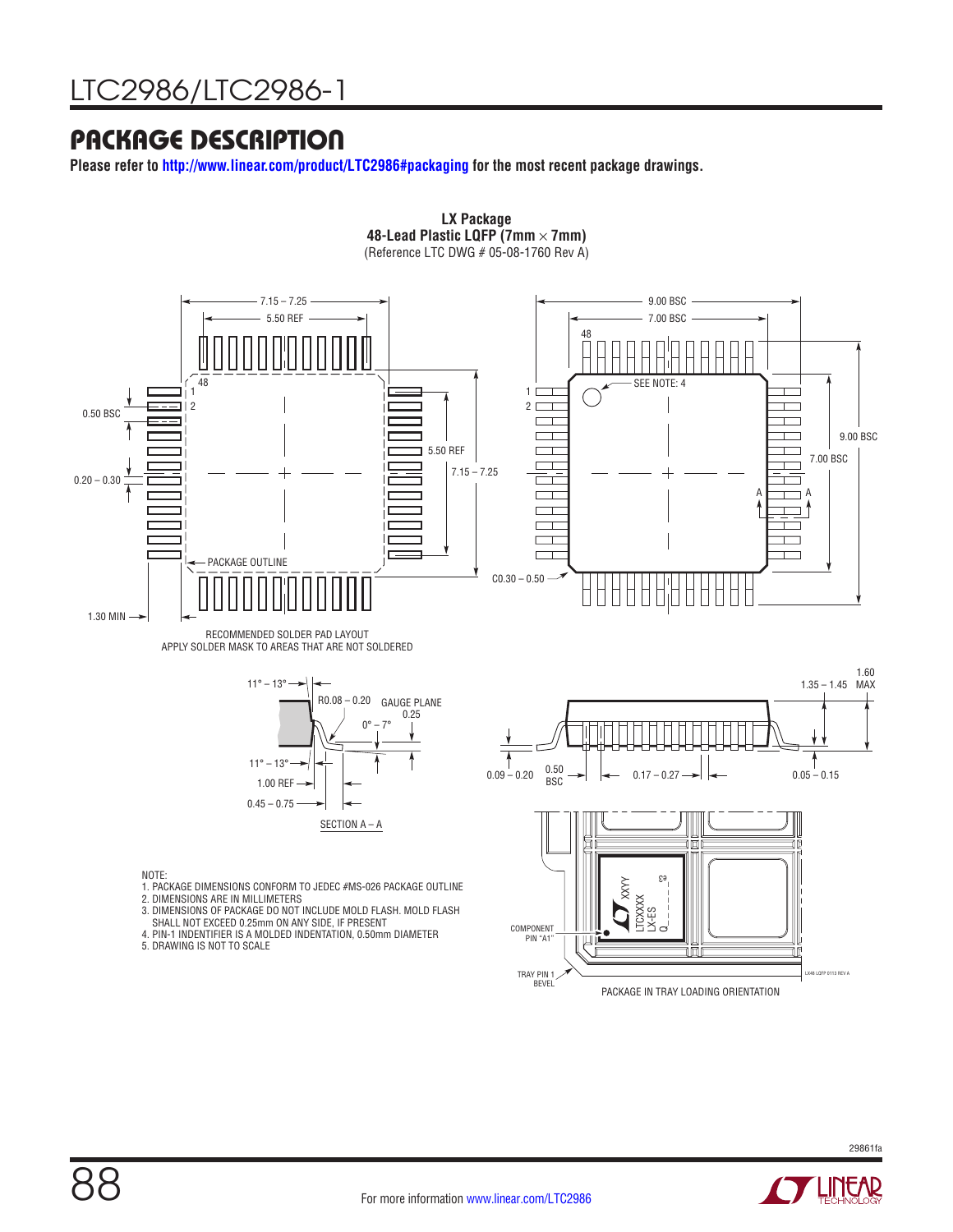## REVISION HISTORY

| <b>REV</b> | <b>DATE</b>                 | <b>ABIBEIAI'</b><br>ΠF<br>אטוי | <b>: NIIMRFR</b><br><b>PAGE</b><br>/IBEF |
|------------|-----------------------------|--------------------------------|------------------------------------------|
|            | 09/1<br>$\mathsf{r}$<br>1 U | Added<br>H-grade.<br>$-1$      | ີ                                        |